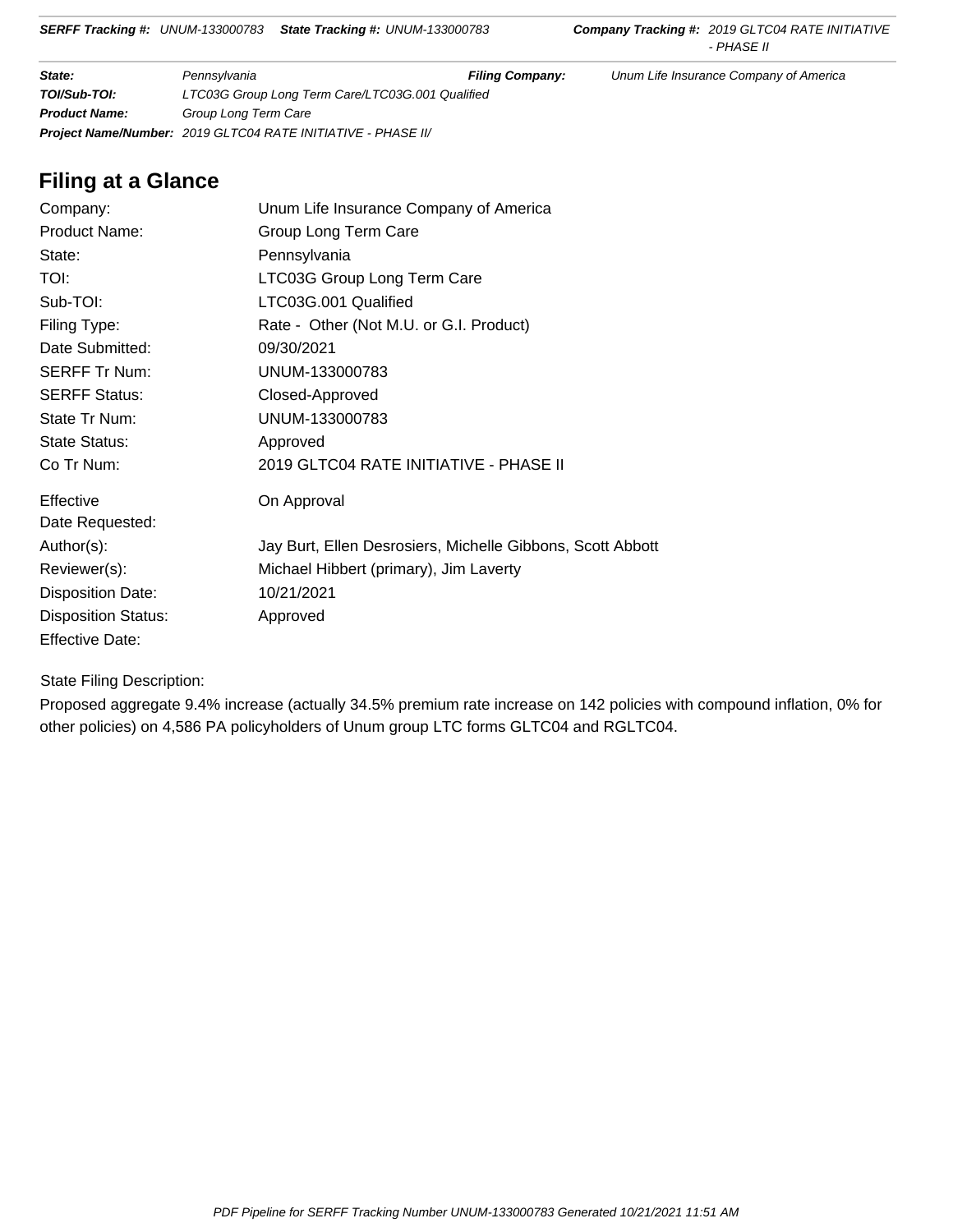**State: Fillip Pennsylvania Fillip Company:** Unum Life Insurance Company of America **TOI/Sub-TOI:** LTC03G Group Long Term Care/LTC03G.001 Qualified **Product Name:** Group Long Term Care **Project Name/Number:** 2019 GLTC04 RATE INITIATIVE - PHASE II/

# **General Information**

Project Name: 2019 GLTC04 RATE INITIATIVE - PHASE II Status of Filing in Domicile: Not Filed Project Number: Date Approved in Domicile: Requested Filing Mode: Review & Approval Domicile Status Comments: Explanation for Combination/Other: Market Type: Group Submission Type: New Submission Group Market Size: Small and Large Group Market Type: Employer Overall Rate Impact: Filing Status Changed: 10/21/2021 State Status Changed: 10/21/2021 Deemer Date: Created By: Ellen Desrosiers Submitted By: Ellen Desrosiers Corresponding Filing Tracking Number: State TOI: LTC03G Group Long Term Care State Sub-TOI: LTC03G.001 Qualified

Filing Description: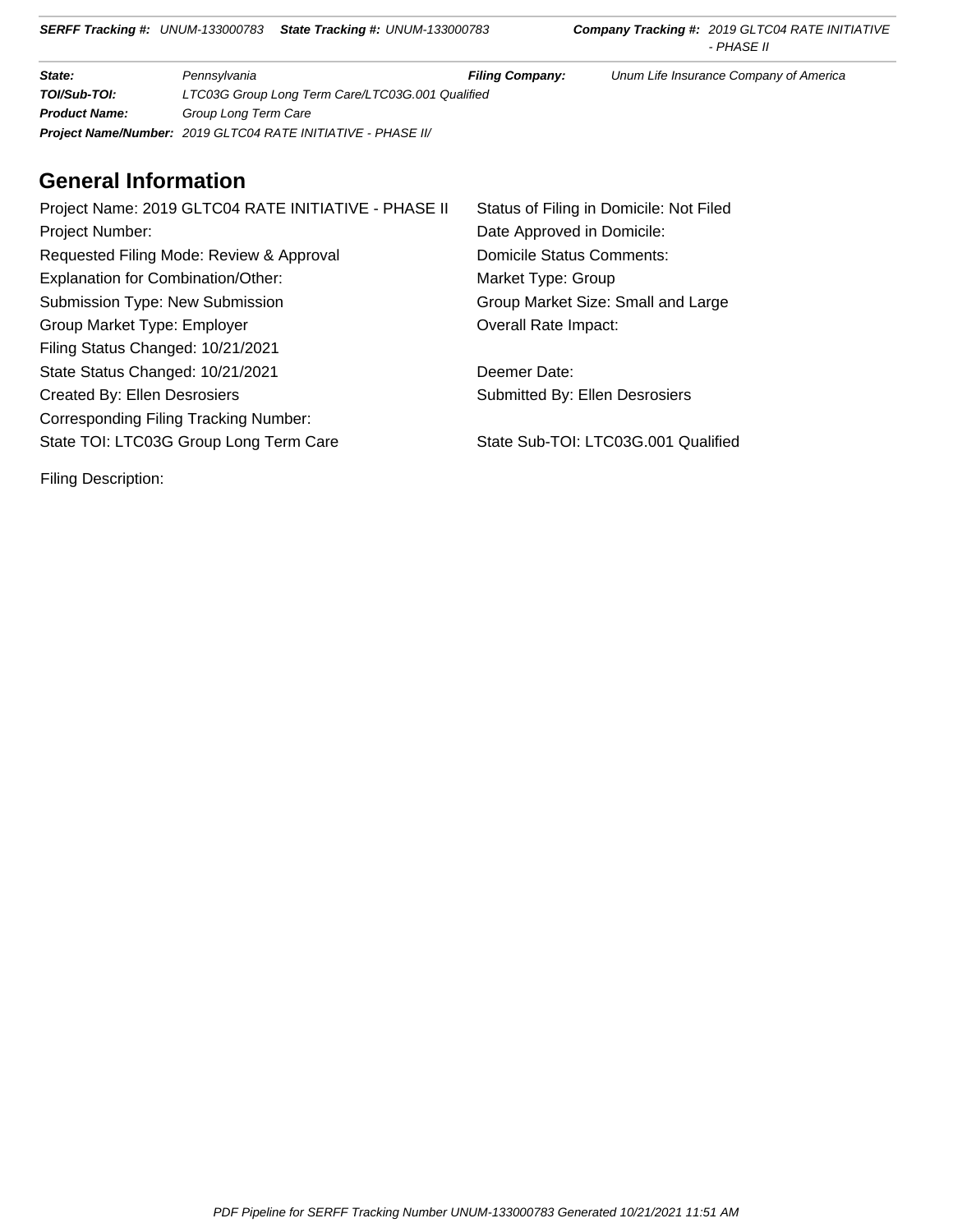**State:** Pennsylvania **Filing Company:** Unum Life Insurance Company of America **TOI/Sub-TOI:** LTC03G Group Long Term Care/LTC03G.001 Qualified **Product Name:** Group Long Term Care **Project Name/Number:** 2019 GLTC04 RATE INITIATIVE - PHASE II/

September 30, 2021 Re: Unum Life Insurance Company of America Group Long Term Care NAIC #416-62235 FEIN #01-0278678 Policy Forms: GLTC04, RGLTC04

## Dear Commissioner:

The purpose of this letter and attached actuarial memorandum is to request a rate increase for the inforce business sold under the Unum group long-term care policy forms referenced in the subject line above. These policy forms were priced prior to rate stability regulations and are no longer marketed in any state.

The factors driving the Company's need for premium increases are the same as those impacting the LTC industry, with our experience developing unfavorably for key pricing assumptions:

•Lower than expected lapse rates •Continued mortality improvements (e.g. people living longer) •Increasing claim durations; and

•Persistent low interest rate environment.

Unum is requesting the approval of a 34.5% premium rate increase on policies with compound inflation (5% and CPI). This request represents the actuarial equivalence of the outstanding balance from the 2019 initiative of 89% on policies with compound inflation and 44% on policies with simple inflation. The company will also consider an actuarially equivalent phasedin rate increase over multiple years.

Please note that the policy forms subject to this rate increase are group long-term care policies that have characteristics that differ from a typical individual long-term care policy such as:

•the employer chooses the plan designs that will be offered to employees •the employer may pay for a base level of coverage for all employees and employees will usually be able to buy additional coverage such as higher benefit amounts, longer duration coverage, inflation coverage and higher home care coverage;

Any approved premium rate increase will be effective upon the employer policyholder's next anniversary, subject to at least a 60-day notification to the insured or longer if required by your state. We anticipate implementation of these rates beginning in May 2022, if approved, with rates becoming effective in March 2023.

Unum will offer all insureds affected by the premium rate increase the option of reducing their coverage to mitigate the impact of the rate increase. Employers and insureds will have the option to reduce their monthly benefit, elect to continue the policy under contingent non-forfeiture, or make other benefit changes that will best meet their needs.

The company will offer a contingent benefit upon lapse, to all insureds, regardless of the rate increase amount or the insured's issue age. Each insured will be given the option to

exchange their current policy for a non-forfeiture benefit (paid-up policy) upon lapse which is equal to 100% of the sum of all premiums paid. Insureds who select this option will immediately be entitled to the non-forfeiture benefit and will not be obligated to pay the higher premiums associated with the rate increase. If a policy lapses for non-payment of premiums, the insured's coverage will automatically convert to the contingent non-forfeiture benefit.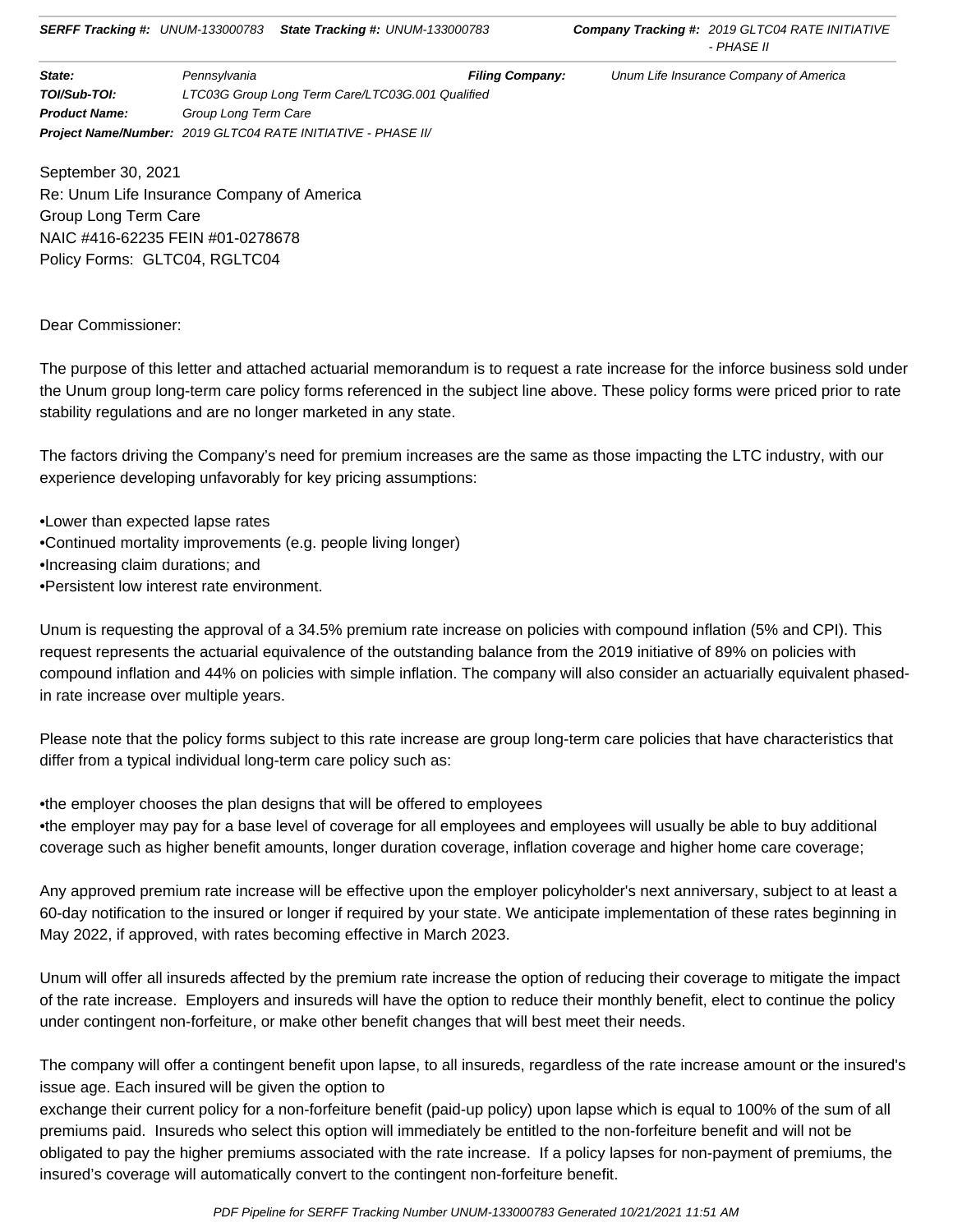| State:               | Pennsvlvania                                                 | <b>Filing Company:</b> | Unum Life Insurance Company of America |  |  |  |
|----------------------|--------------------------------------------------------------|------------------------|----------------------------------------|--|--|--|
| TOI/Sub-TOI:         | LTC03G Group Long Term Care/LTC03G.001 Qualified             |                        |                                        |  |  |  |
| <b>Product Name:</b> | Group Long Term Care                                         |                        |                                        |  |  |  |
|                      | Project Name/Number: 2019 GLTC04 RATE INITIATIVE - PHASE II/ |                        |                                        |  |  |  |

Insureds who choose this option will also receive a copy of Endorsement CNF19G which was previously approved under SERFF tracking number UNUM-131887960.

The following items are included in this submission:

•Cover letter

•Actuarial memorandum and Supporting Loss Ratio Exhibits 1(a,b) and 2(a,b)

•Nationwide filing and approval status, Exhibit 3

•Sample certificateholder letter and FAQ

•New base rate schedules reflecting the requested increas

We respectfully request non-disclosure of this information if your Department grants it.

Please note that Unum exited the individual long term care market in 2009 and the group long term care market in 2012.

If there is anything I can do to expedite this filing including presenting myself and my colleagues for an in person meeting, please let me know. Should you have any questions regarding this filing, please feel free to contact me by phone or e-mail.

Thank you for your time and consideration of this filing. Sincerely,

Ronald (Jake) L Lucas, FSA, MAAA Assistant Vice President, Pricing Actuary Unum (207) 575-3895 rlucas@unum.com

# **Company and Contact**

## **Filing Contact Information**

(207) 575-2211 ext. [Phone]

| Ellen Desrosiers, Product Compliance | EllenDesrosiers@unum.com         |       |  |
|--------------------------------------|----------------------------------|-------|--|
| Consultant II                        |                                  |       |  |
| 2211 Congress Street                 | 866-679-3054 [Phone] 54505 [Ext] |       |  |
| 423-785-2914 [FAX]<br>C456           |                                  |       |  |
| Portland, ME 04122                   |                                  |       |  |
| <b>Filing Company Information</b>    |                                  |       |  |
| Unum Life Insurance Company of       | CoCode: 62235                    | State |  |
| America                              | Group Code: 565                  | Com   |  |
| 2211 Congress Street                 | Group Name:                      | State |  |
| Portland, ME 04122                   | FEIN Number: 01-0278678          |       |  |

of Domicile: Maine pany Type: L&H ID Number: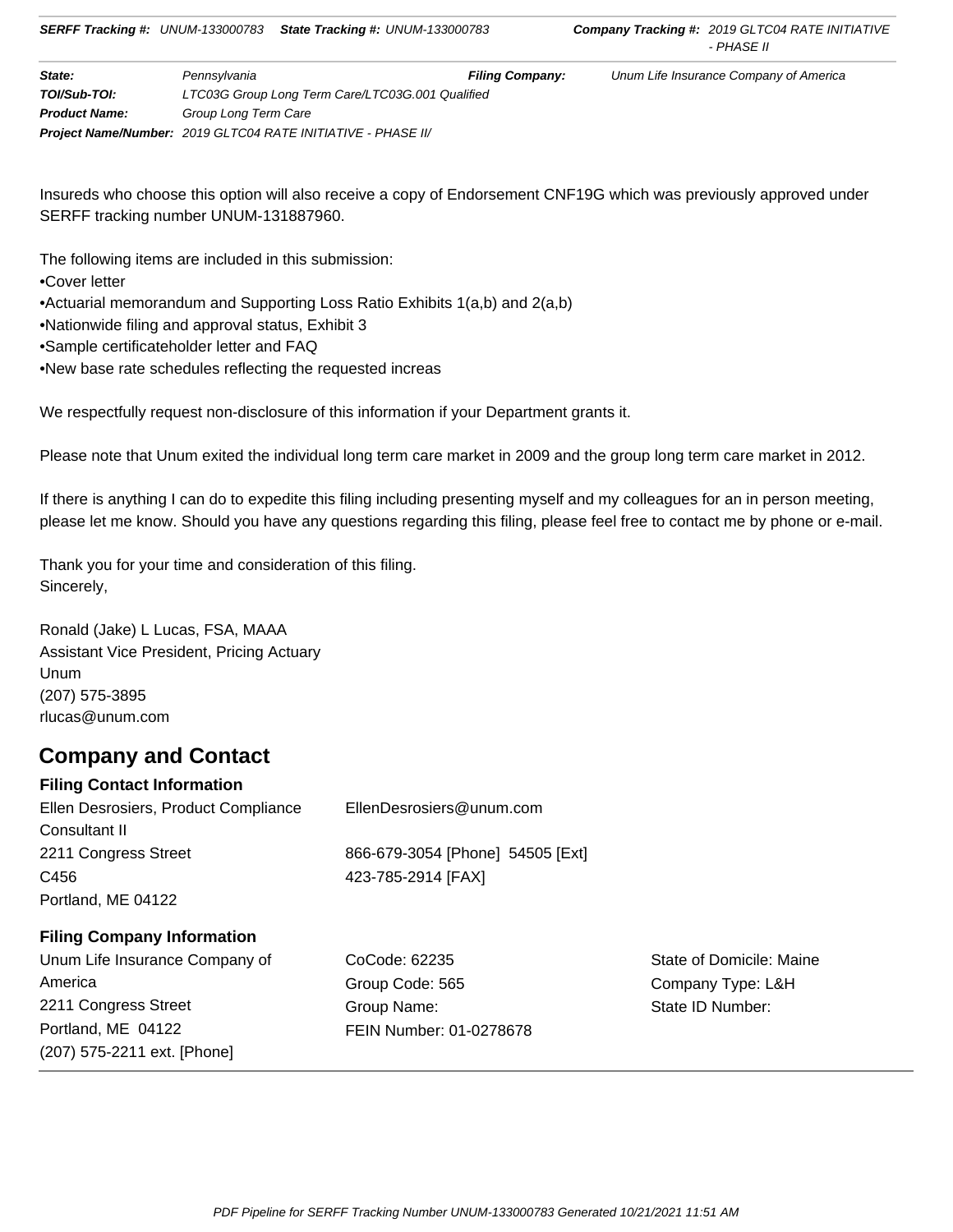| <b>SERFF Tracking #: UNUM-133000783</b>                      |                      | <b>State Tracking #: UNUM-133000783</b>          |        |                        | <b>Company Tracking #: 2019 GLTC04 RATE INITIATIVE</b><br>- PHASE II |
|--------------------------------------------------------------|----------------------|--------------------------------------------------|--------|------------------------|----------------------------------------------------------------------|
| State:                                                       | Pennsylvania         |                                                  |        | <b>Filing Company:</b> | Unum Life Insurance Company of America                               |
| TOI/Sub-TOI:                                                 |                      | LTC03G Group Long Term Care/LTC03G.001 Qualified |        |                        |                                                                      |
| <b>Product Name:</b>                                         | Group Long Term Care |                                                  |        |                        |                                                                      |
| Project Name/Number: 2019 GLTC04 RATE INITIATIVE - PHASE II/ |                      |                                                  |        |                        |                                                                      |
| <b>Filing Fees</b>                                           |                      |                                                  |        |                        |                                                                      |
| <b>State Fees</b>                                            |                      |                                                  |        |                        |                                                                      |
| Fee Required?                                                |                      | Yes                                              |        |                        |                                                                      |
| Fee Amount:                                                  |                      | \$25.00                                          |        |                        |                                                                      |
| Retaliatory?                                                 | No.                  |                                                  |        |                        |                                                                      |
| Fee Explanation:                                             |                      |                                                  |        |                        |                                                                      |
| Per Company:                                                 |                      | Yes                                              |        |                        |                                                                      |
| Company                                                      |                      |                                                  | Amount | <b>Date Processed</b>  | <b>Transaction #</b>                                                 |

| Company                                | Amount  | <b>Date Processed</b> | Transaction # |  |
|----------------------------------------|---------|-----------------------|---------------|--|
| Unum Life Insurance Company of America | \$25.00 | 09/30/2021 01:02 PM   | 212125198     |  |
| <b>EFT Total</b>                       | \$25.00 |                       |               |  |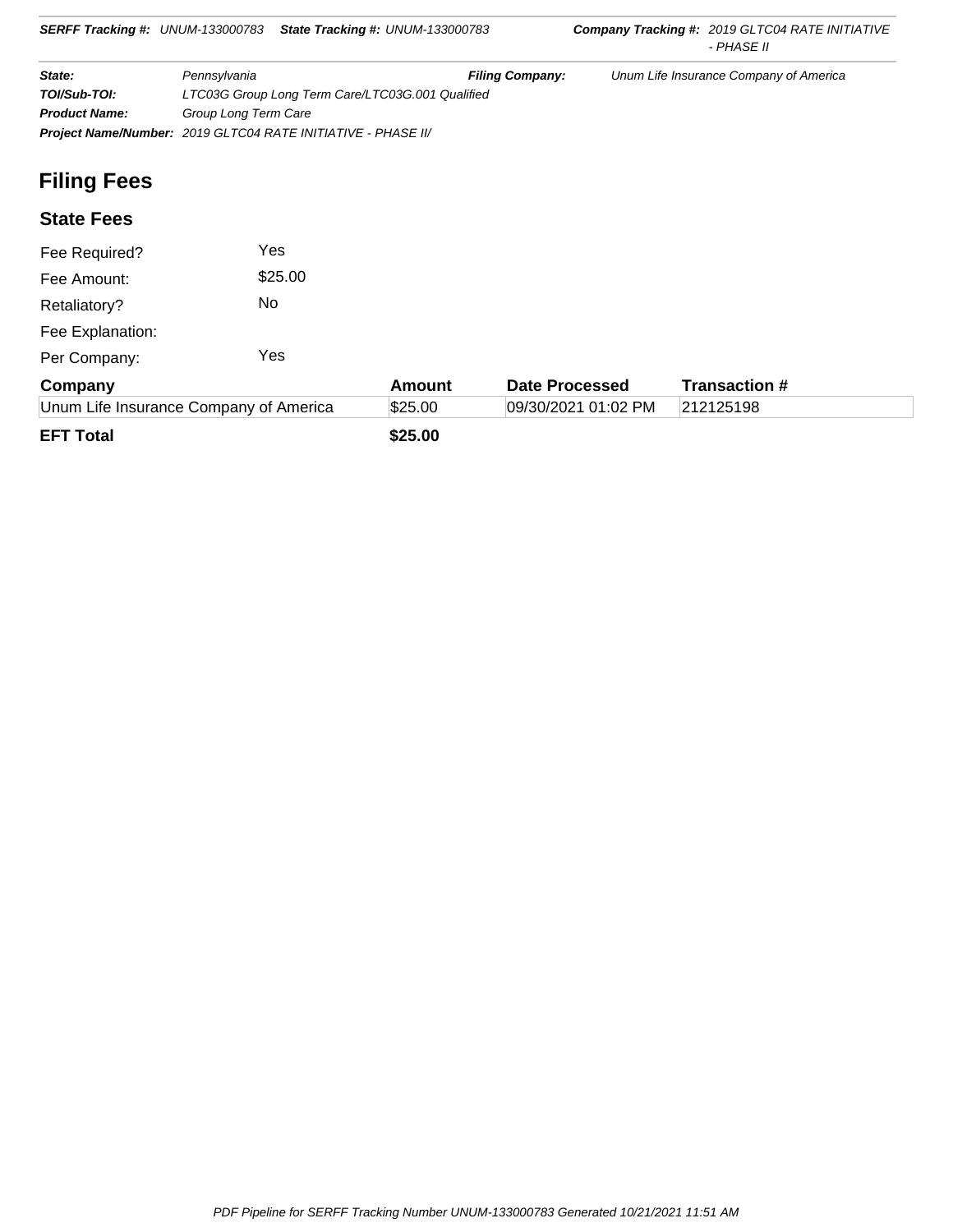| <b>SERFF Tracking #:</b>    | UNUM-133000783       | <b>State Tracking #:</b>                         | UNUM-133000783         | Company Tracking #: | 2019 GLTC04 RATE INITIATIVE - PHASE    |
|-----------------------------|----------------------|--------------------------------------------------|------------------------|---------------------|----------------------------------------|
|                             |                      |                                                  |                        |                     |                                        |
| State:                      | Pennsvlvania         |                                                  | <b>Filing Company:</b> |                     | Unum Life Insurance Company of America |
| TOI/Sub-TOI:                |                      | LTC03G Group Long Term Care/LTC03G.001 Qualified |                        |                     |                                        |
| <b>Product Name:</b>        | Group Long Term Care |                                                  |                        |                     |                                        |
| <b>Project Name/Number:</b> |                      | 2019 GLTC04 RATE INITIATIVE - PHASE II/          |                        |                     |                                        |

# **Correspondence Summary**

## **Dispositions**

| <b>Status</b>   | ີີລາ <b>ated</b> Bv | reated On | <b>Date Submitted</b> |
|-----------------|---------------------|-----------|-----------------------|
| <b>Annroved</b> | Michael Hibbert     | 0/21/2021 | 21/2021               |

# **Objection Letters and Response Letters**

## **Objection Letters**

## **Response Letters**

| <b>Status</b> | <b>Created By</b> | <b>Created On</b> | Date Submitted | <b>Responded By</b> | <b>Created On</b> | <b>Date Submitted</b> |
|---------------|-------------------|-------------------|----------------|---------------------|-------------------|-----------------------|
| Disapproved   | Michael Hibbert   | 10/19/2021        | 10/19/2021     | Ellen Desrosiers    | 10/20/2021        | 10/20/2021            |
| Disapproved   | Michael Hibbert   | 10/07/2021        | 10/07/2021     | Ellen Desrosiers    | 10/14/2021        | 10/14/2021            |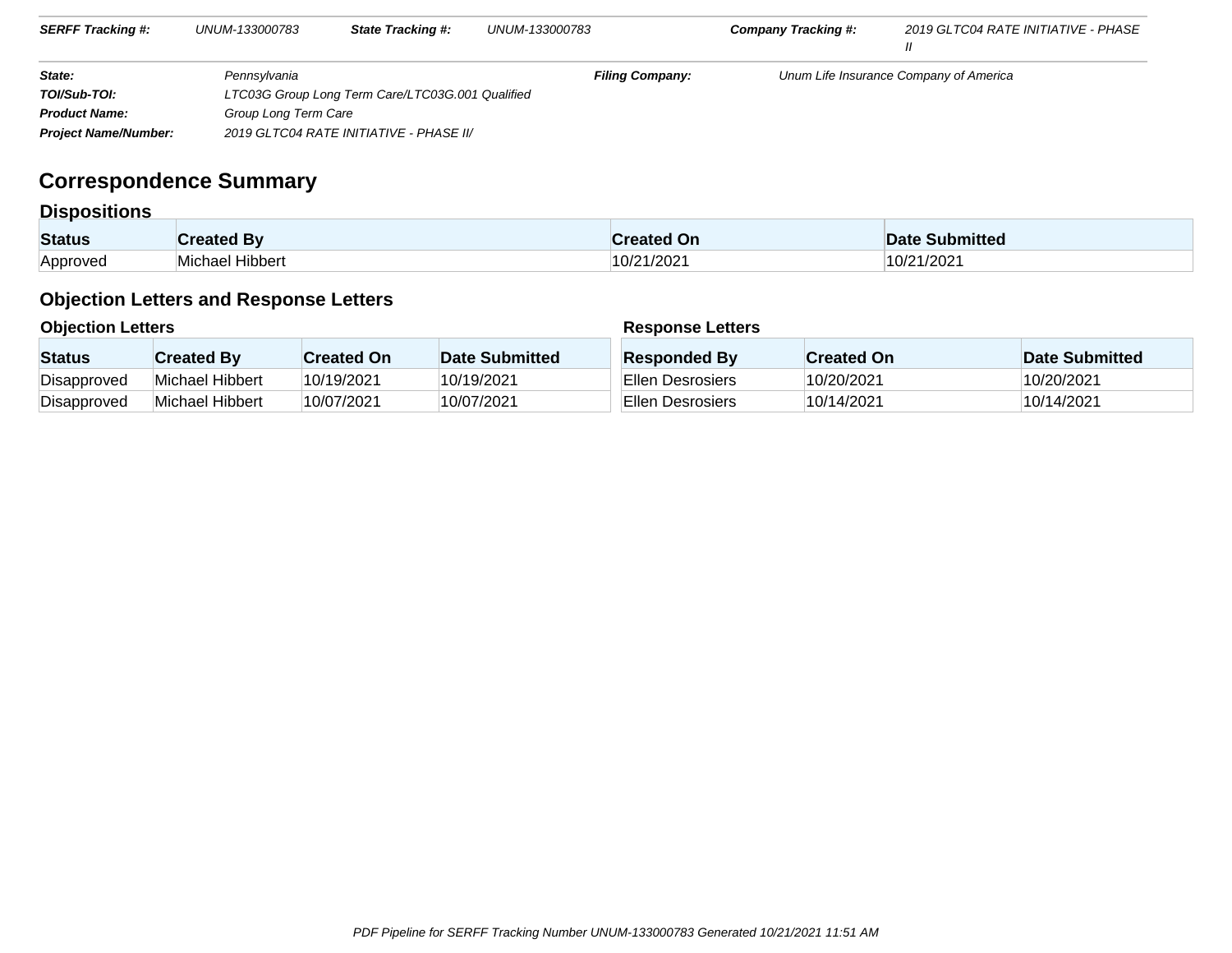| <b>SERFF Tracking #:</b>    | UNUM-133000783       | <b>State Tracking #:</b>                         | UNUM-133000783         | Company Tracking #: | 2019 GLTC04 RATE INITIATIVE - PHASE    |
|-----------------------------|----------------------|--------------------------------------------------|------------------------|---------------------|----------------------------------------|
| State:                      | Pennsvlvania         |                                                  | <b>Filing Company:</b> |                     | Unum Life Insurance Company of America |
| TOI/Sub-TOI:                |                      | LTC03G Group Long Term Care/LTC03G.001 Qualified |                        |                     |                                        |
| <b>Product Name:</b>        | Group Long Term Care |                                                  |                        |                     |                                        |
| <b>Project Name/Number:</b> |                      | 2019 GLTC04 RATE INITIATIVE - PHASE II/          |                        |                     |                                        |

# **Disposition**

Disposition Date: 10/21/2021Effective Date:Status: ApprovedComment: Oct 21, 2021

Ellen Desrosiers, Product Compliance Consultant IIUnum Life Insurance Company of America2211 Congress Street, C456Portland, ME 04122

RE: Proposed aggregate 9.4% increase (actually a 34.5% premium rate increase on 142 policies with compound inflation, 0% for other policies) on 4,586 PA policyholders of Unum group LTC forms GLTC04 and RGLTC04.Pennsylvania Insurance Department ID #: UNUM-133000783

Dear Ellen Desrosiers:

The Department approves a capped 20% increase on the above captioned forms. In other words, policyholders that were scheduled to receive increases from 0% to20% can receive their full increase but those scheduled to receive increases greater than 20% are limited to a maximum increase of 20%.

Sincerely,

## Michael Hibbert

Actuary

Bureau of Accident & Health Insurance

|                                           | Overall %        | Overall % | <b>Written Premium</b> | <b>Number of Policy</b> | <b>Written</b>     | Maximum %      | Minimum %      |
|-------------------------------------------|------------------|-----------|------------------------|-------------------------|--------------------|----------------|----------------|
| Company                                   | <b>Indicated</b> | Rate      | Change for             | <b>Holders Affected</b> | <b>Premium for</b> | Change         | Change         |
| Name:                                     | <b>Change:</b>   | Impact:   | this Program:          | for this Program:       | this Program:      | (where reg'd): | (where reg'd): |
| Unum Life Insurance<br>Company of America | 5.500%           | 9.400%    | \$90,644               | 4,586                   | \$1,662,386        | 20.000%        | $0.000\%$      |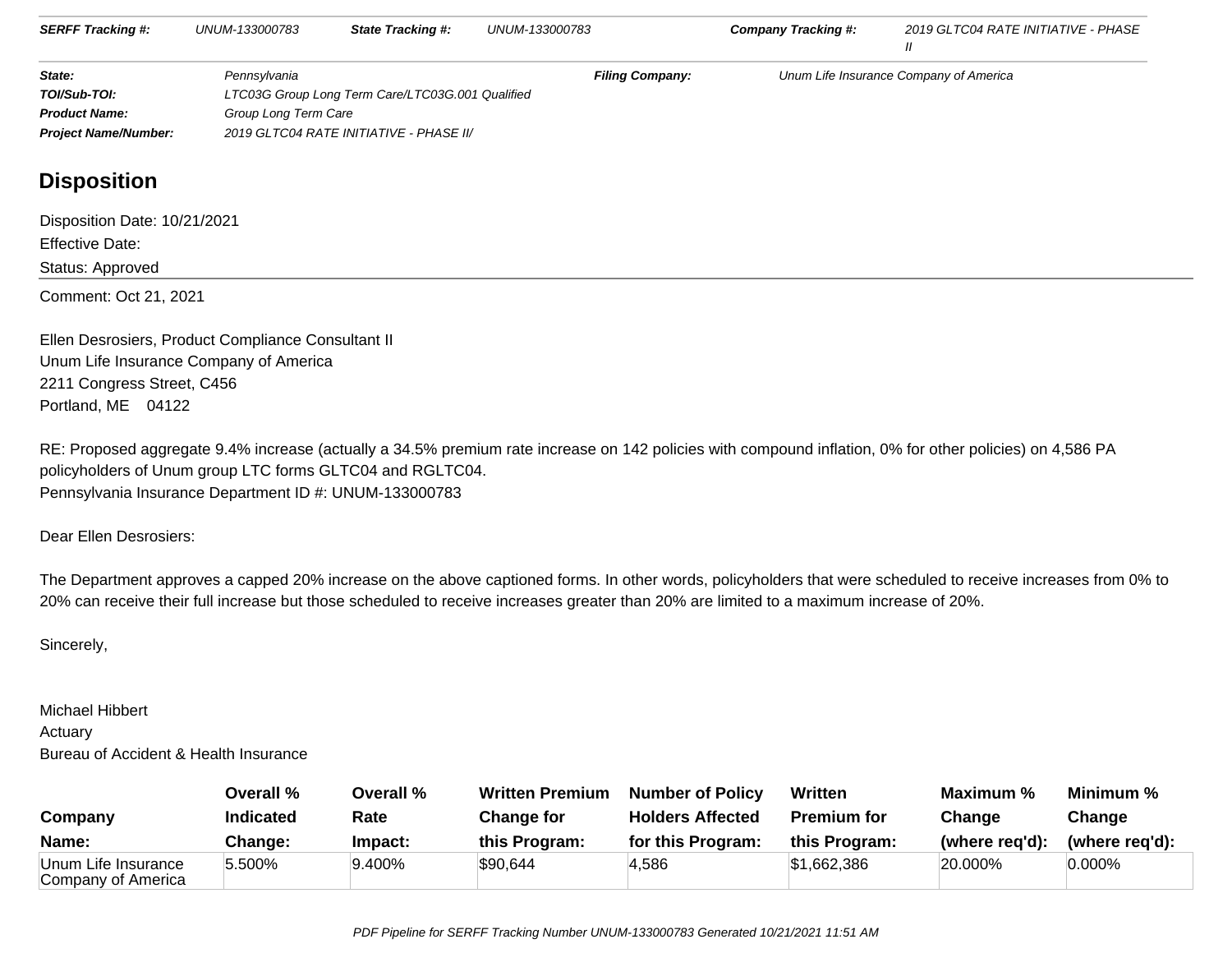| <b>SERFF Tracking #:</b>    | UNUM-133000783       | <b>State Tracking #:</b>                         | UNUM-133000783         | Company Tracking #: | 2019 GLTC04 RATE INITIATIVE - PHASE    |
|-----------------------------|----------------------|--------------------------------------------------|------------------------|---------------------|----------------------------------------|
|                             |                      |                                                  |                        |                     |                                        |
| State:                      | Pennsvlvania         |                                                  | <b>Filing Company:</b> |                     | Unum Life Insurance Company of America |
| TOI/Sub-TOI:                |                      | LTC03G Group Long Term Care/LTC03G.001 Qualified |                        |                     |                                        |
| <b>Product Name:</b>        | Group Long Term Care |                                                  |                        |                     |                                        |
| <b>Project Name/Number:</b> |                      | 2019 GLTC04 RATE INITIATIVE - PHASE II/          |                        |                     |                                        |

| <b>Schedule</b>            | <b>Schedule Item</b>                                            | <b>Schedule Item Status</b> | <b>Public Access</b> |
|----------------------------|-----------------------------------------------------------------|-----------------------------|----------------------|
| <b>Supporting Document</b> | Transmittal Letter (A&H)                                        |                             | Yes                  |
| <b>Supporting Document</b> | <b>Actuarial Certification (A&amp;H)</b>                        |                             | Yes                  |
| <b>Supporting Document</b> | Actuarial Memorandum and Explanatory Information<br>(A&H)       |                             | No                   |
| <b>Supporting Document</b> | Advertisements (A&H)                                            |                             | Yes                  |
| <b>Supporting Document</b> | Authorization to File (A&H)                                     |                             | Yes                  |
| <b>Supporting Document</b> | Insert Page Explanation (A&H)                                   |                             | Yes                  |
| <b>Supporting Document</b> | Rate Table (A&H)                                                |                             | Yes                  |
| <b>Supporting Document</b> | Replacement Form with Highlighted Changes (A&H)                 |                             | Yes                  |
| <b>Supporting Document</b> | <b>Advertisement Compliance Certification</b>                   |                             | Yes                  |
| <b>Supporting Document</b> | Reserve Calculation (A&H)                                       |                             | Yes                  |
| <b>Supporting Document</b> | Variability Explanation (A&H)                                   |                             | Yes                  |
| <b>Supporting Document</b> | Exhibit 1a-b - Nationwide Loss Ratio                            |                             | No.                  |
| <b>Supporting Document</b> | Exhibit 2a-b - Pennsylvania Loss Ratio                          |                             | No                   |
| <b>Supporting Document</b> | Exhibit 3 - Nationwide Filing Status                            |                             | No                   |
| <b>Supporting Document</b> | Sample Certificate Holder Letter                                |                             | Yes                  |
| <b>Supporting Document</b> | Sample FAQ                                                      |                             | Yes                  |
| <b>Supporting Document</b> | Exhibit 1.1a - Nationwide Loss Ratio - Compound Inflation       |                             | Yes                  |
| <b>Supporting Document</b> | PA Objection Response #1                                        |                             | Yes                  |
| <b>Rate (revised)</b>      | GLTC04 and RGLTC04 Proposed Rates - 20.0%<br>Compound Inflation |                             | Yes                  |
| Rate                       | GLTC04 and RGLTC04 Proposed Rates - 34.5%<br>Compound Inflation |                             | No                   |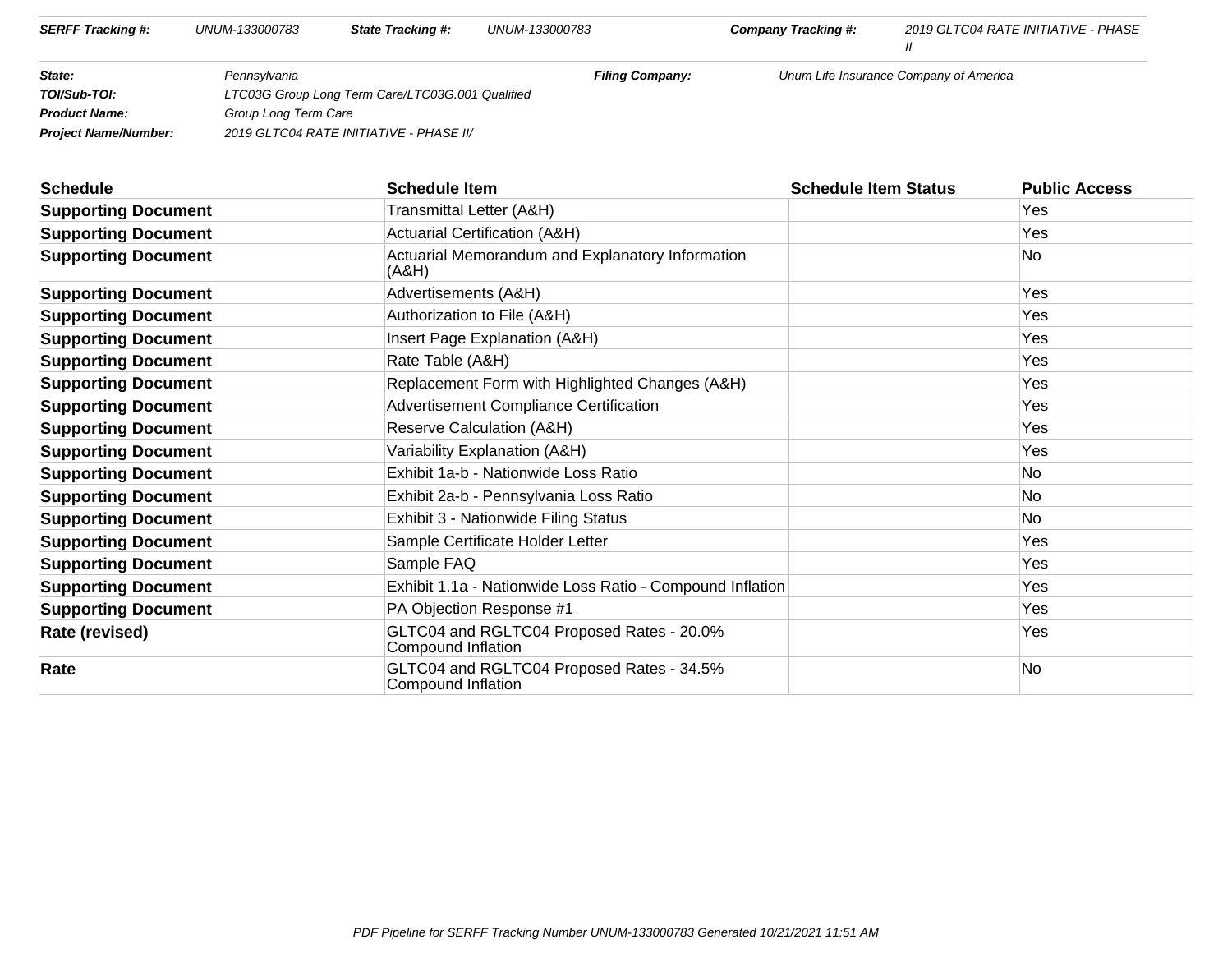| State:               | Pennsylvania                                                        | <b>Filing Company:</b> | Unum Life Insurance Company of America |  |
|----------------------|---------------------------------------------------------------------|------------------------|----------------------------------------|--|
| TOI/Sub-TOI:         | LTC03G Group Long Term Care/LTC03G.001 Qualified                    |                        |                                        |  |
| <b>Product Name:</b> | Group Long Term Care                                                |                        |                                        |  |
|                      | <b>Project Name/Number: 2019 GLTC04 RATE INITIATIVE - PHASE II/</b> |                        |                                        |  |

# **Objection Letter**

| <b>Objection Letter Status</b> | Disapproved |
|--------------------------------|-------------|
| <b>Objection Letter Date</b>   | 10/19/2021  |
| <b>Submitted Date</b>          | 10/19/2021  |
| Respond By Date                |             |

 Dear Ellen Desrosiers,  **Introduction:** Oct 19, 2021

Ellen Desrosiers, Product Compliance Consultant II Unum Life Insurance Company of America 2211 Congress Street, C456 Portland, ME 04122

RE: Proposed aggregate 9.4% increase (actually a 34.5% premium rate increase on 142 policies with compound inflation, 0% for other policies) on 4,586 PA policyholders of Unum group LTC forms GLTC04 and RGLTC04. Pennsylvania Insurance Department ID #: UNUM-133000783

Dear Ellen Desrosiers:

The captioned filing has been reviewed by the Pennsylvania Insurance Department. It has been determined that the filing fails to meet the requirements of our Insurance Company Laws or regulations and is therefore disapproved pursuant to the authority granted under Section 304(a) of Act 134, the Accident and Health Filing Reform Act. In the event you have any questions regarding the stated concerns, please feel free to contact the Department for further clarification.

The disapproved filing may be resubmitted within 120 days of the date of disapproval. If the Department does not hear from you within 120 days, the subject filing will be permanently closed. Such filings resubmitted after 120 days must be submitted as a new filing, inclusive of appropriate filing fees and disclosure of the closed filing SERFF tracking number.

The Department cannot approve this filing as submitted but we can offer a capped 20% increase on the above captioned forms. In other words, policyholders that were scheduled to receive increases from 0% to 20% can receive their full increase but those scheduled to receive increases greater than 20% are limited to a maximum increase of 20%.

If Unum would like to accept our capped 20% offer, then please respond with an acceptance letter.

Sincerely,

Michael Hibbert **Actuary** Bureau of Accident & Health Insurance

## **Conclusion:**

 Sincerely, Michael Hibbert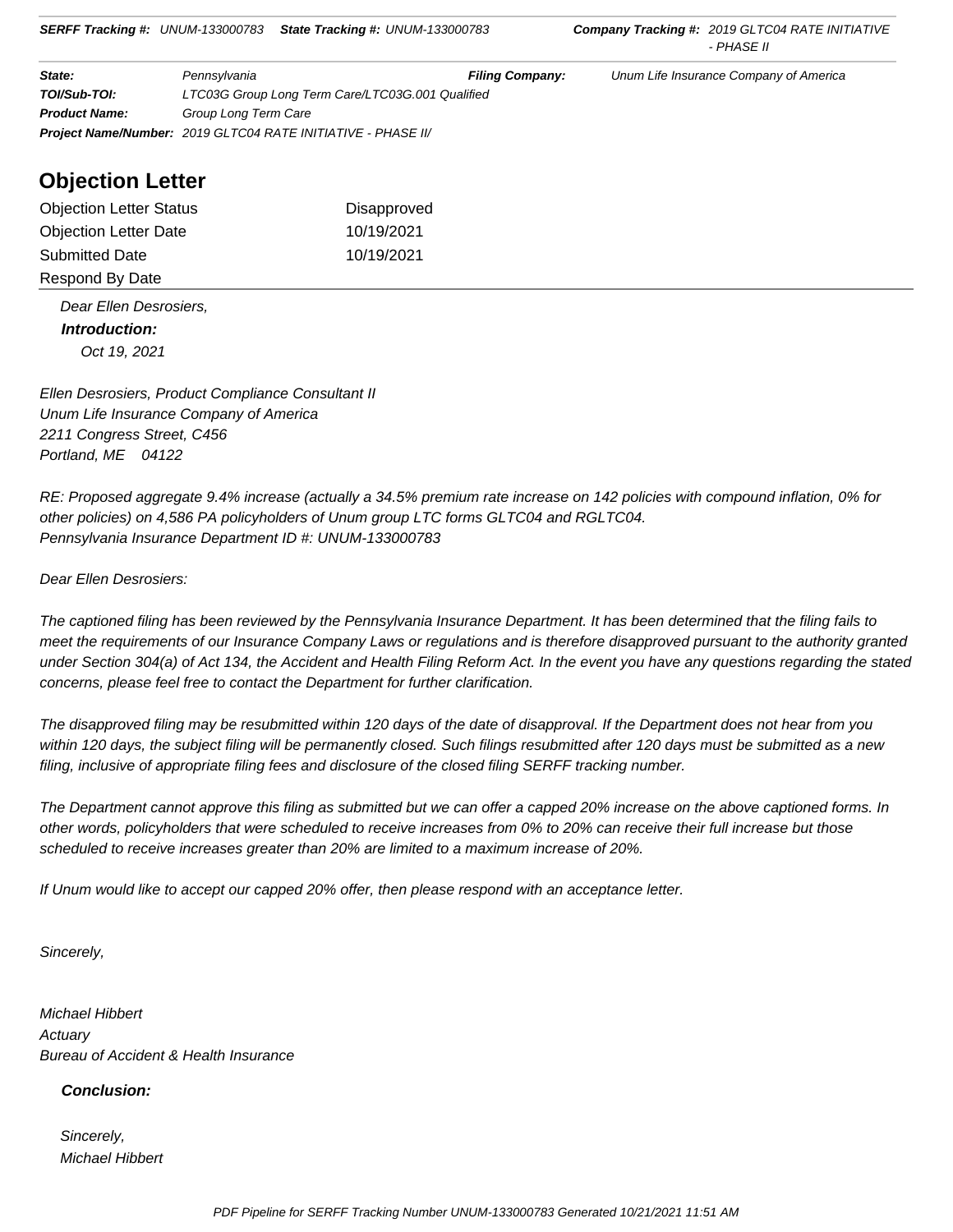| State:               | Pennsylvania                                                        | <b>Filing Company:</b> | Unum Life Insurance Company of America |  |  |
|----------------------|---------------------------------------------------------------------|------------------------|----------------------------------------|--|--|
| TOI/Sub-TOI:         | LTC03G Group Long Term Care/LTC03G.001 Qualified                    |                        |                                        |  |  |
| <b>Product Name:</b> | Group Long Term Care                                                |                        |                                        |  |  |
|                      | <b>Project Name/Number: 2019 GLTC04 RATE INITIATIVE - PHASE II/</b> |                        |                                        |  |  |

# **Objection Letter**

| <b>Objection Letter Status</b> | Disapproved |
|--------------------------------|-------------|
| <b>Objection Letter Date</b>   | 10/07/2021  |
| <b>Submitted Date</b>          | 10/07/2021  |
| Respond By Date                |             |

 Dear Ellen Desrosiers,  **Introduction:** Oct 7, 2021

Ellen Desrosiers, Product Compliance Consultant II Unum Life Insurance Company of America 2211 Congress Street, C456 Portland, ME 04122

RE: Proposed aggregate 9.4% increase (actually a 34.5% premium rate increase on 142 policies with compound inflation, 0% for other policies) on 4,586 PA policyholders of Unum group LTC forms GLTC04 and RGLTC04. Pennsylvania Insurance Department ID #: UNUM-133000783

Dear Ellen Desrosiers:

The captioned filing has been reviewed by the Pennsylvania Insurance Department. It has been determined that the filing fails to meet the requirements of our Insurance Company Laws or regulations and is therefore disapproved pursuant to the authority granted under Section 304(a) of Act 134, the Accident and Health Filing Reform Act. In the event you have any questions regarding the stated concerns, please feel free to contact the Department for further clarification.

The disapproved filing may be resubmitted within 120 days of the date of disapproval. If the Department does not hear from you within 120 days, the subject filing will be permanently closed. Such filings resubmitted after 120 days must be submitted as a new filing, inclusive of appropriate filing fees and disclosure of the closed filing SERFF tracking number.

Please furnish the following information to the Department.

1. Please provide a table in an Excel spreadsheet (perhaps similar to Exhibit 1a) for this nationwide block of policies which shows the historical and projected nationwide earned premium and incurred claims on a calendar year basis assuming no rate increase is granted. Please restate the nationwide historical and projected earned premium so that the business from inception appears to have all been earned at the current Pennsylvania rate level. The projection should only include policies subject to the increase; in other words, policies with compound inflation riders.

2. Please provide a table in an Excel spreadsheet (perhaps similar to Exhibit 1a) for this nationwide block of policies which shows the historical and projected nationwide earned premium and incurred claims on a calendar year basis assuming no rate increase is granted. Please restate the nationwide historical and projected earned premium so that the business from inception appears to have all been earned at the original rate level. The original rate level is the rate level that would have existed if no increase was ever granted on any policy nationwide. The projection should only include policies subject to the increase; in other words, policies with compound inflation riders.

3. Please provide the percent of active policyholders remaining on a nationwide basis. How many policies were issued nationwide? How many policies remain in force nationwide? The projection should only include policies subject to the increase; in other words, policies with compound inflation riders.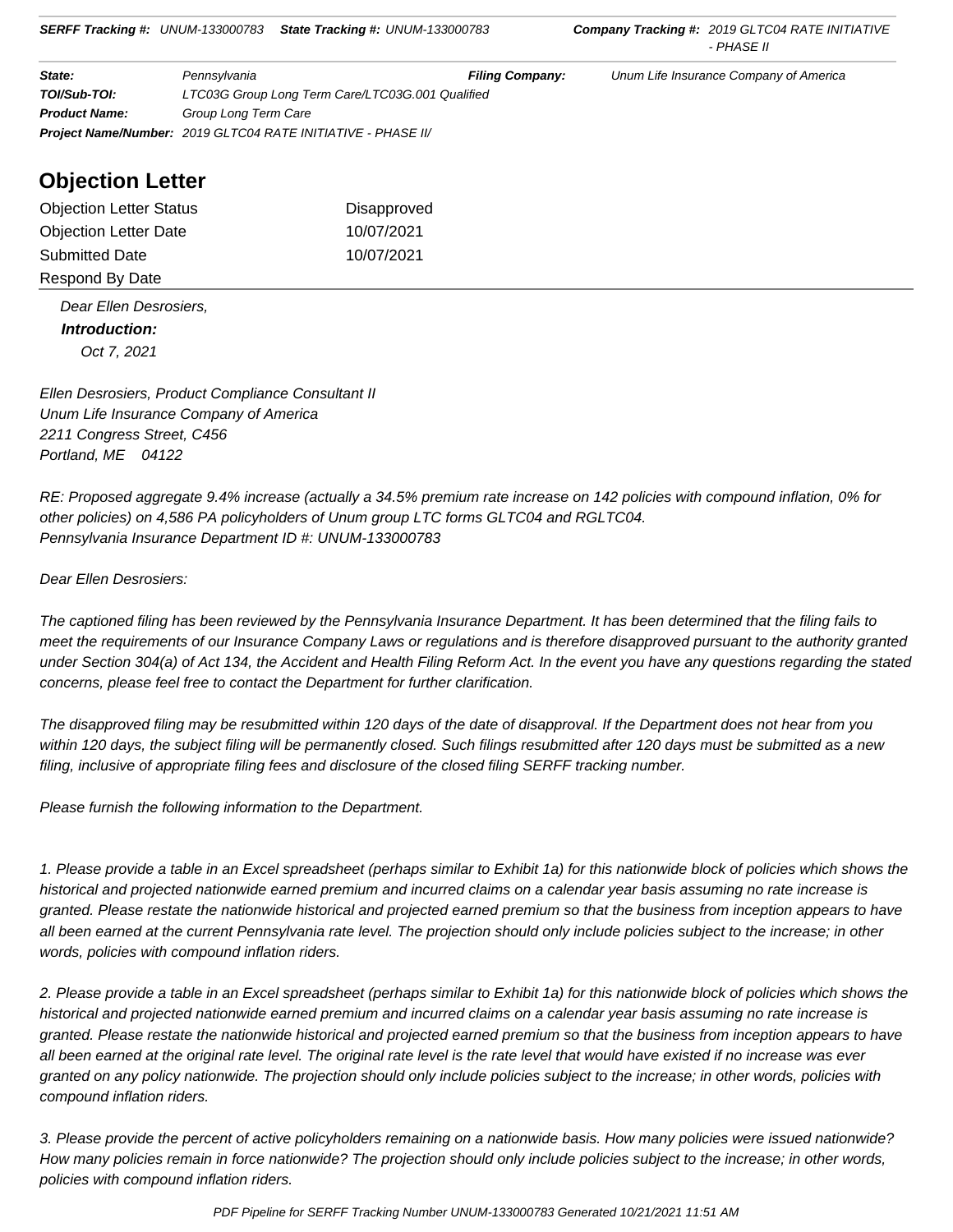| State:               | Pennsvlvania                                                 | <b>Filing Company:</b> | Unum Life Insurance Company of America |  |
|----------------------|--------------------------------------------------------------|------------------------|----------------------------------------|--|
| TOI/Sub-TOI:         | LTC03G Group Long Term Care/LTC03G.001 Qualified             |                        |                                        |  |
| <b>Product Name:</b> | Group Long Term Care                                         |                        |                                        |  |
|                      | Project Name/Number: 2019 GLTC04 RATE INITIATIVE - PHASE II/ |                        |                                        |  |

4. Please provide the cumulative weighted average increase for PA policies in force. The projection should only include policies subject to the increase; in other words, policies with compound inflation riders.

Sincerely,

Michael Hibbert **Actuary** Bureau of Accident & Health Insurance

 **Conclusion:**

 Sincerely, Michael Hibbert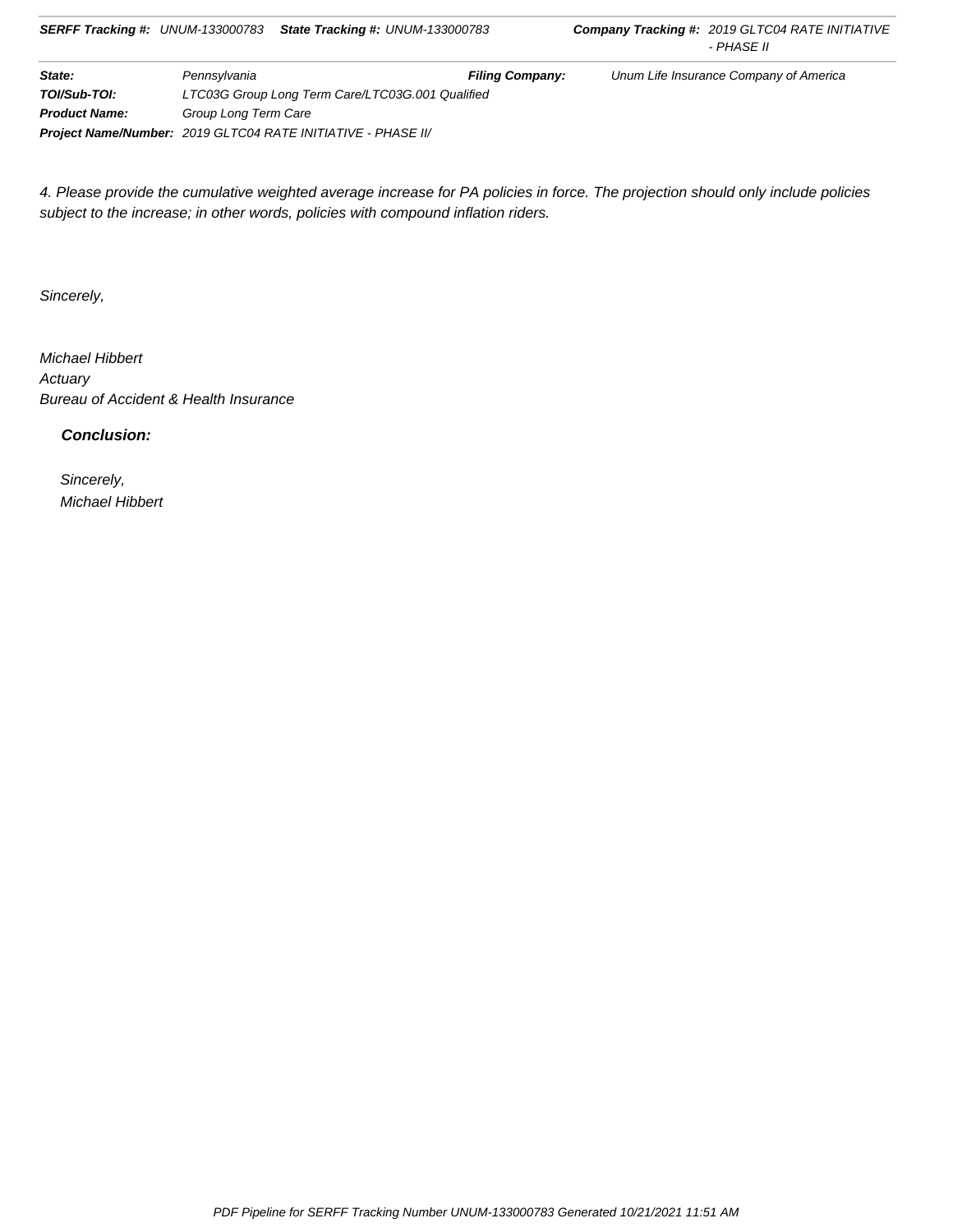| <b>SERFF Tracking #:</b>    | UNUM-133000783       | <b>State Tracking #:</b>                         | UNUM-133000783         | Company Tracking #: | 2019 GLTC04 RATE INITIATIVE - PHASE    |
|-----------------------------|----------------------|--------------------------------------------------|------------------------|---------------------|----------------------------------------|
| State:                      | Pennsylvania         |                                                  | <b>Filing Company:</b> |                     | Unum Life Insurance Company of America |
| TOI/Sub-TOI:                |                      | LTC03G Group Long Term Care/LTC03G.001 Qualified |                        |                     |                                        |
| <b>Product Name:</b>        | Group Long Term Care |                                                  |                        |                     |                                        |
| <b>Project Name/Number:</b> |                      | 2019 GLTC04 RATE INITIATIVE - PHASE II/          |                        |                     |                                        |
|                             |                      |                                                  |                        |                     |                                        |

# **Response Letter**

| Response Letter Status | Submitted to State |
|------------------------|--------------------|
| Response Letter Date   | 10/20/2021         |
| <b>Submitted Date</b>  | 10/20/2021         |

Dear Michael Hibbert,

 **Introduction:**

## **Response 1**

## **Comments:**

We accept the offer of a 20% increase on policies with compound uncapped inflation. Please see the updated rate tables to reflect the 20% increase.

## **Changed Items:**

No Supporting Documents changed.

No Form Schedule items changed.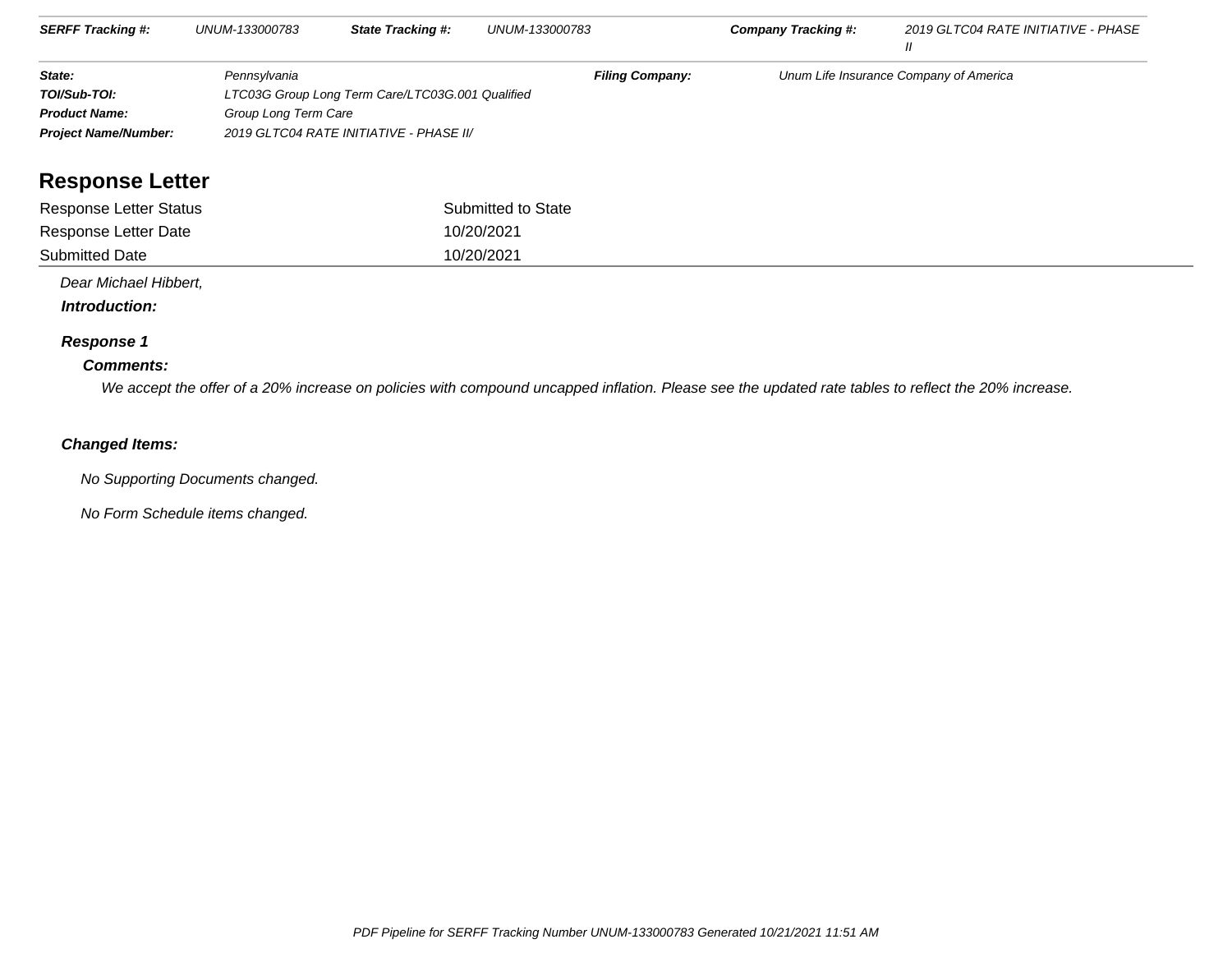| <b>SERFF Tracking #:</b>    | UNUM-133000783 | <b>State Tracking #:</b>                         | UNUM-133000783         | <b>Company Tracking #:</b>             | 2019 GLTC04 RATE INITIATIVE - PHASE |
|-----------------------------|----------------|--------------------------------------------------|------------------------|----------------------------------------|-------------------------------------|
| State:                      | Pennsvlvania   |                                                  | <b>Filing Company:</b> | Unum Life Insurance Company of America |                                     |
| TOI/Sub-TOI:                |                | LTC03G Group Long Term Care/LTC03G.001 Qualified |                        |                                        |                                     |
| <b>Product Name:</b>        |                | Group Long Term Care                             |                        |                                        |                                     |
| <b>Project Name/Number:</b> |                | 2019 GLTC04 RATE INITIATIVE - PHASE II/          |                        |                                        |                                     |

|                         | <b>Rate/Rule Schedule Item Changes</b>                                       |                                                                      |                    |                                          |                                                                                                                                                                            |                                           |
|-------------------------|------------------------------------------------------------------------------|----------------------------------------------------------------------|--------------------|------------------------------------------|----------------------------------------------------------------------------------------------------------------------------------------------------------------------------|-------------------------------------------|
| <b>Item</b><br>No.      | <b>Document Name</b>                                                         | <b>Affected Form</b><br><b>Numbers</b><br>(Separated with<br>commas) | <b>Rate Action</b> | <b>Rate Action</b><br><b>Information</b> | <b>Attachments</b>                                                                                                                                                         | <b>Date Submitted</b>                     |
|                         | GLTC04 and<br>RGLTC04 Proposed<br>Rates - 20.0%<br>Compound Inflation        | GLTC04, RGLTC04                                                      | New                |                                          | GLTC04 and<br>RGLTC04 Proposed<br>Rates - 20.0%<br>Compound<br>Inflation.pdf, GLTC04<br>and RGLTC04<br>Proposed Rates -<br>20.0% Compound<br>Inflation.xlsx,               | 10/20/2021<br>By: Ellen Desrosiers        |
| <b>Previous Version</b> |                                                                              |                                                                      |                    |                                          |                                                                                                                                                                            |                                           |
|                         | GLTC04 and<br><b>RGLTC04 Proposed</b><br>Rates - 34.5%<br>Compound Inflation | GLTC04, RGLTC04                                                      | <b>New</b>         |                                          | GLTC04 and<br><b>RGLTC04 Proposed</b><br>Rates - 34.5%<br>Compound<br>Inflation.pdf, GLTC04<br>and RGLTC04<br><b>Proposed Rates -</b><br>34.5% Compound<br>Inflation.xlsx, | 09/30/2021<br><b>By: Ellen Desrosiers</b> |

 **Conclusion:**

Sincerely,

Ellen Desrosiers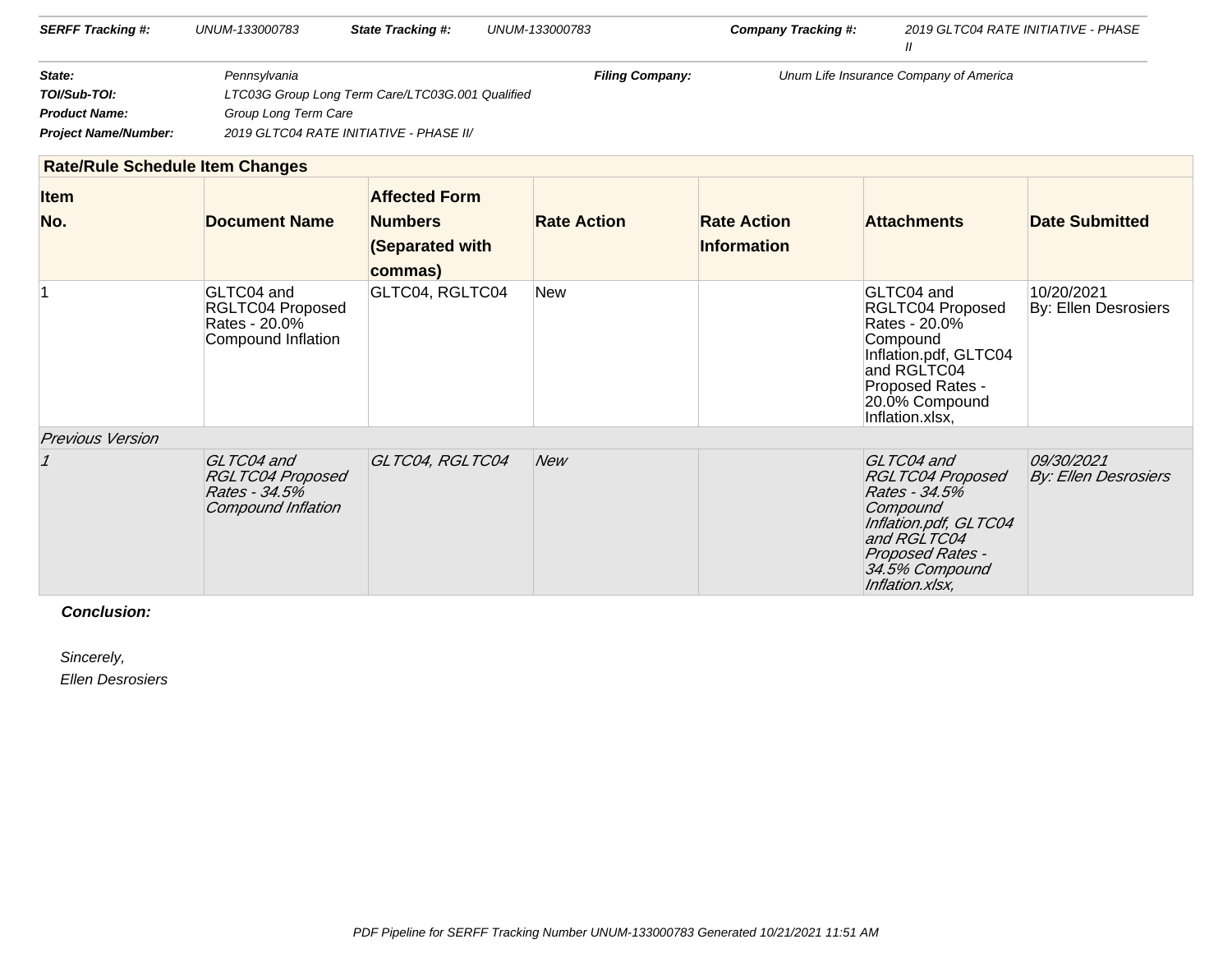| <b>SERFF Tracking #:</b>    | UNUM-133000783                                   | <b>State Tracking #:</b>                | UNUM-133000783                         | Company Tracking #: | 2019 GLTC04 RATE INITIATIVE - PHASE |
|-----------------------------|--------------------------------------------------|-----------------------------------------|----------------------------------------|---------------------|-------------------------------------|
| State:                      | <b>Filing Company:</b><br>Pennsylvania           |                                         | Unum Life Insurance Company of America |                     |                                     |
| TOI/Sub-TOI:                | LTC03G Group Long Term Care/LTC03G.001 Qualified |                                         |                                        |                     |                                     |
| <b>Product Name:</b>        | Group Long Term Care                             |                                         |                                        |                     |                                     |
| <b>Project Name/Number:</b> |                                                  | 2019 GLTC04 RATE INITIATIVE - PHASE II/ |                                        |                     |                                     |

# **Response Letter**

| Response Letter Status | Submitted to State |
|------------------------|--------------------|
| Response Letter Date   | 10/14/2021         |
| <b>Submitted Date</b>  | 10/14/2021         |

Dear Michael Hibbert,

 **Introduction:**

## **Response 1**

## **Comments:**

Please see attached additional exhibit and PA Objection Response #1

## **Changed Items:**

| <b>Supporting Document Schedule Item Changes</b> |                                                                  |  |  |
|--------------------------------------------------|------------------------------------------------------------------|--|--|
| <b>Satisfied - Item:</b>                         | <b>Exhibit 1.1a - Nationwide Loss Ratio - Compound Inflation</b> |  |  |
| <b>Comments:</b>                                 |                                                                  |  |  |
| Attachment(s):                                   | Exhibit 1.1a - Nationwide Loss Ratio - Compound Inflation.xlsx   |  |  |

| <b>Supporting Document Schedule Item Changes</b> |                                                                |
|--------------------------------------------------|----------------------------------------------------------------|
| <b>Satisfied - Item:</b>                         | Exhibit 1.1a - Nationwide Loss Ratio - Compound Inflation      |
| <b>Comments:</b>                                 |                                                                |
| Attachment(s):                                   | Exhibit 1.1a - Nationwide Loss Ratio - Compound Inflation.xlsx |
|                                                  |                                                                |
| <b>Satisfied - Item:</b>                         | PA Objection Response #1                                       |
| <b>Comments:</b>                                 |                                                                |
| Attachment(s):                                   | <b>PA Objection Response #1.pdf</b>                            |

No Form Schedule items changed.

No Rate/Rule Schedule items changed.

 **Conclusion:**

 Sincerely,Ellen Desrosiers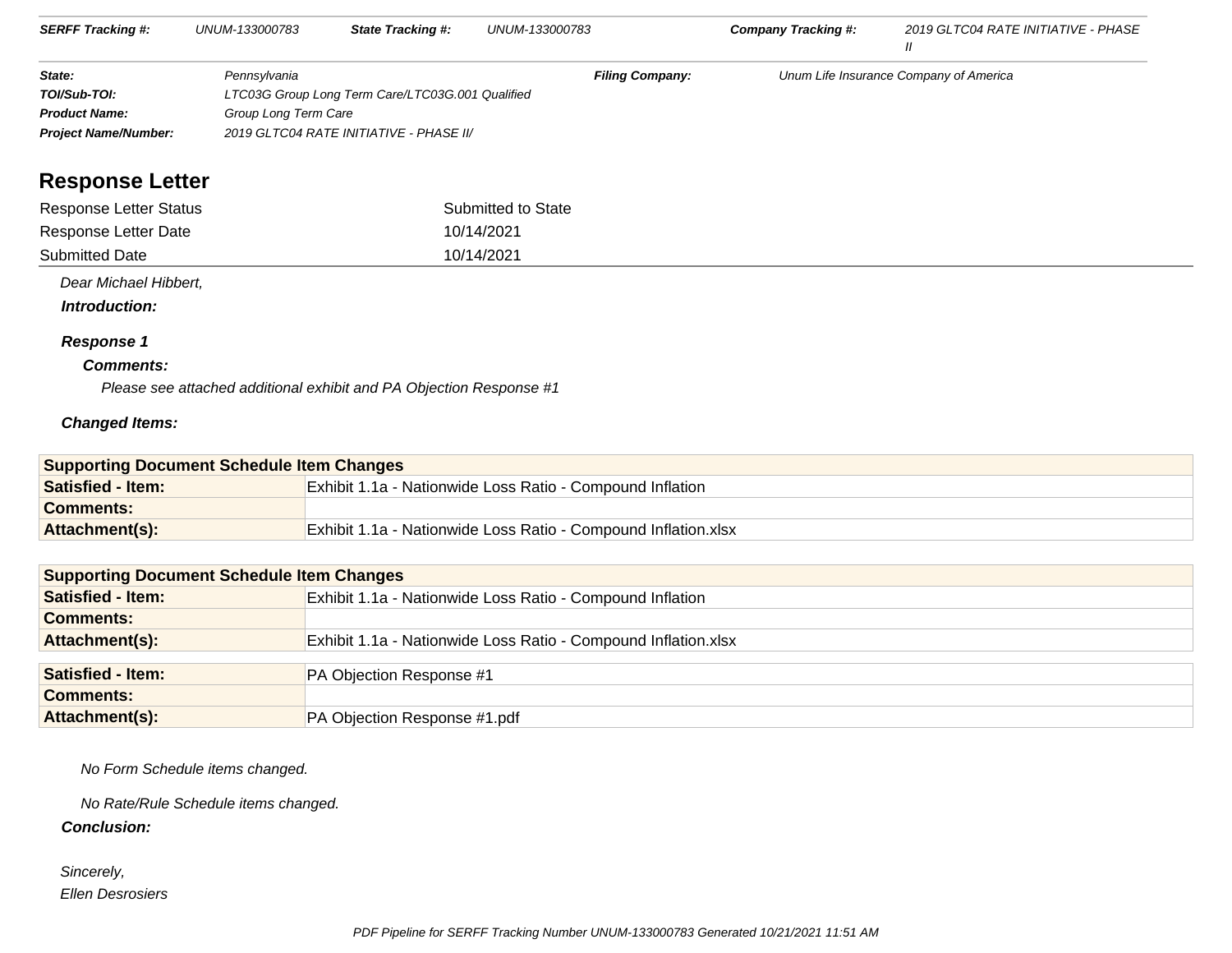**State: Fillip Pennsylvania Fillip Company:** Unum Life Insurance Company of America **TOI/Sub-TOI:** LTC03G Group Long Term Care/LTC03G.001 Qualified **Product Name:** Group Long Term Care **Project Name/Number:** 2019 GLTC04 RATE INITIATIVE - PHASE II/

# **Post Submission Update Request Processed On 10/21/2021**

| Status:       | Allowed          |
|---------------|------------------|
| Created By:   | Ellen Desrosiers |
| Processed By: | Michael Hibbert  |
| Comments:     |                  |

## **Company Rate Information:**

Company Name:Unum Life Insurance Company of America

| <b>Field Name</b>                               | <b>Requested Change</b> | <b>Prior Value</b> |
|-------------------------------------------------|-------------------------|--------------------|
| Overall % Indicated Change                      | 5.500%                  | 9.400%             |
| Written Premium Change for this Program \$90644 |                         | \$156361           |
| Maximum %Change (where required)                | 20.000%                 | 34.500%            |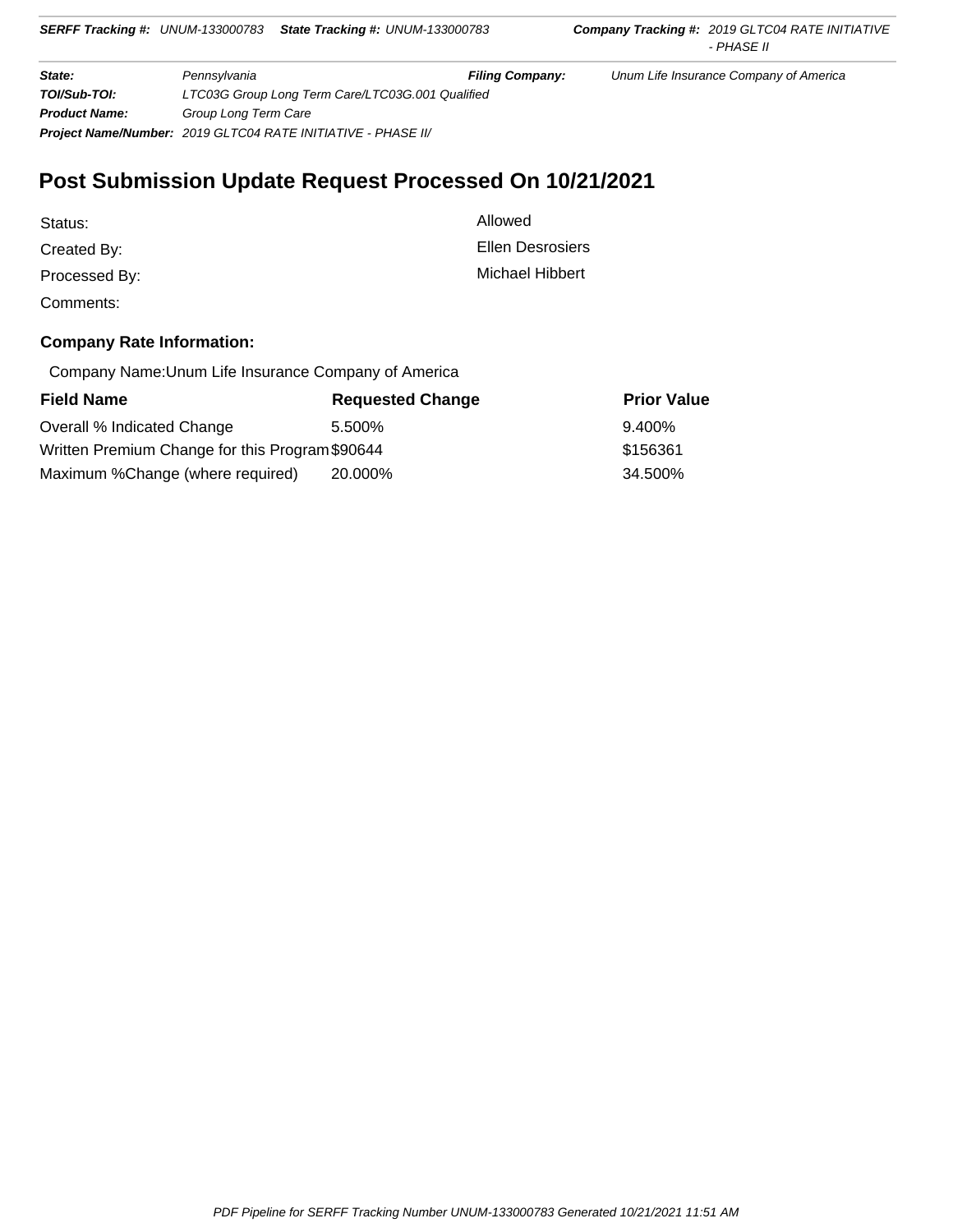| <b>SERFF Tracking #:</b>                                                                                                                                                                                                                      | UNUM-133000783                       | <b>State Tracking #:</b>                                                                    | UNUM-133000783 |                        | Company Tracking #: | 2019 GLTC04 RATE INITIATIVE - PHASE<br>$^{\prime\prime}$ |
|-----------------------------------------------------------------------------------------------------------------------------------------------------------------------------------------------------------------------------------------------|--------------------------------------|---------------------------------------------------------------------------------------------|----------------|------------------------|---------------------|----------------------------------------------------------|
| State:<br>TOI/Sub-TOI:<br><b>Product Name:</b><br><b>Project Name/Number:</b>                                                                                                                                                                 | Pennsylvania<br>Group Long Term Care | LTC03G Group Long Term Care/LTC03G.001 Qualified<br>2019 GLTC04 RATE INITIATIVE - PHASE II/ |                | <b>Filing Company:</b> |                     | Unum Life Insurance Company of America                   |
| <b>Rate Information</b><br>Rate data applies to filing.                                                                                                                                                                                       |                                      |                                                                                             |                |                        |                     |                                                          |
| <b>Filing Method:</b><br><b>Rate Change Type:</b><br><b>Overall Percentage of Last Rate Revision:</b><br><b>Effective Date of Last Rate Revision:</b><br><b>Filing Method of Last Filing:</b><br><b>SERFF Tracking Number of Last Filing:</b> |                                      |                                                                                             |                | %<br>%                 |                     |                                                          |

# **Company Rate Information**

| Company                                   | Overall %<br><b>Indicated</b> | Overall %<br>Rate | <b>Written Premium</b><br><b>Change for</b> | <b>Number of Policy</b><br><b>Holders Affected</b> | Written<br><b>Premium for</b> | Maximum %<br>Change | Minimum %<br>Change |
|-------------------------------------------|-------------------------------|-------------------|---------------------------------------------|----------------------------------------------------|-------------------------------|---------------------|---------------------|
| Name:                                     | Change:                       | Impact:           | this Program:                               | for this Program:                                  | this Program:                 | (where reg'd):      | (where reg'd):      |
| Unum Life Insurance<br>Company of America | 5.500%                        | 9.400%            | \$90,644                                    | 4.586                                              | \$1,662,386                   | 20.000%             | $0.000\%$           |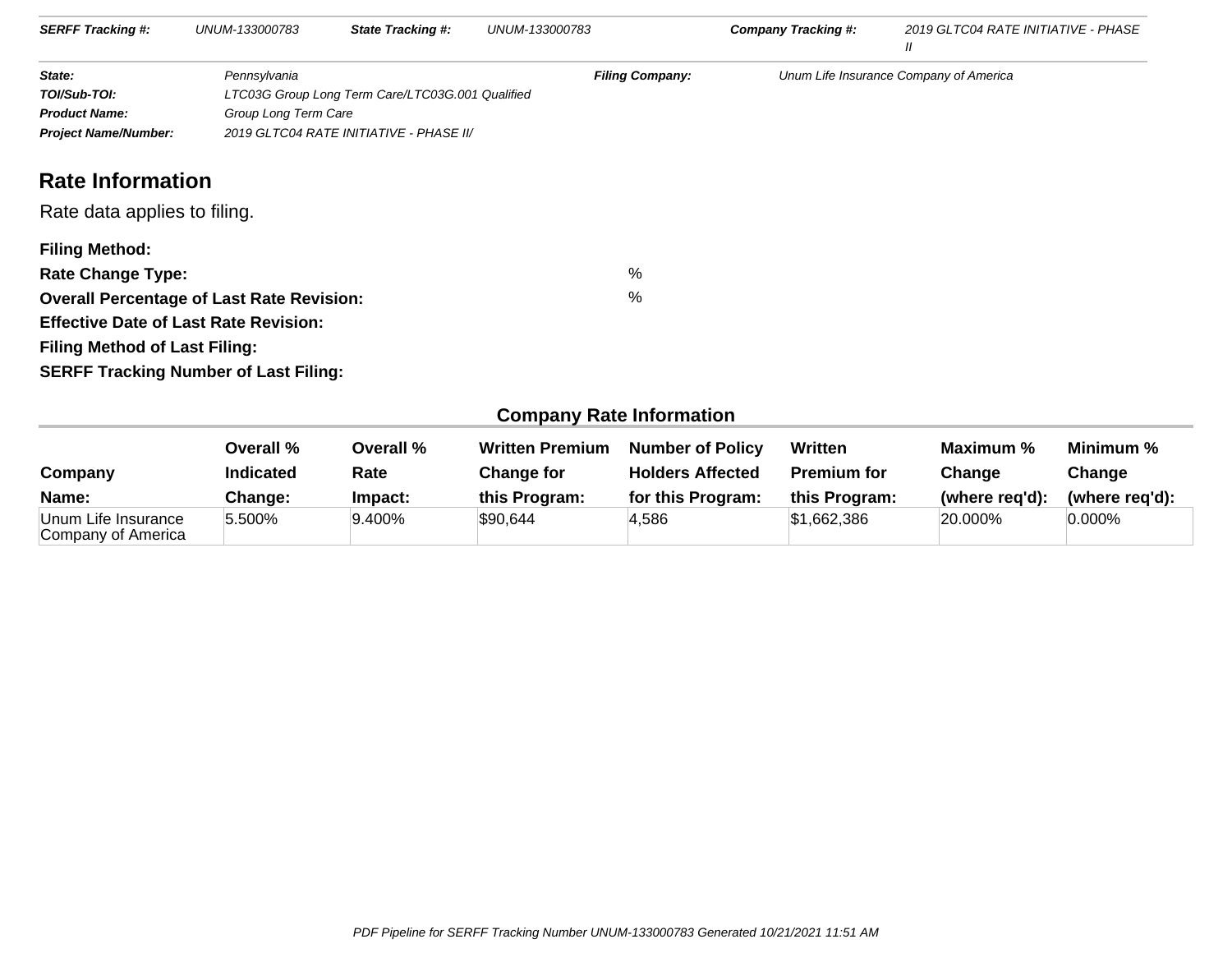| <b>SERFF Tracking #:</b>                                               | UNUM-133000783       | <b>State Tracking #:</b>                         | UNUM-133000783         | <b>Company Tracking #:</b> | 2019 GLTC04 RATE INITIATIVE - PHASE    |
|------------------------------------------------------------------------|----------------------|--------------------------------------------------|------------------------|----------------------------|----------------------------------------|
| State:                                                                 | Pennsylvania         |                                                  | <b>Filing Company:</b> |                            | Unum Life Insurance Company of America |
| TOI/Sub-TOI:                                                           |                      | LTC03G Group Long Term Care/LTC03G.001 Qualified |                        |                            |                                        |
| <b>Product Name:</b>                                                   | Group Long Term Care |                                                  |                        |                            |                                        |
| 2019 GLTC04 RATE INITIATIVE - PHASE II/<br><b>Project Name/Number:</b> |                      |                                                  |                        |                            |                                        |

# **Rate/Rule Schedule**

| <b>Item</b><br>No. | <b>Schedule</b><br>ltem<br><b>Status</b> | <b>Document Name</b>                                               | <b>Affected Form Numbers</b><br>(Separated with commas) | <b>Rate Action</b> | <b>Rate Action Information</b> | <b>Attachments</b>                                                                                                                                                  |
|--------------------|------------------------------------------|--------------------------------------------------------------------|---------------------------------------------------------|--------------------|--------------------------------|---------------------------------------------------------------------------------------------------------------------------------------------------------------------|
|                    |                                          | GLTC04 and RGLTC04<br>Proposed Rates - 20.0%<br>Compound Inflation | GLTC04, RGLTC04                                         | New                |                                | GLTC04 and<br>RGLTC04 Proposed<br>Rates - 20.0%<br>Compound<br>Inflation.pdf, GLTC04<br>and RGLTC04<br><b>Proposed Rates -</b><br>20.0% Compound<br>Inflation.xlsx, |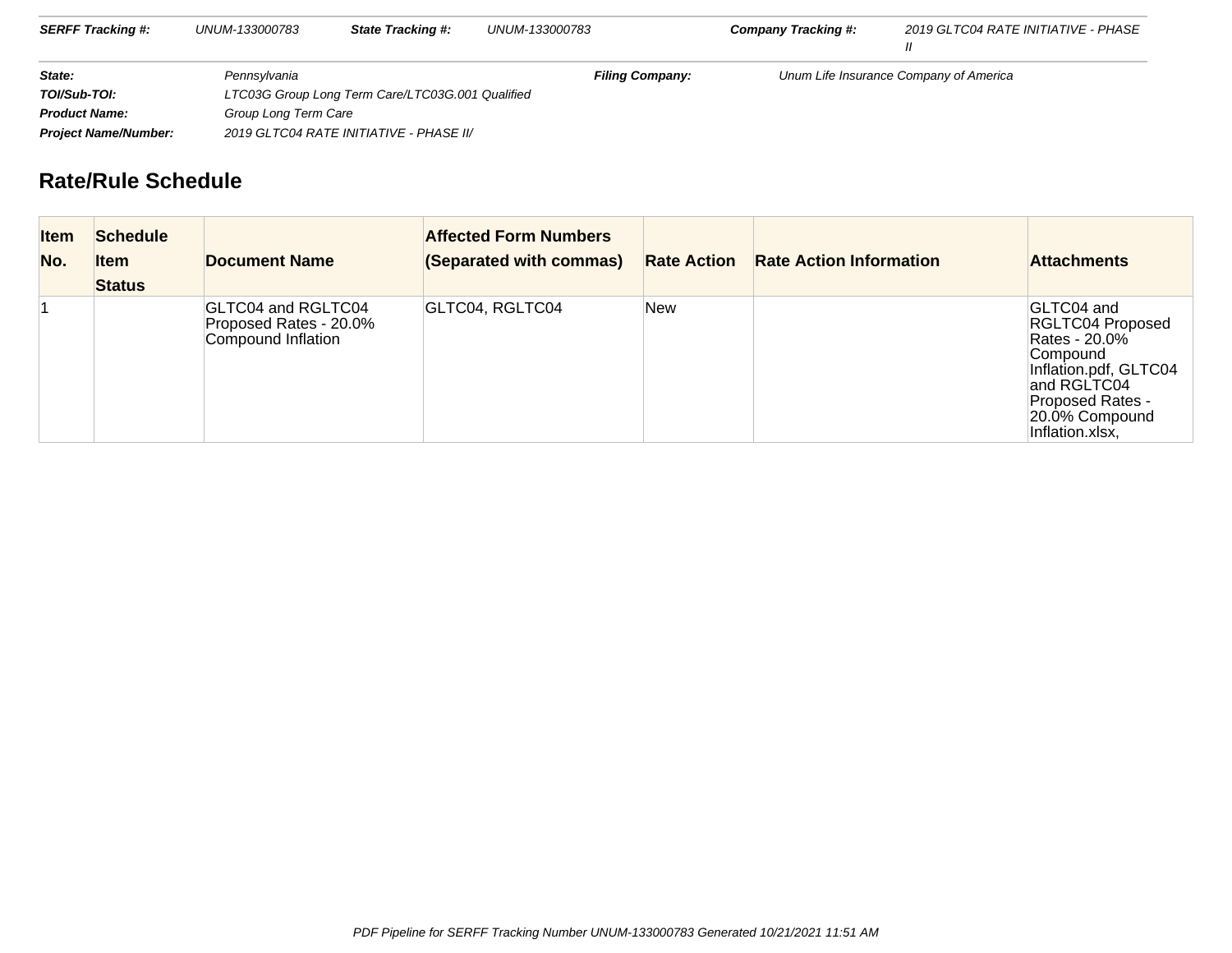| <b>SERFF Tracking #:</b>    | UNUM-133000783       | <b>State Tracking #:</b>                         | UNUM-133000783         | <b>Company Tracking #:</b> | 2019 GLTC04 RATE INITIATIVE - PHASE    |
|-----------------------------|----------------------|--------------------------------------------------|------------------------|----------------------------|----------------------------------------|
| State:                      | Pennsylvania         |                                                  | <b>Filing Company:</b> |                            | Unum Life Insurance Company of America |
| TOI/Sub-TOI:                |                      | LTC03G Group Long Term Care/LTC03G.001 Qualified |                        |                            |                                        |
| <b>Product Name:</b>        | Group Long Term Care |                                                  |                        |                            |                                        |
| <b>Project Name/Number:</b> |                      | 2019 GLTC04 RATE INITIATIVE - PHASE II/          |                        |                            |                                        |

# **Attachment GLTC04 and RGLTC04 Proposed Rates - 20.0% Compound Inflation.xlsx is not a PDFdocument and cannot be reproduced here.**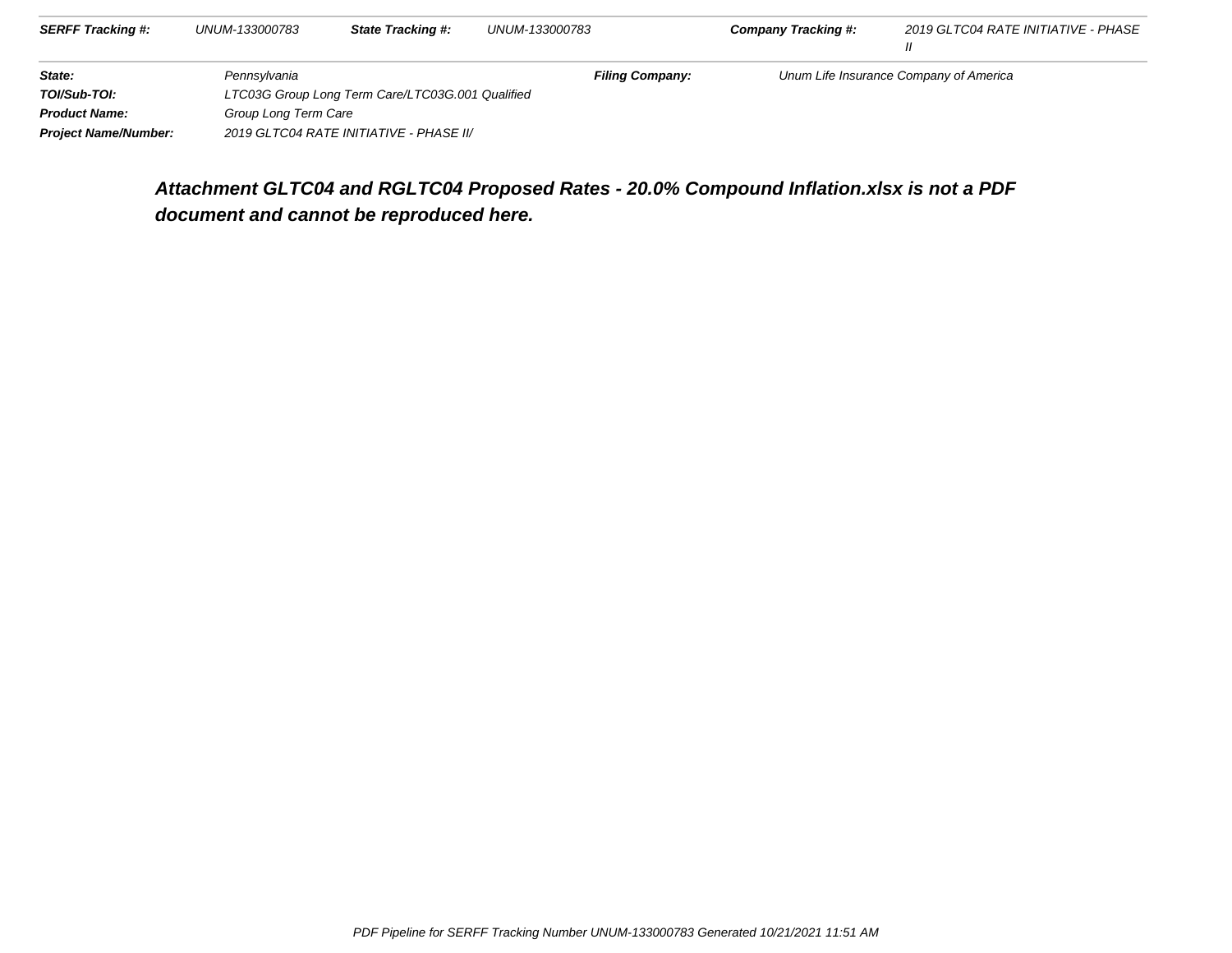|                 | <b>Proposed New Rates</b>             |                            |                                                                |                      | <b>Current Rates</b> |                                       |                            |                                                                |                                                  | <b>Rate Increase</b> |                                       |                            |                                                                |                      |
|-----------------|---------------------------------------|----------------------------|----------------------------------------------------------------|----------------------|----------------------|---------------------------------------|----------------------------|----------------------------------------------------------------|--------------------------------------------------|----------------------|---------------------------------------|----------------------------|----------------------------------------------------------------|----------------------|
|                 |                                       |                            | Unum Life Insurance Company of America<br>Group Long Term Care |                      |                      |                                       |                            | Unum Life Insurance Company of America<br>Group Long Term Care |                                                  |                      |                                       |                            | Unum Life Insurance Company of America<br>Group Long Term Care |                      |
|                 |                                       |                            | Table 1                                                        |                      |                      |                                       |                            | Table 1                                                        |                                                  |                      |                                       |                            | Table 1                                                        |                      |
|                 | <b>Benefit Period</b>                 | 2 Years                    | Inflation                                                      | None                 |                      | <b>Benefit Period</b>                 | 2 Years                    | Inflation                                                      | <b>None</b>                                      |                      | <b>Benefit Period</b>                 | 2 Years                    | Inflation                                                      | <b>None</b>          |
| Issue<br>Age    | $FAC +$<br>0% PHCC                    | $FAC +$<br><b>50% PHCC</b> | $FAC +$<br><b>75% PHCC</b>                                     | $FAC +$<br>100% PHCC | Issue<br>Age         | $FAC +$<br>0% PHCC                    | $FAC +$<br><b>50% PHCC</b> | $FAC +$<br><b>75% PHCC</b>                                     | $FAC +$<br>100% PHCC                             | Issue<br>Age         | $FAC +$<br>0% PHCC                    | $FAC +$<br><b>50% PHCC</b> | $FAC +$<br><b>75% PHCC</b>                                     | $FAC +$<br>100% PHCC |
| $\leq 30$<br>31 | 2.36<br>2.47                          | 2.41<br>2.52               | 2.62<br>2.74                                                   | 3.05<br>3.13         | $\leq 30$<br>31      | 2.36<br>2.47                          | 2.41<br>2.52               | 2.62<br>2.74                                                   | 3.05<br>3.13                                     | $\leq 30$<br>31      | 1.00<br>1.00                          | 1.00<br>1.00               | 1.00<br>1.00                                                   | 1.00<br>1.00         |
| 32              | 2.58                                  | 2.63                       | 2.86                                                           | 3.22                 | 32                   | 2.58                                  | 2.63                       | 2.86                                                           | 3.22                                             | 32                   | 1.00                                  | 1.00                       | 1.00                                                           | 1.00                 |
| 33<br>34        | 2.71<br>2.84                          | 2.76<br>2.89               | 3.00<br>3.14                                                   | 3.32<br>3.42         | 33<br>34             | 2.71<br>2.84                          | 2.76<br>2.89               | 3.00<br>3.14                                                   | 3.32<br>3.42                                     | 33<br>34             | 1.00<br>1.00                          | 1.00<br>1.00               | 1.00<br>1.00                                                   | 1.00<br>1.00         |
| 35              | 2.98                                  | 3.04                       | 3.30                                                           | 3.54                 | 35                   | 2.98                                  | 3.04                       | 3.30                                                           | 3.54                                             | 35                   | 1.00                                  | 1.00                       | 1.00                                                           | 1.00                 |
| 36              | 3.13                                  | 3.19                       | 3.46                                                           | 3.67                 | 36<br>37             | 3.13                                  | 3.19                       | 3.46                                                           | 3.67                                             | 36<br>37             | 1.00                                  | 1.00<br>1.00               | 1.00                                                           | 1.00                 |
| 37<br>38        | 3.29<br>3.46                          | 3.36<br>3.53               | 3.64<br>3.82                                                   | 3.80<br>3.95         | 38                   | 3.29<br>3.46                          | 3.36<br>3.53               | 3.64<br>3.82                                                   | 3.80<br>3.95                                     | 38                   | 1.00<br>1.00                          | 1.00                       | 1.00<br>1.00                                                   | 1.00<br>1.00         |
| 39              | 3.64                                  | 3.72                       | 4.02                                                           | 4.11                 | 39                   | 3.64                                  | 3.72                       | 4.02                                                           | 4.11                                             | 39                   | 1.00                                  | 1.00                       | 1.00                                                           | 1.00                 |
| 40<br>41        | 3.84<br>3.99                          | 3.92<br>4.07               | 4.19<br>4.39                                                   | 4.28<br>4.47         | 40<br>41             | 3.84<br>3.99                          | 3.92<br>4.07               | 4.19<br>4.39                                                   | 4.28<br>4.47                                     | 40<br>41             | 1.00<br>1.00                          | 1.00<br>1.00               | 1.00<br>1.00                                                   | 1.00<br>1.00         |
| 42              | 4.15                                  | 4.23                       | 4.57                                                           | 4.67                 | 42                   | 4.15                                  | 4.23                       | 4.57                                                           | 4.67                                             | 42                   | 1.00                                  | 1.00                       | 1.00                                                           | 1.00                 |
| 43<br>44        | 4.32<br>4.51                          | 4.41<br>4.60               | 4.76<br>4.97                                                   | 4.90<br>5.14         | 43<br>44             | 4.32<br>4.51                          | 4.41<br>4.60               | 4.76<br>4.97                                                   | 4.90<br>5.14                                     | 43<br>44             | 1.00<br>1.00                          | 1.00<br>1.00               | 1.00<br>1.00                                                   | 1.00<br>1.00         |
| 45              | 4.72                                  | 4.81                       | 5.19                                                           | 5.40                 | 45                   | 4.72                                  | 4.81                       | 5.19                                                           | 5.40                                             | 45                   | 1.00                                  | 1.00                       | 1.00                                                           | 1.00                 |
| 46<br>47        | 4.93<br>5.14                          | 5.03<br>5.24               | 5.43<br>5.65                                                   | 5.67<br>5.93         | 46<br>47             | 4.93<br>5.14                          | 5.03<br>5.24               | 5.43<br>5.65                                                   | 5.67<br>5.93                                     | 46<br>47             | 1.00<br>1.00                          | 1.00<br>1.00               | 1.00<br>1.00                                                   | 1.00<br>1.00         |
| 48              | 5.49                                  | 5.60                       | 6.03                                                           | 6.35                 | 48                   | 5.49                                  | 5.60                       | 6.03                                                           | 6.35                                             | 48                   | 1.00                                  | 1.00                       | 1.00                                                           | 1.00                 |
| 49<br>50        | 5.87<br>6.29                          | 5.99<br>6.41               | 6.45<br>6.90                                                   | 6.82<br>7.32         | 49<br>50             | 5.87<br>6.29                          | 5.99<br>6.41               | 6.45<br>6.90                                                   | 6.82<br>7.32                                     | 49<br>50             | 1.00<br>1.00                          | 1.00<br>1.00               | 1.00<br>1.00                                                   | 1.00<br>1.00         |
| 51              | 6.79                                  | 6.92                       | 7.43                                                           | 7.87                 | 51                   | 6.79                                  | 6.92                       | 7.43                                                           | 7.87                                             | 51                   | 1.00                                  | 1.00                       | 1.00                                                           | 1.00                 |
| 52              | 7.32                                  | 7.47                       | 8.02                                                           | 8.47                 | 52                   | 7.32                                  | 7.47                       | 8.02                                                           | 8.47                                             | 52                   | 1.00                                  | 1.00                       | 1.00                                                           | 1.00                 |
| 53<br>54        | 7.76<br>8.24                          | 7.92<br>8.40               | 8.49<br>9.01                                                   | 8.95<br>9.47         | 53<br>54             | 7.76<br>8.24                          | 7.92<br>8.40               | 8.49<br>9.01                                                   | 8.95<br>9.47                                     | 53<br>54             | 1.00<br>1.00                          | 1.00<br>1.00               | 1.00<br>1.00                                                   | 1.00<br>1.00         |
| 55              | 8.81                                  | 8.98                       | 9.63                                                           | 10.10                | 55                   | 8.81                                  | 8.98                       | 9.63                                                           | 10.10                                            | 55                   | 1.00                                  | 1.00                       | 1.00                                                           | 1.00                 |
| 56<br>57        | 9.37<br>9.96                          | 9.56<br>10.16              | 10.24<br>10.88                                                 | 10.72<br>11.37       | 56<br>57             | 9.37<br>9.96                          | 9.56<br>10.16              | 10.24<br>10.88                                                 | 10.72<br>11.37                                   | 56<br>57             | 1.00<br>1.00                          | 1.00<br>1.00               | 1.00<br>1.00                                                   | 1.00<br>1.00         |
| 58              | 10.73                                 | 10.95                      | 11.72                                                          | 12.22                | 58                   | 10.73                                 | 10.95                      | 11.72                                                          | 12.22                                            | 58                   | 1.00                                  | 1.00                       | 1.00                                                           | 1.00                 |
| 59<br>60        | 11.61<br>12.60                        | 11.84<br>12.85             | 12.67<br>13.73                                                 | 13.18<br>14.26       | 59<br>60             | 11.61<br>12.60                        | 11.84<br>12.85             | 12.67<br>13.73                                                 | 13.18<br>14.26                                   | 59<br>60             | 1.00<br>1.00                          | 1.00<br>1.00               | 1.00<br>1.00                                                   | 1.00<br>1.00         |
| 61              | 13.74                                 | 14.01                      | 14.97                                                          | 15.59                | 61                   | 13.74                                 | 14.01                      | 14.97                                                          | 15.59                                            | 61                   | 1.00                                  | 1.00                       | 1.00                                                           | 1.00                 |
| 62              | 14.97                                 | 15.27<br>16.47             | 16.30                                                          | 17.02                | 62                   | 14.97                                 | 15.27                      | 16.30                                                          | 17.02                                            | 62                   | 1.00                                  | 1.00<br>1.00               | 1.00                                                           | 1.00<br>1.00         |
| 63<br>64        | 16.14<br>17.35                        | 17.70                      | 17.57<br>18.87                                                 | 18.41<br>19.83       | 63<br>64             | 16.14<br>17.35                        | 16.47<br>17.70             | 17.57<br>18.87                                                 | 18.41<br>19.83                                   | 63<br>64             | 1.00<br>1.00                          | 1.00                       | 1.00<br>1.00                                                   | 1.00                 |
| 65              | 19.20                                 | 19.59                      | 20.93                                                          | 22.09                | 65                   | 19.20                                 | 19.59                      | 20.93                                                          | 22.09                                            | 65                   | 1.00                                  | 1.00                       | 1.00                                                           | 1.00                 |
| 66<br>67        | 20.56<br>22.82                        | 20.97<br>23.28             | 22.39<br>24.83                                                 | 23.70<br>26.36       | 66<br>67             | 20.56<br>22.82                        | 20.97<br>23.28             | 22.39<br>24.83                                                 | 23.70<br>26.36                                   | 66<br>67             | 1.00<br>1.00                          | 1.00<br>1.00               | 1.00<br>1.00                                                   | 1.00<br>1.00         |
| 68              | 24.74                                 | 25.24                      | 26.90                                                          | 28.62                | 68                   | 24.74                                 | 25.24                      | 26.90                                                          | 28.62                                            | 68                   | 1.00                                  | 1.00                       | 1.00                                                           | 1.00                 |
| 69<br>70        | 26.75<br>29.06                        | 27.28<br>29.64             | 29.06<br>31.54                                                 | 31.00<br>33.73       | 69<br>70             | 26.75<br>29.06                        | 27.28<br>29.64             | 29.06<br>31.54                                                 | 31.00<br>33.73                                   | 69<br>70             | 1.00<br>1.00                          | 1.00<br>1.00               | 1.00<br>1.00                                                   | 1.00<br>1.00         |
| 71              | 31.90                                 | 32.53                      | 34.59                                                          | 36.96                | 71                   | 31.90                                 | 32.53                      | 34.59                                                          | 36.96                                            | 71                   | 1.00                                  | 1.00                       | 1.00                                                           | 1.00                 |
| 72<br>73        | 35.38<br>39.10                        | 36.08<br>39.88             | 38.33<br>42.33                                                 | 40.94<br>45.18       | 72<br>73             | 35.38<br>39.10                        | 36.08<br>39.88             | 38.33<br>42.33                                                 | 40.94<br>45.18                                   | 72<br>73             | 1.00<br>1.00                          | 1.00<br>1.00               | 1.00<br>1.00                                                   | 1.00<br>1.00         |
| 74              | 43.27                                 | 44.13                      | 46.80                                                          | 49.92                | 74                   | 43.27                                 | 44.13                      | 46.80                                                          | 49.92                                            | 74                   | 1.00                                  | 1.00                       | 1.00                                                           | 1.00                 |
| 75<br>76        | 48.94<br>54.74                        | 49.92<br>55.83             | 53.05<br>59.26                                                 | 56.68<br>63.28       | 75<br>76             | 48.94<br>54.74                        | 49.92<br>55.83             | 53.05<br>59.26                                                 | 56.68<br>63.28                                   | 75<br>76             | 1.00<br>1.00                          | 1.00<br>1.00               | 1.00<br>1.00                                                   | 1.00<br>1.00         |
| 77              | 61.64                                 | 62.87                      | 66.67                                                          | 71.13                | 77                   | 61.64                                 | 62.87                      | 66.67                                                          | 71.13                                            | 77                   | 1.00                                  | 1.00                       | 1.00                                                           | 1.00                 |
| 78<br>79        | 68.16<br>75.46                        | 69.52<br>76.97             | 73.64<br>81.43                                                 | 78.51<br>86.74       | 78<br>79             | 68.16<br>75.46                        | 69.52<br>76.97             | 73.64<br>81.43                                                 | 78.51<br>86.74                                   | 78<br>79             | 1.00<br>1.00                          | 1.00<br>1.00               | 1.00<br>1.00                                                   | 1.00<br>1.00         |
| 80              | 83.04                                 | 84.70                      | 89.51                                                          | 95.27                | 80                   | 83.04                                 | 84.70                      | 89.51                                                          | 95.27                                            | 80                   | 1.00                                  | 1.00                       | 1.00                                                           | 1.00                 |
| 81              | 91.51                                 | 93.34                      | 98.45                                                          | 104.63               | 81                   | 91.51                                 | 93.34                      | 98.45                                                          | 104.63                                           | 81                   | 1.00                                  | 1.00                       | 1.00                                                           | 1.00                 |
| 82<br>83        | 101.02<br>111.69                      | 103.04<br>113.92           | 108.49<br>119.72                                               | 115.12<br>126.83     | 82<br>83             | 101.02<br>111.69                      | 103.04<br>113.92           | 108.49<br>119.72                                               | 115.12<br>126.83                                 | 82<br>83             | 1.00<br>1.00                          | 1.00<br>1.00               | 1.00<br>1.00                                                   | 1.00<br>1.00         |
| 84              | 122.71                                | 125.16                     | 131.27                                                         | 138.84               | 84                   | 122.71                                | 125.16                     | 131.27                                                         | 138.84                                           | 84                   | 1.00                                  | 1.00                       | 1.00                                                           | 1.00                 |
| 85<br>86        | 135.54<br>147.54                      | 138.25<br>150.49           | 144.77<br>157.20                                               | 152.90<br>165.74     | 85<br>86             | 135.54<br>147.54                      | 138.25<br>150.49           | 144.77<br>157.20                                               | 152.90<br>165.74                                 | 85<br>86             | 1.00<br>1.00                          | 1.00<br>1.00               | 1.00<br>1.00                                                   | 1.00<br>1.00         |
| 87              | 158.79                                | 161.97                     | 168.74                                                         | 177.57               | 87                   | 158.79                                | 161.97                     | 168.74                                                         | 177.57                                           | 87                   | 1.00                                  | 1.00                       | 1.00                                                           | 1.00                 |
| 88<br>89        | 171.11<br>184.50                      | 174.53<br>187.99           | 181.29<br>194.63                                               | 190.39<br>203.88     | 88<br>89             | 171.11<br>184.30                      | 174.53<br>187.99           | 181.29<br>194.63                                               | 190.39<br>203.88                                 | 88<br>89             | 1.00<br>1.00                          | 1.00<br>1.00               | 1.00<br>1.00                                                   | 1.00<br>1.00         |
| 90              | 198.39                                | 202.36                     | 208.80                                                         | 218.19               | 90                   | 198.39                                | 202.36                     | 208.80                                                         | 218.19                                           | 90                   | 1.00                                  | 1.00                       | 1.00                                                           | 1.00                 |
| 91<br>92        | 211.40<br>224.39                      | 215.63                     | 221.61<br>234.53                                               | 230.87               | 91<br>92             | 211.40<br>224.39                      | 215.63<br>228.87           | 221.61<br>234.53                                               | 230.87<br>243.78                                 | 91<br>92             | 1.00                                  | 1.00                       | 1.00<br>1.00                                                   | 1.00<br>1.00         |
| 93              | 235.93                                | 228.87<br>240.65           | 246.22                                                         | 243.78<br>255.63     | 93                   | 235.93                                | 240.65                     | 246.22                                                         | 255.63                                           | 93                   | 1.00<br>1.00                          | 1.00<br>1.00               | 1.00                                                           | 1.00                 |
| 94              | 246.74                                | 251.68                     | 257.19                                                         | 266.76               | 94                   | 246.74                                | 251.68                     | 257.19                                                         | 266.76                                           | 94                   | 1.00                                  | 1.00                       | 1.00                                                           | 1.00                 |
| 95<br>96        | 255.54<br>268.80                      | 260.65<br>274.17           | 266.17<br>279.66                                               | 275.91<br>289.58     | 95<br>96             | 255.54<br>268.80                      | 260.65<br>274.17           | 266.17<br>279.66                                               | 275.91<br>289.58                                 | 95<br>96             | 1.00<br>1.00                          | 1.00<br>1.00               | 1.00<br>1.00                                                   | 1.00<br>1.00         |
| 97              | 279.80                                | 285.40                     | 291.10                                                         | 301.27               | 97                   | 279.80                                | 285.40                     | 291.10                                                         | 301.27                                           | 97                   | 1.00                                  | 1.00                       | 1.00                                                           | 1.00                 |
| 98<br>99        | 288.00<br>296.94                      | 293.76<br>302.88           | 299.64<br>308.94                                               | 310.09<br>319.72     | 98<br>99             | 288.00<br>296.94                      | 293.76<br>302.88           | 299.64<br>308.94                                               | 310.09<br>319.72                                 | 98<br>99             | 1.00<br>1.00                          | 1.00<br>1.00               | 1.00<br>1.00                                                   | 1.00<br>1.00         |
| 100             | 306.94                                | 313.08                     | 319.34                                                         | 330.51               | 100                  | 306.94                                | 313.08                     | 319.34                                                         | 330.51                                           | 100                  | 1.00                                  | 1.00                       | 1.00                                                           | 1.00                 |
|                 | Annual Premium per \$10 daily benefit |                            | PA_GLTC04/RGLTC04_Rates - Post 2021 Rate Increas               |                      |                      | Annual Premium per \$10 daily benefit |                            |                                                                | PA_GLTC04/RGLTC04_Rates - Post 2021 Rate Increas |                      | Annual Premium per \$10 daily benefit |                            | PA_GLTC04/RGLTC04_Rates - Post 2021 Rate Increas               |                      |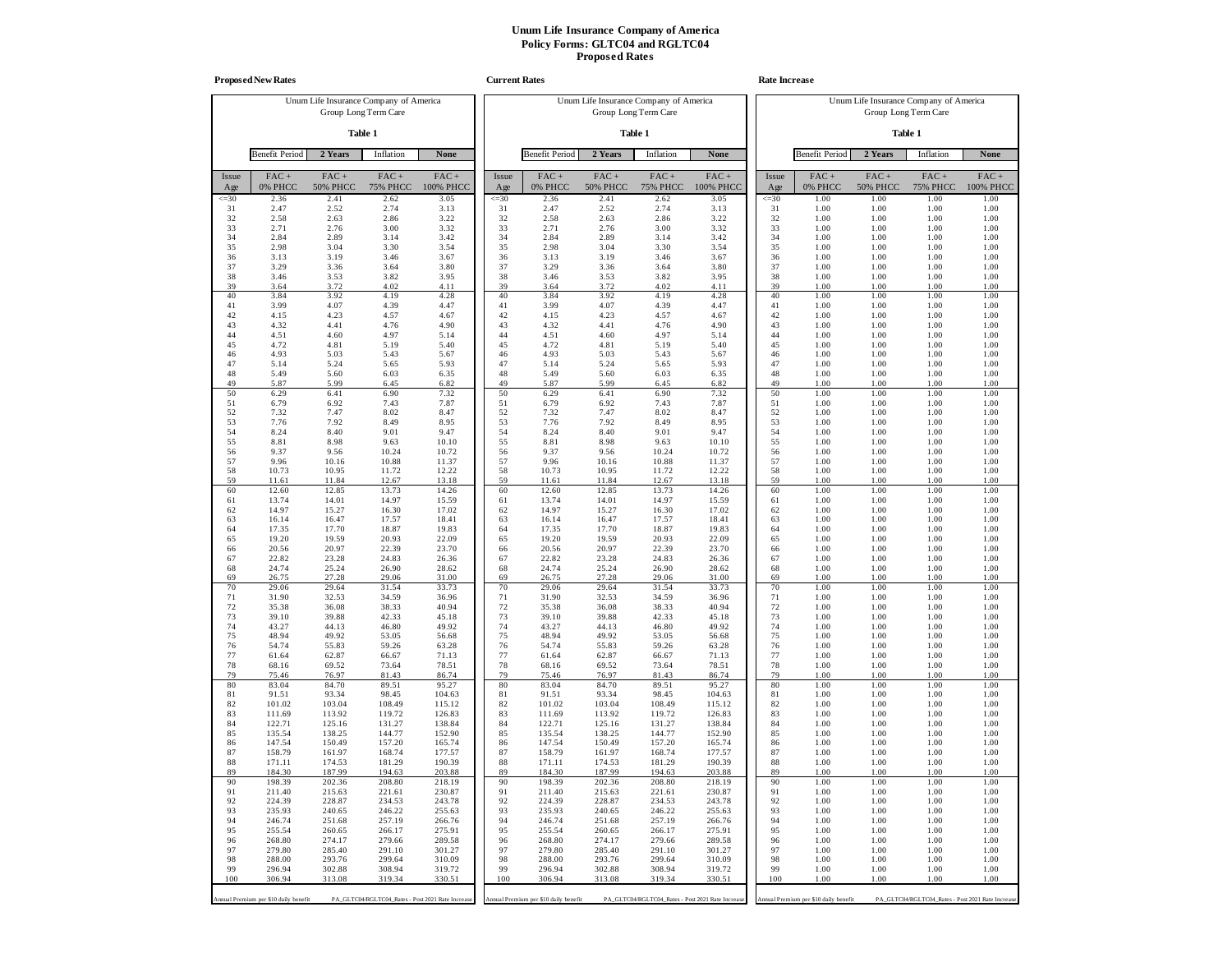|              | <b>Proposed New Rates</b>             |                            |                                                                |                      | <b>Current Rates</b> |                                       |                            |                                                                |                                                   | <b>Rate Increase</b> |                                       |                            |                                                                |                      |
|--------------|---------------------------------------|----------------------------|----------------------------------------------------------------|----------------------|----------------------|---------------------------------------|----------------------------|----------------------------------------------------------------|---------------------------------------------------|----------------------|---------------------------------------|----------------------------|----------------------------------------------------------------|----------------------|
|              |                                       |                            | Unum Life Insurance Company of America<br>Group Long Term Care |                      |                      |                                       |                            | Unum Life Insurance Company of America<br>Group Long Term Care |                                                   |                      |                                       |                            | Unum Life Insurance Company of America<br>Group Long Term Care |                      |
|              |                                       |                            | Table 2                                                        |                      |                      |                                       |                            | Table 2                                                        |                                                   |                      |                                       |                            | Table 2                                                        |                      |
|              | <b>Benefit Period</b>                 | 3 Years                    | Inflation                                                      | None                 |                      | <b>Benefit Period</b>                 | 3 Years                    | Inflation                                                      | None                                              |                      | <b>Benefit Period</b>                 | 3 Years                    | Inflation                                                      | None                 |
| Issue<br>Age | $FAC +$<br>0% PHCC                    | $FAC +$<br><b>50% PHCC</b> | $FAC +$<br><b>75% PHCC</b>                                     | $FAC +$<br>100% PHCC | Issue<br>Age         | $FAC +$<br>0% PHCC                    | $FAC +$<br><b>50% PHCC</b> | $FAC +$<br><b>75% PHCC</b>                                     | $FAC +$<br>100% PHCC                              | Issue<br>Age         | $FAC +$<br>0% PHCC                    | $FAC +$<br><b>50% PHCC</b> | $FAC +$<br><b>75% PHCC</b>                                     | $FAC +$<br>100% PHCC |
| $\leq 30$    | 2.93                                  | 2.98                       | 3.32                                                           | 3.93                 | $\leq 30$            | 2.93                                  | 2.98                       | 3.32                                                           | 3.93                                              | $\leq 30$            | 1.00                                  | 1.00                       | 1.00                                                           | 1.00                 |
| 31<br>32     | 3.06<br>3.20                          | 3.12<br>3.27               | 3.47<br>3.63                                                   | 4.03<br>4.14         | 31<br>32             | 3.06<br>3.20                          | 3.12<br>3.27               | 3.47<br>3.63                                                   | 4.03<br>4.14                                      | 31<br>32             | 1.00<br>1.00                          | 1.00<br>1.00               | 1.00<br>1.00                                                   | 1.00<br>1.00         |
| 33           | 3.36                                  | 3.42                       | 3.80                                                           | 4.27                 | 33                   | 3.36                                  | 3.42                       | 3.80                                                           | 4.27                                              | 33                   | 1.00                                  | 1.00                       | 1.00                                                           | 1.00                 |
| 34           | 3.52                                  | 3.59                       | 3.99                                                           | 4.41                 | 34                   | 3.52                                  | 3.59                       | 3.99                                                           | 4.41                                              | 34                   | 1.00                                  | 1.00                       | 1.00                                                           | 1.00                 |
| 35<br>36     | 3.70<br>3.89                          | 3.77<br>3.96               | 4.19<br>4.39                                                   | 4.56<br>4.73         | 35<br>36             | 3.70<br>3.89                          | 3.77<br>3.96               | 4.19<br>4.39                                                   | 4.56<br>4.73                                      | 35<br>36             | 1.00<br>1.00                          | 1.00<br>1.00               | 1.00<br>1.00                                                   | 1.00<br>1.00         |
| 37           | 4.09                                  | 4.17                       | 4.62                                                           | 4.90                 | 37                   | 4.09                                  | 4.17                       | 4.62                                                           | 4.90                                              | 37                   | 1.00                                  | 1.00                       | 1.00                                                           | 1.00                 |
| 38           | 4.30                                  | 4.39                       | 4.86                                                           | 5.09                 | 38                   | 4.30                                  | 4.39                       | 4.86                                                           | 5.09                                              | 38                   | 1.00                                  | 1.00                       | 1.00                                                           | 1.00                 |
| 39<br>40     | 4.53<br>4.77                          | 4.62<br>4.87               | 5.11<br>5.38                                                   | 5.30<br>5.52         | 39<br>40             | 4.53<br>4.77                          | 4.62<br>4.87               | 5.11<br>5.38                                                   | 5.30<br>5.52                                      | 39<br>40             | 1.00<br>1.00                          | 1.00<br>1.00               | 1.00<br>1.00                                                   | 1.00<br>1.00         |
| 41           | 4.96                                  | 5.06                       | 5.59                                                           | 5.77                 | 41                   | 4.96                                  | 5.06                       | 5.59                                                           | 5.77                                              | 41                   | 1.00                                  | 1.00                       | 1.00                                                           | 1.00                 |
| 42           | 5.16                                  | 5.26                       | 5.81                                                           | 6.03                 | 42                   | 5.16                                  | 5.26                       | 5.81                                                           | 6.03                                              | 42                   | 1.00                                  | 1.00                       | 1.00                                                           | 1.00                 |
| 43<br>44     | 5.38                                  | 5.48<br>5.73               | 6.05                                                           | 6.32                 | 43<br>44             | 5.38                                  | 5.48<br>5.73               | 6.05                                                           | 6.32                                              | 43<br>44             | 1.00<br>1.00                          | 1.00<br>1.00               | 1.00<br>1.00                                                   | 1.00<br>1.00         |
| 45           | 5.61<br>5.87                          | 5.99                       | 6.32<br>6.60                                                   | 6.63<br>6.96         | 45                   | 5.61<br>5.87                          | 5.99                       | 6.32<br>6.60                                                   | 6.63<br>6.96                                      | 45                   | 1.00                                  | 1.00                       | 1.00                                                           | 1.00                 |
| 46           | 6.14                                  | 6.26                       | 6.90                                                           | 7.31                 | 46                   | 6.14                                  | 6.26                       | 6.90                                                           | 7.31                                              | 46                   | 1.00                                  | 1.00                       | 1.00                                                           | 1.00                 |
| 47           | 6.40                                  | 6.53                       | 7.19                                                           | 7.65                 | 47                   | 6.40                                  | 6.53                       | 7.19                                                           | 7.65                                              | 47                   | 1.00                                  | 1.00                       | 1.00                                                           | 1.00                 |
| 48<br>49     | 6.83<br>7.32                          | 6.97<br>7.46               | 7.67<br>8.20                                                   | 8.19<br>8.80         | 48<br>49             | 6.83<br>7.32                          | 6.97<br>7.46               | 7.67<br>8.20                                                   | 8.19<br>8.80                                      | 48<br>49             | 1.00<br>1.00                          | 1.00<br>1.00               | 1.00<br>1.00                                                   | 1.00<br>1.00         |
| 50           | 7.84                                  | 7.99                       | 8.78                                                           | 9.45                 | 50                   | 7.84                                  | 7.99                       | 8.78                                                           | 9.45                                              | 50                   | 1.00                                  | 1.00                       | 1.00                                                           | 1.00                 |
| 51           | 8.46                                  | 8.63                       | 9.46                                                           | 10.16                | 51                   | 8.46                                  | 8.63                       | 9.46                                                           | 10.16                                             | 51                   | 1.00                                  | 1.00                       | 1.00                                                           | 1.00                 |
| 52<br>53     | 9.14<br>9.68                          | 9.32<br>9.88               | 10.21<br>10.81                                                 | 10.93<br>11.55       | 52<br>53             | 9.14<br>9.68                          | 9.32<br>9.88               | 10.21<br>10.81                                                 | 10.93<br>11.55                                    | 52<br>53             | 1.00<br>1.00                          | 1.00<br>1.00               | 1.00<br>1.00                                                   | 1.00<br>1.00         |
| 54           | 10.28                                 | 10.48                      | 11.47                                                          | 12.23                | 54                   | 10.28                                 | 10.48                      | 11.47                                                          | 12.23                                             | 54                   | 1.00                                  | 1.00                       | 1.00                                                           | 1.00                 |
| 55           | 10.99                                 | 11.21                      | 12.26                                                          | 13.05                | 55                   | 10.99                                 | 11.21                      | 12.26                                                          | 13.05                                             | 55                   | 1.00                                  | 1.00                       | 1.00                                                           | 1.00                 |
| 56<br>57     | 11.69<br>12.43                        | 11.93<br>12.68             | 13.04<br>13.86                                                 | 13.84<br>14.68       | 56<br>57             | 11.69<br>12.43                        | 11.93<br>12.68             | 13.04<br>13.86                                                 | 13.84<br>14.68                                    | 56<br>57             | 1.00<br>1.00                          | 1.00<br>1.00               | 1.00<br>1.00                                                   | 1.00<br>1.00         |
| 58           | 13.40                                 | 13.67                      | 14.93                                                          | 15.79                | 58                   | 13.40                                 | 13.67                      | 14.93                                                          | 15.79                                             | 58                   | 1.00                                  | 1.00                       | 1.00                                                           | 1.00                 |
| 59           | 14.50                                 | 14.79                      | 16.14                                                          | 17.03                | 59                   | 14.50                                 | 14.79                      | 16.14                                                          | 17.03                                             | 59                   | 1.00                                  | 1.00                       | 1.00                                                           | 1.00                 |
| 60<br>61     | 15.74<br>17.17                        | 16.06<br>17.52             | 17.50<br>19.08                                                 | 18.43<br>20.15       | 60<br>61             | 15.74<br>17.17                        | 16.06<br>17.52             | 17.50<br>19.08                                                 | 18.43<br>20.15                                    | 60<br>61             | 1.00<br>1.00                          | 1.00<br>1.00               | 1.00<br>1.00                                                   | 1.00<br>1.00         |
| 62           | 18.72                                 | 19.09                      | 20.78                                                          | 22.00                | 62                   | 18.72                                 | 19.09                      | 20.78                                                          | 22.00                                             | 62                   | 1.00                                  | 1.00                       | 1.00                                                           | 1.00                 |
| 63           | 20.19                                 | 20.59                      | 22.40                                                          | 23.80                | 63                   | 20.19                                 | 20.59                      | 22.40                                                          | 23.80                                             | 63                   | 1.00                                  | 1.00                       | 1.00                                                           | 1.00                 |
| 64<br>65     | 21.70<br>24.01                        | 22.14<br>24.49             | 24.07<br>26.69                                                 | 25.64<br>28.57       | 64<br>65             | 21.70<br>24.01                        | 22.14<br>24.49             | 24.07<br>26.69                                                 | 25.64<br>28.57                                    | 64<br>65             | 1.00<br>1.00                          | 1.00<br>1.00               | 1.00<br>1.00                                                   | 1.00<br>1.00         |
| 66           | 25.71                                 | 26.23                      | 28.56                                                          | 30.64                | 66                   | 25.71                                 | 26.23                      | 28.56                                                          | 30.64                                             | 66                   | 1.00                                  | 1.00                       | 1.00                                                           | 1.00                 |
| 67           | 28.56                                 | 29.13                      | 31.68                                                          | 34.08                | 67                   | 28.56                                 | 29.13                      | 31.68                                                          | 34.08                                             | 67                   | 1.00                                  | 1.00                       | 1.00                                                           | 1.00                 |
| 68<br>69     | 30.97<br>33.49                        | 31.59<br>34.16             | 34.32<br>37.08                                                 | 37.01<br>40.08       | 68<br>69             | 30.97<br>33.49                        | 31.59<br>34.16             | 34.32<br>37.08                                                 | 37.01<br>40.08                                    | 68<br>69             | 1.00<br>1.00                          | 1.00<br>1.00               | 1.00<br>1.00                                                   | 1.00<br>1.00         |
| 70           | 36.39                                 | 37.11                      | 40.25                                                          | 43.60                | 70                   | 36.39                                 | 37.11                      | 40.25                                                          | 43.60                                             | 70                   | 1.00                                  | 1.00                       | 1.00                                                           | 1.00                 |
| 71           | 39.95                                 | 40.75                      | 44.14                                                          | 47.79                | 71                   | 39.95                                 | 40.75                      | 44.14                                                          | 47.79                                             | 71                   | 1.00                                  | 1.00                       | 1.00                                                           | 1.00                 |
| 72<br>73     | 44.32<br>49.00                        | 45.21<br>49.98             | 48.92<br>54.02                                                 | 52.92<br>58.41       | 72<br>73             | 44.32<br>49.00                        | 45.21<br>49.98             | 48.92<br>54.02                                                 | 52.92<br>58.41                                    | 72<br>73             | 1.00<br>1.00                          | 1.00<br>1.00               | 1.00<br>1.00                                                   | 1.00<br>1.00         |
| 74           | 54.23                                 | 55.31                      | 59.72                                                          | 64.52                | 74                   | 54.23                                 | 55.31                      | 59.72                                                          | 64.52                                             | 74                   | 1.00                                  | 1.00                       | 1.00                                                           | 1.00                 |
| 75           | 61.31                                 | 62.54                      | 67.70                                                          | 73.27                | 75                   | 61.31                                 | 62.54                      | 67.70                                                          | 73.27                                             | 75                   | 1.00                                  | 1.00                       | 1.00                                                           | 1.00                 |
| 76<br>77     | 68.58<br>77.22                        | 69.95<br>78.76             | 75.62<br>85.04                                                 | 81.78<br>91.90       | 76<br>77             | 68.58<br>77.22                        | 69.95<br>78.76             | 75.62<br>85.04                                                 | 81.78<br>91.90                                    | 76<br>77             | 1.00<br>1.00                          | 1.00<br>1.00               | 1.00<br>1.00                                                   | 1.00<br>1.00         |
| 78           | 85.37                                 | 87.08                      | 93.89                                                          | 101.40               | 78                   | 85.37                                 | 87.08                      | 93.89                                                          | 101.40                                            | 78                   | 1.00                                  | 1.00                       | 1.00                                                           | 1.00                 |
| 79           | 94.51                                 | 96.40                      | 103.80                                                         | 112.00               | 79                   | 94.51                                 | 96.40                      | 103.80                                                         | 112.00                                            | 79                   | 1.00                                  | 1.00                       | 1.00                                                           | 1.00                 |
| 80<br>81     | 104.00<br>114.69                      | 106.08<br>116.98           | 114.06<br>125.51                                               | 122.97<br>135.14     | 80<br>81             | 104.00<br>114.69                      | 106.08<br>116.98           | 114.06<br>125.51                                               | 122.97<br>135.14                                  | 80<br>81             | 1.00<br>1.00                          | 1.00<br>1.00               | 1.00<br>1.00                                                   | 1.00<br>1.00         |
| 82           | 126.64                                | 129.17                     | 138.36                                                         | 148.80               | 82                   | 126.64                                | 129.17                     | 138.36                                                         | 148.80                                            | 82                   | 1.00                                  | 1.00                       | 1.00                                                           | 1.00                 |
| 83           | 140.02                                | 142.82                     | 152.74                                                         | 164.07               | 83                   | 140.02                                | 142.82                     | 152.74                                                         | 164.07                                            | 83                   | 1.00                                  | 1.00                       | 1.00                                                           | 1.00                 |
| 84<br>85     | 153.90<br>170.04                      | 156.97<br>173.44           | 167.56<br>184.89                                               | 179.75<br>198.15     | 84<br>85             | 153.90<br>170.04                      | 156.97<br>173.44           | 167.56<br>184.89                                               | 179.75<br>198.15                                  | 84<br>85             | 1.00<br>1.00                          | 1.00<br>1.00               | 1.00<br>1.00                                                   | 1.00<br>1.00         |
| 86           | 185.59                                | 189.30                     | 201.02                                                         | 214.88               | 86                   | 185.59                                | 189.30                     | 201.02                                                         | 214.88                                            | 86                   | 1.00                                  | 1.00                       | 1.00                                                           | 1.00                 |
| 87           | 200.31                                | 204.31                     | 216.05                                                         | 230.29               | 87                   | 200.31                                | 204.31                     | 216.05                                                         | 230.29                                            | 87                   | 1.00                                  | 1.00                       | 1.00                                                           | 1.00                 |
| 88<br>ΩQ     | 216.50<br>233.80                      | 220.83<br>238.57           | 232.42<br>249.83                                               | 246.97<br>264.52     | 88<br>80             | 216.50<br>233.80                      | 220.83<br>238.57           | 232.42<br>249.83                                               | 246.97<br>264.52                                  | 88<br>80             | 1.00<br>1.00                          | 1.00<br>1.00               | 1.00<br>1.00                                                   | 1.00<br>1.00         |
| 90           | 252.50                                | 257.55                     | 268.33                                                         | 283.09               | 90                   | 252.50                                | 257.55                     | 268.33                                                         | 283.09                                            | 90                   | 1.00                                  | 1.00                       | 1.00                                                           | 1.00                 |
| 91           | 269.28                                | 274.66                     | 284.85                                                         | 299.38               | 91                   | 269.28                                | 274.66                     | 284.85                                                         | 299.38                                            | 91                   | 1.00                                  | 1.00                       | 1.00                                                           | 1.00                 |
| 92<br>93     | 285.41<br>298.76                      | 291.12<br>304.74           | 300.90<br>314.40                                               | 315.36<br>329.01     | 92<br>93             | 285.41<br>298.76                      | 291.12<br>304.74           | 300.90<br>314.40                                               | 315.36<br>329.01                                  | 92<br>93             | 1.00<br>1.00                          | 1.00<br>1.00               | 1.00<br>1.00                                                   | 1.00<br>1.00         |
| 94           | 310.76                                | 316.98                     | 326.57                                                         | 341.32               | 94                   | 310.76                                | 316.98                     | 326.57                                                         | 341.32                                            | 94                   | 1.00                                  | 1.00                       | 1.00                                                           | 1.00                 |
| 95           | 319.19                                | 325.58                     | 335.15                                                         | 350.08               | 95                   | 319.19                                | 325.58                     | 335.15                                                         | 350.08                                            | 95                   | 1.00                                  | 1.00                       | 1.00                                                           | 1.00                 |
| 96<br>97     | 336.29<br>350.50                      | 343.01<br>357.51           | 352.51<br>367.10                                               | 367.70<br>382.64     | 96<br>97             | 336.29<br>350.50                      | 343.01<br>357.51           | 352.51<br>367.10                                               | 367.70<br>382.64                                  | 96<br>97             | 1.00<br>1.00                          | 1.00<br>1.00               | 1.00<br>1.00                                                   | 1.00<br>1.00         |
| 98           | 360.70                                | 367.92                     | 377.77                                                         | 393.73               | 98                   | 360.70                                | 367.92                     | 377.77                                                         | 393.73                                            | 98                   | 1.00                                  | 1.00                       | 1.00                                                           | 1.00                 |
| 99           | 371.66                                | 379.09                     | 389.27                                                         | 405.75               | 99                   | 371.66                                | 379.09                     | 389.27                                                         | 405.75                                            | 99                   | 1.00                                  | 1.00                       | 1.00                                                           | 1.00                 |
| 100          | 383.77                                | 391.45                     | 402.02                                                         | 419.09               | 100                  | 383.77                                | 391.45                     | 402.02                                                         | 419.09                                            | 100                  | 1.00                                  | 1.00                       | 1.00                                                           | 1.00                 |
|              | Annual Premium per \$10 daily benefit |                            | PA_GLTC04/RGLTC04_Rates - Post 2021 Rate Increas               |                      |                      | Annual Premium per \$10 daily benefit |                            |                                                                | PA_GLTC04/RGLTC04_Rates - Post 2021 Rate Increase |                      | Annual Premium per \$10 daily benefit |                            | PA_GLTC04/RGLTC04_Rates - Post 2021 Rate Increase              |                      |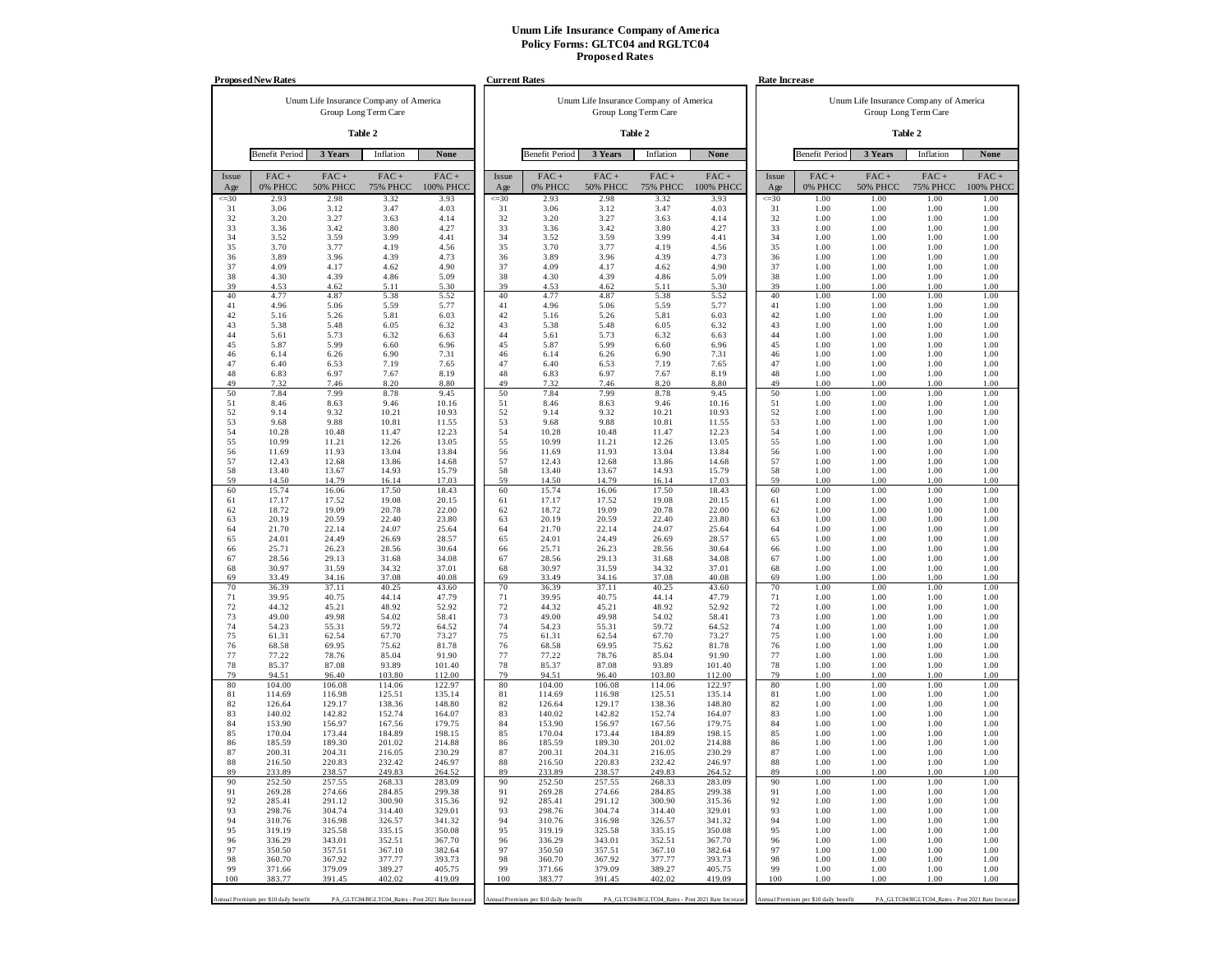|              | <b>Proposed New Rates</b>             |                                        |                            |                                                   | <b>Current Rates</b> |                                       |                                        |                            |                                                   | <b>Rate Increase</b> |                                       |                                        |                                                   |                      |
|--------------|---------------------------------------|----------------------------------------|----------------------------|---------------------------------------------------|----------------------|---------------------------------------|----------------------------------------|----------------------------|---------------------------------------------------|----------------------|---------------------------------------|----------------------------------------|---------------------------------------------------|----------------------|
|              |                                       | Unum Life Insurance Company of America |                            |                                                   |                      |                                       | Unum Life Insurance Company of America |                            |                                                   |                      |                                       | Unum Life Insurance Company of America |                                                   |                      |
|              |                                       |                                        | Group Long Term Care       |                                                   |                      |                                       |                                        | Group Long Term Care       |                                                   |                      |                                       |                                        | Group Long Term Care                              |                      |
|              |                                       |                                        | Table 3                    |                                                   |                      | Table 3                               |                                        |                            |                                                   |                      |                                       |                                        | Table 3                                           |                      |
|              | <b>Benefit Period</b>                 | 4 Years                                | Inflation                  | None                                              |                      | <b>Benefit Period</b>                 | 4 Years                                | Inflation                  | None                                              |                      | <b>Benefit Period</b>                 | 4 Years                                | Inflation                                         | None                 |
| Issue<br>Age | FAC+<br>0% PHCC                       | $FAC +$<br><b>50% PHCC</b>             | $FAC +$<br><b>75% PHCC</b> | $FAC +$<br><b>100% PHCC</b>                       | Issue<br>Age         | FAC+<br>0% PHCC                       | $FAC +$<br><b>50% PHCC</b>             | $FAC +$<br><b>75% PHCC</b> | FAC+<br>100% PHCC                                 | Issue<br>Age         | FAC+<br>0% PHCC                       | $FAC +$<br><b>50% PHCC</b>             | $FAC +$<br><b>75% PHCC</b>                        | $FAC +$<br>100% PHCC |
| $\leq 30$    | 3.23                                  | 3.30                                   | 3.75                       | 4.52                                              | $\leq 30$            | 3.23                                  | 3.30                                   | 3.75                       | 4.52                                              | $\leq 30$            | 1.00                                  | 1.00                                   | 1.00                                              | 1.00                 |
| 31<br>32     | 3.38<br>3.54                          | 3.45<br>3.61                           | 3.92<br>4.10               | 4.64<br>4.77                                      | 31<br>32             | 3.38<br>3.54                          | 3.45<br>3.61                           | 3.92<br>4.10               | 4.64<br>4.77                                      | 31<br>32             | 1.00<br>1.00                          | 1.00<br>1.00                           | 1.00<br>1.00                                      | 1.00<br>1.00         |
| 33           | 3.71                                  | 3.78                                   | 4.30                       | 4.92                                              | 33                   | 3.71                                  | 3.78                                   | 4.30                       | 4.92                                              | 33                   | 1.00                                  | 1.00                                   | 1.00                                              | 1.00                 |
| 34           | 3.89                                  | 3.97                                   | 4.51                       | 5.08                                              | 34                   | 3.89                                  | 3.97                                   | 4.51                       | 5.08                                              | 34                   | 1.00                                  | 1.00                                   | 1.00                                              | 1.00                 |
| 35<br>36     | 4.09<br>4.29                          | 4.17<br>4.38                           | 4.73<br>4.97               | 5.25<br>5.44                                      | 35<br>36             | 4.09<br>4.29                          | 4.17<br>4.38                           | 4.73<br>4.97               | 5.25<br>5.44                                      | 35<br>36             | 1.00<br>1.00                          | 1.00<br>1.00                           | 1.00<br>1.00                                      | 1.00<br>1.00         |
| 37           | 4.52                                  | 4.61                                   | 5.22                       | 5.64                                              | 37                   | 4.52                                  | 4.61                                   | 5.22                       | 5.64                                              | 37                   | 1.00                                  | 1.00                                   | 1.00                                              | 1.00                 |
| 38           | 4.75                                  | 4.85                                   | 5.49                       | 5.86                                              | 38                   | 4.75                                  | 4.85                                   | 5.49                       | 5.86                                              | 38                   | 1.00                                  | 1.00                                   | 1.00                                              | 1.00                 |
| 39<br>40     | 5.01<br>5.27                          | 5.11<br>5.38                           | 5.78<br>6.09               | 6.10<br>6.35                                      | 39<br>40             | 5.01<br>5.27                          | 5.11<br>5.38                           | 5.78<br>6.09               | 6.10<br>6.35                                      | 39<br>40             | 1.00<br>1.00                          | 1.00<br>1.00                           | 1.00<br>1.00                                      | 1.00<br>1.00         |
| 41           | 5.48                                  | 5.59                                   | 6.32                       | 6.64                                              | 41                   | 5.48                                  | 5.59                                   | 6.32                       | 6.64                                              | 41                   | 1.00                                  | 1.00                                   | 1.00                                              | 1.00                 |
| 42           | 5.70                                  | 5.81                                   | 6.57                       | 6.94                                              | 42                   | 5.70                                  | 5.81                                   | 6.57                       | 6.94                                              | 42                   | 1.00                                  | 1.00                                   | 1.00                                              | 1.00                 |
| 43<br>44     | 5.94<br>6.21                          | 6.06<br>6.33                           | 6.84<br>7.14               | 7.27<br>7.63                                      | 43<br>44             | 5.94<br>6.21                          | 6.06<br>6.33                           | 6.84<br>7.14               | 7.27<br>7.63                                      | 43<br>44             | 1.00<br>1.00                          | 1.00<br>1.00                           | 1.00<br>1.00                                      | 1.00<br>1.00         |
| 45           | 6.49                                  | 6.62                                   | 7.47                       | 8.01                                              | 45                   | 6.49                                  | 6.62                                   | 7.47                       | 8.01                                              | 45                   | 1.00                                  | 1.00                                   | 1.00                                              | 1.00                 |
| 46           | 6.79                                  | 6.93                                   | 7.80                       | 8.42                                              | 46                   | 6.79                                  | 6.93                                   | 7.80                       | 8.42                                              | 46                   | 1.00                                  | 1.00                                   | 1.00                                              | 1.00                 |
| 47<br>48     | 7.08<br>7.56                          | 7.22<br>7.71                           | 8.13<br>8.67               | 8.81<br>9.43                                      | 47<br>48             | 7.08<br>7.56                          | 7.22<br>7.71                           | 8.13<br>8.67               | 8.81<br>9.43                                      | 47<br>48             | 1.00<br>1.00                          | 1.00<br>1.00                           | 1.00<br>1.00                                      | 1.00<br>1.00         |
| 49           | 8.10                                  | 8.26                                   | 9.28                       | 10.13                                             | 49                   | 8.10                                  | 8.26                                   | 9.28                       | 10.13                                             | 49                   | 1.00                                  | 1.00                                   | 1.00                                              | 1.00                 |
| 50           | 8.67                                  | 8.84                                   | 9.93                       | 10.88                                             | 50                   | 8.67                                  | 8.84                                   | 9.93                       | 10.88                                             | 50                   | 1.00                                  | 1.00                                   | 1.00                                              | 1.00                 |
| 51<br>52     | 9.36<br>10.11                         | 9.55<br>10.31                          | 10.71<br>11.55             | 11.70<br>12.59                                    | 51<br>52             | 9.36<br>10.11                         | 9.55<br>10.31                          | 10.71<br>11.55             | 11.70<br>12.59                                    | 51<br>52             | 1.00<br>1.00                          | 1.00<br>1.00                           | 1.00<br>1.00                                      | 1.00<br>1.00         |
| 53           | 10.72                                 | 10.93                                  | 12.23                      | 13.30                                             | 53                   | 10.72                                 | 10.93                                  | 12.23                      | 13.30                                             | 53                   | 1.00                                  | 1.00                                   | 1.00                                              | 1.00                 |
| 54           | 11.38                                 | 11.61                                  | 12.98                      | 14.08                                             | 54                   | 11.38                                 | 11.61                                  | 12.98                      | 14.08                                             | 54                   | 1.00                                  | 1.00                                   | 1.00                                              | 1.00                 |
| 55<br>56     | 12.17<br>12.95                        | 12.41<br>13.21                         | 13.87<br>14.75             | 15.02<br>15.94                                    | 55<br>56             | 12.17<br>12.95                        | 12.41<br>13.21                         | 13.87<br>14.75             | 15.02<br>15.94                                    | 55<br>56             | 1.00<br>1.00                          | 1.00<br>1.00                           | 1.00<br>1.00                                      | 1.00<br>1.00         |
| 57           | 13.77                                 | 14.04                                  | 15.68                      | 16.91                                             | 57                   | 13.77                                 | 14.04                                  | 15.68                      | 16.91                                             | 57                   | 1.00                                  | 1.00                                   | 1.00                                              | 1.00                 |
| 58<br>59     | 14.84<br>16.06                        | 15.14<br>16.38                         | 16.89<br>18.27             | 18.17<br>19.61                                    | 58<br>59             | 14.84<br>16.06                        | 15.14<br>16.38                         | 16.89<br>18.27             | 18.17<br>19.61                                    | 58<br>59             | 1.00<br>1.00                          | 1.00<br>1.00                           | 1.00<br>1.00                                      | 1.00<br>1.00         |
| 60           | 17.44                                 | 17.78                                  | 19.81                      | 21.22                                             | 60                   | 17.44                                 | 17.78                                  | 19.81                      | 21.22                                             | 60                   | 1.00                                  | 1.00                                   | 1.00                                              | 1.00                 |
| 61           | 19.02                                 | 19.40                                  | 21.59                      | 23.19                                             | 61                   | 19.02                                 | 19.40                                  | 21.59                      | 23.19                                             | 61                   | 1.00                                  | 1.00                                   | 1.00                                              | 1.00                 |
| 62<br>63     | 20.74<br>22.37                        | 21.16<br>22.82                         | 23.52<br>25.36             | 25.33<br>27.40                                    | 62<br>63             | 20.74<br>22.37                        | 21.16<br>22.82                         | 23.52<br>25.36             | 25.33<br>27.40                                    | 62<br>63             | 1.00<br>1.00                          | 1.00<br>1.00                           | 1.00<br>1.00                                      | 1.00<br>1.00         |
| 64           | 24.05                                 | 24.53                                  | 27.25                      | 29.53                                             | 64                   | 24.05                                 | 24.53                                  | 27.25                      | 29.53                                             | 64                   | 1.00                                  | 1.00                                   | 1.00                                              | 1.00                 |
| 65           | 26.57                                 | 27.10                                  | 30.21                      | 32.92                                             | 65                   | 26.57                                 | 27.10                                  | 30.21                      | 32.92                                             | 65                   | 1.00                                  | 1.00                                   | 1.00                                              | 1.00                 |
| 66<br>67     | 28.47<br>31.62                        | 29.04<br>32.25                         | 32.33<br>35.87             | 35.30<br>39.27                                    | 66<br>67             | 28.47<br>31.62                        | 29.04<br>32.25                         | 32.33<br>35.87             | 35.30<br>39.27                                    | 66<br>67             | 1.00<br>1.00                          | 1.00<br>1.00                           | 1.00<br>1.00                                      | 1.00<br>1.00         |
| 68           | 34.29                                 | 34.97                                  | 38.86                      | 42.64                                             | 68                   | 34.29                                 | 34.97                                  | 38.86                      | 42.64                                             | 68                   | 1.00                                  | 1.00                                   | 1.00                                              | 1.00                 |
| 69           | 37.08                                 | 37.82                                  | 41.98                      | 46.17                                             | 69                   | 37.08                                 | 37.82                                  | 41.98                      | 46.17                                             | 69                   | 1.00                                  | 1.00                                   | 1.00                                              | 1.00                 |
| 70<br>71     | 40.29<br>44.25                        | 41.10<br>45.14                         | 45.56<br>49.97             | 50.22<br>55.03                                    | 70<br>71             | 40.29<br>44.25                        | 41.10<br>45.14                         | 45.56<br>49.97             | 50.22<br>55.03                                    | 70<br>71             | 1.00<br>1.00                          | 1.00<br>1.00                           | 1.00<br>1.00                                      | 1.00<br>1.00         |
| 72           | 49.09                                 | 50.08                                  | 55.37                      | 60.93                                             | 72                   | 49.09                                 | 50.08                                  | 55.37                      | 60.93                                             | 72                   | 1.00                                  | 1.00                                   | 1.00                                              | 1.00                 |
| 73           | 54.27                                 | 55.36                                  | 61.14                      | 67.23                                             | 73                   | 54.27                                 | 55.36                                  | 61.14                      | 67.23                                             | 73                   | 1.00                                  | 1.00                                   | 1.00                                              | 1.00                 |
| 74<br>75     | 60.06<br>67.83                        | 61.26<br>69.18                         | 67.58<br>76.60             | 74.25<br>84.36                                    | 74<br>75             | 60.06<br>67.83                        | 61.26<br>69.18                         | 67.58<br>76.60             | 74.25<br>84.36                                    | 74<br>75             | 1.00<br>1.00                          | 1.00<br>1.00                           | 1.00<br>1.00                                      | 1.00<br>1.00         |
| 76           | 75.87                                 | 77.39                                  | 85.55                      | 94.12                                             | 76                   | 75.87                                 | 77.39                                  | 85.55                      | 94.12                                             | 76                   | 1.00                                  | 1.00                                   | 1.00                                              | 1.00                 |
| 77           | 85.43                                 | 87.14                                  | 96.17                      | 105.70                                            | 77                   | 85.43                                 | 87.14                                  | 96.17                      | 105.70                                            | 77                   | 1.00                                  | 1.00                                   | 1.00                                              | 1.00                 |
| 78<br>79     | 94.45<br>104.56                       | 96.34<br>106.66                        | 106.14<br>117.31           | 116.54<br>128.66                                  | 78<br>79             | 94.45<br>104.56                       | 96.34<br>106.66                        | 106.14<br>117.31           | 116.54<br>128.66                                  | 78<br>79             | 1.00<br>1.00                          | 1.00<br>1.00                           | 1.00<br>1.00                                      | 1.00<br>1.00         |
| 80           | 115.07                                | 117.38                                 | 128.86                     | 141.17                                            | 80                   | 115.07                                | 117.38                                 | 128.86                     | 141.17                                            | 80                   | 1.00                                  | 1.00                                   | 1.00                                              | 1.00                 |
| 81           | 126.95                                | 129.49                                 | 141.81                     | 155.10                                            | 81                   | 126.95                                | 129.49                                 | 141.81                     | 155.10                                            | 81                   | 1.00                                  | 1.00                                   | 1.00                                              | 1.00                 |
| 82<br>83     | 140.15<br>154.87                      | 142.95<br>157.97                       | 156.24<br>172.34           | 170.67<br>188.02                                  | 82<br>83             | 140.15<br>154.87                      | 142.95<br>157.97                       | 156.24<br>172.34           | 170.67<br>188.02                                  | 82<br>83             | 1.00<br>1.00                          | 1.00<br>1.00                           | 1.00<br>1.00                                      | 1.00<br>1.00         |
| 84           | 170.21                                | 173.62                                 | 189.00                     | 205.88                                            | 84                   | 170.21                                | 173.62                                 | 189.00                     | 205.88                                            | 84                   | 1.00                                  | 1.00                                   | 1.00                                              | 1.00                 |
| 85           | 187.97<br>205.94                      | 191.73                                 | 208.42<br>227.21           | 226.81                                            | 85<br>86             | 187.97<br>205.94                      | 191.73<br>210.05                       | 208.42<br>227.21           | 226.81<br>246.34                                  | 85<br>86             | 1.00<br>1.00                          | 1.00                                   | 1.00                                              | 1.00                 |
| 86<br>87     | 223.29                                | 210.05<br>227.75                       | 244.99                     | 246.34<br>264.50                                  | 87                   | 223.29                                | 227.75                                 | 244.99                     | 264.50                                            | 87                   | 1.00                                  | 1.00<br>1.00                           | 1.00<br>1.00                                      | 1.00<br>1.00         |
| 88           | 242.63                                | 247.48                                 | 264.58                     | 284.27                                            | 88                   | 242.63                                | 247.48                                 | 264.58                     | 284.27                                            | 88                   | 1.00                                  | 1.00                                   | 1.00                                              | 1.00                 |
| 89<br>90     | 263.62                                | 268.89                                 | 285.47                     | 305.06                                            | 89                   | 263.62                                | 268.89                                 | 285.47                     | 305.06                                            | 89                   | 1.00                                  | 1.00                                   | 1.00                                              | 1.00                 |
| 91           | 286.28<br>306.36                      | 292.00<br>312.48                       | 307.82<br>326.95           | 327.11<br>345.54                                  | 90<br>91             | 286.28<br>306.36                      | 292.00<br>312.48                       | 307.82<br>326.95           | 327.11<br>345.54                                  | 90<br>91             | 1.00<br>1.00                          | 1.00<br>1.00                           | 1.00<br>1.00                                      | 1.00<br>1.00         |
| 92           | 324.90                                | 331.40                                 | 344.82                     | 362.97                                            | 92                   | 324.90                                | 331.40                                 | 344.82                     | 362.97                                            | 92                   | 1.00                                  | 1.00                                   | 1.00                                              | 1.00                 |
| 93           | 338.97                                | 345.75                                 | 358.65                     | 376.76                                            | 93                   | 338.97                                | 345.75                                 | 358.65                     | 376.76                                            | 93                   | 1.00                                  | 1.00                                   | 1.00                                              | 1.00                 |
| 94<br>95     | 350.99<br>357.86                      | 358.01<br>365.02                       | 370.46<br>377.12           | 388.59<br>395.27                                  | 94<br>95             | 350.99<br>357.86                      | 358.01<br>365.02                       | 370.46<br>377.12           | 388.59<br>395.27                                  | 94<br>95             | 1.00<br>1.00                          | 1.00<br>1.00                           | 1.00<br>1.00                                      | 1.00<br>1.00         |
| 96           | 377.27                                | 384.81                                 | 396.78                     | 415.25                                            | 96                   | 377.27                                | 384.81                                 | 396.78                     | 415.25                                            | 96                   | 1.00                                  | 1.00                                   | 1.00                                              | 1.00                 |
| 97           | 393.24                                | 401.10                                 | 413.18                     | 432.09                                            | 97                   | 393.24                                | 401.10                                 | 413.18                     | 432.09                                            | 97                   | 1.00                                  | 1.00                                   | 1.00                                              | 1.00                 |
| 98<br>99     | 404.48<br>416.39                      | 412.57<br>424.71                       | 424.98<br>437.57           | 444.43<br>457.66                                  | 98<br>99             | 404.48<br>416.39                      | 412.57<br>424.71                       | 424.98<br>437.57           | 444.43<br>457.66                                  | 98<br>99             | 1.00<br>1.00                          | 1.00<br>1.00                           | 1.00<br>1.00                                      | 1.00<br>1.00         |
| 100          | 429.32                                | 437.91                                 | 451.30                     | 472.15                                            | 100                  | 429.32                                | 437.91                                 | 451.30                     | 472.15                                            | 100                  | 1.00                                  | 1.00                                   | 1.00                                              | 1.00                 |
|              |                                       |                                        |                            |                                                   |                      |                                       |                                        |                            |                                                   |                      |                                       |                                        |                                                   |                      |
|              | Annual Premium per \$10 daily benefit |                                        |                            | PA_GLTC04/RGLTC04_Rates - Post 2021 Rate Increase |                      | Annual Premium per \$10 daily benefit |                                        |                            | PA_GLTC04/RGLTC04_Rates - Post 2021 Rate Increase |                      | Annual Premium per \$10 daily benefit |                                        | PA_GLTC04/RGLTC04_Rates - Post 2021 Rate Increase |                      |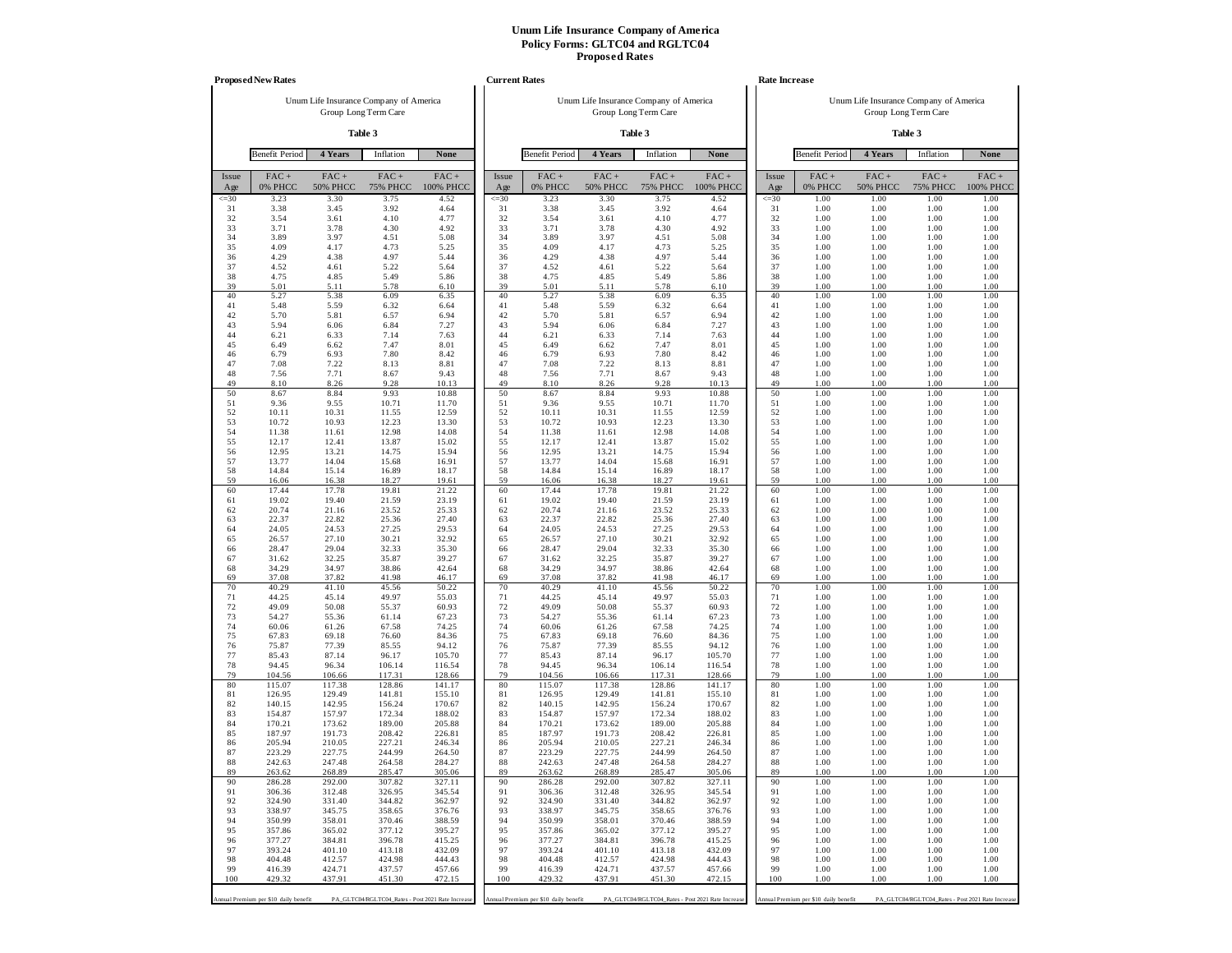|                 | <b>Proposed New Rates</b>             |                                        |                            |                                                   | <b>Current Rates</b> |                                       |                                        |                         |                                                   | <b>Rate Increase</b> |                                       |                                        |                                                   |                      |
|-----------------|---------------------------------------|----------------------------------------|----------------------------|---------------------------------------------------|----------------------|---------------------------------------|----------------------------------------|-------------------------|---------------------------------------------------|----------------------|---------------------------------------|----------------------------------------|---------------------------------------------------|----------------------|
|                 |                                       | Unum Life Insurance Company of America |                            |                                                   |                      |                                       | Unum Life Insurance Company of America |                         |                                                   |                      |                                       | Unum Life Insurance Company of America |                                                   |                      |
|                 |                                       |                                        | Group Long Term Care       |                                                   |                      |                                       |                                        | Group Long Term Care    |                                                   |                      |                                       |                                        | Group Long Term Care                              |                      |
|                 |                                       |                                        | Table 4                    |                                                   |                      |                                       |                                        | Table 4                 |                                                   |                      |                                       |                                        | Table 4                                           |                      |
|                 | <b>Benefit Period</b>                 | 5 Years                                | Inflation                  | None                                              |                      | <b>Benefit Period</b>                 | 5 Years                                | Inflation               | None                                              |                      | <b>Benefit Period</b>                 | 5 Years                                | Inflation                                         | <b>None</b>          |
| Issue<br>Age    | $FAC +$<br>0% PHCC                    | FAC+<br><b>50% PHCC</b>                | $FAC +$<br><b>75% PHCC</b> | $FAC +$<br>100% PHCC                              | Issue<br>Age         | FAC+<br>0% PHCC                       | FAC+<br><b>50% PHCC</b>                | FAC+<br><b>75% PHCC</b> | FAC+<br>100% PHCC                                 | Issue<br>Age         | FAC+<br>0% PHCC                       | $FAC +$<br><b>50% PHCC</b>             | $FAC +$<br><b>75% PHCC</b>                        | $FAC +$<br>100% PHCC |
| $\leq 30$<br>31 | 3.66<br>3.83                          | 3.74<br>3.90                           | 4.31<br>4.49               | 4.94<br>5.11                                      | $\leq 30$<br>31      | 3.66<br>3.83                          | 3.74<br>3.90                           | 4.31<br>4.49            | 4.94<br>5.11                                      | $\leq 30$<br>31      | 1.00<br>1.00                          | 1.00<br>1.00                           | 1.00<br>1.00                                      | 1.00<br>1.00         |
| 32              | 4.00                                  | 4.08                                   | 4.70                       | 5.29                                              | 32                   | 4.00                                  | 4.08                                   | 4.70                    | 5.29                                              | 32                   | 1.00                                  | 1.00                                   | 1.00                                              | 1.00                 |
| 33              | 4.19                                  | 4.27                                   | 4.92                       | 5.48                                              | 33<br>34             | 4.19                                  | 4.27                                   | 4.92                    | 5.48                                              | 33<br>34             | 1.00                                  | 1.00                                   | 1.00                                              | 1.00                 |
| 34<br>35        | 4.39<br>4.61                          | 4.48<br>4.70                           | 5.15<br>5.40               | 5.69<br>5.92                                      | 35                   | 4.39<br>4.61                          | 4.48<br>4.70                           | 5.15<br>5.40            | 5.69<br>5.92                                      | 35                   | 1.00<br>1.00                          | 1.00<br>1.00                           | 1.00<br>1.00                                      | 1.00<br>1.00         |
| 36              | 4.84                                  | 4.93                                   | 5.67                       | 6.16                                              | 36                   | 4.84                                  | 4.93                                   | 5.67                    | 6.16                                              | 36                   | 1.00                                  | 1.00                                   | 1.00                                              | 1.00                 |
| 37<br>38        | 5.08<br>5.35                          | 5.19<br>5.45                           | 5.95<br>6.25               | 6.42<br>6.70                                      | 37<br>38             | 5.08<br>5.35                          | 5.19<br>5.45                           | 5.95<br>6.25            | 6.42<br>6.70                                      | 37<br>38             | 1.00<br>1.00                          | 1.00<br>1.00                           | 1.00<br>1.00                                      | 1.00<br>1.00         |
| 39              | 5.63                                  | 5.74                                   | 6.58                       | 7.00                                              | 39                   | 5.63                                  | 5.74                                   | 6.58                    | 7.00                                              | 39                   | 1.00                                  | 1.00                                   | 1.00                                              | 1.00                 |
| 40              | 5.92                                  | 6.04                                   | 6.92                       | 7.32                                              | 40                   | 5.92                                  | 6.04                                   | 6.92                    | 7.32                                              | 40                   | 1.00                                  | 1.00                                   | 1.00                                              | 1.00                 |
| 41<br>42        | 6.14<br>6.36                          | 6.26<br>6.49                           | 7.17<br>7.42               | 7.66<br>8.01                                      | 41<br>42             | 6.14<br>6.36                          | 6.26<br>6.49                           | 7.17<br>7.42            | 7.66<br>8.01                                      | 41<br>42             | 1.00<br>1.00                          | 1.00<br>1.00                           | 1.00<br>1.00                                      | 1.00<br>1.00         |
| 43              | 6.61                                  | 6.74                                   | 7.71                       | 8.40                                              | 43                   | 6.61                                  | 6.74                                   | 7.71                    | 8.40                                              | 43                   | 1.00                                  | 1.00                                   | 1.00                                              | 1.00                 |
| 44<br>45        | 6.88                                  | 7.02<br>7.32                           | 8.02                       | 8.82<br>9.27                                      | 44<br>45             | 6.88<br>7.18                          | 7.02<br>7.32                           | 8.02<br>8.36            | 8.82<br>9.27                                      | 44<br>45             | 1.00<br>1.00                          | 1.00<br>1.00                           | 1.00<br>1.00                                      | 1.00<br>1.00         |
| 46              | 7.18<br>7.49                          | 7.64                                   | 8.36<br>8.72               | 9.74                                              | 46                   | 7.49                                  | 7.64                                   | 8.72                    | 9.74                                              | 46                   | 1.00                                  | 1.00                                   | 1.00                                              | 1.00                 |
| 47              | 7.79                                  | 7.94                                   | 9.06                       | 10.20                                             | 47                   | 7.79                                  | 7.94                                   | 9.06                    | 10.20                                             | 47                   | 1.00                                  | 1.00                                   | 1.00                                              | 1.00                 |
| 48<br>49        | 8.29<br>8.87                          | 8.46<br>9.04                           | 9.64<br>10.30              | 10.93<br>11.75                                    | 48<br>49             | 8.29<br>8.87                          | 8.46<br>9.04                           | 9.64<br>10.30           | 10.93<br>11.75                                    | 48<br>49             | 1.00<br>1.00                          | 1.00<br>1.00                           | 1.00<br>1.00                                      | 1.00<br>1.00         |
| 50              | 9.48                                  | 9.67                                   | 10.99                      | 12.62                                             | 50                   | 9.48                                  | 9.67                                   | 10.99                   | 12.62                                             | 50                   | 1.00                                  | 1.00                                   | 1.00                                              | 1.00                 |
| 51<br>52        | 10.25<br>11.08                        | 10.45<br>11.30                         | 11.88<br>12.83             | 13.49<br>14.43                                    | 51<br>52             | 10.25<br>11.08                        | 10.45<br>11.30                         | 11.88<br>12.83          | 13.49<br>14.43                                    | 51<br>52             | 1.00<br>1.00                          | 1.00<br>1.00                           | 1.00<br>1.00                                      | 1.00<br>1.00         |
| 53              | 11.77                                 | 12.00                                  | 13.62                      | 15.16                                             | 53                   | 11.77                                 | 12.00                                  | 13.62                   | 15.16                                             | 53                   | 1.00                                  | 1.00                                   | 1.00                                              | 1.00                 |
| 54              | 12.51                                 | 12.76                                  | 14.46                      | 15.96                                             | 54                   | 12.51                                 | 12.76                                  | 14.46                   | 15.96                                             | 54                   | 1.00                                  | 1.00                                   | 1.00                                              | 1.00                 |
| 55<br>56        | 13.40<br>14.28                        | 13.67<br>14.56                         | 15.49<br>16.50             | 16.94<br>17.89                                    | 55<br>56             | 13.40<br>14.28                        | 13.67<br>14.56                         | 15.49<br>16.50          | 16.94<br>17.89                                    | 55<br>56             | 1.00<br>1.00                          | 1.00<br>1.00                           | 1.00<br>1.00                                      | 1.00<br>1.00         |
| 57              | 15.20                                 | 15.51                                  | 17.56                      | 18.89                                             | 57                   | 15.20                                 | 15.51                                  | 17.56                   | 18.89                                             | 57                   | 1.00                                  | 1.00                                   | 1.00                                              | 1.00                 |
| 58<br>59        | 16.41<br>17.78                        | 16.74<br>18.14                         | 18.94<br>20.51             | 20.21<br>21.71                                    | 58<br>59             | 16.41<br>17.78                        | 16.74<br>18.14                         | 18.94<br>20.51          | 20.21<br>21.71                                    | 58<br>59             | 1.00<br>1.00                          | 1.00<br>1.00                           | 1.00<br>1.00                                      | 1.00<br>1.00         |
| 60              | 19.33                                 | 19.71                                  | 22.27                      | 23.39                                             | 60                   | 19.33                                 | 19.71                                  | 22.27                   | 23.39                                             | 60                   | 1.00                                  | 1.00                                   | 1.00                                              | 1.00                 |
| 61              | 21.07                                 | 21.50                                  | 24.26                      | 25.49                                             | 61                   | 21.07                                 | 21.50                                  | 24.26                   | 25.49                                             | 61                   | 1.00                                  | 1.00                                   | 1.00                                              | 1.00                 |
| 62<br>63        | 22.96<br>24.75                        | 23.42<br>25.25                         | 26.41<br>28.46             | 27.76<br>29.93                                    | 62<br>63             | 22.96<br>24.75                        | 23.42<br>25.25                         | 26.41<br>28.46          | 27.76<br>29.93                                    | 62<br>63             | 1.00<br>1.00                          | 1.00<br>1.00                           | 1.00<br>1.00                                      | 1.00<br>1.00         |
| 64              | 26.60                                 | 27.13                                  | 30.57                      | 32.17                                             | 64                   | 26.60                                 | 27.13                                  | 30.57                   | 32.17                                             | 64                   | 1.00                                  | 1.00                                   | 1.00                                              | 1.00                 |
| 65<br>66        | 29.36<br>31.43                        | 29.95<br>32.06                         | 33.88<br>36.23             | 35.76<br>38.25                                    | 65<br>66             | 29.36<br>31.43                        | 29.95<br>32.06                         | 33.88<br>36.23          | 35.76<br>38.25                                    | 65<br>66             | 1.00<br>1.00                          | 1.00<br>1.00                           | 1.00<br>1.00                                      | 1.00<br>1.00         |
| 67              | 34.89                                 | 35.59                                  | 40.18                      | 42.42                                             | 67                   | 34.89                                 | 35.59                                  | 40.18                   | 42.42                                             | 67                   | 1.00                                  | 1.00                                   | 1.00                                              | 1.00                 |
| 68              | 37.82                                 | 38.57                                  | 43.50                      | 45.92                                             | 68                   | 37.82                                 | 38.57                                  | 43.50                   | 45.92                                             | 68                   | 1.00                                  | 1.00                                   | 1.00                                              | 1.00                 |
| 69<br>70        | 40.87<br>44.38                        | 41.69<br>45.27                         | 46.97<br>50.95             | 49.59<br>53.78                                    | 69<br>70             | 40.87<br>44.38                        | 41.69<br>45.27                         | 46.97<br>50.95          | 49.59<br>53.78                                    | 69<br>70             | 1.00<br>1.00                          | 1.00<br>1.00                           | 1.00<br>1.00                                      | 1.00<br>1.00         |
| 71              | 48.73                                 | 49.70                                  | 55.86                      | 58.92                                             | 71                   | 48.73                                 | 49.70                                  | 55.86                   | 58.92                                             | 71                   | 1.00                                  | 1.00                                   | 1.00                                              | 1.00                 |
| 72<br>73        | 54.05<br>59.73                        | 55.13<br>60.92                         | 61.88<br>68.31             | 65.21<br>71.93                                    | 72<br>73             | 54.05<br>59.73                        | 55.13<br>60.92                         | 61.88<br>68.31          | 65.21<br>71.93                                    | 72<br>73             | 1.00<br>1.00                          | 1.00<br>1.00                           | 1.00<br>1.00                                      | 1.00<br>1.00         |
| 74              | 66.07                                 | 67.39                                  | 75.48                      | 79.41                                             | 74                   | 66.07                                 | 67.39                                  | 75.48                   | 79.41                                             | 74                   | 1.00                                  | 1.00                                   | 1.00                                              | 1.00                 |
| 75              | 74.57                                 | 76.06                                  | 85.53                      | 90.23                                             | 75                   | 74.57                                 | 76.06                                  | 85.53                   | 90.23                                             | 75                   | 1.00                                  | 1.00                                   | 1.00                                              | 1.00                 |
| 76<br>77        | 83.39<br>93.82                        | 85.06<br>95.70                         | 95.49<br>107.30            | 100.63<br>112.94                                  | 76<br>77             | 83.39<br>93.82                        | 85.06<br>95.70                         | 95.49<br>107.30         | 100.63<br>112.94                                  | 76<br>77             | 1.00<br>1.00                          | 1.00<br>1.00                           | 1.00<br>1.00                                      | 1.00<br>1.00         |
| 78              | 103.64                                | 105.71                                 | 118.37                     | 124.45                                            | 78                   | 103.64                                | 105.71                                 | 118.37                  | 124.45                                            | 78                   | 1.00                                  | 1.00                                   | 1.00                                              | 1.00                 |
| 79<br>80        | 114.65<br>126.08                      | 116.95<br>128.60                       | 130.77<br>143.58           | 137.32<br>150.58                                  | 79<br>80             | 114.65<br>126.08                      | 116.95<br>128.60                       | 130.77<br>143.58        | 137.32<br>150.58                                  | 79<br>80             | 1.00<br>1.00                          | 1.00<br>1.00                           | 1.00<br>1.00                                      | 1.00<br>1.00         |
| 81              | 139.01                                | 141.79                                 | 157.97                     | 165.37                                            | 81                   | 139.01                                | 141.79                                 | 157.97                  | 165.37                                            | 81                   | 1.00                                  | 1.00                                   | 1.00                                              | 1.00                 |
| 82              | 153.23                                | 156.29                                 | 173.90                     | 181.79                                            | 82                   | 153.23                                | 156.29                                 | 173.90                  | 181.79                                            | 82                   | 1.00                                  | 1.00                                   | 1.00                                              | 1.00                 |
| 83<br>84        | 168.98<br>185.45                      | 172.36<br>189.16                       | 191.59<br>209.93           | 200.03<br>218.83                                  | 83<br>84             | 168.98<br>185.45                      | 172.36<br>189.16                       | 191.59<br>209.93        | 200.03<br>218.83                                  | 83<br>84             | 1.00<br>1.00                          | 1.00<br>1.00                           | 1.00<br>1.00                                      | 1.00<br>1.00         |
| 85              | 204.35                                | 208.43                                 | 231.23                     | 240.81                                            | 85                   | 204.35                                | 208.43                                 | 231.23                  | 240.81                                            | 85                   | 1.00                                  | 1.00                                   | 1.00                                              | 1.00                 |
| 86<br>87        | 224.58<br>244.41                      | 229.07<br>249.30                       | 252.58<br>273.02           | 262.00<br>281.94                                  | 86<br>87             | 224.58<br>244.41                      | 229.07<br>249.30                       | 252.58<br>273.02        | 262.00<br>281.94                                  | 86<br>87             | 1.00<br>1.00                          | 1.00<br>1.00                           | 1.00<br>1.00                                      | 1.00<br>1.00         |
| 88              | 266.78                                | 272.12                                 | 295.72                     | 303.84                                            | 88                   | 266.78                                | 272.12                                 | 295.72                  | 303.84                                            | 88                   | 1.00                                  | 1.00                                   | 1.00                                              | 1.00                 |
| 89              | 291.38                                | 297.21                                 | 320.11                     | 327.00                                            | 89                   | 291.38                                | 297.21                                 | 320.11                  | 327.00                                            | 89                   | 1.00                                  | 1.00                                   | 1.00                                              | 1.00                 |
| 90<br>91        | 318.10<br>341.54                      | 324.46<br>348.37                       | 344.83<br>364.71           | 351.73<br>372.01                                  | 90<br>91             | 318.10<br>341.54                      | 324.46<br>348.37                       | 344.83<br>364.71        | 351.73<br>372.01                                  | 90<br>91             | 1.00<br>1.00                          | 1.00<br>1.00                           | 1.00<br>1.00                                      | 1.00<br>1.00         |
| 92              | 362.81                                | 370.07                                 | 382.99                     | 390.65                                            | 92                   | 362.81                                | 370.07                                 | 382.99                  | 390.65                                            | 92                   | 1.00                                  | 1.00                                   | 1.00                                              | 1.00                 |
| 93<br>94        | 378.26<br>390.07                      | 385.83<br>397.87                       | 396.51<br>407.54           | 404.44<br>415.70                                  | 93<br>94             | 378.26<br>390.07                      | 385.83<br>397.87                       | 396.51<br>407.54        | 404.44<br>415.70                                  | 93<br>94             | 1.00<br>1.00                          | 1.00<br>1.00                           | 1.00<br>1.00                                      | 1.00<br>1.00         |
| 95              | 393.97                                | 401.85                                 | 412.23                     | 420.47                                            | 95                   | 393.97                                | 401.85                                 | 412.23                  | 420.47                                            | 95                   | 1.00                                  | 1.00                                   | 1.00                                              | 1.00                 |
| 96              | 415.16                                | 423.46                                 | 433.31                     | 441.98                                            | 96                   | 415.16                                | 423.46                                 | 433.31                  | 441.98                                            | 96                   | 1.00                                  | 1.00                                   | 1.00                                              | 1.00                 |
| 97<br>98        | 432.53<br>443.84                      | 441.18<br>452.71                       | 450.91<br>463.53           | 459.93<br>472.80                                  | 97<br>98             | 432.53<br>443.84                      | 441.18<br>452.71                       | 450.91<br>463.53        | 459.93<br>472.80                                  | 97<br>98             | 1.00<br>1.00                          | 1.00<br>1.00                           | 1.00<br>1.00                                      | 1.00<br>1.00         |
| 99              | 455.17                                | 464.27                                 | 476.86                     | 486.40                                            | 99                   | 455.17                                | 464.27                                 | 476.86                  | 486.40                                            | 99                   | 1.00                                  | 1.00                                   | 1.00                                              | 1.00                 |
| 100             | 466.58                                | 475.91                                 | 491.15                     | 500.98                                            | 100                  | 466.58                                | 475.91                                 | 491.15                  | 500.98                                            | 100                  | 1.00                                  | 1.00                                   | 1.00                                              | 1.00                 |
|                 | Annual Premium per \$10 daily benefit |                                        |                            | PA_GLTC04/RGLTC04_Rates - Post 2021 Rate Increase |                      | Annual Premium per \$10 daily benefit |                                        |                         | PA_GLTC04/RGLTC04_Rates - Post 2021 Rate Increase |                      | Annual Premium per \$10 daily benefit |                                        | PA_GLTC04/RGLTC04_Rates - Post 2021 Rate Increase |                      |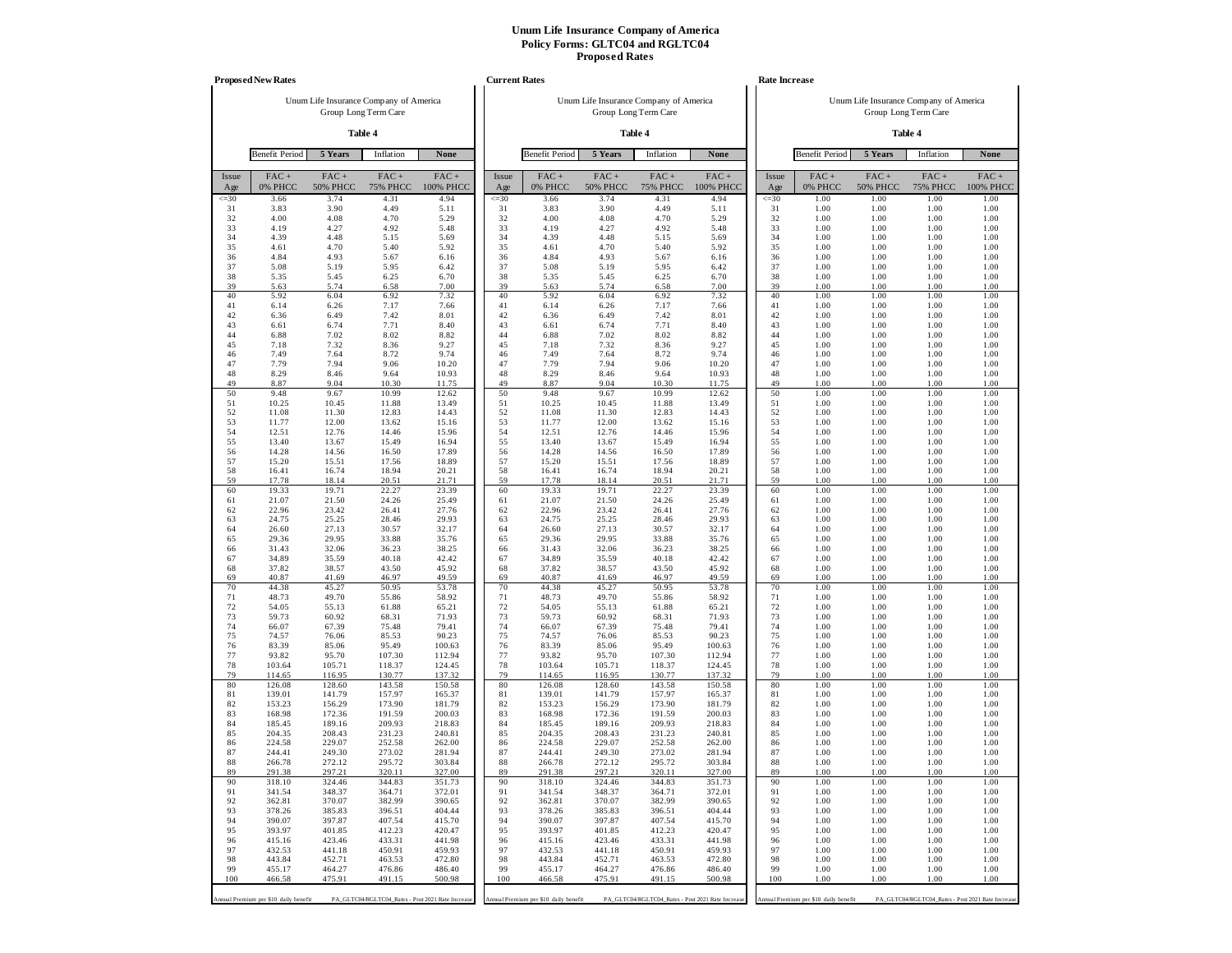|              | <b>Proposed New Rates</b>             |                         |                                        |                                                   | <b>Current Rates</b> |                                       |                            |                                        |                                                   |              | <b>Rate Increase</b>                  |                                        |                                                   |                      |
|--------------|---------------------------------------|-------------------------|----------------------------------------|---------------------------------------------------|----------------------|---------------------------------------|----------------------------|----------------------------------------|---------------------------------------------------|--------------|---------------------------------------|----------------------------------------|---------------------------------------------------|----------------------|
|              |                                       |                         | Unum Life Insurance Company of America |                                                   |                      |                                       |                            | Unum Life Insurance Company of America |                                                   |              |                                       | Unum Life Insurance Company of America |                                                   |                      |
|              |                                       |                         | Group Long Term Care                   |                                                   |                      |                                       |                            | Group Long Term Care                   |                                                   |              |                                       |                                        | Group Long Term Care                              |                      |
|              |                                       |                         | Table 5                                |                                                   |                      |                                       |                            | Table 5                                |                                                   |              |                                       |                                        | Table 5                                           |                      |
|              | <b>Benefit Period</b>                 | 6 Years                 | Inflation                              | None                                              |                      | <b>Benefit Period</b>                 | 6 Years                    | Inflation                              | None                                              |              | <b>Benefit Period</b>                 | 6 Years                                | Inflation                                         | None                 |
| Issue<br>Age | $FAC +$<br>0% PHCC                    | FAC+<br><b>50% PHCC</b> | $FAC +$<br><b>75% PHCC</b>             | $FAC +$<br>100% PHCC                              | Issue<br>Age         | FAC+<br>0% PHCC                       | $FAC +$<br><b>50% PHCC</b> | FAC+<br><b>75% PHCC</b>                | FAC+<br>100% PHCC                                 | Issue<br>Age | $FAC +$<br>0% PHCC                    | $FAC +$<br><b>50% PHCC</b>             | $FAC +$<br><b>75% PHCC</b>                        | $FAC +$<br>100% PHCC |
| $\leq 30$    | 3.78                                  | 3.85                    | 4.46                                   | 5.16                                              | $\leq 30$            | 3.78                                  | 3.85                       | 4.46                                   | 5.16                                              | $\leq 30$    | 1.00                                  | 1.00                                   | 1.00                                              | 1.00                 |
| 31<br>32     | 3.95<br>4.13                          | 4.03<br>4.21            | 4.66<br>4.87                           | 5.33<br>5.52                                      | 31<br>32             | 3.95<br>4.13                          | 4.03<br>4.21               | 4.66<br>4.87                           | 5.33<br>5.52                                      | 31<br>32     | 1.00<br>1.00                          | 1.00<br>1.00                           | 1.00<br>1.00                                      | 1.00<br>1.00         |
| 33           | 4.32                                  | 4.41                    | 5.10                                   | 5.73                                              | 33                   | 4.32                                  | 4.41                       | 5.10                                   | 5.73                                              | 33           | 1.00                                  | 1.00                                   | 1.00                                              | 1.00                 |
| 34<br>35     | 4.53<br>4.75                          | 4.62<br>4.84            | 5.34<br>5.59                           | 5.94<br>6.18                                      | 34<br>35             | 4.53<br>4.75                          | 4.62<br>4.84               | 5.34<br>5.59                           | 5.94<br>6.18                                      | 34<br>35     | 1.00<br>1.00                          | 1.00<br>1.00                           | 1.00<br>1.00                                      | 1.00<br>1.00         |
| 36           | 4.99                                  | 5.09                    | 5.87                                   | 6.43                                              | 36                   | 4.99                                  | 5.09                       | 5.87                                   | 6.43                                              | 36           | 1.00                                  | 1.00                                   | 1.00                                              | 1.00                 |
| 37           | 5.24                                  | 5.34                    | 6.16                                   | 6.70                                              | 37                   | 5.24                                  | 5.34                       | 6.16                                   | 6.70                                              | 37           | 1.00                                  | 1.00                                   | 1.00                                              | 1.00                 |
| 38<br>39     | 5.51<br>5.79                          | 5.62<br>5.91            | 6.48<br>6.81                           | 7.00<br>7.31                                      | 38<br>39             | 5.51<br>5.79                          | 5.62<br>5.91               | 6.48<br>6.81                           | 7.00<br>7.31                                      | 38<br>39     | 1.00<br>1.00                          | 1.00<br>1.00                           | 1.00<br>1.00                                      | 1.00<br>1.00         |
| 40           | 6.10                                  | 6.22                    | 7.16                                   | 7.64                                              | 40                   | 6.10                                  | 6.22                       | 7.16                                   | 7.64                                              | 40           | 1.00                                  | 1.00                                   | 1.00                                              | 1.00                 |
| 41<br>42     | 6.32<br>6.54                          | 6.44<br>6.68            | 7.42<br>7.68                           | 7.99<br>8.36                                      | 41<br>42             | 6.32<br>6.54                          | 6.44<br>6.68               | 7.42<br>7.68                           | 7.99<br>8.36                                      | 41<br>42     | 1.00<br>1.00                          | 1.00<br>1.00                           | 1.00<br>1.00                                      | 1.00<br>1.00         |
| 43           | 6.80                                  | 6.94                    | 7.98                                   | 8.76                                              | 43                   | 6.80                                  | 6.94                       | 7.98                                   | 8.76                                              | 43           | 1.00                                  | 1.00                                   | 1.00                                              | 1.00                 |
| 44           | 7.08                                  | 7.22                    | 8.30                                   | 9.20                                              | 44                   | 7.08                                  | 7.22                       | 8.30                                   | 9.20                                              | 44           | 1.00                                  | 1.00                                   | 1.00                                              | 1.00                 |
| 45<br>46     | 7.39<br>7.70                          | 7.53<br>7.86            | 8.65<br>9.02                           | 9.67<br>10.16                                     | 45<br>46             | 7.39<br>7.70                          | 7.53<br>7.86               | 8.65<br>9.02                           | 9.67<br>10.16                                     | 45<br>46     | 1.00<br>1.00                          | 1.00<br>1.00                           | 1.00<br>1.00                                      | 1.00<br>1.00         |
| 47           | 8.01                                  | 8.17                    | 9.37                                   | 10.64                                             | 47                   | 8.01                                  | 8.17                       | 9.37                                   | 10.64                                             | 47           | 1.00                                  | 1.00                                   | 1.00                                              | 1.00                 |
| 48<br>49     | 8.53<br>9.11                          | 8.70<br>9.29            | 9.97<br>10.64                          | 11.40                                             | 48<br>49             | 8.53<br>9.11                          | 8.70<br>9.29               | 9.97<br>10.64                          | 11.40<br>12.25                                    | 48<br>49     | 1.00<br>1.00                          | 1.00<br>1.00                           | 1.00<br>1.00                                      | 1.00<br>1.00         |
| 50           | 9.74                                  | 9.93                    | 11.36                                  | 12.25<br>13.16                                    | 50                   | 9.74                                  | 9.93                       | 11.36                                  | 13.16                                             | 50           | 1.00                                  | 1.00                                   | 1.00                                              | 1.00                 |
| 51           | 10.52                                 | 10.73                   | 12.27                                  | 14.06                                             | 51                   | 10.52                                 | 10.73                      | 12.27                                  | 14.06                                             | 51           | 1.00                                  | 1.00                                   | 1.00                                              | 1.00                 |
| 52<br>53     | 11.38<br>12.08                        | 11.61<br>12.32          | 13.25<br>14.06                         | 15.03<br>15.80                                    | 52<br>53             | 11.38<br>12.08                        | 11.61<br>12.32             | 13.25<br>14.06                         | 15.03<br>15.80                                    | 52<br>53     | 1.00<br>1.00                          | 1.00<br>1.00                           | 1.00<br>1.00                                      | 1.00<br>1.00         |
| 54           | 12.84                                 | 13.10                   | 14.93                                  | 16.62                                             | 54                   | 12.84                                 | 13.10                      | 14.93                                  | 16.62                                             | 54           | 1.00                                  | 1.00                                   | 1.00                                              | 1.00                 |
| 55           | 13.75                                 | 14.02                   | 15.99                                  | 17.65                                             | 55                   | 13.75                                 | 14.02                      | 15.99                                  | 17.65                                             | 55           | 1.00                                  | 1.00                                   | 1.00                                              | 1.00                 |
| 56<br>57     | 14.65<br>15.60                        | 14.94<br>15.91          | 17.03<br>18.12                         | 18.63<br>19.67                                    | 56<br>57             | 14.65<br>15.60                        | 14.94<br>15.91             | 17.03<br>18.12                         | 18.63<br>19.67                                    | 56<br>57     | 1.00<br>1.00                          | 1.00<br>1.00                           | 1.00<br>1.00                                      | 1.00<br>1.00         |
| 58           | 16.83                                 | 17.17                   | 19.54                                  | 21.04                                             | 58                   | 16.83                                 | 17.17                      | 19.54                                  | 21.04                                             | 58           | 1.00                                  | 1.00                                   | 1.00                                              | 1.00                 |
| 59<br>60     | 18.24<br>19.82                        | 18.60<br>20.21          | 21.16<br>22.97                         | 22.60<br>24.35                                    | 59<br>60             | 18.24<br>19.82                        | 18.60<br>20.21             | 21.16<br>22.97                         | 22.60<br>24.35                                    | 59<br>60     | 1.00<br>1.00                          | 1.00<br>1.00                           | 1.00<br>1.00                                      | 1.00<br>1.00         |
| 61           | 21.61                                 | 22.04                   | 25.02                                  | 26.53                                             | 61                   | 21.61                                 | 22.04                      | 25.02                                  | 26.53                                             | 61           | 1.00                                  | 1.00                                   | 1.00                                              | 1.00                 |
| 62           | 23.54                                 | 24.01                   | 27.23                                  | 28.89                                             | 62                   | 23.54                                 | 24.01                      | 27.23                                  | 28.89                                             | 62           | 1.00                                  | 1.00                                   | 1.00                                              | 1.00                 |
| 63<br>64     | 25.37<br>27.26                        | 25.88<br>27.80          | 29.35<br>31.52                         | 31.15<br>33.47                                    | 63<br>64             | 25.37<br>27.26                        | 25.88<br>27.80             | 29.35<br>31.52                         | 31.15<br>33.47                                    | 63<br>64     | 1.00<br>1.00                          | 1.00<br>1.00                           | 1.00<br>1.00                                      | 1.00<br>1.00         |
| 65           | 30.09                                 | 30.70                   | 34.93                                  | 37.24                                             | 65                   | 30.09                                 | 30.70                      | 34.93                                  | 37.24                                             | 65           | 1.00                                  | 1.00                                   | 1.00                                              | 1.00                 |
| 66<br>67     | 32.21<br>35.74                        | 32.85<br>36.45          | 37.35<br>41.41                         | 39.81<br>44.14                                    | 66<br>67             | 32.21<br>35.74                        | 32.85<br>36.45             | 37.35<br>41.41                         | 39.81<br>44.14                                    | 66<br>67     | 1.00<br>1.00                          | 1.00<br>1.00                           | 1.00<br>1.00                                      | 1.00<br>1.00         |
| 68           | 38.71                                 | 39.48                   | 44.81                                  | 47.77                                             | 68                   | 38.71                                 | 39.48                      | 44.81                                  | 47.77                                             | 68           | 1.00                                  | 1.00                                   | 1.00                                              | 1.00                 |
| 69           | 41.81                                 | 42.65                   | 48.37                                  | 51.57                                             | 69                   | 41.81                                 | 42.65                      | 48.37                                  | 51.57                                             | 69           | 1.00                                  | 1.00                                   | 1.00                                              | 1.00                 |
| 70<br>71     | 45.38<br>49.80                        | 46.29<br>50.80          | 52.44<br>57.48                         | 55.91<br>61.23                                    | 70<br>71             | 45.38<br>49.80                        | 46.29<br>50.80             | 52.44<br>57.48                         | 55.91<br>61.23                                    | 70<br>71     | 1.00<br>1.00                          | 1.00<br>1.00                           | 1.00<br>1.00                                      | 1.00<br>1.00         |
| 72           | 55.21                                 | 56.31                   | 63.65                                  | 67.74                                             | 72                   | 55.21                                 | 56.31                      | 63.65                                  | 67.74                                             | 72           | 1.00                                  | 1.00                                   | 1.00                                              | 1.00                 |
| 73<br>74     | 60.97<br>67.41                        | 62.19<br>68.76          | 70.23<br>77.55                         | 74.68<br>82.40                                    | 73<br>74             | 60.97<br>67.41                        | 62.19<br>68.76             | 70.23<br>77.55                         | 74.68<br>82.40                                    | 73<br>74     | 1.00<br>1.00                          | 1.00<br>1.00                           | 1.00<br>1.00                                      | 1.00<br>1.00         |
| 75           | 76.08                                 | 77.60                   | 87.89                                  | 93.67                                             | 75                   | 76.08                                 | 77.60                      | 87.89                                  | 93.67                                             | 75           | 1.00                                  | 1.00                                   | 1.00                                              | 1.00                 |
| 76           | 85.06                                 | 86.76                   | 98.10                                  | 104.41                                            | 76                   | 85.06                                 | 86.76                      | 98.10                                  | 104.41                                            | 76           | 1.00                                  | 1.00                                   | 1.00                                              | 1.00                 |
| 77<br>78     | 95.70<br>105.71                       | 97.62<br>107.82         | 110.18<br>121.48                       | 117.12<br>128.96                                  | 77<br>78             | 95.70<br>105.71                       | 97.62<br>107.82            | 110.18<br>121.48                       | 117.12<br>128.96                                  | 77<br>78     | 1.00<br>1.00                          | 1.00<br>1.00                           | 1.00<br>1.00                                      | 1.00<br>1.00         |
| 79           | 116.95                                | 119.29                  | 134.14                                 | 142.21                                            | 79                   | 116.95                                | 119.29                     | 134.14                                 | 142.21                                            | 79           | 1.00                                  | 1.00                                   | 1.00                                              | 1.00                 |
| 80<br>81     | 128.60<br>141.79                      | 131.18<br>144.63        | 147.22<br>161.89                       | 155.84<br>171.04                                  | 80<br>81             | 128.60<br>141.79                      | 131.18<br>144.63           | 147.22<br>161.89                       | 155.84<br>171.04                                  | 80<br>81     | 1.00<br>1.00                          | 1.00<br>1.00                           | 1.00<br>1.00                                      | 1.00<br>1.00         |
| 82           | 156.29                                | 159.42                  | 178.04                                 | 187.80                                            | 82                   | 156.29                                | 159.42                     | 178.04                                 | 187.80                                            | 82           | 1.00                                  | 1.00                                   | 1.00                                              | 1.00                 |
| 83<br>84     | 172.36<br>189.16                      | 175.81<br>192.94        | 195.91<br>214.45                       | 206.34<br>225.46                                  | 83<br>84             | 172.36<br>189.16                      | 175.81<br>192.94           | 195.91<br>214.45                       | 206.34<br>225.46                                  | 83<br>84     | 1.00<br>1.00                          | 1.00<br>1.00                           | 1.00<br>1.00                                      | 1.00<br>1.00         |
| 85           | 208.43                                | 212.60                  | 235.91                                 | 247.76                                            | 85                   | 208.43                                | 212.60                     | 235.91                                 | 247.76                                            | 85           | 1.00                                  | 1.00                                   | 1.00                                              | 1.00                 |
| 86           | 229.07                                | 233.65                  | 257.95                                 | 269.81                                            | 86                   | 229.07                                | 233.65                     | 257.95                                 | 269.81                                            | 86           | 1.00                                  | 1.00                                   | 1.00                                              | 1.00                 |
| 87<br>88     | 249.30<br>272.12                      | 254.29<br>277.56        | 279.16<br>302.81                       | 290.67<br>313.68                                  | 87<br>88             | 249.30<br>272.12                      | 254.29<br>277.56           | 279.16<br>302.81                       | 290.67<br>313.68                                  | 87<br>88     | 1.00<br>1.00                          | 1.00<br>1.00                           | 1.00<br>1.00                                      | 1.00<br>1.00         |
| 89           | 297.21                                | 303.15                  | 328.33                                 | 338.09                                            | 89                   | 297.21                                | 303.15                     | 328.33                                 | 338.09                                            | 89           | 1.00                                  | 1.00                                   | 1.00                                              | 1.00                 |
| 90           | 324.55                                | 331.04                  | 355.89                                 | 364.23                                            | 90                   | 324.55                                | 331.04                     | 355.89                                 | 364.23                                            | 90           | 1.00<br>1.00                          | 1.00                                   | 1.00                                              | 1.00                 |
| 91<br>92     | 349.06<br>371.12                      | 356.04<br>378.54        | 377.97<br>396.82                       | 385.53<br>404.76                                  | 91<br>92             | 349.06<br>371.12                      | 356.04<br>378.54           | 377.97<br>396.82                       | 385.53<br>404.76                                  | 91<br>92     | 1.00                                  | 1.00<br>1.00                           | 1.00<br>1.00                                      | 1.00<br>1.00         |
| 93           | 386.65                                | 394.38                  | 410.14                                 | 418.34                                            | 93                   | 386.65                                | 394.38                     | 410.14                                 | 418.34                                            | 93           | 1.00                                  | 1.00                                   | 1.00                                              | 1.00                 |
| 94<br>95     | 397.87<br>401.85                      | 405.83<br>409.88        | 420.61<br>424.82                       | 429.03<br>433.32                                  | 94<br>95             | 397.87<br>401.85                      | 405.83<br>409.88           | 420.61<br>424.82                       | 429.03<br>433.32                                  | 94<br>95     | 1.00<br>1.00                          | 1.00<br>1.00                           | 1.00<br>1.00                                      | 1.00<br>1.00         |
| 96           | 423.46                                | 431.93                  | 445.68                                 | 454.59                                            | 96                   | 423.46                                | 431.93                     | 445.68                                 | 454.59                                            | 96           | 1.00                                  | 1.00                                   | 1.00                                              | 1.00                 |
| 97           | 441.18                                | 450.00                  | 463.75                                 | 473.02                                            | 97                   | 441.18                                | 450.00                     | 463.75                                 | 473.02                                            | 97           | 1.00                                  | 1.00                                   | 1.00                                              | 1.00                 |
| 98<br>99     | 452.71<br>464.27                      | 461.77<br>473.56        | 476.48<br>489.74                       | 486.01<br>499.53                                  | 98<br>99             | 452.71<br>464.27                      | 461.77<br>473.56           | 476.48<br>489.74                       | 486.01<br>499.53                                  | 98<br>99     | 1.00<br>1.00                          | 1.00<br>1.00                           | 1.00<br>1.00                                      | 1.00<br>1.00         |
| 100          | 475.91                                | 485.43                  | 503.56                                 | 513.63                                            | 100                  | 475.91                                | 485.43                     | 503.56                                 | 513.63                                            | 100          | 1.00                                  | 1.00                                   | 1.00                                              | 1.00                 |
|              | Annual Premium per \$10 daily benefit |                         |                                        | PA_GLTC04/RGLTC04_Rates - Post 2021 Rate Increase |                      | Annual Premium per \$10 daily benefit |                            |                                        | PA_GLTC04/RGLTC04_Rates - Post 2021 Rate Increase |              | Annual Premium per \$10 daily benefit |                                        | PA_GLTC04/RGLTC04_Rates - Post 2021 Rate Increase |                      |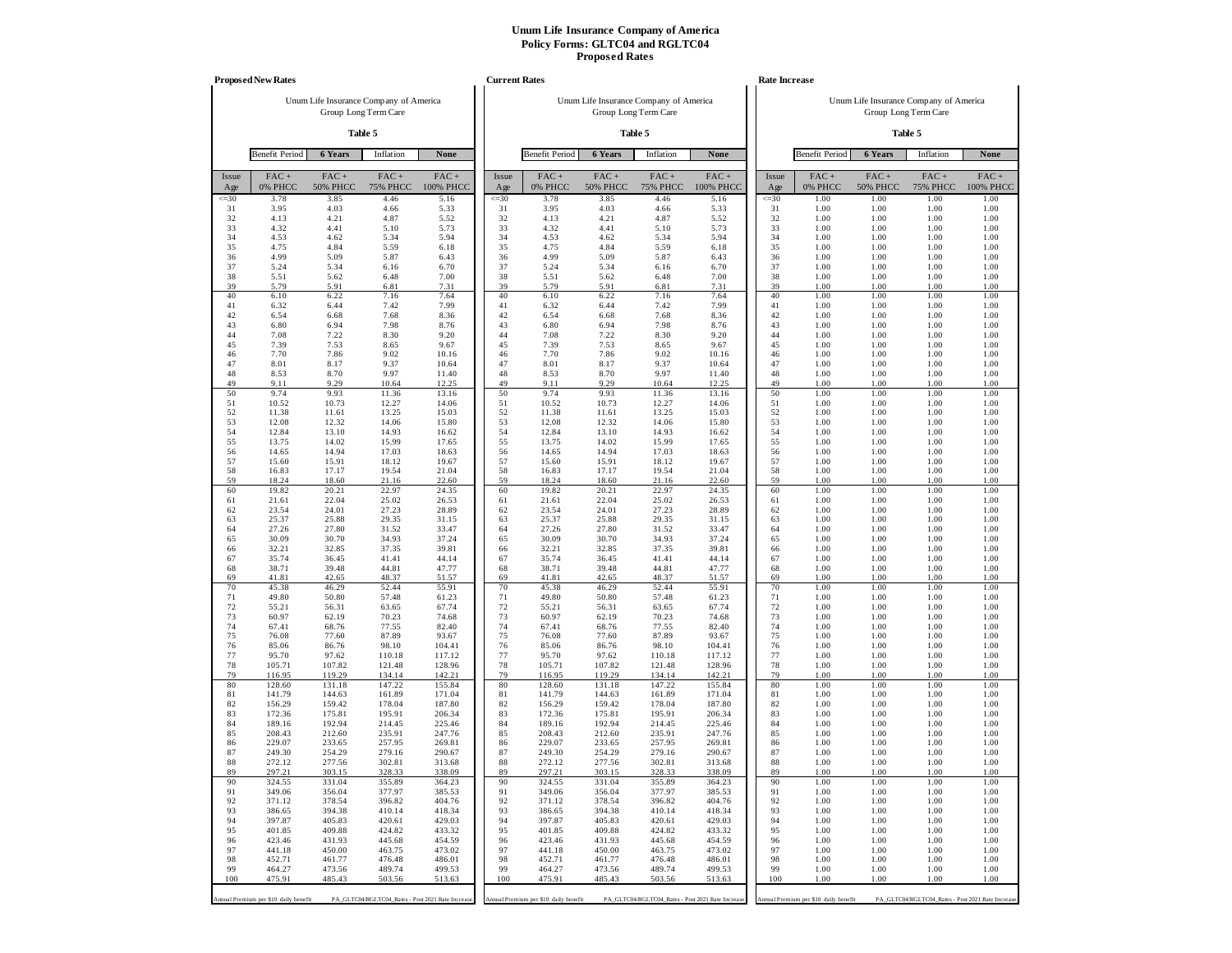|              | <b>Proposed New Rates</b>             |                            |                                                   |                   |              | <b>Current Rates</b>                  |                                        |                         |                                                   |              | <b>Rate Increase</b>                  |                                        |                                                   |                      |
|--------------|---------------------------------------|----------------------------|---------------------------------------------------|-------------------|--------------|---------------------------------------|----------------------------------------|-------------------------|---------------------------------------------------|--------------|---------------------------------------|----------------------------------------|---------------------------------------------------|----------------------|
|              |                                       |                            | Unum Life Insurance Company of America            |                   |              |                                       | Unum Life Insurance Company of America |                         |                                                   |              |                                       | Unum Life Insurance Company of America |                                                   |                      |
|              |                                       |                            | Group Long Term Care                              |                   |              |                                       |                                        | Group Long Term Care    |                                                   |              |                                       |                                        | Group Long Term Care                              |                      |
|              |                                       |                            | Table 6                                           |                   |              |                                       |                                        | Table 6                 |                                                   |              |                                       |                                        | Table 6                                           |                      |
|              | <b>Benefit Period</b>                 | 10 Years                   | Inflation                                         | None              |              | <b>Benefit Period</b>                 | 10 Years                               | Inflation               | None                                              |              | <b>Benefit Period</b>                 | 10 Years                               | Inflation                                         | <b>None</b>          |
| Issue<br>Age | $FAC +$<br>0% PHCC                    | $FAC +$<br><b>50% PHCC</b> | $FAC +$<br><b>75% PHCC</b>                        | FAC+<br>100% PHCC | Issue<br>Age | FAC+<br>0% PHCC                       | $FAC +$<br><b>50% PHCC</b>             | FAC+<br><b>75% PHCC</b> | FAC+<br>100% PHCC                                 | Issue<br>Age | $FAC +$<br>0% PHCC                    | $FAC +$<br><b>50% PHCC</b>             | $FAC +$<br><b>75% PHCC</b>                        | $FAC +$<br>100% PHCC |
| $\leq 30$    | 4.46                                  | 4.55                       | 5.46                                              | 6.40              | $\leq 30$    | 4.46                                  | 4.55                                   | 5.46                    | 6.40                                              | $\leq 30$    | 1.00                                  | 1.00                                   | 1.00                                              | 1.00                 |
| 31<br>32     | 4.65<br>4.86                          | 4.75<br>4.96               | 5.69<br>5.94                                      | 6.60<br>6.83      | 31<br>32     | 4.65<br>4.86                          | 4.75<br>4.96                           | 5.69<br>5.94            | 6.60<br>6.83                                      | 31<br>32     | 1.00<br>1.00                          | 1.00<br>1.00                           | 1.00<br>1.00                                      | 1.00<br>1.00         |
| 33           | 5.09                                  | 5.19                       | 6.21                                              | 7.07              | 33           | 5.09                                  | 5.19                                   | 6.21                    | 7.07                                              | 33           | 1.00                                  | 1.00                                   | 1.00                                              | 1.00                 |
| 34<br>35     | 5.33<br>5.59                          | 5.44<br>5.70               | 6.50<br>6.80                                      | 7.34<br>7.62      | 34<br>35     | 5.33<br>5.59                          | 5.44<br>5.70                           | 6.50<br>6.80            | 7.34<br>7.62                                      | 34<br>35     | 1.00<br>1.00                          | 1.00<br>1.00                           | 1.00<br>1.00                                      | 1.00<br>1.00         |
| 36           | 5.86                                  | 5.98                       | 7.13                                              | 7.93              | 36           | 5.86                                  | 5.98                                   | 7.13                    | 7.93                                              | 36           | 1.00                                  | 1.00                                   | 1.00                                              | 1.00                 |
| 37           | 6.16                                  | 6.28                       | 7.48                                              | 8.25              | 37<br>38     | 6.16                                  | 6.28                                   | 7.48                    | 8.25                                              | 37<br>38     | 1.00                                  | 1.00                                   | 1.00                                              | 1.00                 |
| 38<br>39     | 6.47<br>6.80                          | 6.60<br>6.94               | 7.85<br>8.25                                      | 8.60<br>8.97      | 39           | 6.47<br>6.80                          | 6.60<br>6.94                           | 7.85<br>8.25            | 8.60<br>8.97                                      | 39           | 1.00<br>1.00                          | 1.00<br>1.00                           | 1.00<br>1.00                                      | 1.00<br>1.00         |
| 40           | 7.16                                  | 7.30                       | 8.67                                              | 9.37              | 40           | 7.16                                  | 7.30                                   | 8.67                    | 9.37                                              | 40           | 1.00                                  | 1.00                                   | 1.00                                              | 1.00                 |
| 41<br>42     | 7.41<br>7.67                          | 7.56<br>7.83               | 8.96<br>9.27                                      | 9.80<br>10.24     | 41<br>42     | 7.41<br>7.67                          | 7.56<br>7.83                           | 8.96<br>9.27            | 9.80<br>10.24                                     | 41<br>42     | 1.00<br>1.00                          | 1.00<br>1.00                           | 1.00<br>1.00                                      | 1.00<br>1.00         |
| 43           | 7.97                                  | 8.13                       | 9.62                                              | 10.72             | 43           | 7.97                                  | 8.13                                   | 9.62                    | 10.72                                             | 43           | 1.00                                  | 1.00                                   | 1.00                                              | 1.00                 |
| 44           | 8.29                                  | 8.46                       | 10.00                                             | 11.25             | 44           | 8.29                                  | 8.46                                   | 10.00                   | 11.25                                             | 44           | 1.00                                  | 1.00                                   | 1.00                                              | 1.00                 |
| 45<br>46     | 8.64<br>9.01                          | 8.81<br>9.19               | 10.41<br>10.84                                    | 11.81<br>12.40    | 45<br>46     | 8.64<br>9.01                          | 8.81<br>9.19                           | 10.41<br>10.84          | 11.81<br>12.40                                    | 45<br>46     | 1.00<br>1.00                          | 1.00<br>1.00                           | 1.00<br>1.00                                      | 1.00<br>1.00         |
| 47           | 9.36                                  | 9.55                       | 11.26                                             | 12.97             | 47           | 9.36                                  | 9.55                                   | 11.26                   | 12.97                                             | 47           | 1.00                                  | 1.00                                   | 1.00                                              | 1.00                 |
| 48<br>49     | 9.96<br>10.63                         | 10.16<br>10.84             | 11.96<br>12.75                                    | 13.88<br>14.89    | 48<br>49     | 9.96<br>10.63                         | 10.16<br>10.84                         | 11.96<br>12.75          | 13.88<br>14.89                                    | 48<br>49     | 1.00<br>1.00                          | 1.00<br>1.00                           | 1.00<br>1.00                                      | 1.00<br>1.00         |
| 50           | 11.35                                 | 11.57                      | 13.59                                             | 15.97             | 50           | 11.35                                 | 11.57                                  | 13.59                   | 15.97                                             | 50           | 1.00                                  | 1.00                                   | 1.00                                              | 1.00                 |
| 51           | 12.25                                 | 12.50                      | 14.65                                             | 17.04             | 51           | 12.25                                 | 12.50                                  | 14.65                   | 17.04                                             | 51<br>52     | 1.00                                  | 1.00                                   | 1.00                                              | 1.00                 |
| 52<br>53     | 13.23<br>14.04                        | 13.50<br>14.32             | 15.80<br>16.74                                    | 18.19<br>19.09    | 52<br>53     | 13.23<br>14.04                        | 13.50<br>14.32                         | 15.80<br>16.74          | 18.19<br>19.09                                    | 53           | 1.00<br>1.00                          | 1.00<br>1.00                           | 1.00<br>1.00                                      | 1.00<br>1.00         |
| 54           | 14.91                                 | 15.21                      | 17.76                                             | 20.07             | 54           | 14.91                                 | 15.21                                  | 17.76                   | 20.07                                             | 54           | 1.00                                  | 1.00                                   | 1.00                                              | 1.00                 |
| 55<br>56     | 15.97<br>17.01                        | 16.29<br>17.35             | 19.02<br>20.24                                    | 21.31<br>22.48    | 55<br>56     | 15.97<br>17.01                        | 16.29<br>17.35                         | 19.02<br>20.24          | 21.31<br>22.48                                    | 55<br>56     | 1.00<br>1.00                          | 1.00<br>1.00                           | 1.00<br>1.00                                      | 1.00<br>1.00         |
| 57           | 18.10                                 | 18.46                      | 21.52                                             | 23.71             | 57           | 18.10                                 | 18.46                                  | 21.52                   | 23.71                                             | 57           | 1.00                                  | 1.00                                   | 1.00                                              | 1.00                 |
| 58           | 19.52                                 | 19.91                      | 23.19                                             | 25.35             | 58           | 19.52                                 | 19.91                                  | 23.19                   | 25.35                                             | 58           | 1.00                                  | 1.00                                   | 1.00                                              | 1.00                 |
| 59<br>60     | 21.13<br>22.94                        | 21.56<br>23.40             | 25.07<br>27.19                                    | 27.19<br>29.26    | 59<br>60     | 21.13<br>22.94                        | 21.56<br>23.40                         | 25.07<br>27.19          | 27.19<br>29.26                                    | 59<br>60     | 1.00<br>1.00                          | 1.00<br>1.00                           | 1.00<br>1.00                                      | 1.00<br>1.00         |
| 61           | 24.99                                 | 25.49                      | 29.57                                             | 31.83             | 61           | 24.99                                 | 25.49                                  | 29.57                   | 31.83                                             | 61           | 1.00                                  | 1.00                                   | 1.00                                              | 1.00                 |
| 62<br>63     | 27.21<br>29.32                        | 27.75<br>29.91             | 32.15<br>34.63                                    | 34.62<br>37.31    | 62<br>63     | 27.21<br>29.32                        | 27.75<br>29.91                         | 32.15<br>34.63          | 34.62<br>37.31                                    | 62<br>63     | 1.00<br>1.00                          | 1.00<br>1.00                           | 1.00<br>1.00                                      | 1.00<br>1.00         |
| 64           | 31.50                                 | 32.13                      | 37.17                                             | 40.07             | 64           | 31.50                                 | 32.13                                  | 37.17                   | 40.07                                             | 64           | 1.00                                  | 1.00                                   | 1.00                                              | 1.00                 |
| 65           | 34.94                                 | 35.64                      | 41.35                                             | 44.73             | 65           | 34.94                                 | 35.64                                  | 41.35                   | 44.73                                             | 65           | 1.00                                  | 1.00                                   | 1.00                                              | 1.00                 |
| 66<br>67     | 37.35<br>41.38                        | 38.09<br>42.21             | 44.13<br>48.83                                    | 47.74<br>52.83    | 66<br>67     | 37.35<br>41.38                        | 38.09<br>42.21                         | 44.13<br>48.83          | 47.74<br>52.83                                    | 66<br>67     | 1.00<br>1.00                          | 1.00<br>1.00                           | 1.00<br>1.00                                      | 1.00<br>1.00         |
| 68           | 44.75                                 | 45.65                      | 52.73                                             | 57.06             | 68           | 44.75                                 | 45.65                                  | 52.73                   | 57.06                                             | 68           | 1.00                                  | 1.00                                   | 1.00                                              | 1.00                 |
| 69<br>70     | 48.27<br>52.28                        | 49.23<br>53.33             | 56.79<br>61.42                                    | 61.47<br>66.48    | 69<br>70     | 48.27<br>52.28                        | 49.23<br>53.33                         | 56.79<br>61.42          | 61.47<br>66.48                                    | 69<br>70     | 1.00<br>1.00                          | 1.00<br>1.00                           | 1.00<br>1.00                                      | 1.00<br>1.00         |
| 71           | 57.25                                 | 58.40                      | 67.15                                             | 72.63             | 71           | 57.25                                 | 58.40                                  | 67.15                   | 72.63                                             | 71           | 1.00                                  | 1.00                                   | 1.00                                              | 1.00                 |
| 72           | 63.31                                 | 64.57                      | 74.15                                             | 80.14             | 72           | 63.31                                 | 64.57                                  | 74.15                   | 80.14                                             | 72           | 1.00                                  | 1.00                                   | 1.00                                              | 1.00                 |
| 73<br>74     | 69.74<br>76.88                        | 71.14<br>78.42             | 81.59<br>89.82                                    | 88.12<br>96.94    | 73<br>74     | 69.74<br>76.88                        | 71.14<br>78.42                         | 81.59<br>89.82          | 88.12<br>96.94                                    | 73<br>74     | 1.00<br>1.00                          | 1.00<br>1.00                           | 1.00<br>1.00                                      | 1.00<br>1.00         |
| 75           | 87.07                                 | 88.81                      | 102.13                                            | 110.55            | 75           | 87.07                                 | 88.81                                  | 102.13                  | 110.55                                            | 75           | 1.00                                  | 1.00                                   | 1.00                                              | 1.00                 |
| 76<br>77     | 97.11<br>108.95                       | 99.05<br>111.13            | 113.71<br>127.35                                  | 122.94<br>137.52  | 76<br>77     | 97.11<br>108.95                       | 99.05<br>111.13                        | 113.71<br>127.35        | 122.94<br>137.52                                  | 76<br>77     | 1.00<br>1.00                          | 1.00<br>1.00                           | 1.00<br>1.00                                      | 1.00<br>1.00         |
| 78           | 119.96                                | 122.36                     | 139.96                                            | 150.95            | 78           | 119.96                                | 122.36                                 | 139.96                  | 150.95                                            | 78           | 1.00                                  | 1.00                                   | 1.00                                              | 1.00                 |
| 79<br>80     | 132.32<br>145.05                      | 134.97<br>147.95           | 154.09<br>168.58                                  | 165.98<br>181.32  | 79<br>80     | 132.32<br>145.05                      | 134.97<br>147.95                       | 154.09<br>168.58        | 165.98<br>181.32                                  | 79<br>80     | 1.00<br>1.00                          | 1.00<br>1.00                           | 1.00<br>1.00                                      | 1.00<br>1.00         |
| 81           | 159.35                                | 162.53                     | 184.71                                            | 198.30            | 81           | 159.35                                | 162.53                                 | 184.71                  | 198.30                                            | 81           | 1.00                                  | 1.00                                   | 1.00                                              | 1.00                 |
| 82           | 174.82                                | 178.32                     | 202.20                                            | 216.74            | 82           | 174.82                                | 178.32                                 | 202.20                  | 216.74                                            | 82           | 1.00                                  | 1.00                                   | 1.00                                              | 1.00                 |
| 83<br>84     | 191.74<br>209.36                      | 195.58<br>213.55           | 221.30<br>241.03                                  | 236.85<br>257.49  | 83<br>84     | 191.74<br>209.36                      | 195.58<br>213.55                       | 221.30<br>241.03        | 236.85<br>257.49                                  | 83<br>84     | 1.00<br>1.00                          | 1.00<br>1.00                           | 1.00<br>1.00                                      | 1.00<br>1.00         |
| 85           | 229.51                                | 234.11                     | 263.81                                            | 281.52            | 85           | 229.51                                | 234.11                                 | 263.81                  | 281.52                                            | 85           | 1.00                                  | 1.00                                   | 1.00                                              | 1.00                 |
| 86<br>87     | 251.81<br>273.57                      | 256.85<br>279.04           | 287.95<br>311.05                                  | 306.04<br>329.07  | 86<br>87     | 251.81<br>273.57                      | 256.85<br>279.04                       | 287.95<br>311.05        | 306.04<br>329.07                                  | 86<br>87     | 1.00<br>1.00                          | 1.00<br>1.00                           | 1.00<br>1.00                                      | 1.00<br>1.00         |
| 88           | 298.03                                | 304.00                     | 336.71                                            | 354.37            | 88           | 298.03                                | 304.00                                 | 336.71                  | 354.37                                            | 88           | 1.00                                  | 1.00                                   | 1.00                                              | 1.00                 |
| 89           | 324.78                                | 331.28                     | 364.20                                            | 380.94            | 89           | 324.78                                | 331.28                                 | 364.20                  | 380.94                                            | 89           | 1.00                                  | 1.00                                   | 1.00                                              | 1.00                 |
| 90<br>91     | 353.88<br>379.37                      | 360.96<br>386.96           | 393.81<br>418.29                                  | 409.30<br>431.33  | 90<br>91     | 353.88<br>379.37                      | 360.96<br>386.96                       | 393.81<br>418.29        | 409.30<br>431.33                                  | 90<br>91     | 1.00<br>1.00                          | 1.00<br>1.00                           | 1.00<br>1.00                                      | 1.00<br>1.00         |
| 92           | 402.06                                | 410.10                     | 439.97                                            | 450.75            | 92           | 402.06                                | 410.10                                 | 439.97                  | 450.75                                            | 92           | 1.00                                  | 1.00                                   | 1.00                                              | 1.00                 |
| 93           | 417.58                                | 425.93                     | 454.41                                            | 463.50            | 93           | 417.58                                | 425.93                                 | 454.41                  | 463.50                                            | 93           | 1.00                                  | 1.00                                   | 1.00                                              | 1.00                 |
| 94<br>95     | 429.70<br>433.99                      | 438.29<br>442.67           | 463.41<br>468.04                                  | 472.68<br>477.40  | 94<br>95     | 429.70<br>433.99                      | 438.29<br>442.67                       | 463.41<br>468.04        | 472.68<br>477.40                                  | 94<br>95     | 1.00<br>1.00                          | 1.00<br>1.00                           | 1.00<br>1.00                                      | 1.00<br>1.00         |
| 96           | 457.34                                | 466.49                     | 486.74                                            | 496.47            | 96           | 457.34                                | 466.49                                 | 486.74                  | 496.47                                            | 96           | 1.00                                  | 1.00                                   | 1.00                                              | 1.00                 |
| 97<br>98     | 476.47<br>488.93                      | 486.00<br>498.71           | 505.81<br>518.97                                  | 515.92<br>529.35  | 97<br>98     | 476.47<br>488.93                      | 486.00<br>498.71                       | 505.81<br>518.97        | 515.92<br>529.35                                  | 97<br>98     | 1.00<br>1.00                          | 1.00<br>1.00                           | 1.00<br>1.00                                      | 1.00<br>1.00         |
| 99           | 501.42                                | 511.44                     | 532.28                                            | 542.92            | 99           | 501.42                                | 511.44                                 | 532.28                  | 542.92                                            | 99           | 1.00                                  | 1.00                                   | 1.00                                              | 1.00                 |
| 100          | 513.98                                | 524.26                     | 545.61                                            | 556.53            | 100          | 513.98                                | 524.26                                 | 545.61                  | 556.53                                            | 100          | 1.00                                  | 1.00                                   | 1.00                                              | 1.00                 |
|              | Annual Premium per \$10 daily benefit |                            | PA_GLTC04/RGLTC04_Rates - Post 2021 Rate Increase |                   |              | Annual Premium per \$10 daily benefit |                                        |                         | PA_GLTC04/RGLTC04_Rates - Post 2021 Rate Increase |              | Annual Premium per \$10 daily benefit |                                        | PA_GLTC04/RGLTC04_Rates - Post 2021 Rate Increase |                      |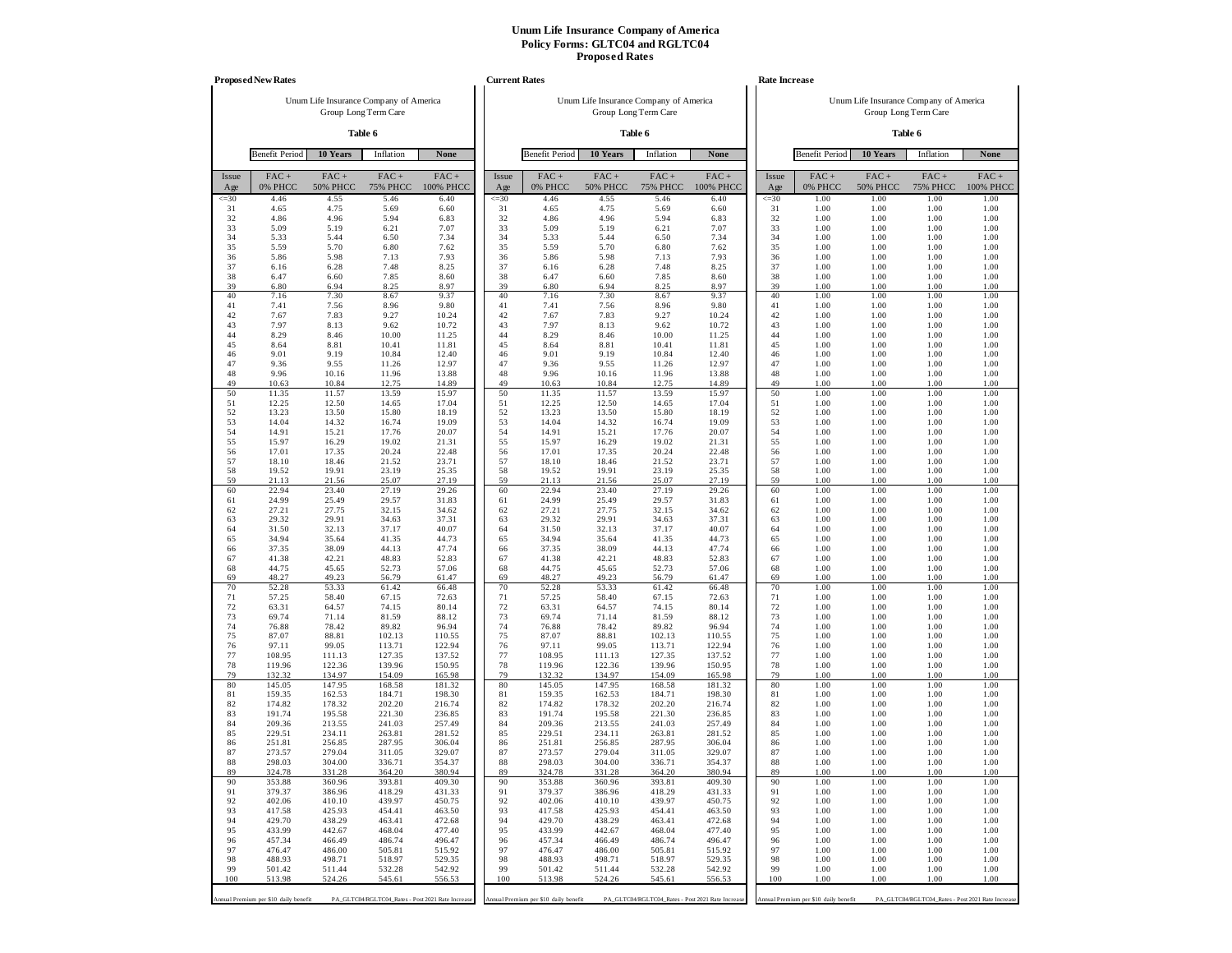|              | <b>Proposed New Rates</b>             |                         |                                        |                                                   | <b>Current Rates</b> |                                       |                                        |                         |                                                   |              | <b>Rate Increase</b>                  |                                        |                                                   |                      |
|--------------|---------------------------------------|-------------------------|----------------------------------------|---------------------------------------------------|----------------------|---------------------------------------|----------------------------------------|-------------------------|---------------------------------------------------|--------------|---------------------------------------|----------------------------------------|---------------------------------------------------|----------------------|
|              |                                       |                         | Unum Life Insurance Company of America |                                                   |                      |                                       | Unum Life Insurance Company of America |                         |                                                   |              |                                       | Unum Life Insurance Company of America |                                                   |                      |
|              |                                       |                         | Group Long Term Care                   |                                                   |                      |                                       |                                        | Group Long Term Care    |                                                   |              |                                       |                                        | Group Long Term Care                              |                      |
|              |                                       |                         | Table 7                                |                                                   |                      |                                       |                                        | Table 7                 |                                                   |              |                                       |                                        | Table 7                                           |                      |
|              | <b>Benefit Period</b>                 | Lifetime                | Inflation                              | None                                              |                      | <b>Benefit Period</b>                 | Lifetime                               | Inflation               | None                                              |              | <b>Benefit Period</b>                 | Lifetime                               | Inflation                                         | None                 |
| Issue<br>Age | $FAC +$<br>0% PHCC                    | FAC+<br><b>50% PHCC</b> | $FAC +$<br><b>75% PHCC</b>             | FAC+<br>100% PHCC                                 | Issue<br>Age         | FAC+<br>0% PHCC                       | FAC+<br><b>50% PHCC</b>                | FAC+<br><b>75% PHCC</b> | FAC+<br>100% PHCC                                 | Issue<br>Age | $FAC +$<br>0% PHCC                    | FAC+<br><b>50% PHCC</b>                | $FAC +$<br><b>75% PHCC</b>                        | $FAC +$<br>100% PHCC |
| $\leq 30$    | 5.56                                  | 5.67                    | 6.95                                   | 7.78                                              | $\leq 30$            | 5.56                                  | 5.67                                   | 6.95                    | 7.78                                              | $\leq 30$    | 1.00                                  | 1.00                                   | 1.00                                              | 1.00                 |
| 31<br>32     | 5.68<br>5.83                          | 5.80<br>5.95            | 7.10<br>7.28                           | 7.98<br>8.22                                      | 31<br>32             | 5.68<br>5.83                          | 5.80<br>5.95                           | 7.10<br>7.28            | 7.98<br>8.22                                      | 31<br>32     | 1.00<br>1.00                          | 1.00<br>1.00                           | 1.00<br>1.00                                      | 1.00<br>1.00         |
| 33           | 5.99                                  | 6.11                    | 7.47                                   | 8.47                                              | 33                   | 5.99                                  | 6.11                                   | 7.47                    | 8.47                                              | 33           | 1.00                                  | 1.00                                   | 1.00                                              | 1.00                 |
| 34<br>35     | 6.17<br>6.37                          | 6.30<br>6.50            | 7.69<br>7.93                           | 8.75<br>9.05                                      | 34<br>35             | 6.17<br>6.37                          | 6.30<br>6.50                           | 7.69<br>7.93            | 8.75<br>9.05                                      | 34<br>35     | 1.00<br>1.00                          | 1.00<br>1.00                           | 1.00<br>1.00                                      | 1.00<br>1.00         |
| 36           | 6.59                                  | 6.72                    | 8.19                                   | 9.38                                              | 36                   | 6.59                                  | 6.72                                   | 8.19                    | 9.38                                              | 36           | 1.00                                  | 1.00                                   | 1.00                                              | 1.00                 |
| 37<br>38     | 6.82<br>7.07                          | 6.96<br>7.21            | 8.47<br>8.77                           | 9.73<br>10.10                                     | 37<br>38             | 6.82<br>7.07                          | 6.96<br>7.21                           | 8.47<br>8.77            | 9.73<br>10.10                                     | 37<br>38     | 1.00<br>1.00                          | 1.00<br>1.00                           | 1.00<br>1.00                                      | 1.00<br>1.00         |
| 39           | 7.34                                  | 7.49                    | 9.10                                   | 10.51                                             | 39                   | 7.34                                  | 7.49                                   | 9.10                    | 10.51                                             | 39           | 1.00                                  | 1.00                                   | 1.00                                              | 1.00                 |
| 40           | 7.63                                  | 7.79                    | 9.45                                   | 10.94                                             | 40                   | 7.63                                  | 7.79                                   | 9.45                    | 10.94                                             | 40           | 1.00                                  | 1.00                                   | 1.00                                              | 1.00                 |
| 41<br>42     | 7.87<br>8.11                          | 8.02<br>8.27            | 9.73<br>10.02                          | 11.42<br>11.92                                    | 41<br>42             | 7.87<br>8.11                          | 8.02<br>8.27                           | 9.73<br>10.02           | 11.42<br>11.92                                    | 41<br>42     | 1.00<br>1.00                          | 1.00<br>1.00                           | 1.00<br>1.00                                      | 1.00<br>1.00         |
| 43           | 8.38                                  | 8.55                    | 10.35                                  | 12.47                                             | 43                   | 8.38                                  | 8.55                                   | 10.35                   | 12.47                                             | 43           | 1.00                                  | 1.00                                   | 1.00                                              | 1.00                 |
| 44<br>45     | 8.69<br>9.03                          | 8.87<br>9.21            | 10.71<br>11.11                         | 13.07<br>13.71                                    | 44<br>45             | 8.69<br>9.03                          | 8.87<br>9.21                           | 10.71<br>11.11          | 13.07<br>13.71                                    | 44<br>45     | 1.00<br>1.00                          | 1.00<br>1.00                           | 1.00<br>1.00                                      | 1.00<br>1.00         |
| 46           | 9.38                                  | 9.56                    | 11.54                                  | 14.38                                             | 46                   | 9.38                                  | 9.56                                   | 11.54                   | 14.38                                             | 46           | 1.00                                  | 1.00                                   | 1.00                                              | 1.00                 |
| 47<br>48     | 9.70                                  | 9.90                    | 11.93                                  | 15.03                                             | 47<br>48             | 9.70                                  | 9.90                                   | 11.93                   | 15.03                                             | 47<br>48     | 1.00                                  | 1.00                                   | 1.00                                              | 1.00                 |
| 49           | 10.29<br>10.95                        | 10.50<br>11.17          | 12.63<br>13.42                         | 16.06<br>17.21                                    | 49                   | 10.29<br>10.95                        | 10.50<br>11.17                         | 12.63<br>13.42          | 16.06<br>17.21                                    | 49           | 1.00<br>1.00                          | 1.00<br>1.00                           | 1.00<br>1.00                                      | 1.00<br>1.00         |
| 50           | 11.65                                 | 11.89                   | 14.26                                  | 18.43                                             | 50                   | 11.65                                 | 11.89                                  | 14.26                   | 18.43                                             | 50           | 1.00                                  | 1.00                                   | 1.00                                              | 1.00                 |
| 51<br>52     | 12.61<br>13.65                        | 12.87<br>13.93          | 15.41<br>16.65                         | 19.61<br>20.88                                    | 51<br>52             | 12.61<br>13.65                        | 12.87<br>13.93                         | 15.41<br>16.65          | 19.61<br>20.88                                    | 51<br>52     | 1.00<br>1.00                          | 1.00<br>1.00                           | 1.00<br>1.00                                      | 1.00<br>1.00         |
| 53           | 14.52                                 | 14.81                   | 17.69                                  | 21.87                                             | 53                   | 14.52                                 | 14.81                                  | 17.69                   | 21.87                                             | 53           | 1.00                                  | 1.00                                   | 1.00                                              | 1.00                 |
| 54<br>55     | 15.46<br>16.59                        | 15.77<br>16.92          | 18.81<br>20.19                         | 22.94<br>24.32                                    | 54<br>55             | 15.46<br>16.59                        | 15.77<br>16.92                         | 18.81<br>20.19          | 22.94<br>24.32                                    | 54<br>55     | 1.00<br>1.00                          | 1.00<br>1.00                           | 1.00<br>1.00                                      | 1.00<br>1.00         |
| 56           | 17.71                                 | 18.06                   | 21.52                                  | 25.61                                             | 56                   | 17.71                                 | 18.06                                  | 21.52                   | 25.61                                             | 56           | 1.00                                  | 1.00                                   | 1.00                                              | 1.00                 |
| 57           | 18.89<br>20.40                        | 19.26                   | 22.94                                  | 26.97                                             | 57<br>58             | 18.89<br>20.40                        | 19.26                                  | 22.94                   | 26.97                                             | 57<br>58     | 1.00                                  | 1.00                                   | 1.00                                              | 1.00                 |
| 58<br>59     | 22.12                                 | 20.80<br>22.56          | 24.75<br>26.81                         | 28.76<br>30.79                                    | 59                   | 22.12                                 | 20.80<br>22.56                         | 24.75<br>26.81          | 28.76<br>30.79                                    | 59           | 1.00<br>1.00                          | 1.00<br>1.00                           | 1.00<br>1.00                                      | 1.00<br>1.00         |
| 60           | 24.06                                 | 24.54                   | 29.12                                  | 33.06                                             | 60                   | 24.06                                 | 24.54                                  | 29.12                   | 33.06                                             | 60           | 1.00                                  | 1.00                                   | 1.00                                              | 1.00                 |
| 61<br>62     | 26.34<br>28.81                        | 26.86<br>29.39          | 31.83<br>34.77                         | 35.98<br>39.14                                    | 61<br>62             | 26.34<br>28.81                        | 26.86<br>29.39                         | 31.83<br>34.77          | 35.98<br>39.14                                    | 61<br>62     | 1.00<br>1.00                          | 1.00<br>1.00                           | 1.00<br>1.00                                      | 1.00<br>1.00         |
| 63           | 31.20                                 | 31.82                   | 37.63                                  | 42.21                                             | 63                   | 31.20                                 | 31.82                                  | 37.63                   | 42.21                                             | 63           | 1.00                                  | 1.00                                   | 1.00                                              | 1.00                 |
| 64<br>65     | 33.66<br>37.48                        | 34.33<br>38.23          | 40.57<br>45.38                         | 45.34<br>50.70                                    | 64<br>65             | 33.66<br>37.48                        | 34.33<br>38.23                         | 40.57<br>45.38          | 45.34<br>50.70                                    | 64<br>65     | 1.00<br>1.00                          | 1.00<br>1.00                           | 1.00<br>1.00                                      | 1.00<br>1.00         |
| 66           | 40.26                                 | 41.06                   | 48.65                                  | 54.12                                             | 66                   | 40.26                                 | 41.06                                  | 48.65                   | 54.12                                             | 66           | 1.00                                  | 1.00                                   | 1.00                                              | 1.00                 |
| 67           | 44.83                                 | 45.73                   | 54.08                                  | 59.90                                             | 67                   | 44.83                                 | 45.73                                  | 54.08                   | 59.90                                             | 67           | 1.00                                  | 1.00                                   | 1.00                                              | 1.00                 |
| 68<br>69     | 48.72<br>52.77                        | 49.69<br>53.82          | 58.67<br>63.44                         | 64.69<br>69.65                                    | 68<br>69             | 48.72<br>52.77                        | 49.69<br>53.82                         | 58.67<br>63.44          | 64.69<br>69.65                                    | 68<br>69     | 1.00<br>1.00                          | 1.00<br>1.00                           | 1.00<br>1.00                                      | 1.00<br>1.00         |
| 70           | 57.43                                 | 58.58                   | 68.89                                  | 75.30                                             | 70                   | 57.43                                 | 58.58                                  | 68.89                   | 75.30                                             | 70           | 1.00                                  | 1.00                                   | 1.00                                              | 1.00                 |
| 71<br>72     | 62.93<br>69.63                        | 64.19<br>71.03          | 75.33<br>83.18                         | 82.20<br>90.63                                    | 71<br>72             | 62.93<br>69.63                        | 64.19<br>71.03                         | 75.33<br>83.18          | 82.20<br>90.63                                    | 71<br>72     | 1.00<br>1.00                          | 1.00<br>1.00                           | 1.00<br>1.00                                      | 1.00<br>1.00         |
| 73           | 76.77                                 | 78.31                   | 91.52                                  | 99.56                                             | 73                   | 76.77                                 | 78.31                                  | 91.52                   | 99.56                                             | 73           | 1.00                                  | 1.00                                   | 1.00                                              | 1.00                 |
| 74<br>75     | 84.70<br>96.13                        | 86.39<br>98.05          | 100.75<br>114.87                       | 109.41<br>125.19                                  | 74<br>75             | 84.70<br>96.13                        | 86.39<br>98.05                         | 100.75<br>114.87        | 109.41<br>125.19                                  | 74<br>75     | 1.00<br>1.00                          | 1.00<br>1.00                           | 1.00<br>1.00                                      | 1.00<br>1.00         |
| 76           | 107.31                                | 109.45                  | 127.90                                 | 139.11                                            | 76                   | 107.31                                | 109.45                                 | 127.90                  | 139.11                                            | 76           | 1.00                                  | 1.00                                   | 1.00                                              | 1.00                 |
| 77<br>78     | 120.50<br>132.81                      | 122.91<br>135.47        | 143.22<br>157.38                       | 155.46<br>170.44                                  | 77<br>78             | 120.50<br>132.81                      | 122.91<br>135.47                       | 143.22<br>157.38        | 155.46<br>170.44                                  | 77<br>78     | 1.00<br>1.00                          | 1.00<br>1.00                           | 1.00<br>1.00                                      | 1.00<br>1.00         |
| 79           | 146.63                                | 149.57                  | 173.25                                 | 187.19                                            | 79                   | 146.63                                | 149.57                                 | 173.25                  | 187.19                                            | 79           | 1.00                                  | 1.00                                   | 1.00                                              | 1.00                 |
| 80           | 160.80                                | 164.02                  | 189.39                                 | 204.15                                            | 80                   | 160.80                                | 164.02                                 | 189.39                  | 204.15                                            | 80           | 1.00                                  | 1.00                                   | 1.00                                              | 1.00                 |
| 81<br>82     | 176.80<br>194.01                      | 180.33<br>197.89        | 207.44<br>226.77                       | 222.95<br>243.02                                  | 81<br>82             | 176.80<br>194.01                      | 180.33<br>197.89                       | 207.44<br>226.77        | 222.95<br>243.02                                  | 81<br>82     | 1.00<br>1.00                          | 1.00<br>1.00                           | 1.00<br>1.00                                      | 1.00<br>1.00         |
| 83           | 212.74                                | 216.99                  | 247.68                                 | 264.62                                            | 83                   | 212.74                                | 216.99                                 | 247.68                  | 264.62                                            | 83           | 1.00                                  | 1.00                                   | 1.00                                              | 1.00                 |
| 84<br>85     | 232.25<br>254.16                      | 236.89<br>259.24        | 269.29<br>293.72                       | 286.78<br>311.99                                  | 84<br>85             | 232.25<br>254.16                      | 236.89<br>259.24                       | 269.29<br>293.72        | 286.78<br>311.99                                  | 84<br>85     | 1.00<br>1.00                          | 1.00<br>1.00                           | 1.00<br>1.00                                      | 1.00<br>1.00         |
| 86           | 279.16                                | 284.74                  | 320.90                                 | 339.43                                            | 86                   | 279.16                                | 284.74                                 | 320.90                  | 339.43                                            | 86           | 1.00                                  | 1.00                                   | 1.00                                              | 1.00                 |
| 87           | 303.62                                | 309.70                  | 346.97                                 | 365.26                                            | 87                   | 303.62                                | 309.70                                 | 346.97                  | 365.26                                            | 87           | 1.00                                  | 1.00                                   | 1.00                                              | 1.00                 |
| 88<br>89     | 331.23<br>361.51                      | 337.86<br>368.74        | 376.02<br>407.18                       | 393.72<br>423.61                                  | 88<br>89             | 331.23<br>361.51                      | 337.86<br>368.74                       | 376.02<br>407.18        | 393.72<br>423.61                                  | 88<br>89     | 1.00<br>1.00                          | 1.00<br>1.00                           | 1.00<br>1.00                                      | 1.00<br>1.00         |
| 90           | 394.47                                | 402.36                  | 440.76                                 | 455.49                                            | 90                   | 394.47                                | 402.36                                 | 440.76                  | 455.49                                            | 90           | 1.00                                  | 1.00                                   | 1.00                                              | 1.00                 |
| 91<br>92     | 423.22<br>448.68                      | 431.69<br>457.65        | 468.19<br>491.07                       | 479.75<br>500.89                                  | 91<br>92             | 423.22<br>448.68                      | 431.69<br>457.65                       | 468.19<br>491.07        | 479.75<br>500.89                                  | 91<br>92     | 1.00<br>1.00                          | 1.00<br>1.00                           | 1.00<br>1.00                                      | 1.00<br>1.00         |
| 93           | 465.58                                | 474.89                  | 503.94                                 | 514.02                                            | 93                   | 465.58                                | 474.89                                 | 503.94                  | 514.02                                            | 93           | 1.00                                  | 1.00                                   | 1.00                                              | 1.00                 |
| 94           | 478.35                                | 487.91                  | 512.52                                 | 522.77                                            | 94                   | 478.35                                | 487.91                                 | 512.52                  | 522.77                                            | 94           | 1.00                                  | 1.00                                   | 1.00                                              | 1.00                 |
| 95<br>96     | 483.13<br>508.16                      | 492.79<br>518.32        | 517.64<br>536.26                       | 528.00<br>546.99                                  | 95<br>96             | 483.13<br>508.16                      | 492.79<br>518.32                       | 517.64<br>536.26        | 528.00<br>546.99                                  | 95<br>96     | 1.00<br>1.00                          | 1.00<br>1.00                           | 1.00<br>1.00                                      | 1.00<br>1.00         |
| 97           | 529.82                                | 540.41                  | 557.48                                 | 568.63                                            | 97                   | 529.82                                | 540.41                                 | 557.48                  | 568.63                                            | 97           | 1.00                                  | 1.00                                   | 1.00                                              | 1.00                 |
| 98<br>99     | 543.87<br>558.07                      | 554.75<br>569.23        | 572.01<br>586.93                       | 583.45<br>598.66                                  | 98<br>99             | 543.87<br>558.07                      | 554.75<br>569.23                       | 572.01<br>586.93        | 583.45<br>598.66                                  | 98<br>99     | 1.00<br>1.00                          | 1.00<br>1.00                           | 1.00<br>1.00                                      | 1.00<br>1.00         |
| 100          | 572.55                                | 584.01                  | 602.16                                 | 614.20                                            | 100                  | 572.55                                | 584.01                                 | 602.16                  | 614.20                                            | 100          | 1.00                                  | 1.00                                   | 1.00                                              | 1.00                 |
|              | Annual Premium per \$10 daily benefit |                         |                                        | PA_GLTC04/RGLTC04_Rates - Post 2021 Rate Increase |                      | Annual Premium per \$10 daily benefit |                                        |                         | PA_GLTC04/RGLTC04_Rates - Post 2021 Rate Increase |              | Annual Premium per \$10 daily benefit |                                        | PA_GLTC04/RGLTC04_Rates - Post 2021 Rate Increase |                      |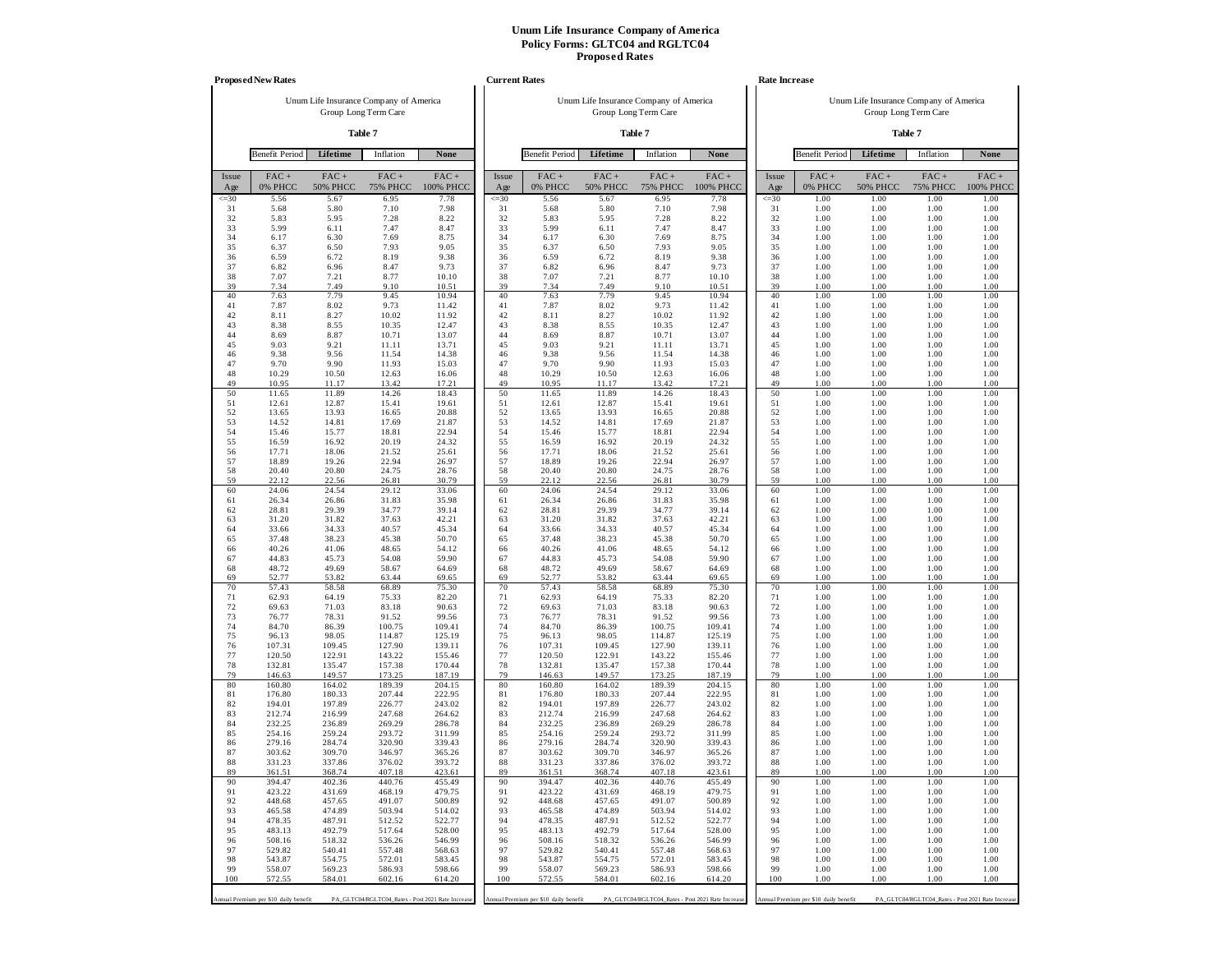|              | <b>Proposed New Rates</b>             |                                        |                                                   |                      | <b>Current Rates</b> |                                       |                                        |                            |                                                   |              | <b>Rate Increase</b>                  |                                        |                            |                                                   |
|--------------|---------------------------------------|----------------------------------------|---------------------------------------------------|----------------------|----------------------|---------------------------------------|----------------------------------------|----------------------------|---------------------------------------------------|--------------|---------------------------------------|----------------------------------------|----------------------------|---------------------------------------------------|
|              |                                       | Unum Life Insurance Company of America | Group Long Term Care                              |                      |                      |                                       | Unum Life Insurance Company of America | Group Long Term Care       |                                                   |              |                                       | Unum Life Insurance Company of America | Group Long Term Care       |                                                   |
|              |                                       |                                        | Table 8                                           |                      |                      |                                       |                                        | Table 8                    |                                                   |              |                                       |                                        | Table 8                    |                                                   |
|              | <b>Benefit Period</b>                 | 2 Years                                | Inflation                                         | Simple               |                      | <b>Benefit Period</b>                 | 2 Years                                | Inflation                  | Simple                                            |              | <b>Benefit Period</b>                 | 2 Years                                | Inflation                  | Simple                                            |
| Issue<br>Age | $FAC +$<br>0% PHCC                    | FAC+<br><b>50% PHCC</b>                | $FAC +$<br><b>75% PHCC</b>                        | $FAC +$<br>100% PHCC | Issue<br>Age         | FAC+<br>0% PHCC                       | FAC+<br><b>50% PHCC</b>                | $FAC +$<br><b>75% PHCC</b> | FAC+<br>100% PHCC                                 | Issue<br>Age | $FAC +$<br>0% PHCC                    | $FAC +$<br><b>50% PHCC</b>             | $FAC +$<br><b>75% PHCC</b> | $FAC +$<br>100% PHCC                              |
| $\leq 30$    | 7.89                                  | 8.05                                   | 8.40                                              | 8.57                 | $\leq 30$            | 7.89                                  | 8.05                                   | 8.40                       | 8.57                                              | $\leq 30$    | 1.00                                  | 1.00                                   | 1.00                       | 1.00                                              |
| 31<br>32     | 8.28<br>8.71                          | 8.45<br>8.88                           | 8.81<br>9.27                                      | 9.00<br>9.46         | 31<br>32             | 8.28<br>8.71                          | 8.45<br>8.88                           | 8.81<br>9.27               | 9.00<br>9.46                                      | 31<br>32     | 1.00<br>1.00                          | 1.00<br>1.00                           | 1.00<br>1.00               | 1.00<br>1.00                                      |
| 33           | 9.16                                  | 9.35                                   | 9.75                                              | 9.94                 | 33                   | 9.16                                  | 9.35                                   | 9.75                       | 9.94                                              | 33           | 1.00                                  | 1.00                                   | 1.00                       | 1.00                                              |
| 34<br>35     | 9.63<br>10.12                         | 9.82<br>10.32                          | 10.25<br>10.77                                    | 10.45<br>10.99       | 34<br>35             | 9.63<br>10.12                         | 9.82<br>10.32                          | 10.25<br>10.77             | 10.45<br>10.99                                    | 34<br>35     | 1.00<br>1.00                          | 1.00<br>1.00                           | 1.00<br>1.00               | 1.00<br>1.00                                      |
| 36           | 10.66                                 | 10.87                                  | 11.33                                             | 11.56                | 36                   | 10.66                                 | 10.87                                  | 11.33                      | 11.56                                             | 36           | 1.00                                  | 1.00                                   | 1.00                       | 1.00                                              |
| 37<br>38     | 11.20<br>11.79                        | 11.43<br>12.02                         | 11.92<br>12.54                                    | 12.15<br>12.79       | 37<br>38             | 11.20<br>11.79                        | 11.43<br>12.02                         | 11.92<br>12.54             | 12.15<br>12.79                                    | 37<br>38     | 1.00<br>1.00                          | 1.00<br>1.00                           | 1.00<br>1.00               | 1.00<br>1.00                                      |
| 39           | 12.41                                 | 12.66                                  | 13.19                                             | 13.46                | 39                   | 12.41                                 | 12.66                                  | 13.19                      | 13.46                                             | 39           | 1.00                                  | 1.00                                   | 1.00                       | 1.00                                              |
| 40           | 13.06                                 | 13.32                                  | 13.88                                             | 14.16                | 40                   | 13.06                                 | 13.32                                  | 13.88                      | 14.16                                             | 40           | 1.00                                  | 1.00                                   | 1.00                       | 1.00                                              |
| 41<br>42     | 13.59<br>14.13                        | 13.85<br>14.40                         | 14.41<br>14.95                                    | 14.70<br>15.25       | 41<br>42             | 13.59<br>14.13                        | 13.85<br>14.40                         | 14.41<br>14.95             | 14.70<br>15.25                                    | 41<br>42     | 1.00<br>1.00                          | 1.00<br>1.00                           | 1.00<br>1.00               | 1.00<br>1.00                                      |
| 43           | 14.72                                 | 15.00                                  | 15.55                                             | 15.85                | 43                   | 14.72                                 | 15.00                                  | 15.55                      | 15.85                                             | 43           | 1.00                                  | 1.00                                   | 1.00                       | 1.00                                              |
| 44<br>45     | 15.35<br>16.03                        | 15.65<br>16.34                         | 16.19<br>16.86                                    | 16.52<br>17.19       | 44<br>45             | 15.35<br>16.03                        | 15.65<br>16.34                         | 16.19<br>16.86             | 16.52<br>17.19                                    | 44<br>45     | 1.00<br>1.00                          | 1.00<br>1.00                           | 1.00<br>1.00               | 1.00<br>1.00                                      |
| 46           | 16.70                                 | 17.04                                  | 17.55                                             | 17.90                | 46                   | 16.70                                 | 17.04                                  | 17.55                      | 17.90                                             | 46           | 1.00                                  | 1.00                                   | 1.00                       | 1.00                                              |
| 47           | 17.32                                 | 17.67                                  | 18.16                                             | 18.52                | 47                   | 17.32                                 | 17.67                                  | 18.16                      | 18.52                                             | 47           | 1.00                                  | 1.00                                   | 1.00                       | 1.00                                              |
| 48<br>49     | 18.43<br>19.68                        | 18.81<br>20.09                         | 19.30<br>20.56                                    | 19.68<br>20.97       | 48<br>49             | 18.43<br>19.68                        | 18.81<br>20.09                         | 19.30<br>20.56             | 19.68<br>20.97                                    | 48<br>49     | 1.00<br>1.00                          | 1.00<br>1.00                           | 1.00<br>1.00               | 1.00<br>1.00                                      |
| 50           | 21.01                                 | 21.43                                  | 21.89                                             | 22.33                | 50                   | 21.01                                 | 21.43                                  | 21.89                      | 22.33                                             | 50           | 1.00                                  | 1.00                                   | 1.00                       | 1.00                                              |
| 51<br>52     | 22.54<br>24.18                        | 23.00<br>24.65                         | 23.53<br>25.29                                    | 24.00<br>25.79       | 51<br>52             | 22.54<br>24.18                        | 23.00<br>24.65                         | 23.53<br>25.29             | 24.00<br>25.79                                    | 51<br>52     | 1.00<br>1.00                          | 1.00<br>1.00                           | 1.00<br>1.00               | 1.00<br>1.00                                      |
| 53           | 25.39                                 | 25.89                                  | 26.61                                             | 27.14                | 53                   | 25.39                                 | 25.89                                  | 26.61                      | 27.14                                             | 53           | 1.00                                  | 1.00                                   | 1.00                       | 1.00                                              |
| 54           | 26.68                                 | 27.22                                  | 28.02                                             | 28.58                | 54                   | 26.68                                 | 27.22                                  | 28.02                      | 28.58                                             | 54           | 1.00                                  | 1.00                                   | 1.00                       | 1.00                                              |
| 55<br>56     | 28.15<br>29.62                        | 28.71<br>30.21                         | 29.64<br>31.25                                    | 30.23<br>31.87       | 55<br>56             | 28.15<br>29.62                        | 28.71<br>30.21                         | 29.64<br>31.25             | 30.23<br>31.87                                    | 55<br>56     | 1.00<br>1.00                          | 1.00<br>1.00                           | 1.00<br>1.00               | 1.00<br>1.00                                      |
| 57           | 31.09                                 | 31.72                                  | 32.88                                             | 33.54                | 57                   | 31.09                                 | 31.72                                  | 32.88                      | 33.54                                             | 57           | 1.00                                  | 1.00                                   | 1.00                       | 1.00                                              |
| 58<br>59     | 33.11<br>35.41                        | 33.77<br>36.12                         | 35.08<br>37.57                                    | 35.77<br>38.32       | 58<br>59             | 33.11<br>35.41                        | 33.77<br>36.12                         | 35.08<br>37.57             | 35.77<br>38.32                                    | 58<br>59     | 1.00<br>1.00                          | 1.00<br>1.00                           | 1.00<br>1.00               | 1.00<br>1.00                                      |
| 60           | 37.96                                 | 38.72                                  | 40.35                                             | 41.16                | 60                   | 37.96                                 | 38.72                                  | 40.35                      | 41.16                                             | 60           | 1.00                                  | 1.00                                   | 1.00                       | 1.00                                              |
| 61           | 40.80                                 | 41.60                                  | 43.42                                             | 44.29                | 61                   | 40.80                                 | 41.60                                  | 43.42                      | 44.29                                             | 61           | 1.00                                  | 1.00                                   | 1.00                       | 1.00                                              |
| 62<br>63     | 43.76<br>46.28                        | 44.64<br>47.22                         | 46.67<br>49.46                                    | 47.61<br>50.46       | 62<br>63             | 43.76<br>46.28                        | 44.64<br>47.22                         | 46.67<br>49.46             | 47.61<br>50.46                                    | 62<br>63     | 1.00<br>1.00                          | 1.00<br>1.00                           | 1.00<br>1.00               | 1.00<br>1.00                                      |
| 64           | 48.82                                 | 49.80                                  | 52.27                                             | 53.32                | 64                   | 48.82                                 | 49.80                                  | 52.27                      | 53.32                                             | 64           | 1.00                                  | 1.00                                   | 1.00                       | 1.00                                              |
| 65<br>66     | 52.00<br>54.78                        | 53.04<br>55.87                         | 55.89<br>58.82                                    | 57.14<br>60.36       | 65<br>66             | 52.00<br>54.78                        | 53.04<br>55.87                         | 55.89<br>58.82             | 57.14<br>60.36                                    | 65<br>66     | 1.00<br>1.00                          | 1.00<br>1.00                           | 1.00<br>1.00               | 1.00<br>1.00                                      |
| 67           | 59.82                                 | 61.01                                  | 64.30                                             | 66.04                | 67                   | 59.82                                 | 61.01                                  | 64.30                      | 66.04                                             | 67           | 1.00                                  | 1.00                                   | 1.00                       | 1.00                                              |
| 68<br>69     | 63.79                                 | 65.06                                  | 68.53<br>72.78                                    | 70.63                | 68<br>69             | 63.79                                 | 65.06<br>69.15                         | 68.53<br>72.78             | 70.63                                             | 68<br>69     | 1.00<br>1.00                          | 1.00<br>1.00                           | 1.00<br>1.00               | 1.00<br>1.00                                      |
| 70           | 67.80<br>72.45                        | 69.15<br>73.90                         | 77.83                                             | 75.18<br>80.58       | 70                   | 67.80<br>72.45                        | 73.90                                  | 77.83                      | 75.18<br>80.58                                    | 70           | 1.00                                  | 1.00                                   | 1.00                       | 1.00                                              |
| 71           | 78.09                                 | 79.65                                  | 83.82                                             | 86.73                | 71                   | 78.09                                 | 79.65                                  | 83.82                      | 86.73                                             | 71           | 1.00                                  | 1.00                                   | 1.00                       | 1.00                                              |
| 72<br>73     | 85.06<br>92.26                        | 86.76<br>94.10                         | 91.22<br>98.87                                    | 94.36<br>102.23      | 72<br>73             | 85.06<br>92.26                        | 86.76<br>94.10                         | 91.22<br>98.87             | 94.36<br>102.23                                   | 72<br>73     | 1.00<br>1.00                          | 1.00<br>1.00                           | 1.00<br>1.00               | 1.00<br>1.00                                      |
| 74           | 100.21                                | 102.21                                 | 107.28                                            | 110.88               | 74                   | 100.21                                | 102.21                                 | 107.28                     | 110.88                                            | 74           | 1.00                                  | 1.00                                   | 1.00                       | 1.00                                              |
| 75<br>76     | 107.90                                | 110.06                                 | 115.73                                            | 119.71               | 75                   | 107.90                                | 110.06                                 | 115.73                     | 119.71                                            | 75<br>76     | 1.00                                  | 1.00<br>1.00                           | 1.00                       | 1.00                                              |
| 77           | 118.40<br>130.82                      | 120.77<br>133.44                       | 126.89<br>140.07                                  | 131.18<br>144.73     | 76<br>77             | 118.40<br>130.82                      | 120.77<br>133.44                       | 126.89<br>140.07           | 131.18<br>144.73                                  | 77           | 1.00<br>1.00                          | 1.00                                   | 1.00<br>1.00               | 1.00<br>1.00                                      |
| 78           | 141.94                                | 144.78                                 | 151.82                                            | 156.77               | 78                   | 141.94                                | 144.78                                 | 151.82                     | 156.77                                            | 78           | 1.00                                  | 1.00                                   | 1.00                       | 1.00                                              |
| 79<br>80     | 154.01<br>166.06                      | 157.09<br>169.39                       | 164.61<br>177.34                                  | 169.82<br>182.85     | 79<br>80             | 154.01<br>166.06                      | 157.09<br>169.39                       | 164.61<br>177.34           | 169.82<br>182.85                                  | 79<br>80     | 1.00<br>1.00                          | 1.00<br>1.00                           | 1.00<br>1.00               | 1.00<br>1.00                                      |
| 81           | 179.90                                | 183.50                                 | 191.81                                            | 197.61               | 81                   | 179.90                                | 183.50                                 | 191.81                     | 197.61                                            | 81           | 1.00                                  | 1.00                                   | 1.00                       | 1.00                                              |
| 82<br>83     | 195.35<br>212.47                      | 199.27<br>216.73                       | 207.95<br>225.82                                  | 214.03<br>232.13     | 82<br>83             | 195.35<br>212.47                      | 199.27<br>216.73                       | 207.95<br>225.82           | 214.03<br>232.13                                  | 82<br>83     | 1.00<br>1.00                          | 1.00<br>1.00                           | 1.00<br>1.00               | 1.00<br>1.00                                      |
| 84           | 229.58                                | 234.17                                 | 243.62                                            | 250.21               | 84                   | 229.58                                | 234.17                                 | 243.62                     | 250.21                                            | 84           | 1.00                                  | 1.00                                   | 1.00                       | 1.00                                              |
| 85           | 248.40                                | 253.37                                 | 263.30                                            | 270.14               | 85                   | 248.40                                | 253.37                                 | 263.30                     | 270.14                                            | 85           | 1.00                                  | 1.00                                   | 1.00                       | 1.00                                              |
| 86<br>87     | 267.32<br>284.54                      | 272.68<br>290.23                       | 282.66<br>300.23                                  | 289.67<br>307.22     | 86<br>87             | 267.32<br>284.54                      | 272.68<br>290.23                       | 282.66<br>300.23           | 289.67<br>307.22                                  | 86<br>87     | 1.00<br>1.00                          | 1.00<br>1.00                           | 1.00<br>1.00               | 1.00<br>1.00                                      |
| 88           | 303.15                                | 309.21                                 | 319.16                                            | 326.16               | 88                   | 303.15                                | 309.21                                 | 319.16                     | 326.16                                            | 88           | 1.00                                  | 1.00                                   | 1.00                       | 1.00                                              |
| 89<br>90     | 322.76<br>342.62                      | 329.21<br>349.47                       | 338.76<br>358.47                                  | 345.86<br>365.64     | 89<br>90             | 322.76<br>342.62                      | 329.21<br>349.47                       | 338.76<br>358.47           | 345.86<br>365.64                                  | 89<br>90     | 1.00<br>1.00                          | 1.00<br>1.00                           | 1.00<br>1.00               | 1.00<br>1.00                                      |
| 91           | 361.15                                | 368.37                                 | 376.00                                            | 383.52               | 91                   | 361.15                                | 368.37                                 | 376.00                     | 383.52                                            | 91           | 1.00                                  | 1.00                                   | 1.00                       | 1.00                                              |
| 92           | 378.42                                | 385.99                                 | 393.71                                            | 401.57               | 92                   | 378.42                                | 385.99                                 | 393.71                     | 401.57                                            | 92           | 1.00                                  | 1.00                                   | 1.00                       | 1.00                                              |
| 93<br>94     | 393.68<br>407.95                      | 401.56<br>416.10                       | 409.59<br>424.43                                  | 417.79<br>432.92     | 93<br>94             | 393.68<br>407.95                      | 401.56<br>416.10                       | 409.59<br>424.43           | 417.79<br>432.92                                  | 93<br>94     | 1.00<br>1.00                          | 1.00<br>1.00                           | 1.00<br>1.00               | 1.00<br>1.00                                      |
| 95           | 419.54                                | 427.94                                 | 436.51                                            | 445.23               | 95                   | 419.54                                | 427.94                                 | 436.51                     | 445.23                                            | 95           | 1.00                                  | 1.00                                   | 1.00                       | 1.00                                              |
| 96<br>97     | 437.62<br>452.68                      | 446.36<br>461.72                       | 455.28<br>470.97                                  | 464.40<br>480.38     | 96<br>97             | 437.62<br>452.68                      | 446.36<br>461.72                       | 455.28<br>470.97           | 464.40<br>480.38                                  | 96<br>97     | 1.00<br>1.00                          | 1.00<br>1.00                           | 1.00<br>1.00               | 1.00<br>1.00                                      |
| 98           | 463.92                                | 473.20                                 | 482.67                                            | 492.32               | 98                   | 463.92                                | 473.20                                 | 482.67                     | 492.32                                            | 98           | 1.00                                  | 1.00                                   | 1.00                       | 1.00                                              |
| 99           | 476.19                                | 485.73                                 | 495.43                                            | 505.34               | 99                   | 476.19                                | 485.73                                 | 495.43                     | 505.34                                            | 99           | 1.00                                  | 1.00                                   | 1.00                       | 1.00                                              |
| 100          | 489.82                                | 499.62                                 | 509.62                                            | 519.80               | 100                  | 489.82                                | 499.62                                 | 509.62                     | 519.80                                            | 100          | 1.00                                  | 1.00                                   | 1.00                       | 1.00                                              |
|              | Annual Premium per \$10 daily benefit |                                        | PA_GLTC04/RGLTC04_Rates - Post 2021 Rate Increase |                      |                      | Annual Premium per \$10 daily benefit |                                        |                            | PA_GLTC04/RGLTC04_Rates - Post 2021 Rate Increase |              | Annual Premium per \$10 daily benefit |                                        |                            | PA_GLTC04/RGLTC04_Rates - Post 2021 Rate Increase |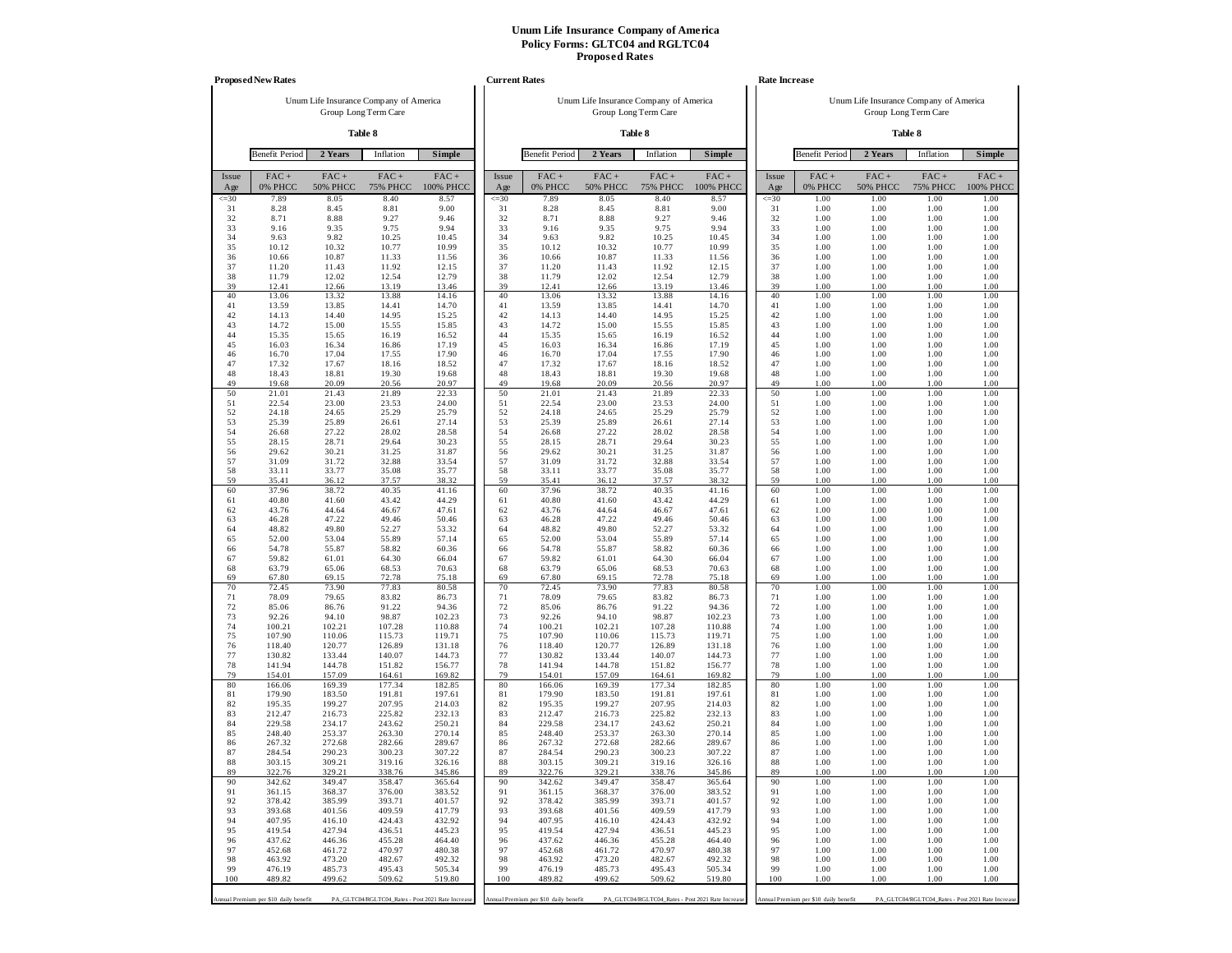|              | <b>Proposed New Rates</b>             |                            |                                                   |                      | <b>Current Rates</b> |                                       |                            |                                        |                                                   |              | <b>Rate Increase</b>                  |                                        |                                                   |                      |
|--------------|---------------------------------------|----------------------------|---------------------------------------------------|----------------------|----------------------|---------------------------------------|----------------------------|----------------------------------------|---------------------------------------------------|--------------|---------------------------------------|----------------------------------------|---------------------------------------------------|----------------------|
|              |                                       |                            | Unum Life Insurance Company of America            |                      |                      |                                       |                            | Unum Life Insurance Company of America |                                                   |              |                                       | Unum Life Insurance Company of America |                                                   |                      |
|              |                                       |                            | Group Long Term Care                              |                      |                      |                                       |                            | Group Long Term Care                   |                                                   |              |                                       |                                        | Group Long Term Care                              |                      |
|              |                                       |                            | Table 9                                           |                      |                      |                                       |                            | Table 9                                |                                                   |              |                                       |                                        | Table 9                                           |                      |
|              | <b>Benefit Period</b>                 | 3 Years                    | Inflation                                         | Simple               |                      | <b>Benefit Period</b>                 | 3 Years                    | Inflation                              | <b>Simple</b>                                     |              | <b>Benefit Period</b>                 | 3 Years                                | Inflation                                         | Simple               |
| Issue<br>Age | $FAC +$<br>0% PHCC                    | $FAC +$<br><b>50% PHCC</b> | $FAC +$<br><b>75% PHCC</b>                        | $FAC +$<br>100% PHCC | Issue<br>Age         | FAC+<br>0% PHCC                       | $FAC +$<br><b>50% PHCC</b> | FAC+<br><b>75% PHCC</b>                | FAC+<br>100% PHCC                                 | Issue<br>Age | $FAC +$<br>0% PHCC                    | $FAC +$<br><b>50% PHCC</b>             | $FAC +$<br><b>75% PHCC</b>                        | $FAC +$<br>100% PHCC |
| $\leq 30$    | 9.92                                  | 10.11                      | 10.92                                             | 11.13                | $\leq 30$            | 9.92                                  | 10.11                      | 10.92                                  | 11.13                                             | $\leq 30$    | 1.00                                  | 1.00                                   | 1.00                                              | 1.00                 |
| 31<br>32     | 10.43<br>10.96                        | 10.63<br>11.17             | 11.46<br>12.05                                    | 11.69<br>12.30       | 31<br>32             | 10.43<br>10.96                        | 10.63<br>11.17             | 11.46<br>12.05                         | 11.69<br>12.30                                    | 31<br>32     | 1.00<br>1.00                          | 1.00<br>1.00                           | 1.00<br>1.00                                      | 1.00<br>1.00         |
| 33           | 11.52                                 | 11.75                      | 12.67                                             | 12.93                | 33                   | 11.52                                 | 11.75                      | 12.67                                  | 12.93                                             | 33           | 1.00                                  | 1.00                                   | 1.00                                              | 1.00                 |
| 34<br>35     | 12.12<br>12.76                        | 12.37<br>13.00             | 13.32<br>14.01                                    | 13.59<br>14.30       | 34<br>35             | 12.12<br>12.76                        | 12.37<br>13.00             | 13.32<br>14.01                         | 13.59<br>14.30                                    | 34<br>35     | 1.00<br>1.00                          | 1.00<br>1.00                           | 1.00<br>1.00                                      | 1.00<br>1.00         |
| 36           | 13.42                                 | 13.68                      | 14.75                                             | 15.03                | 36                   | 13.42                                 | 13.68                      | 14.75                                  | 15.03                                             | 36           | 1.00                                  | 1.00                                   | 1.00                                              | 1.00                 |
| 37           | 14.11                                 | 14.40                      | 15.51                                             | 15.83                | 37                   | 14.11                                 | 14.40                      | 15.51                                  | 15.83                                             | 37           | 1.00                                  | 1.00                                   | 1.00                                              | 1.00                 |
| 38<br>39     | 14.86<br>15.64                        | 15.16<br>15.96             | 16.33<br>17.18                                    | 16.65<br>17.52       | 38<br>39             | 14.86<br>15.64                        | 15.16<br>15.96             | 16.33<br>17.18                         | 16.65<br>17.52                                    | 38<br>39     | 1.00<br>1.00                          | 1.00<br>1.00                           | 1.00<br>1.00                                      | 1.00<br>1.00         |
| 40           | 16.46                                 | 16.79                      | 18.07                                             | 18.43                | 40                   | 16.46                                 | 16.79                      | 18.07                                  | 18.43                                             | 40           | 1.00                                  | 1.00                                   | 1.00                                              | 1.00                 |
| 41           | 17.14                                 | 17.48                      | 18.78                                             | 19.15                | 41                   | 17.14                                 | 17.48                      | 18.78                                  | 19.15                                             | 41           | 1.00                                  | 1.00                                   | 1.00                                              | 1.00                 |
| 42<br>43     | 17.81<br>18.56                        | 18.17<br>18.94             | 19.47<br>20.26                                    | 19.87<br>20.66       | 42<br>43             | 17.81<br>18.56                        | 18.17<br>18.94             | 19.47<br>20.26                         | 19.87<br>20.66                                    | 42<br>43     | 1.00<br>1.00                          | 1.00<br>1.00                           | 1.00<br>1.00                                      | 1.00<br>1.00         |
| 44           | 19.38                                 | 19.76                      | 21.10                                             | 21.51                | 44                   | 19.38                                 | 19.76                      | 21.10                                  | 21.51                                             | 44           | 1.00                                  | 1.00                                   | 1.00                                              | 1.00                 |
| 45           | 20.23                                 | 20.64                      | 21.97                                             | 22.42                | 45                   | 20.23                                 | 20.64                      | 21.97                                  | 22.42                                             | 45           | 1.00                                  | 1.00                                   | 1.00                                              | 1.00                 |
| 46<br>47     | 21.10<br>21.87                        | 21.53<br>22.32             | 22.87<br>23.69                                    | 23.33<br>24.15       | 46<br>47             | 21.10<br>21.87                        | 21.53<br>22.32             | 22.87<br>23.69                         | 23.33<br>24.15                                    | 46<br>47     | 1.00<br>1.00                          | 1.00<br>1.00                           | 1.00<br>1.00                                      | 1.00<br>1.00         |
| 48           | 23.30                                 | 23.77                      | 25.16                                             | 25.66                | 48                   | 23.30                                 | 23.77                      | 25.16                                  | 25.66                                             | 48           | 1.00                                  | 1.00                                   | 1.00                                              | 1.00                 |
| 49<br>50     | 24.88                                 | 25.39<br>27.10             | 26.81                                             | 27.35                | 49<br>50             | 24.88                                 | 25.39                      | 26.81                                  | 27.35                                             | 49<br>50     | 1.00                                  | 1.00<br>1.00                           | 1.00                                              | 1.00                 |
| 51           | 26.57<br>28.53                        | 29.09                      | 28.57<br>30.72                                    | 29.13<br>31.32       | 51                   | 26.57<br>28.53                        | 27.10<br>29.09             | 28.57<br>30.72                         | 29.13<br>31.32                                    | 51           | 1.00<br>1.00                          | 1.00                                   | 1.00<br>1.00                                      | 1.00<br>1.00         |
| 52           | 30.60                                 | 31.20                      | 33.00                                             | 33.67                | 52                   | 30.60                                 | 31.20                      | 33.00                                  | 33.67                                             | 52           | 1.00                                  | 1.00                                   | 1.00                                              | 1.00                 |
| 53           | 32.14                                 | 32.79                      | 34.75                                             | 35.44                | 53                   | 32.14                                 | 32.79                      | 34.75                                  | 35.44                                             | 53           | 1.00                                  | 1.00                                   | 1.00                                              | 1.00                 |
| 54<br>55     | 33.80<br>35.65                        | 34.47<br>36.37             | 36.60<br>38.71                                    | 37.32<br>39.48       | 54<br>55             | 33.80<br>35.65                        | 34.47<br>36.37             | 36.60<br>38.71                         | 37.32<br>39.48                                    | 54<br>55     | 1.00<br>1.00                          | 1.00<br>1.00                           | 1.00<br>1.00                                      | 1.00<br>1.00         |
| 56           | 37.53                                 | 38.29                      | 40.82                                             | 41.64                | 56                   | 37.53                                 | 38.29                      | 40.82                                  | 41.64                                             | 56           | 1.00                                  | 1.00                                   | 1.00                                              | 1.00                 |
| 57<br>58     | 39.43<br>41.99                        | 40.22<br>42.83             | 42.97<br>45.85                                    | 43.83                | 57<br>58             | 39.43<br>41.99                        | 40.22<br>42.83             | 42.97<br>45.85                         | 43.83                                             | 57<br>58     | 1.00<br>1.00                          | 1.00<br>1.00                           | 1.00<br>1.00                                      | 1.00                 |
| 59           | 44.93                                 | 45.82                      | 49.13                                             | 46.77<br>50.13       | 59                   | 44.93                                 | 45.82                      | 49.13                                  | 46.77<br>50.13                                    | 59           | 1.00                                  | 1.00                                   | 1.00                                              | 1.00<br>1.00         |
| 60           | 48.18                                 | 49.15                      | 52.78                                             | 53.84                | 60                   | 48.18                                 | 49.15                      | 52.78                                  | 53.84                                             | 60           | 1.00                                  | 1.00                                   | 1.00                                              | 1.00                 |
| 61<br>62     | 51.80<br>55.60                        | 52.83<br>56.71             | 56.74<br>60.85                                    | 57.96<br>62.31       | 61<br>62             | 51.80<br>55.60                        | 52.83<br>56.71             | 56.74<br>60.85                         | 57.96<br>62.31                                    | 61<br>62     | 1.00<br>1.00                          | 1.00<br>1.00                           | 1.00<br>1.00                                      | 1.00<br>1.00         |
| 63           | 58.84                                 | 60.02                      | 64.38                                             | 66.08                | 63                   | 58.84                                 | 60.02                      | 64.38                                  | 66.08                                             | 63           | 1.00                                  | 1.00                                   | 1.00                                              | 1.00                 |
| 64           | 62.08                                 | 63.33                      | 67.90                                             | 69.85                | 64                   | 62.08                                 | 63.33                      | 67.90                                  | 69.85                                             | 64           | 1.00                                  | 1.00                                   | 1.00                                              | 1.00                 |
| 65<br>66     | 66.14<br>69.70                        | 67.45<br>71.09             | 72.55<br>76.39                                    | 74.95<br>79.26       | 65<br>66             | 66.14<br>69.70                        | 67.45<br>71.09             | 72.55<br>76.39                         | 74.95<br>79.26                                    | 65<br>66     | 1.00<br>1.00                          | 1.00<br>1.00                           | 1.00<br>1.00                                      | 1.00<br>1.00         |
| 67           | 76.15                                 | 77.67                      | 83.56                                             | 86.72                | 67                   | 76.15                                 | 77.67                      | 83.56                                  | 86.72                                             | 67           | 1.00                                  | 1.00                                   | 1.00                                              | 1.00                 |
| 68           | 81.24                                 | 82.86                      | 89.08                                             | 92.82                | 68                   | 81.24                                 | 82.86                      | 89.08                                  | 92.82                                             | 68           | 1.00                                  | 1.00                                   | 1.00                                              | 1.00                 |
| 69<br>70     | 86.37<br>92.35                        | 88.10<br>94.19             | 94.64<br>101.28                                   | 98.83<br>106.00      | 69<br>70             | 86.37<br>92.35                        | 88.10<br>94.19             | 94.64<br>101.28                        | 98.83<br>106.00                                   | 69<br>70     | 1.00<br>1.00                          | 1.00<br>1.00                           | 1.00<br>1.00                                      | 1.00<br>1.00         |
| 71           | 99.58                                 | 101.58                     | 109.11                                            | 114.12               | 71                   | 99.58                                 | 101.58                     | 109.11                                 | 114.12                                            | 71           | 1.00                                  | 1.00                                   | 1.00                                              | 1.00                 |
| 72           | 108.52                                | 110.68                     | 118.79                                            | 124.17               | 72                   | 108.52                                | 110.68                     | 118.79                                 | 124.17                                            | 72           | 1.00                                  | 1.00                                   | 1.00                                              | 1.00                 |
| 73<br>74     | 117.75<br>127.92                      | 120.10<br>130.48           | 128.76<br>139.75                                  | 134.54<br>145.94     | 73<br>74             | 117.75<br>127.92                      | 120.10<br>130.48           | 128.76<br>139.75                       | 134.54<br>145.94                                  | 73<br>74     | 1.00<br>1.00                          | 1.00<br>1.00                           | 1.00<br>1.00                                      | 1.00<br>1.00         |
| 75           | 137.78                                | 140.53                     | 150.97                                            | 157.84               | 75                   | 137.78                                | 140.53                     | 150.97                                 | 157.84                                            | 75           | 1.00                                  | 1.00                                   | 1.00                                              | 1.00                 |
| 76           | 151.26                                | 154.28                     | 165.56                                            | 172.96               | 76                   | 151.26                                | 154.28                     | 165.56                                 | 172.96                                            | 76           | 1.00                                  | 1.00                                   | 1.00                                              | 1.00                 |
| 77<br>78     | 167.17<br>181.37                      | 170.51<br>185.00           | 182.74<br>198.03                                  | 190.81<br>206.65     | 77<br>78             | 167.17<br>181.37                      | 170.51<br>185.00           | 182.74<br>198.03                       | 190.81<br>206.65                                  | 77<br>78     | 1.00<br>1.00                          | 1.00<br>1.00                           | 1.00<br>1.00                                      | 1.00<br>1.00         |
| 79           | 196.83                                | 200.76                     | 214.66                                            | 223.88               | 79                   | 196.83                                | 200.76                     | 214.66                                 | 223.88                                            | 79           | 1.00                                  | 1.00                                   | 1.00                                              | 1.00                 |
| 80           | 212.28                                | 216.53                     | 231.21                                            | 241.07               | 80                   | 212.28                                | 216.53                     | 231.21                                 | 241.07                                            | 80           | 1.00                                  | 1.00                                   | 1.00                                              | 1.00                 |
| 81<br>82     | 230.20<br>249.97                      | 234.81<br>254.97           | 250.26<br>271.41                                  | 260.68<br>281.91     | 81<br>82             | 230.20<br>249.97                      | 234.81<br>254.97           | 250.26<br>271.41                       | 260.68<br>281.91                                  | 81<br>82     | 1.00<br>1.00                          | 1.00<br>1.00                           | 1.00<br>1.00                                      | 1.00<br>1.00         |
| 83           | 271.83                                | 277.27                     | 294.74                                            | 305.32               | 83                   | 271.83                                | 277.27                     | 294.74                                 | 305.32                                            | 83           | 1.00                                  | 1.00                                   | 1.00                                              | 1.00                 |
| 84           | 293.85                                | 299.72                     | 318.05                                            | 328.64               | 84                   | 293.85                                | 299.72                     | 318.05                                 | 328.64                                            | 84<br>85     | 1.00                                  | 1.00<br>1.00                           | 1.00                                              | 1.00                 |
| 85<br>86     | 318.05<br>343.35                      | 324.42<br>350.22           | 343.84<br>369.81                                  | 354.36<br>380.07     | 85<br>86             | 318.05<br>343.35                      | 324.42<br>350.22           | 343.84<br>369.81                       | 354.36<br>380.07                                  | 86           | 1.00<br>1.00                          | 1.00                                   | 1.00<br>1.00                                      | 1.00<br>1.00         |
| 87           | 366.85                                | 374.18                     | 393.35                                            | 403.27               | 87                   | 366.85                                | 374.18                     | 393.35                                 | 403.27                                            | 87           | 1.00                                  | 1.00                                   | 1.00                                              | 1.00                 |
| 88           | 392.47                                | 400.32                     | 418.92                                            | 428.34               | 88                   | 392.47                                | 400.32                     | 418.92                                 | 428.34                                            | 88           | 1.00                                  | 1.00                                   | 1.00                                              | 1.00                 |
| 89<br>90     | 419.60<br>447.19                      | 428.00<br>456.13           | 445.59<br>471.59                                  | 454.51<br>481.02     | 89<br>90             | 419.60<br>447.19                      | 428.00<br>456.13           | 445.59<br>471.59                       | 454.51<br>481.02                                  | 89<br>90     | 1.00<br>1.00                          | 1.00<br>1.00                           | 1.00<br>1.00                                      | 1.00<br>1.00         |
| 91           | 471.47                                | 480.90                     | 495.01                                            | 504.91               | 91                   | 471.47                                | 480.90                     | 495.01                                 | 504.91                                            | 91           | 1.00                                  | 1.00                                   | 1.00                                              | 1.00                 |
| 92           | 494.22                                | 504.10                     | 517.52                                            | 527.88               | 92                   | 494.22                                | 504.10                     | 517.52                                 | 527.88                                            | 92           | 1.00                                  | 1.00                                   | 1.00                                              | 1.00                 |
| 93<br>94     | 511.89<br>527.56                      | 522.13<br>538.11           | 536.10<br>552.20                                  | 546.83<br>563.41     | 93<br>94             | 511.89<br>527.56                      | 522.13<br>538.11           | 536.10<br>552.20                       | 546.83<br>563.41                                  | 93<br>94     | 1.00<br>1.00                          | 1.00<br>1.00                           | 1.00<br>1.00                                      | 1.00<br>1.00         |
| 95           | 537.64                                | 548.38                     | 562.68                                            | 574.17               | 95                   | 537.64                                | 548.38                     | 562.68                                 | 574.17                                            | 95           | 1.00                                  | 1.00                                   | 1.00                                              | 1.00                 |
| 96           | 562.46                                | 573.71                     | 587.66                                            | 599.41               | 96                   | 562.46                                | 573.71                     | 587.66                                 | 599.41                                            | 96           | 1.00                                  | 1.00                                   | 1.00                                              | 1.00                 |
| 97<br>98     | 582.65<br>596.98                      | 594.30<br>608.92           | 608.37<br>623.28                                  | 620.54<br>635.75     | 97<br>98             | 582.65<br>596.98                      | 594.30<br>608.92           | 608.37<br>623.28                       | 620.54<br>635.75                                  | 97<br>98     | 1.00<br>1.00                          | 1.00<br>1.00                           | 1.00<br>1.00                                      | 1.00<br>1.00         |
| 99           | 612.23                                | 624.47                     | 639.33                                            | 652.12               | 99                   | 612.23                                | 624.47                     | 639.33                                 | 652.12                                            | 99           | 1.00                                  | 1.00                                   | 1.00                                              | 1.00                 |
| 100          | 628.83                                | 641.40                     | 656.88                                            | 670.02               | 100                  | 628.83                                | 641.40                     | 656.88                                 | 670.02                                            | 100          | 1.00                                  | 1.00                                   | 1.00                                              | 1.00                 |
|              | Annual Premium per \$10 daily benefit |                            | PA_GLTC04/RGLTC04_Rates - Post 2021 Rate Increase |                      |                      | Annual Premium per \$10 daily benefit |                            |                                        | PA_GLTC04/RGLTC04_Rates - Post 2021 Rate Increase |              | Annual Premium per \$10 daily benefit |                                        | PA_GLTC04/RGLTC04_Rates - Post 2021 Rate Increase |                      |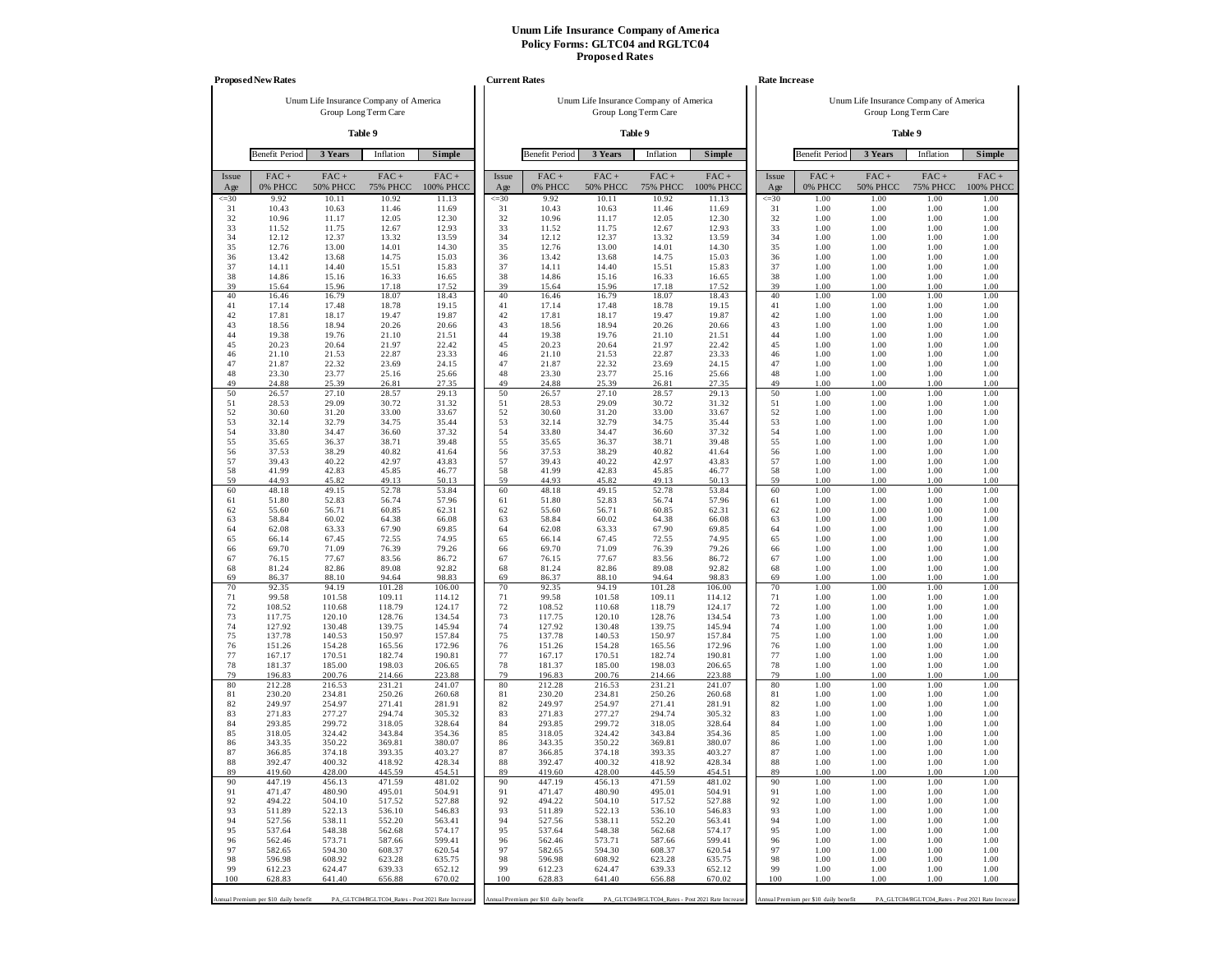|              | <b>Proposed New Rates</b>             |                                        |                            |                                                   | <b>Current Rates</b> |                                       |                                        |                         |                                                   | Rate Increase |                                       |                                        |                                                  |                      |
|--------------|---------------------------------------|----------------------------------------|----------------------------|---------------------------------------------------|----------------------|---------------------------------------|----------------------------------------|-------------------------|---------------------------------------------------|---------------|---------------------------------------|----------------------------------------|--------------------------------------------------|----------------------|
|              |                                       | Unum Life Insurance Company of America |                            |                                                   |                      |                                       | Unum Life Insurance Company of America |                         |                                                   |               |                                       | Unum Life Insurance Company of America |                                                  |                      |
|              |                                       |                                        | Group Long Term Care       |                                                   |                      |                                       |                                        | Group Long Term Care    |                                                   |               |                                       |                                        | Group Long Term Care                             |                      |
|              |                                       |                                        | Table 10                   |                                                   |                      |                                       |                                        | Table 10                |                                                   |               |                                       |                                        | Table 10                                         |                      |
|              | <b>Benefit Period</b>                 | 4 Years                                | Inflation                  | Simple                                            |                      | <b>Benefit Period</b>                 | 4 Years                                | Inflation               | Simple                                            |               | <b>Benefit Period</b>                 | 4 Years                                | Inflation                                        | Simple               |
| Issue<br>Age | $FAC +$<br>0% PHCC                    | $FAC +$<br><b>50% PHCC</b>             | $FAC +$<br><b>75% PHCC</b> | $FAC +$<br>100% PHCC                              | Issue<br>Age         | $FAC +$<br>0% PHCC                    | $FAC +$<br><b>50% PHCC</b>             | FAC+<br><b>75% PHCC</b> | $FAC +$<br>100% PHCC                              | Issue<br>Age  | $FAC +$<br>0% PHCC                    | $FAC +$<br><b>50% PHCC</b>             | $FAC +$<br><b>75% PHCC</b>                       | $FAC +$<br>100% PHCC |
| $\leq 30$    | 11.03                                 | 11.25                                  | 12.56                      | 12.83                                             | $\leq 30$            | 11.03                                 | 11.25                                  | 12.56                   | 12.83                                             | $\leq 30$     | 1.00                                  | 1.00                                   | 1.00                                             | 1.00                 |
| 31<br>32     | 11.59<br>12.18                        | 11.82<br>12.43                         | 13.19<br>13.85             | 13.49<br>14.18                                    | 31<br>32             | 11.59<br>12.18                        | 11.82<br>12.43                         | 13.19<br>13.85          | 13.49<br>14.18                                    | 31<br>32      | 1.00<br>1.00                          | 1.00<br>1.00                           | 1.00<br>1.00                                     | 1.00<br>1.00         |
| 33<br>34     | 12.82<br>13.48                        | 13.08<br>13.75                         | 14.57<br>15.32             | 14.90                                             | 33<br>34             | 12.82<br>13.48                        | 13.08<br>13.75                         | 14.57<br>15.32          | 14.90<br>15.68                                    | 33<br>34      | 1.00<br>1.00                          | 1.00<br>1.00                           | 1.00<br>1.00                                     | 1.00<br>1.00         |
| 35           | 14.18                                 | 14.47                                  | 16.10                      | 15.68<br>16.49                                    | 35                   | 14.18                                 | 14.47                                  | 16.10                   | 16.49                                             | 35            | 1.00                                  | 1.00                                   | 1.00                                             | 1.00                 |
| 36           | 14.93                                 | 15.22                                  | 16.93                      | 17.35                                             | 36                   | 14.93                                 | 15.22                                  | 16.93                   | 17.35                                             | 36            | 1.00                                  | 1.00                                   | 1.00                                             | 1.00                 |
| 37<br>38     | 15.71<br>16.53                        | 16.03<br>16.86                         | 17.81<br>18.75             | 18.26<br>19.21                                    | 37<br>38             | 15.71<br>16.53                        | 16.03<br>16.86                         | 17.81<br>18.75          | 18.26<br>19.21                                    | 37<br>38      | 1.00<br>1.00                          | 1.00<br>1.00                           | 1.00<br>1.00                                     | 1.00<br>1.00         |
| 39           | 17.41                                 | 17.76                                  | 19.71                      | 20.22                                             | 39                   | 17.41                                 | 17.76                                  | 19.71                   | 20.22                                             | 39            | 1.00                                  | 1.00                                   | 1.00                                             | 1.00                 |
| 40<br>41     | 18.32<br>19.07                        | 18.69                                  | 20.75                      | 21.27                                             | 40<br>41             | 18.32<br>19.07                        | 18.69                                  | 20.75                   | 21.27                                             | 40<br>41      | 1.00                                  | 1.00<br>1.00                           | 1.00                                             | 1.00                 |
| 42           | 19.83                                 | 19.45<br>20.22                         | 21.59<br>22.44             | 22.09<br>22.92                                    | 42                   | 19.83                                 | 19.45<br>20.22                         | 21.59<br>22.44          | 22.09<br>22.92                                    | 42            | 1.00<br>1.00                          | 1.00                                   | 1.00<br>1.00                                     | 1.00<br>1.00         |
| 43           | 20.66                                 | 21.08                                  | 23.37                      | 23.85                                             | 43                   | 20.66                                 | 21.08                                  | 23.37                   | 23.85                                             | 43            | 1.00                                  | 1.00                                   | 1.00                                             | 1.00                 |
| 44<br>45     | 21.57<br>22.52                        | 21.99<br>22.97                         | 24.35<br>25.36             | 24.83<br>25.88                                    | 44<br>45             | 21.57<br>22.52                        | 21.99<br>22.97                         | 24.35<br>25.36          | 24.83<br>25.88                                    | 44<br>45      | 1.00<br>1.00                          | 1.00<br>1.00                           | 1.00<br>1.00                                     | 1.00<br>1.00         |
| 46           | 23.49                                 | 23.95                                  | 26.41                      | 26.93                                             | 46                   | 23.49                                 | 23.95                                  | 26.41                   | 26.93                                             | 46            | 1.00                                  | 1.00                                   | 1.00                                             | 1.00                 |
| 47<br>48     | 24.35<br>25.93                        | 24.84<br>26.45                         | 27.33                      | 27.88                                             | 47<br>48             | 24.35<br>25.93                        | 24.84                                  | 27.33<br>29.04          | 27.88                                             | 47<br>48      | 1.00                                  | 1.00<br>1.00                           | 1.00                                             | 1.00                 |
| 49           | 27.71                                 | 28.25                                  | 29.04<br>30.96             | 29.64<br>31.58                                    | 49                   | 27.71                                 | 26.45<br>28.25                         | 30.96                   | 29.64<br>31.58                                    | 49            | 1.00<br>1.00                          | 1.00                                   | 1.00<br>1.00                                     | 1.00<br>1.00         |
| 50           | 29.58                                 | 30.17                                  | 32.98                      | 33.64                                             | 50                   | 29.58                                 | 30.17                                  | 32.98                   | 33.64                                             | 50            | 1.00                                  | 1.00                                   | 1.00                                             | 1.00                 |
| 51<br>52     | 31.75<br>34.06                        | 32.39<br>34.75                         | 35.45<br>38.10             | 36.16<br>38.87                                    | 51<br>52             | 31.75<br>34.06                        | 32.39<br>34.75                         | 35.45<br>38.10          | 36.16<br>38.87                                    | 51<br>52      | 1.00<br>1.00                          | 1.00<br>1.00                           | 1.00<br>1.00                                     | 1.00<br>1.00         |
| 53           | 35.80                                 | 36.50                                  | 40.12                      | 40.92                                             | 53                   | 35.80                                 | 36.50                                  | 40.12                   | 40.92                                             | 53            | 1.00                                  | 1.00                                   | 1.00                                             | 1.00                 |
| 54<br>55     | 37.63<br>39.72                        | 38.39<br>40.51                         | 42.26<br>44.61             | 43.11<br>45.60                                    | 54<br>55             | 37.63<br>39.72                        | 38.39<br>40.51                         | 42.26<br>44.61          | 43.11<br>45.60                                    | 54<br>55      | 1.00<br>1.00                          | 1.00<br>1.00                           | 1.00<br>1.00                                     | 1.00<br>1.00         |
| 56           | 41.80                                 | 42.65                                  | 46.93                      | 48.10                                             | 56                   | 41.80                                 | 42.65                                  | 46.93                   | 48.10                                             | 56            | 1.00                                  | 1.00                                   | 1.00                                             | 1.00                 |
| 57<br>58     | 43.92<br>46.79                        | 44.80<br>47.72                         | 49.29<br>52.47             | 50.64                                             | 57<br>58             | 43.92<br>46.79                        | 44.80<br>47.72                         | 49.29<br>52.47          | 50.64<br>54.04                                    | 57<br>58      | 1.00<br>1.00                          | 1.00<br>1.00                           | 1.00<br>1.00                                     | 1.00<br>1.00         |
| 59           | 50.05                                 | 51.06                                  | 56.10                      | 54.04<br>57.92                                    | 59                   | 50.05                                 | 51.06                                  | 56.10                   | 57.92                                             | 59            | 1.00                                  | 1.00                                   | 1.00                                             | 1.00                 |
| 60<br>61     | 53.70<br>57.74                        | 54.78<br>58.90                         | 60.15<br>64.61             | 62.22<br>66.99                                    | 60<br>61             | 53.70<br>57.74                        | 54.78<br>58.90                         | 60.15<br>64.61          | 62.22<br>66.99                                    | 60<br>61      | 1.00<br>1.00                          | 1.00<br>1.00                           | 1.00<br>1.00                                     | 1.00<br>1.00         |
| 62           | 61.98                                 | 63.23                                  | 69.32                      | 72.03                                             | 62                   | 61.98                                 | 63.23                                  | 69.32                   | 72.03                                             | 62            | 1.00                                  | 1.00                                   | 1.00                                             | 1.00                 |
| 63           | 65.58                                 | 66.89                                  | 73.32                      | 76.41                                             | 63                   | 65.58                                 | 66.89                                  | 73.32                   | 76.41                                             | 63            | 1.00                                  | 1.00                                   | 1.00                                             | 1.00                 |
| 64<br>65     | 69.21<br>73.61                        | 70.59<br>75.08                         | 77.36<br>82.63             | 80.78<br>86.72                                    | 64<br>65             | 69.21<br>73.61                        | 70.59<br>75.08                         | 77.36<br>82.63          | 80.78<br>86.72                                    | 64<br>65      | 1.00<br>1.00                          | 1.00<br>1.00                           | 1.00<br>1.00                                     | 1.00<br>1.00         |
| 66           | 77.59                                 | 79.13                                  | 87.02                      | 91.80                                             | 66                   | 77.59                                 | 79.13                                  | 87.02                   | 91.80                                             | 66            | 1.00                                  | 1.00                                   | 1.00                                             | 1.00                 |
| 67<br>68     | 84.77<br>90.45                        | 86.47<br>92.25                         | 95.27<br>101.55            | 100.43<br>107.60                                  | 67<br>68             | 84.77<br>90.45                        | 86.47<br>92.25                         | 95.27<br>101.55         | 100.43<br>107.60                                  | 67<br>68      | 1.00<br>1.00                          | 1.00<br>1.00                           | 1.00<br>1.00                                     | 1.00<br>1.00         |
| 69           | 96.15                                 | 98.08                                  | 107.90                     | 114.55                                            | 69                   | 96.15                                 | 98.08                                  | 107.90                  | 114.55                                            | 69            | 1.00                                  | 1.00                                   | 1.00                                             | 1.00                 |
| 70<br>71     | 102.80<br>110.87                      | 104.86<br>113.08                       | 115.55<br>124.47           | 122.92<br>132.35                                  | 70<br>71             | 102.80<br>110.87                      | 104.86<br>113.08                       | 115.55<br>124.47        | 122.92<br>132.35                                  | 70<br>71      | 1.00<br>1.00                          | 1.00<br>1.00                           | 1.00<br>1.00                                     | 1.00<br>1.00         |
| 72           | 120.80                                | 123.22                                 | 135.49                     | 143.99                                            | 72                   | 120.80                                | 123.22                                 | 135.49                  | 143.99                                            | 72            | 1.00                                  | 1.00                                   | 1.00                                             | 1.00                 |
| 73<br>74     | 131.07<br>142.36                      | 133.69<br>145.21                       | 146.87<br>159.35           | 155.98<br>169.16                                  | 73<br>74             | 131.07<br>142.36                      | 133.69<br>145.21                       | 146.87<br>159.35        | 155.98<br>169.16                                  | 73<br>74      | 1.00<br>1.00                          | 1.00<br>1.00                           | 1.00<br>1.00                                     | 1.00<br>1.00         |
| 75           | 153.13                                | 156.20                                 | 172.11                     | 183.10                                            | 75                   | 153.13                                | 156.20                                 | 172.11                  | 183.10                                            | 75            | 1.00                                  | 1.00                                   | 1.00                                             | 1.00                 |
| 76<br>77     | 168.15                                | 171.52                                 | 188.71                     | 200.62<br>221.24                                  | 76<br>77             | 168.15                                | 171.52<br>189.53                       | 188.71                  | 200.62                                            | 76<br>77      | 1.00                                  | 1.00<br>1.00                           | 1.00                                             | 1.00                 |
| 78           | 185.82<br>201.57                      | 189.53<br>205.60                       | 208.24<br>225.58           | 239.50                                            | 78                   | 185.82<br>201.57                      | 205.60                                 | 208.24<br>225.58        | 221.24<br>239.50                                  | 78            | 1.00<br>1.00                          | 1.00                                   | 1.00<br>1.00                                     | 1.00<br>1.00         |
| 79           | 218.78                                | 223.14                                 | 244.51                     | 259.39                                            | 79                   | 218.78                                | 223.14                                 | 244.51                  | 259.39                                            | 79            | 1.00                                  | 1.00                                   | 1.00                                             | 1.00                 |
| 80<br>81     | 235.99<br>256.00                      | 240.71<br>261.12                       | 263.33<br>285.00           | 279.13<br>301.15                                  | 80<br>81             | 235.99<br>256.00                      | 240.71<br>261.12                       | 263.33<br>285.00        | 279.13<br>301.15                                  | 80<br>81      | 1.00<br>1.00                          | 1.00<br>1.00                           | 1.00<br>1.00                                     | 1.00<br>1.00         |
| 82           | 277.88                                | 283.44                                 | 308.87                     | 325.32                                            | 82                   | 277.88                                | 283.44                                 | 308.87                  | 325.32                                            | 82            | 1.00                                  | 1.00                                   | 1.00                                             | 1.00                 |
| 83<br>84     | 301.91<br>326.25                      | 307.94<br>332.78                       | 335.04<br>361.40           | 352.04<br>378.73                                  | 83<br>84             | 301.91<br>326.25                      | 307.94<br>332.78                       | 335.04<br>361.40        | 352.04<br>378.73                                  | 83<br>84      | 1.00<br>1.00                          | 1.00<br>1.00                           | 1.00<br>1.00                                     | 1.00<br>1.00         |
| 85           | 352.71                                | 359.77                                 | 390.47                     | 408.12                                            | 85                   | 352.71                                | 359.77                                 | 390.47                  | 408.12                                            | 85            | 1.00                                  | 1.00                                   | 1.00                                             | 1.00                 |
| 86<br>87     | 382.44<br>410.60                      | 390.08<br>418.82                       | 421.30<br>449.96           | 438.65<br>466.59                                  | 86<br>87             | 382.44<br>410.60                      | 390.08<br>418.82                       | 421.30<br>449.96        | 438.65<br>466.59                                  | 86<br>87      | 1.00<br>1.00                          | 1.00<br>1.00                           | 1.00<br>1.00                                     | 1.00<br>1.00         |
| 88           | 441.99                                | 450.84                                 | 481.44                     | 497.06                                            | 88                   | 441.99                                | 450.84                                 | 481.44                  | 497.06                                            | 88            | 1.00                                  | 1.00                                   | 1.00                                             | 1.00                 |
| 89<br>90     | 475.46<br>510.28                      | 484.96<br>520.49                       | 514.48<br>548.51           | 528.81<br>561.18                                  | 89<br>90             | 475.46<br>510.28                      | 484.96<br>520.49                       | 514.48<br>548.51        | 528.81<br>561.18                                  | 89<br>90      | 1.00<br>1.00                          | 1.00<br>1.00                           | 1.00<br>1.00                                     | 1.00<br>1.00         |
| 91           | 540.71                                | 551.52                                 | 577.04                     | 588.59                                            | 91                   | 540.71                                | 551.52                                 | 577.04                  | 588.59                                            | 91            | 1.00                                  | 1.00                                   | 1.00                                             | 1.00                 |
| 92<br>93     | 567.76<br>586.35                      | 579.12<br>598.08                       | 601.59<br>619.85           | 613.63<br>632.25                                  | 92<br>93             | 567.76<br>586.35                      | 579.12<br>598.08                       | 601.59<br>619.85        | 613.63<br>632.25                                  | 92<br>93      | 1.00<br>1.00                          | 1.00<br>1.00                           | 1.00<br>1.00                                     | 1.00<br>1.00         |
| 94           | 601.79                                | 613.83                                 | 635.37                     | 648.07                                            | 94                   | 601.79                                | 613.83                                 | 635.37                  | 648.07                                            | 94            | 1.00                                  | 1.00                                   | 1.00                                             | 1.00                 |
| 95           | 609.13                                | 621.32                                 | 642.50                     | 656.48                                            | 95                   | 609.13                                | 621.32                                 | 642.50                  | 656.48                                            | 95            | 1.00                                  | 1.00                                   | 1.00                                             | 1.00                 |
| 96<br>97     | 638.21<br>661.56                      | 650.97<br>674.80                       | 671.75<br>695.46           | 685.77<br>709.88                                  | 96<br>97             | 638.21<br>661.56                      | 650.97<br>674.80                       | 671.75<br>695.46        | 685.77<br>709.88                                  | 96<br>97      | 1.00<br>1.00                          | 1.00<br>1.00                           | 1.00<br>1.00                                     | 1.00<br>1.00         |
| 98           | 677.13                                | 690.67                                 | 711.99                     | 726.85                                            | 98                   | 677.13                                | 690.67                                 | 711.99                  | 726.85                                            | 98            | 1.00                                  | 1.00                                   | 1.00                                             | 1.00                 |
| 99<br>100    | 693.45<br>710.58                      | 707.31<br>724.80                       | 729.35<br>747.72           | 744.88<br>764.31                                  | 99<br>100            | 693.45<br>710.58                      | 707.31<br>724.80                       | 729.35<br>747.72        | 744.88<br>764.31                                  | 99<br>100     | 1.00<br>1.00                          | 1.00<br>1.00                           | 1.00<br>1.00                                     | 1.00<br>1.00         |
|              |                                       |                                        |                            |                                                   |                      |                                       |                                        |                         |                                                   |               |                                       |                                        |                                                  |                      |
|              | Annual Premium per \$10 daily benefit |                                        |                            | PA_GLTC04/RGLTC04_Rates - Post 2021 Rate Increase |                      | Annual Premium per \$10 daily benefit |                                        |                         | PA_GLTC04/RGLTC04_Rates - Post 2021 Rate Increase |               | Annual Premium per \$10 daily benefit |                                        | PA_GLTC04/RGLTC04_Rates - Post 2021 Rate Increas |                      |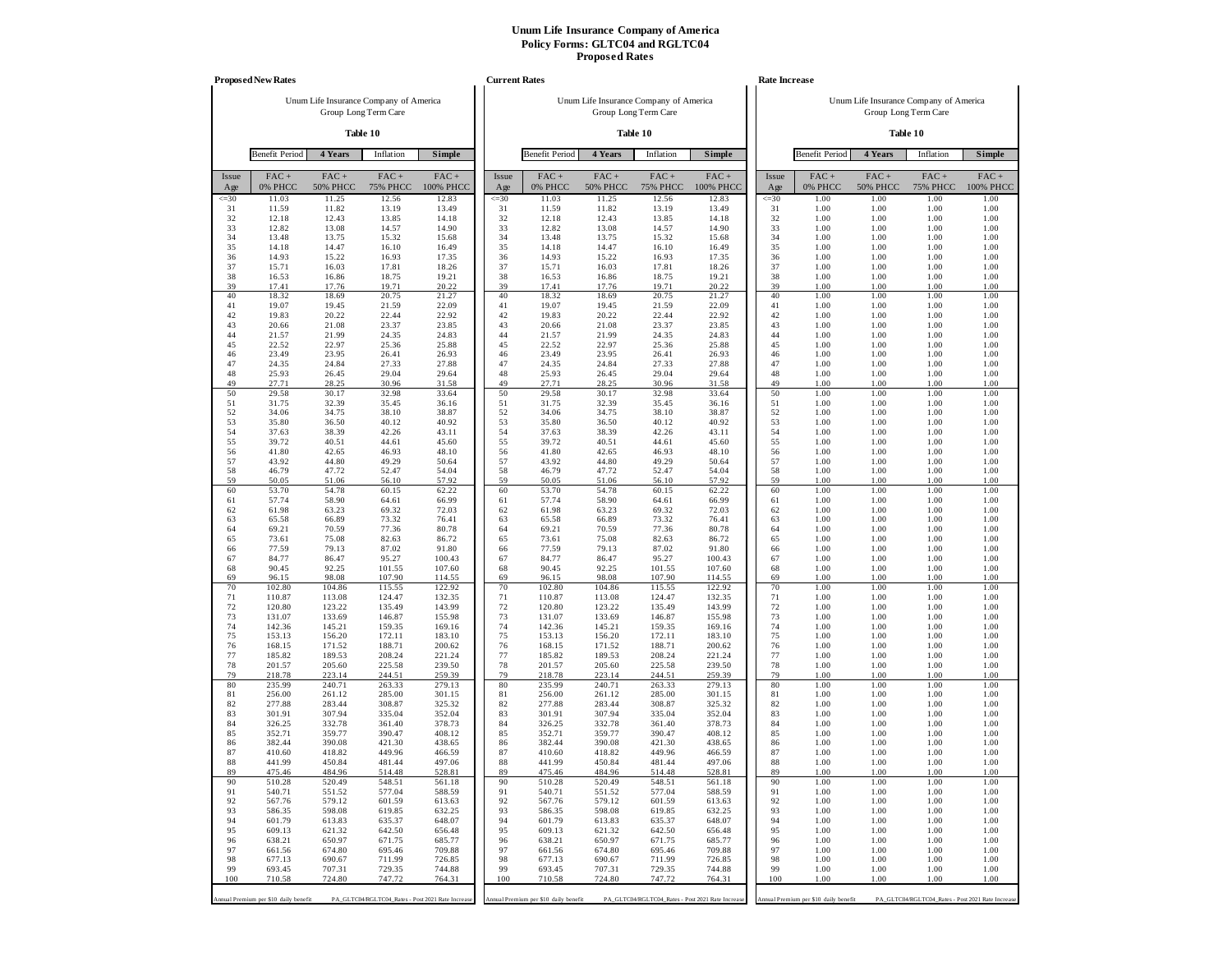|              | <b>Proposed New Rates</b>             |                                        |                            |                                                   | <b>Current Rates</b> |                                       |                                        |                            |                                                   |              | Rate Increase                         |                                        |                                                   |                      |
|--------------|---------------------------------------|----------------------------------------|----------------------------|---------------------------------------------------|----------------------|---------------------------------------|----------------------------------------|----------------------------|---------------------------------------------------|--------------|---------------------------------------|----------------------------------------|---------------------------------------------------|----------------------|
|              |                                       | Unum Life Insurance Company of America |                            |                                                   |                      |                                       | Unum Life Insurance Company of America |                            |                                                   |              |                                       | Unum Life Insurance Company of America |                                                   |                      |
|              |                                       |                                        | Group Long Term Care       |                                                   |                      |                                       |                                        | Group Long Term Care       |                                                   |              |                                       |                                        | Group Long Term Care                              |                      |
|              |                                       |                                        | Table 11                   |                                                   |                      |                                       |                                        | Table 11                   |                                                   |              |                                       |                                        | Table 11                                          |                      |
|              | <b>Benefit Period</b>                 | 5 Years                                | Inflation                  | Simple                                            |                      | <b>Benefit Period</b>                 | 5 Years                                | Inflation                  | <b>Simple</b>                                     |              | <b>Benefit Period</b>                 | 5 Years                                | Inflation                                         | Simple               |
| Issue<br>Age | $FAC +$<br>0% PHCC                    | $FAC +$<br><b>50% PHCC</b>             | $FAC +$<br><b>75% PHCC</b> | $FAC +$<br>100% PHCC                              | Issue<br>Age         | $FAC +$<br>0% PHCC                    | $FAC +$<br><b>50% PHCC</b>             | $FAC +$<br><b>75% PHCC</b> | $FAC +$<br>100% PHCC                              | Issue<br>Age | $FAC +$<br>0% PHCC                    | $FAC +$<br><b>50% PHCC</b>             | $FAC +$<br><b>75% PHCC</b>                        | $FAC +$<br>100% PHCC |
| $\leq 30$    | 13.58                                 | 13.85                                  | 14.40                      | 14.69                                             | $\leq 30$            | 13.58                                 | 13.85                                  | 14.40                      | 14.69                                             | $\leq 30$    | 1.00                                  | 1.00                                   | 1.00                                              | 1.00                 |
| 31<br>32     | 14.26<br>14.98                        | 14.54<br>15.28                         | 15.12<br>15.88             | 15.42<br>16.20                                    | 31<br>32             | 14.26<br>14.98                        | 14.54<br>15.28                         | 15.12<br>15.88             | 15.42<br>16.20                                    | 31<br>32     | 1.00<br>1.00                          | 1.00<br>1.00                           | 1.00<br>1.00                                      | 1.00<br>1.00         |
| 33           | 15.74                                 | 16.06                                  | 16.69                      | 17.02                                             | 33                   | 15.74                                 | 16.06                                  | 16.69                      | 17.02                                             | 33           | 1.00                                  | 1.00                                   | 1.00                                              | 1.00                 |
| 34<br>35     | 16.55<br>17.40                        | 16.88<br>17.74                         | 17.54<br>18.45             | 17.90<br>18.81                                    | 34<br>35             | 16.55<br>17.40                        | 16.88<br>17.74                         | 17.54<br>18.45             | 17.90<br>18.81                                    | 34<br>35     | 1.00<br>1.00                          | 1.00<br>1.00                           | 1.00<br>1.00                                      | 1.00<br>1.00         |
| 36           | 18.29                                 | 18.65                                  | 19.38                      | 19.77                                             | 36                   | 18.29                                 | 18.65                                  | 19.38                      | 19.77                                             | 36           | 1.00                                  | 1.00                                   | 1.00                                              | 1.00                 |
| 37<br>38     | 19.22<br>20.22                        | 19.61<br>20.62                         | 20.39<br>21.44             | 20.79<br>21.87                                    | 37<br>38             | 19.22<br>20.22                        | 19.61<br>20.62                         | 20.39<br>21.44             | 20.79<br>21.87                                    | 37<br>38     | 1.00<br>1.00                          | 1.00<br>1.00                           | 1.00<br>1.00                                      | 1.00<br>1.00         |
| 39           | 21.27                                 | 21.69                                  | 22.55                      | 23.00                                             | 39                   | 21.27                                 | 21.69                                  | 22.55                      | 23.00                                             | 39           | 1.00                                  | 1.00                                   | 1.00                                              | 1.00                 |
| 40           | 22.36                                 | 22.81                                  | 23.72                      | 24.19                                             | 40                   | 22.36                                 | 22.81                                  | 23.72                      | 24.19                                             | 40           | 1.00                                  | 1.00                                   | 1.00                                              | 1.00                 |
| 41<br>42     | 23.14<br>23.92                        | 23.60<br>24.41                         | 24.55<br>25.39             | 25.04<br>25.89                                    | 41<br>42             | 23.14<br>23.92                        | 23.60<br>24.41                         | 24.55<br>25.39             | 25.04<br>25.89                                    | 41<br>42     | 1.00<br>1.00                          | 1.00<br>1.00                           | 1.00<br>1.00                                      | 1.00<br>1.00         |
| 43           | 24.80                                 | 25.30                                  | 26.32                      | 26.86                                             | 43                   | 24.80                                 | 25.30                                  | 26.32                      | 26.86                                             | 43           | 1.00                                  | 1.00                                   | 1.00                                              | 1.00                 |
| 44           | 25.75                                 | 26.27                                  | 27.33                      | 27.88                                             | 44                   | 25.75                                 | 26.27                                  | 27.33                      | 27.88                                             | 44           | 1.00                                  | 1.00                                   | 1.00                                              | 1.00                 |
| 45<br>46     | 26.76<br>27.76                        | 27.29<br>28.32                         | 28.40<br>29.48             | 28.97<br>30.07                                    | 45<br>46             | 26.76<br>27.76                        | 27.29<br>28.32                         | 28.40<br>29.48             | 28.97<br>30.07                                    | 45<br>46     | 1.00<br>1.00                          | 1.00<br>1.00                           | 1.00<br>1.00                                      | 1.00<br>1.00         |
| 47           | 28.66                                 | 29.23                                  | 30.44                      | 31.06                                             | 47                   | 28.66                                 | 29.23                                  | 30.44                      | 31.06                                             | 47           | 1.00                                  | 1.00                                   | 1.00                                              | 1.00                 |
| 48<br>49     | 30.38<br>32.31                        | 30.99<br>32.96                         | 32.27<br>34.30             | 32.92<br>34.99                                    | 48<br>49             | 30.38<br>32.31                        | 30.99<br>32.96                         | 32.27<br>34.30             | 32.92<br>34.99                                    | 48<br>49     | 1.00<br>1.00                          | 1.00<br>1.00                           | 1.00<br>1.00                                      | 1.00<br>1.00         |
| 50           | 34.36                                 | 35.04                                  | 36.46                      | 37.18                                             | 50                   | 34.36                                 | 35.04                                  | 36.46                      | 37.18                                             | 50           | 1.00                                  | 1.00                                   | 1.00                                              | 1.00                 |
| 51           | 36.65                                 | 37.38                                  | 39.15                      | 39.95                                             | 51                   | 36.65                                 | 37.38                                  | 39.15                      | 39.95                                             | 51           | 1.00                                  | 1.00                                   | 1.00                                              | 1.00                 |
| 52<br>53     | 39.07<br>40.82                        | 39.86<br>41.63                         | 42.05<br>44.22             | 42.88<br>45.12                                    | 52<br>53             | 39.07<br>40.82                        | 39.86<br>41.63                         | 42.05<br>44.22             | 42.88<br>45.12                                    | 52<br>53     | 1.00<br>1.00                          | 1.00<br>1.00                           | 1.00<br>1.00                                      | 1.00<br>1.00         |
| 54           | 42.68                                 | 43.53                                  | 46.56                      | 47.48                                             | 54                   | 42.68                                 | 43.53                                  | 46.56                      | 47.48                                             | 54           | 1.00                                  | 1.00                                   | 1.00                                              | 1.00                 |
| 55<br>56     | 44.80<br>46.90                        | 45.69<br>47.85                         | 49.22<br>51.85             | 50.20<br>52.89                                    | 55<br>56             | 44.80<br>46.90                        | 45.69<br>47.85                         | 49.22<br>51.85             | 50.20<br>52.89                                    | 55<br>56     | 1.00<br>1.00                          | 1.00<br>1.00                           | 1.00<br>1.00                                      | 1.00<br>1.00         |
| 57           | 49.02                                 | 50.00                                  | 54.55                      | 55.64                                             | 57                   | 49.02                                 | 50.00                                  | 54.55                      | 55.64                                             | 57           | 1.00                                  | 1.00                                   | 1.00                                              | 1.00                 |
| 58           | 51.96                                 | 52.99                                  | 58.18                      | 59.33                                             | 58                   | 51.96                                 | 52.99                                  | 58.18                      | 59.33                                             | 58           | 1.00                                  | 1.00                                   | 1.00                                              | 1.00                 |
| 59<br>60     | 55.31<br>59.04                        | 56.42<br>60.22                         | 62.28<br>66.84             | 63.53<br>68.18                                    | 59<br>60             | 55.31<br>59.04                        | 56.42<br>60.22                         | 62.28<br>66.84             | 63.53<br>68.18                                    | 59<br>60     | 1.00<br>1.00                          | 1.00<br>1.00                           | 1.00<br>1.00                                      | 1.00<br>1.00         |
| 61           | 63.81                                 | 65.07                                  | 72.22                      | 73.66                                             | 61                   | 63.81                                 | 65.07                                  | 72.22                      | 73.66                                             | 61           | 1.00                                  | 1.00                                   | 1.00                                              | 1.00                 |
| 62<br>63     | 68.83<br>73.21                        | 70.21<br>74.66                         | 77.89<br>82.84             | 79.44<br>84.53                                    | 62<br>63             | 68.83<br>73.21                        | 70.21<br>74.66                         | 77.89<br>82.84             | 79.44<br>84.53                                    | 62<br>63     | 1.00<br>1.00                          | 1.00<br>1.00                           | 1.00<br>1.00                                      | 1.00<br>1.00         |
| 64           | 77.66                                 | 79.21                                  | 87.84                      | 89.67                                             | 64                   | 77.66                                 | 79.21                                  | 87.84                      | 89.67                                             | 64           | 1.00                                  | 1.00                                   | 1.00                                              | 1.00                 |
| 65           | 82.99                                 | 84.64                                  | 94.31                      | 96.60                                             | 65                   | 82.99                                 | 84.64                                  | 94.31                      | 96.60                                             | 65           | 1.00                                  | 1.00                                   | 1.00                                              | 1.00                 |
| 66<br>67     | 87.87<br>96.45                        | 89.63<br>98.38                         | 99.79<br>109.81            | 102.60<br>112.59                                  | 66<br>67             | 87.87<br>96.45                        | 89.63<br>98.38                         | 99.79<br>109.81            | 102.60<br>112.59                                  | 66<br>67     | 1.00<br>1.00                          | 1.00<br>1.00                           | 1.00<br>1.00                                      | 1.00<br>1.00         |
| 68           | 103.35                                | 105.41                                 | 117.59                     | 121.03                                            | 68                   | 103.35                                | 105.41                                 | 117.59                     | 121.03                                            | 68           | 1.00                                  | 1.00                                   | 1.00                                              | 1.00                 |
| 69<br>70     | 110.35<br>118.50                      | 112.56<br>120.86                       | 125.50<br>135.06           | 129.21<br>139.15                                  | 69<br>70             | 110.35<br>118.50                      | 112.56<br>120.86                       | 125.50<br>135.06           | 129.21<br>139.15                                  | 69<br>70     | 1.00<br>1.00                          | 1.00<br>1.00                           | 1.00<br>1.00                                      | 1.00<br>1.00         |
| 71           | 127.71                                | 130.26                                 | 145.44                     | 149.76                                            | 71                   | 127.71                                | 130.26                                 | 145.44                     | 149.76                                            | 71           | 1.00                                  | 1.00                                   | 1.00                                              | 1.00                 |
| 72           | 139.06                                | 141.84                                 | 158.26                     | 162.84                                            | 72                   | 139.06                                | 141.84                                 | 158.26                     | 162.84                                            | 72           | 1.00                                  | 1.00                                   | 1.00                                              | 1.00                 |
| 73<br>74     | 150.78<br>163.66                      | 153.81<br>166.94                       | 171.43<br>185.92           | 176.33<br>191.13                                  | 73<br>74             | 150.78<br>163.66                      | 153.81<br>166.94                       | 171.43<br>185.92           | 176.33<br>191.13                                  | 73<br>74     | 1.00<br>1.00                          | 1.00<br>1.00                           | 1.00<br>1.00                                      | 1.00<br>1.00         |
| 75           | 175.95                                | 179.47                                 | 200.75                     | 206.91                                            | 75                   | 175.95                                | 179.47                                 | 200.75                     | 206.91                                            | 75           | 1.00                                  | 1.00                                   | 1.00                                              | 1.00                 |
| 76<br>77     | 193.10<br>213.29                      | 196.96<br>217.56                       | 220.03<br>242.68           | 226.60<br>249.71                                  | 76<br>77             | 193.10<br>213.29                      | 196.96<br>217.56                       | 220.03<br>242.68           | 226.60<br>249.71                                  | 76<br>77     | 1.00<br>1.00                          | 1.00<br>1.00                           | 1.00<br>1.00                                      | 1.00<br>1.00         |
| 78           | 231.25                                | 235.87                                 | 262.73                     | 270.12                                            | 78                   | 231.25                                | 235.87                                 | 262.73                     | 270.12                                            | 78           | 1.00                                  | 1.00                                   | 1.00                                              | 1.00                 |
| 79<br>80     | 250.82<br>270.40                      | 255.83<br>275.82                       | 284.57<br>306.32           | 292.33<br>314.40                                  | 79<br>80             | 250.82<br>270.40                      | 255.83<br>275.82                       | 284.57<br>306.32           | 292.33<br>314.40                                  | 79<br>80     | 1.00<br>1.00                          | 1.00<br>1.00                           | 1.00<br>1.00                                      | 1.00<br>1.00         |
| 81           | 293.01                                | 298.87                                 | 331.36                     | 339.68                                            | 81                   | 293.01                                | 298.87                                 | 331.36                     | 339.68                                            | 81           | 1.00                                  | 1.00                                   | 1.00                                              | 1.00                 |
| 82           | 317.20                                | 323.55                                 | 358.65                     | 367.29                                            | 82                   | 317.20                                | 323.55                                 | 358.65                     | 367.29                                            | 82           | 1.00                                  | 1.00                                   | 1.00                                              | 1.00                 |
| 83<br>84     | 343.45<br>370.14                      | 350.32<br>377.54                       | 388.27<br>417.69           | 397.44<br>427.74                                  | 83<br>84             | 343.45<br>370.14                      | 350.32<br>377.54                       | 388.27<br>417.69           | 397.44<br>427.74                                  | 83<br>84     | 1.00<br>1.00                          | 1.00<br>1.00                           | 1.00<br>1.00                                      | 1.00<br>1.00         |
| 85           | 398.75                                | 406.73                                 | 449.67                     | 461.03                                            | 85                   | 398.75                                | 406.73                                 | 449.67                     | 461.03                                            | 85           | 1.00                                  | 1.00                                   | 1.00                                              | 1.00                 |
| 86<br>87     | 433.38<br>466.72                      | 442.05<br>476.05                       | 486.49<br>519.65           | 496.81<br>530.04                                  | 86<br>87             | 433.38<br>466.72                      | 442.05<br>476.05                       | 486.49<br>519.65           | 496.81<br>530.04                                  | 86<br>87     | 1.00<br>1.00                          | 1.00<br>1.00                           | 1.00<br>1.00                                      | 1.00<br>1.00         |
| 88           | 504.12                                | 514.20                                 | 555.29                     | 566.40                                            | 88                   | 504.12                                | 514.20                                 | 555.29                     | 566.40                                            | 88           | 1.00                                  | 1.00                                   | 1.00                                              | 1.00                 |
| 89           | 544.61                                | 555.51                                 | 592.49                     | 604.34                                            | 89                   | 544.61                                | 555.51                                 | 592.49                     | 604.34                                            | 89           | 1.00                                  | 1.00                                   | 1.00                                              | 1.00                 |
| 90<br>91     | 587.00<br>624.70                      | 598.74<br>637.20                       | 630.69<br>661.64           | 643.31<br>674.87                                  | 90<br>91             | 587.00<br>624.70                      | 598.74<br>637.20                       | 630.69<br>661.64           | 643.31<br>674.87                                  | 90<br>91     | 1.00<br>1.00                          | 1.00<br>1.00                           | 1.00<br>1.00                                      | 1.00<br>1.00         |
| 92           | 657.13                                | 670.26                                 | 688.39                     | 702.17                                            | 92                   | 657.13                                | 670.26                                 | 688.39                     | 702.17                                            | 92           | 1.00                                  | 1.00                                   | 1.00                                              | 1.00                 |
| 93<br>94     | 677.12                                | 690.65                                 | 706.12                     | 720.24                                            | 93<br>94             | 677.12                                | 690.65                                 | 706.12                     | 720.24                                            | 93<br>94     | 1.00                                  | 1.00                                   | 1.00                                              | 1.00                 |
| 95           | 689.34<br>696.24                      | 703.14<br>710.16                       | 719.64<br>726.84           | 734.03<br>741.37                                  | 95                   | 689.34<br>696.24                      | 703.14<br>710.16                       | 719.64<br>726.84           | 734.03<br>741.37                                  | 95           | 1.00<br>1.00                          | 1.00<br>1.00                           | 1.00<br>1.00                                      | 1.00<br>1.00         |
| 96           | 721.97                                | 736.40                                 | 755.22                     | 770.33                                            | 96                   | 721.97                                | 736.40                                 | 755.22                     | 770.33                                            | 96           | 1.00                                  | 1.00                                   | 1.00                                              | 1.00                 |
| 97<br>98     | 747.20<br>762.60                      | 762.15<br>777.84                       | 781.55<br>798.96           | 797.18<br>814.94                                  | 97<br>98             | 747.20<br>762.60                      | 762.15<br>777.84                       | 781.55<br>798.96           | 797.18<br>814.94                                  | 97<br>98     | 1.00<br>1.00                          | 1.00<br>1.00                           | 1.00<br>1.00                                      | 1.00<br>1.00         |
| 99           | 777.53                                | 793.07                                 | 814.58                     | 830.87                                            | 99                   | 777.53                                | 793.07                                 | 814.58                     | 830.87                                            | 99           | 1.00                                  | 1.00                                   | 1.00                                              | 1.00                 |
| 100          | 791.58                                | 807.42                                 | 829.31                     | 845.90                                            | 100                  | 791.58                                | 807.42                                 | 829.31                     | 845.90                                            | 100          | 1.00                                  | 1.00                                   | 1.00                                              | 1.00                 |
|              | Annual Premium per \$10 daily benefit |                                        |                            | PA_GLTC04/RGLTC04_Rates - Post 2021 Rate Increase |                      | Annual Premium per \$10 daily benefit |                                        |                            | PA_GLTC04/RGLTC04_Rates - Post 2021 Rate Increase |              | Annual Premium per \$10 daily benefit |                                        | PA_GLTC04/RGLTC04_Rates - Post 2021 Rate Increase |                      |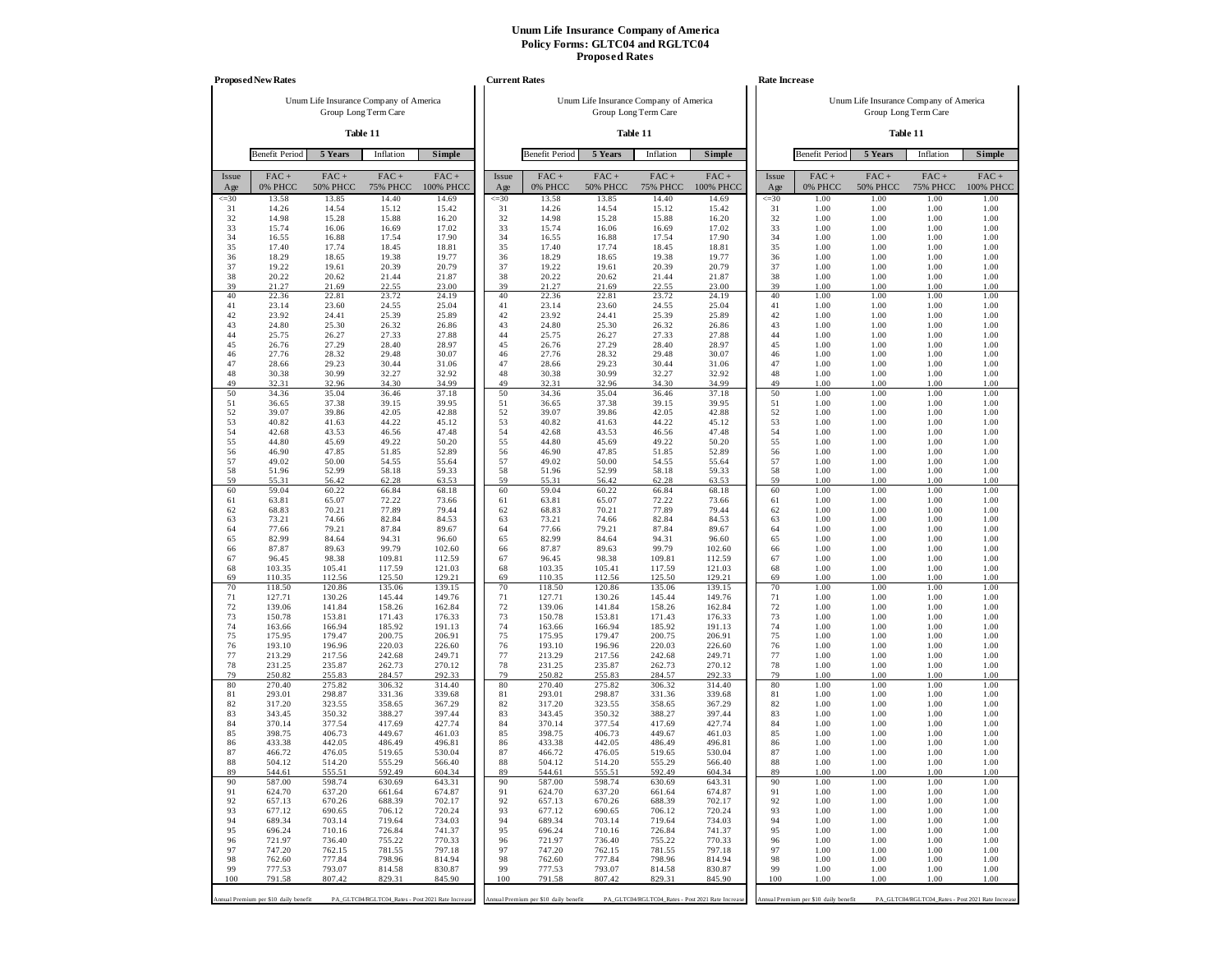|                 | <b>Proposed New Rates</b>             |                                        |                            |                                                   | <b>Current Rates</b> |                                       |                                        |                            |                                                   | Rate Increase   |                                       |                                        |                                                  |                      |
|-----------------|---------------------------------------|----------------------------------------|----------------------------|---------------------------------------------------|----------------------|---------------------------------------|----------------------------------------|----------------------------|---------------------------------------------------|-----------------|---------------------------------------|----------------------------------------|--------------------------------------------------|----------------------|
|                 |                                       | Unum Life Insurance Company of America |                            |                                                   |                      |                                       | Unum Life Insurance Company of America |                            |                                                   |                 |                                       | Unum Life Insurance Company of America |                                                  |                      |
|                 |                                       |                                        | Group Long Term Care       |                                                   |                      |                                       |                                        | Group Long Term Care       |                                                   |                 |                                       |                                        | Group Long Term Care                             |                      |
|                 |                                       |                                        | Table 12                   |                                                   |                      |                                       |                                        | Table 12                   |                                                   |                 |                                       |                                        | Table 12                                         |                      |
|                 | <b>Benefit Period</b>                 | 6 Years                                | Inflation                  | Simple                                            |                      | <b>Benefit Period</b>                 | 6 Years                                | Inflation                  | Simple                                            |                 | <b>Benefit Period</b>                 | 6 Years                                | Inflation                                        | Simple               |
| Issue<br>Age    | $FAC +$<br>0% PHCC                    | $FAC +$<br><b>50% PHCC</b>             | $FAC +$<br><b>75% PHCC</b> | $FAC +$<br>100% PHCC                              | Issue<br>Age         | $FAC +$<br>0% PHCC                    | $FAC +$<br><b>50% PHCC</b>             | $FAC +$<br><b>75% PHCC</b> | $FAC +$<br>100% PHCC                              | Issue<br>Age    | $FAC +$<br>0% PHCC                    | $FAC +$<br><b>50% PHCC</b>             | $FAC +$<br><b>75% PHCC</b>                       | $FAC +$<br>100% PHCC |
| $\leq 30$<br>31 | 14.04<br>14.75                        | 14.33<br>15.03                         | 15.02<br>15.77             | 15.32<br>16.08                                    | $\leq 30$<br>31      | 14.04<br>14.75                        | 14.33<br>15.03                         | 15.02<br>15.77             | 15.32<br>16.08                                    | $\leq 30$<br>31 | 1.00<br>1.00                          | 1.00<br>1.00                           | 1.00<br>1.00                                     | 1.00<br>1.00         |
| 32              | 15.48                                 | 15.80                                  | 16.56                      | 16.91                                             | 32                   | 15.48                                 | 15.80                                  | 16.56                      | 16.91                                             | 32              | 1.00                                  | 1.00                                   | 1.00                                             | 1.00                 |
| 33<br>34        | 16.27<br>17.09                        | 16.59<br>17.44                         | 17.41<br>18.29             | 17.76                                             | 33<br>34             | 16.27<br>17.09                        | 16.59<br>17.44                         | 17.41<br>18.29             | 17.76<br>18.66                                    | 33<br>34        | 1.00<br>1.00                          | 1.00<br>1.00                           | 1.00<br>1.00                                     | 1.00<br>1.00         |
| 35              | 17.97                                 | 18.32                                  | 19.22                      | 18.66<br>19.61                                    | 35                   | 17.97                                 | 18.32                                  | 19.22                      | 19.61                                             | 35              | 1.00                                  | 1.00                                   | 1.00                                             | 1.00                 |
| 36              | 18.88                                 | 19.27                                  | 20.22                      | 20.62                                             | 36                   | 18.88                                 | 19.27                                  | 20.22                      | 20.62                                             | 36              | 1.00                                  | 1.00                                   | 1.00                                             | 1.00                 |
| 37<br>38        | 19.86<br>20.88                        | 20.25<br>21.30                         | 21.25<br>22.35             | 21.67<br>22.80                                    | 37<br>38             | 19.86<br>20.88                        | 20.25<br>21.30                         | 21.25<br>22.35             | 21.67<br>22.80                                    | 37<br>38        | 1.00<br>1.00                          | 1.00<br>1.00                           | 1.00<br>1.00                                     | 1.00<br>1.00         |
| 39              | 21.95                                 | 22.39                                  | 23.50                      | 23.96                                             | 39                   | 21.95                                 | 22.39                                  | 23.50                      | 23.96                                             | 39              | 1.00                                  | 1.00                                   | 1.00                                             | 1.00                 |
| 40              | 23.08                                 | 23.54                                  | 24.71                      | 25.20                                             | 40                   | 23.08                                 | 23.54                                  | 24.71                      | 25.20                                             | 40              | 1.00                                  | 1.00                                   | 1.00                                             | 1.00                 |
| 41<br>42        | 23.88<br>24.68                        | 24.36<br>25.19                         | 25.57<br>26.44             | 26.08<br>26.97                                    | 41<br>42             | 23.88<br>24.68                        | 24.36<br>25.19                         | 25.57<br>26.44             | 26.08<br>26.97                                    | 41<br>42        | 1.00<br>1.00                          | 1.00<br>1.00                           | 1.00<br>1.00                                     | 1.00<br>1.00         |
| 43              | 25.59                                 | 26.09                                  | 27.42                      | 27.96                                             | 43                   | 25.59                                 | 26.09                                  | 27.42                      | 27.96                                             | 43              | 1.00                                  | 1.00                                   | 1.00                                             | 1.00                 |
| 44<br>45        | 26.55<br>27.59                        | 27.09<br>28.14                         | 28.45<br>29.56             | 29.03<br>30.15                                    | 44<br>45             | 26.55<br>27.59                        | 27.09<br>28.14                         | 28.45<br>29.56             | 29.03<br>30.15                                    | 44<br>45        | 1.00<br>1.00                          | 1.00<br>1.00                           | 1.00<br>1.00                                     | 1.00<br>1.00         |
| 46              | 28.63                                 | 29.20                                  | 30.69                      | 31.31                                             | 46                   | 28.63                                 | 29.20                                  | 30.69                      | 31.31                                             | 46              | 1.00                                  | 1.00                                   | 1.00                                             | 1.00                 |
| 47              | 29.55                                 | 30.14                                  | 31.69                      | 32.33                                             | 47                   | 29.55                                 | 30.14                                  | 31.69                      | 32.33                                             | 47              | 1.00                                  | 1.00                                   | 1.00                                             | 1.00                 |
| 48<br>49        | 31.32<br>33.29                        | 31.94<br>33.96                         | 33.58<br>35.68             | 34.26<br>36.40                                    | 48<br>49             | 31.32<br>33.29                        | 31.94<br>33.96                         | 33.58<br>35.68             | 34.26<br>36.40                                    | 48<br>49        | 1.00<br>1.00                          | 1.00<br>1.00                           | 1.00<br>1.00                                     | 1.00<br>1.00         |
| 50              | 35.38                                 | 36.10                                  | 37.90                      | 38.66                                             | 50                   | 35.38                                 | 36.10                                  | 37.90                      | 38.66                                             | 50              | 1.00                                  | 1.00                                   | 1.00                                             | 1.00                 |
| 51              | 37.74                                 | 38.49                                  | 40.71                      | 41.52                                             | 51                   | 37.74                                 | 38.49                                  | 40.71                      | 41.52                                             | 51              | 1.00                                  | 1.00                                   | 1.00                                             | 1.00                 |
| 52<br>53        | 40.22<br>42.02                        | 41.03<br>42.85                         | 43.69<br>45.95             | 44.57<br>46.87                                    | 52<br>53             | 40.22<br>42.02                        | 41.03<br>42.85                         | 43.69<br>45.95             | 44.57<br>46.87                                    | 52<br>53        | 1.00<br>1.00                          | 1.00<br>1.00                           | 1.00<br>1.00                                     | 1.00<br>1.00         |
| 54              | 43.92                                 | 44.81                                  | 48.36                      | 49.33                                             | 54                   | 43.92                                 | 44.81                                  | 48.36                      | 49.33                                             | 54              | 1.00                                  | 1.00                                   | 1.00                                             | 1.00                 |
| 55<br>56        | 46.11<br>48.28                        | 47.03<br>49.25                         | 51.13<br>53.87             | 52.16<br>54.95                                    | 55<br>56             | 46.11<br>48.28                        | 47.03<br>49.25                         | 51.13<br>53.87             | 52.16<br>54.95                                    | 55<br>56        | 1.00<br>1.00                          | 1.00<br>1.00                           | 1.00<br>1.00                                     | 1.00<br>1.00         |
| 57              | 50.46                                 | 51.47                                  | 56.66                      | 57.79                                             | 57                   | 50.46                                 | 51.47                                  | 56.66                      | 57.79                                             | 57              | 1.00                                  | 1.00                                   | 1.00                                             | 1.00                 |
| 58              | 53.47                                 | 54.53                                  | 60.41                      | 61.62                                             | 58                   | 53.47                                 | 54.53                                  | 60.41                      | 61.62                                             | 58              | 1.00                                  | 1.00                                   | 1.00                                             | 1.00                 |
| 59<br>60        | 56.91<br>60.75                        | 58.05<br>61.96                         | 64.67<br>69.11             | 65.95<br>70.78                                    | 59<br>60             | 56.91<br>60.75                        | 58.05<br>61.96                         | 64.67<br>69.11             | 65.95<br>70.78                                    | 59<br>60        | 1.00<br>1.00                          | 1.00<br>1.00                           | 1.00<br>1.00                                     | 1.00<br>1.00         |
| 61              | 65.64                                 | 66.96                                  | 74.61                      | 76.44                                             | 61                   | 65.64                                 | 66.96                                  | 74.61                      | 76.44                                             | 61              | 1.00                                  | 1.00                                   | 1.00                                             | 1.00                 |
| 62<br>63        | 70.82<br>75.31                        | 72.23<br>76.82                         | 80.42<br>85.51             | 82.41<br>87.68                                    | 62<br>63             | 70.82<br>75.31                        | 72.23<br>76.82                         | 80.42<br>85.51             | 82.41<br>87.68                                    | 62<br>63        | 1.00<br>1.00                          | 1.00<br>1.00                           | 1.00<br>1.00                                     | 1.00<br>1.00         |
| 64              | 79.91                                 | 81.50                                  | 90.65                      | 93.01                                             | 64                   | 79.91                                 | 81.50                                  | 90.65                      | 93.01                                             | 64              | 1.00                                  | 1.00                                   | 1.00                                             | 1.00                 |
| 65              | 85.49                                 | 87.21                                  | 97.39                      | 100.27                                            | 65                   | 85.49                                 | 87.21                                  | 97.39                      | 100.27                                            | 65              | 1.00                                  | 1.00                                   | 1.00                                             | 1.00                 |
| 66<br>67        | 90.50<br>99.30                        | 92.30<br>101.29                        | 103.00<br>113.31           | 106.49<br>116.81                                  | 66<br>67             | 90.50<br>99.30                        | 92.30<br>101.29                        | 103.00<br>113.31           | 106.49<br>116.81                                  | 66<br>67        | 1.00<br>1.00                          | 1.00<br>1.00                           | 1.00<br>1.00                                     | 1.00<br>1.00         |
| 68              | 106.34                                | 108.46                                 | 121.28                     | 125.55                                            | 68                   | 106.34                                | 108.46                                 | 121.28                     | 125.55                                            | 68              | 1.00                                  | 1.00                                   | 1.00                                             | 1.00                 |
| 69<br>70        | 113.49<br>121.78                      | 115.76<br>124.21                       | 129.36<br>139.13           | 133.98<br>144.23                                  | 69<br>70             | 113.49<br>121.78                      | 115.76<br>124.21                       | 129.36<br>139.13           | 133.98<br>144.23                                  | 69<br>70        | 1.00<br>1.00                          | 1.00<br>1.00                           | 1.00<br>1.00                                     | 1.00<br>1.00         |
| 71              | 131.16                                | 133.79                                 | 149.73                     | 155.15                                            | 71                   | 131.16                                | 133.79                                 | 149.73                     | 155.15                                            | 71              | 1.00                                  | 1.00                                   | 1.00                                             | 1.00                 |
| 72              | 142.70                                | 145.56                                 | 162.79                     | 168.60                                            | 72                   | 142.70                                | 145.56                                 | 162.79                     | 168.60                                            | 72              | 1.00                                  | 1.00                                   | 1.00                                             | 1.00                 |
| 73<br>74        | 154.60<br>167.63                      | 157.68<br>170.99                       | 176.23<br>190.94           | 182.43<br>197.60                                  | 73<br>74             | 154.60<br>167.63                      | 157.68<br>170.99                       | 176.23<br>190.94           | 182.43<br>197.60                                  | 73<br>74        | 1.00<br>1.00                          | 1.00<br>1.00                           | 1.00<br>1.00                                     | 1.00<br>1.00         |
| 75              | 180.37                                | 183.99                                 | 206.27                     | 214.00                                            | 75                   | 180.37                                | 183.99                                 | 206.27                     | 214.00                                            | 75              | 1.00                                  | 1.00                                   | 1.00                                             | 1.00                 |
| 76<br>77        | 197.84<br>218.32                      | 201.79<br>222.68                       | 225.94<br>249.00           | 234.22<br>257.93                                  | 76<br>77             | 197.84<br>218.32                      | 201.79<br>222.68                       | 225.94<br>249.00           | 234.22<br>257.93                                  | 76<br>77        | 1.00<br>1.00                          | 1.00<br>1.00                           | 1.00<br>1.00                                     | 1.00<br>1.00         |
| 78              | 236.46                                | 241.19                                 | 269.34                     | 278.77                                            | 78                   | 236.46                                | 241.19                                 | 269.34                     | 278.77                                            | 78              | 1.00                                  | 1.00                                   | 1.00                                             | 1.00                 |
| 79              | 256.26                                | 261.39                                 | 291.51                     | 301.49                                            | 79                   | 256.26                                | 261.39                                 | 291.51                     | 301.49                                            | 79              | 1.00                                  | 1.00                                   | 1.00                                             | 1.00                 |
| 80<br>81        | 275.99<br>298.87                      | 281.51<br>304.85                       | 313.53<br>338.89           | 323.96<br>349.70                                  | 80<br>81             | 275.99<br>298.87                      | 281.51<br>304.85                       | 313.53<br>338.89           | 323.96<br>349.70                                  | 80<br>81        | 1.00<br>1.00                          | 1.00<br>1.00                           | 1.00<br>1.00                                     | 1.00<br>1.00         |
| 82              | 323.55                                | 330.02                                 | 366.29                     | 377.61                                            | 82                   | 323.55                                | 330.02                                 | 366.29                     | 377.61                                            | 82              | 1.00                                  | 1.00                                   | 1.00                                             | 1.00                 |
| 83<br>84        | 350.32<br>377.54                      | 357.34<br>385.08                       | 396.03<br>426.05           | 407.89<br>438.29                                  | 83<br>84             | 350.32<br>377.54                      | 357.34<br>385.08                       | 396.03<br>426.05           | 407.89<br>438.29                                  | 83<br>84        | 1.00<br>1.00                          | 1.00<br>1.00                           | 1.00<br>1.00                                     | 1.00<br>1.00         |
| 85              | 406.73                                | 414.86                                 | 458.67                     | 471.60                                            | 85                   | 406.73                                | 414.86                                 | 458.67                     | 471.60                                            | 85              | 1.00                                  | 1.00                                   | 1.00                                             | 1.00                 |
| 86              | 442.05                                | 450.89                                 | 496.21                     | 508.64                                            | 86                   | 442.05                                | 450.89                                 | 496.21                     | 508.64                                            | 86              | 1.00                                  | 1.00                                   | 1.00                                             | 1.00                 |
| 87<br>88        | 476.05<br>514.20                      | 485.57<br>524.49                       | 531.72<br>569.65           | 543.08<br>581.05                                  | 87<br>88             | 476.05<br>514.20                      | 485.57<br>524.49                       | 531.72<br>569.65           | 543.08<br>581.05                                  | 87<br>88        | 1.00<br>1.00                          | 1.00<br>1.00                           | 1.00<br>1.00                                     | 1.00<br>1.00         |
| 89              | 555.51                                | 566.61                                 | 608.56                     | 620.73                                            | 89                   | 555.51                                | 566.61                                 | 608.56                     | 620.73                                            | 89              | 1.00                                  | 1.00                                   | 1.00                                             | 1.00                 |
| 90<br>91        | 598.74                                | 610.72                                 | 648.62                     | 661.59                                            | 90                   | 598.74                                | 610.72                                 | 648.62                     | 661.59                                            | 90              | 1.00                                  | 1.00                                   | 1.00                                             | 1.00                 |
| 92              | 637.20<br>670.26                      | 649.94<br>683.67                       | 681.05<br>708.71           | 694.67<br>722.89                                  | 91<br>92             | 637.20<br>670.26                      | 649.94<br>683.67                       | 681.05<br>708.71           | 694.67<br>722.89                                  | 91<br>92        | 1.00<br>1.00                          | 1.00<br>1.00                           | 1.00<br>1.00                                     | 1.00<br>1.00         |
| 93              | 690.65                                | 704.48                                 | 725.70                     | 740.22                                            | 93                   | 690.65                                | 704.48                                 | 725.70                     | 740.22                                            | 93              | 1.00                                  | 1.00                                   | 1.00                                             | 1.00                 |
| 94<br>95        | 703.14<br>710.16                      | 717.19<br>724.38                       | 738.06<br>745.43           | 752.82<br>760.35                                  | 94<br>95             | 703.14<br>710.16                      | 717.19<br>724.38                       | 738.06<br>745.43           | 752.82<br>760.35                                  | 94<br>95        | 1.00<br>1.00                          | 1.00<br>1.00                           | 1.00<br>1.00                                     | 1.00<br>1.00         |
| 96              | 736.40                                | 751.13                                 | 771.97                     | 787.41                                            | 96                   | 736.40                                | 751.13                                 | 771.97                     | 787.41                                            | 96              | 1.00                                  | 1.00                                   | 1.00                                             | 1.00                 |
| 97              | 762.15                                | 777.40                                 | 798.71                     | 814.68                                            | 97                   | 762.15                                | 777.40                                 | 798.71                     | 814.68                                            | 97              | 1.00                                  | 1.00                                   | 1.00                                             | 1.00                 |
| 98<br>99        | 777.84<br>793.07                      | 793.40<br>808.93                       | 814.94<br>830.87           | 831.24<br>847.48                                  | 98<br>99             | 777.84<br>793.07                      | 793.40<br>808.93                       | 814.94<br>830.87           | 831.24<br>847.48                                  | 98<br>99        | 1.00<br>1.00                          | 1.00<br>1.00                           | 1.00<br>1.00                                     | 1.00<br>1.00         |
| 100             | 807.42                                | 823.56                                 | 845.90                     | 862.82                                            | 100                  | 807.42                                | 823.56                                 | 845.90                     | 862.82                                            | 100             | 1.00                                  | 1.00                                   | 1.00                                             | 1.00                 |
|                 | Annual Premium per \$10 daily benefit |                                        |                            | PA_GLTC04/RGLTC04_Rates - Post 2021 Rate Increase |                      | Annual Premium per \$10 daily benefit |                                        |                            | PA_GLTC04/RGLTC04_Rates - Post 2021 Rate Increase |                 | Annual Premium per \$10 daily benefit |                                        | PA_GLTC04/RGLTC04_Rates - Post 2021 Rate Increas |                      |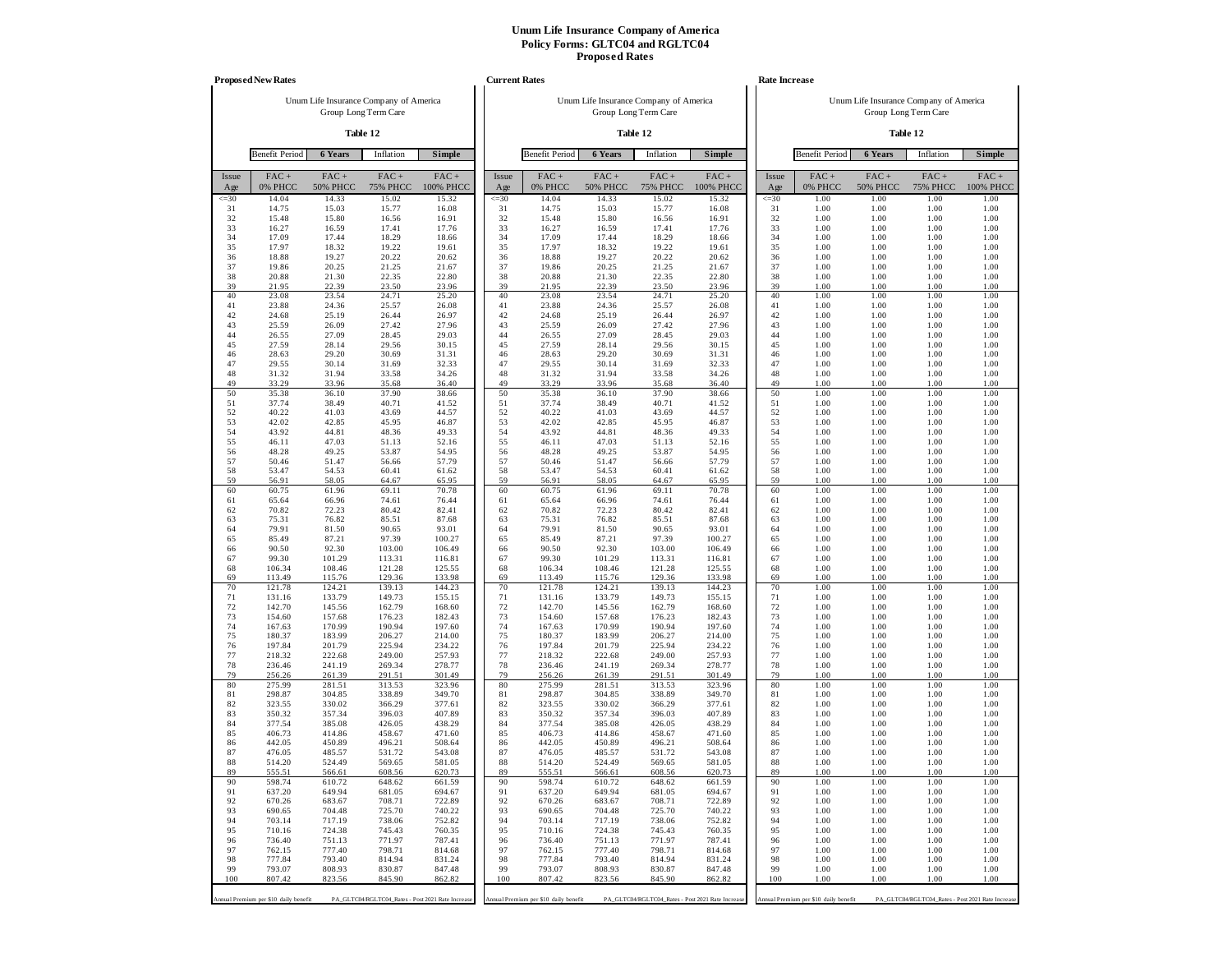|                 | <b>Proposed New Rates</b>             |                            |                                                                |                                                   |                 | <b>Current Rates</b>                  |                                        |                                                   |                      |                 | <b>Rate Increase</b>                  |                                        |                                                  |                      |
|-----------------|---------------------------------------|----------------------------|----------------------------------------------------------------|---------------------------------------------------|-----------------|---------------------------------------|----------------------------------------|---------------------------------------------------|----------------------|-----------------|---------------------------------------|----------------------------------------|--------------------------------------------------|----------------------|
|                 |                                       |                            | Unum Life Insurance Company of America<br>Group Long Term Care |                                                   |                 |                                       | Unum Life Insurance Company of America | Group Long Term Care                              |                      |                 |                                       | Unum Life Insurance Company of America | Group Long Term Care                             |                      |
|                 |                                       |                            | Table 13                                                       |                                                   |                 |                                       |                                        | Table 13                                          |                      |                 |                                       |                                        | Table 13                                         |                      |
|                 | <b>Benefit Period</b>                 | 10 Years                   | Inflation                                                      | Simple                                            |                 | <b>Benefit Period</b>                 | 10 Years                               | Inflation                                         | Simple               |                 | <b>Benefit Period</b>                 | 10 Years                               | Inflation                                        | Simple               |
| Issue<br>Age    | $FAC +$<br>0% PHCC                    | $FAC +$<br><b>50% PHCC</b> | $FAC +$<br><b>75% PHCC</b>                                     | $FAC +$<br>100% PHCC                              | Issue<br>Age    | $FAC +$<br>0% PHCC                    | $FAC +$<br><b>50% PHCC</b>             | $FAC +$<br><b>75% PHCC</b>                        | $FAC +$<br>100% PHCC | Issue<br>Age    | FAC+<br>0% PHCC                       | $FAC +$<br><b>50% PHCC</b>             | $FAC +$<br><b>75% PHCC</b>                       | $FAC +$<br>100% PHCC |
| $\leq 30$<br>31 | 16.37<br>17.19                        | 16.70<br>17.54             | 18.55<br>19.47                                                 | 18.92<br>19.86                                    | $\leq 30$<br>31 | 16.37<br>17.19                        | 16.70<br>17.54                         | 18.55<br>19.47                                    | 18.92<br>19.86       | $\leq 30$<br>31 | 1.00<br>1.00                          | 1.00<br>1.00                           | 1.00<br>1.00                                     | 1.00<br>1.00         |
| 32              | 18.04                                 | 18.40                      | 20.43                                                          | 20.84                                             | 32              | 18.04                                 | 18.40                                  | 20.43                                             | 20.84                | 32              | 1.00                                  | 1.00                                   | 1.00                                             | 1.00                 |
| 33<br>34        | 18.95<br>19.92                        | 19.34<br>20.32             | 21.44<br>22.52                                                 | 21.87<br>22.97                                    | 33<br>34        | 18.95<br>19.92                        | 19.34<br>20.32                         | 21.44<br>22.52                                    | 21.87<br>22.97       | 33<br>34        | 1.00<br>1.00                          | 1.00<br>1.00                           | 1.00<br>1.00                                     | 1.00<br>1.00         |
| 35              | 20.92                                 | 21.34                      | 23.64                                                          | 24.12                                             | 35              | 20.92                                 | 21.34                                  | 23.64                                             | 24.12                | 35              | 1.00                                  | 1.00                                   | 1.00                                             | 1.00                 |
| 36<br>37        | 21.99<br>23.11                        | 22.42<br>23.57             | 24.84<br>26.09                                                 | 25.34<br>26.61                                    | 36<br>37        | 21.99<br>23.11                        | 22.42<br>23.57                         | 24.84<br>26.09                                    | 25.34<br>26.61       | 36<br>37        | 1.00<br>1.00                          | 1.00<br>1.00                           | 1.00<br>1.00                                     | 1.00<br>1.00         |
| 38              | 24.29                                 | 24.78                      | 27.42                                                          | 27.96                                             | 38              | 24.29                                 | 24.78                                  | 27.42                                             | 27.96                | 38              | 1.00                                  | 1.00                                   | 1.00                                             | 1.00                 |
| 39<br>40        | 25.53<br>26.84                        | 26.05<br>27.37             | 28.80<br>30.27                                                 | 29.38<br>30.87                                    | 39<br>40        | 25.53<br>26.84                        | 26.05<br>27.37                         | 28.80<br>30.27                                    | 29.38<br>30.87       | 39<br>40        | 1.00<br>1.00                          | 1.00<br>1.00                           | 1.00<br>1.00                                     | 1.00<br>1.00         |
| 41              | 27.76                                 | 28.31                      | 31.31                                                          | 31.92                                             | 41              | 27.76                                 | 28.31                                  | 31.31                                             | 31.92                | 41              | 1.00                                  | 1.00                                   | 1.00                                             | 1.00                 |
| 42<br>43        | 28.68<br>29.72                        | 29.26<br>30.31             | 32.34<br>33.51                                                 | 32.99<br>34.17                                    | 42<br>43        | 28.68<br>29.72                        | 29.26<br>30.31                         | 32.34<br>33.51                                    | 32.99<br>34.17       | 42<br>43        | 1.00<br>1.00                          | 1.00<br>1.00                           | 1.00<br>1.00                                     | 1.00<br>1.00         |
| 44              | 30.83                                 | 31.45                      | 34.75                                                          | 35.44                                             | 44              | 30.83                                 | 31.45                                  | 34.75                                             | 35.44                | 44              | 1.00                                  | 1.00                                   | 1.00                                             | 1.00                 |
| 45              | 32.01                                 | 32.66<br>33.87             | 36.06<br>37.40                                                 | 36.78<br>38.15                                    | 45              | 32.01<br>33.21                        | 32.66<br>33.87                         | 36.06<br>37.40                                    | 36.78<br>38.15       | 45              | 1.00                                  | 1.00<br>1.00                           | 1.00                                             | 1.00<br>1.00         |
| 46<br>47        | 33.21<br>34.27                        | 34.96                      | 38.61                                                          | 39.38                                             | 46<br>47        | 34.27                                 | 34.96                                  | 38.61                                             | 39.38                | 46<br>47        | 1.00<br>1.00                          | 1.00                                   | 1.00<br>1.00                                     | 1.00                 |
| 48              | 36.30                                 | 37.04                      | 40.85                                                          | 41.67                                             | 48              | 36.30                                 | 37.04                                  | 40.85                                             | 41.67                | 48              | 1.00                                  | 1.00                                   | 1.00                                             | 1.00                 |
| 49<br>50        | 38.58<br>40.97                        | 39.34<br>41.79             | 43.36<br>45.99                                                 | 44.22<br>46.90                                    | 49<br>50        | 38.58<br>40.97                        | 39.34<br>41.79                         | 43.36<br>45.99                                    | 44.22<br>46.90       | 49<br>50        | 1.00<br>1.00                          | 1.00<br>1.00                           | 1.00<br>1.00                                     | 1.00<br>1.00         |
| 51              | 43.65                                 | 44.52                      | 49.31                                                          | 50.30                                             | 51              | 43.65                                 | 44.52                                  | 49.31                                             | 50.30                | 51              | 1.00                                  | 1.00                                   | 1.00                                             | 1.00                 |
| 52<br>53        | 46.50<br>48.54                        | 47.42<br>49.51             | 52.85<br>55.54                                                 | 53.90<br>56.65                                    | 52<br>53        | 46.50<br>48.54                        | 47.42<br>49.51                         | 52.85<br>55.54                                    | 53.90<br>56.65       | 52<br>53        | 1.00<br>1.00                          | 1.00<br>1.00                           | 1.00<br>1.00                                     | 1.00<br>1.00         |
| 54              | 50.72                                 | 51.72                      | 58.39                                                          | 59.56                                             | 54              | 50.72                                 | 51.72                                  | 58.39                                             | 59.56                | 54              | 1.00                                  | 1.00                                   | 1.00                                             | 1.00                 |
| 55<br>56        | 53.24<br>55.70                        | 54.30<br>56.82             | 61.75<br>65.00                                                 | 62.97<br>66.31                                    | 55<br>56        | 53.24<br>55.70                        | 54.30<br>56.82                         | 61.75<br>65.00                                    | 62.97<br>66.31       | 55<br>56        | 1.00<br>1.00                          | 1.00<br>1.00                           | 1.00<br>1.00                                     | 1.00<br>1.00         |
| 57              | 58.19                                 | 59.36                      | 68.34                                                          | 69.71                                             | 57              | 58.19                                 | 59.36                                  | 68.34                                             | 69.71                | 57              | 1.00                                  | 1.00                                   | 1.00                                             | 1.00                 |
| 58<br>59        | 61.63<br>65.56                        | 62.87<br>66.87             | 72.42<br>76.95                                                 | 74.26<br>79.42                                    | 58<br>59        | 61.63<br>65.56                        | 62.87<br>66.87                         | 72.42<br>76.95                                    | 74.26<br>79.42       | 58<br>59        | 1.00<br>1.00                          | 1.00<br>1.00                           | 1.00<br>1.00                                     | 1.00<br>1.00         |
| 60              | 69.93                                 | 71.32                      | 81.98                                                          | 85.12                                             | 60              | 69.93                                 | 71.32                                  | 81.98                                             | 85.12                | 60              | 1.00                                  | 1.00                                   | 1.00                                             | 1.00                 |
| 61<br>62        | 75.48<br>81.37                        | 77.00<br>83.00             | 88.42<br>95.21                                                 | 91.80<br>98.88                                    | 61<br>62        | 75.48<br>81.37                        | 77.00<br>83.00                         | 88.42<br>95.21                                    | 91.80<br>98.88       | 61<br>62        | 1.00<br>1.00                          | 1.00<br>1.00                           | 1.00<br>1.00                                     | 1.00<br>1.00         |
| 63              | 86.54                                 | 88.29                      | 101.25                                                         | 105.21                                            | 63              | 86.54                                 | 88.29                                  | 101.25                                            | 105.21               | 63              | 1.00                                  | 1.00                                   | 1.00                                             | 1.00                 |
| 64<br>65        | 91.80<br>98.84                        | 93.63<br>100.83            | 107.32<br>116.14                                               | 111.56<br>121.05                                  | 64<br>65        | 91.80<br>98.84                        | 93.63<br>100.83                        | 107.32<br>116.14                                  | 111.56<br>121.05     | 64<br>65        | 1.00<br>1.00                          | 1.00<br>1.00                           | 1.00<br>1.00                                     | 1.00<br>1.00         |
| 66              | 104.54                                | 106.65                     | 122.69                                                         | 128.42                                            | 66              | 104.54                                | 106.65                                 | 122.69                                            | 128.42               | 66              | 1.00                                  | 1.00                                   | 1.00                                             | 1.00                 |
| 67<br>68        | 114.62<br>122.66                      | 116.93<br>125.11           | 134.86<br>144.12                                               | 140.59<br>150.85                                  | 67<br>68        | 114.62<br>122.66                      | 116.93<br>125.11                       | 134.86<br>144.12                                  | 140.59<br>150.85     | 67<br>68        | 1.00<br>1.00                          | 1.00<br>1.00                           | 1.00<br>1.00                                     | 1.00<br>1.00         |
| 69              | 130.80                                | 133.42                     | 153.49                                                         | 160.62                                            | 69              | 130.80                                | 133.42                                 | 153.49                                            | 160.62               | 69              | 1.00                                  | 1.00                                   | 1.00                                             | 1.00                 |
| 70<br>71        | 140.18<br>150.80                      | 142.99<br>153.81           | 164.85<br>177.03                                               | 172.54<br>185.10                                  | 70<br>71        | 140.18<br>150.80                      | 142.99<br>153.81                       | 164.85<br>177.03                                  | 172.54<br>185.10     | 70<br>71        | 1.00<br>1.00                          | 1.00<br>1.00                           | 1.00<br>1.00                                     | 1.00<br>1.00         |
| 72              | 163.83                                | 167.10                     | 192.00                                                         | 200.55                                            | 72              | 163.83                                | 167.10                                 | 192.00                                            | 200.55               | 72              | 1.00                                  | 1.00                                   | 1.00                                             | 1.00                 |
| 73<br>74        | 177.19<br>191.79                      | 180.73<br>195.62           | 207.32<br>223.99                                               | 216.35<br>233.52                                  | 73<br>74        | 177.19<br>191.79                      | 180.73<br>195.62                       | 207.32<br>223.99                                  | 216.35<br>233.52     | 73<br>74        | 1.00<br>1.00                          | 1.00<br>1.00                           | 1.00<br>1.00                                     | 1.00<br>1.00         |
| 75              | 207.42                                | 211.56                     | 243.53                                                         | 254.30                                            | 75              | 207.42                                | 211.56                                 | 243.53                                            | 254.30               | 75              | 1.00                                  | 1.00                                   | 1.00                                             | 1.00                 |
| 76<br>77        | 227.04<br>249.98                      | 231.60<br>255.00           | 266.04<br>292.23                                               | 277.59<br>304.72                                  | 76<br>77        | 227.04<br>249.98                      | 231.60<br>255.00                       | 266.04<br>292.23                                  | 277.59<br>304.72     | 76<br>77        | 1.00<br>1.00                          | 1.00<br>1.00                           | 1.00<br>1.00                                     | 1.00<br>1.00         |
| 78              | 270.06                                | 275.46                     | 314.93                                                         | 328.13                                            | 78              | 270.06                                | 275.46                                 | 314.93                                            | 328.13               | 78              | 1.00                                  | 1.00                                   | 1.00                                             | 1.00                 |
| 79<br>80        | 292.00<br>313.70                      | 297.84<br>319.98           | 339.64<br>363.86                                               | 353.66<br>378.60                                  | 79<br>80        | 292.00<br>313.70                      | 297.84<br>319.98                       | 339.64<br>363.86                                  | 353.66<br>378.60     | 79<br>80        | 1.00<br>1.00                          | 1.00<br>1.00                           | 1.00<br>1.00                                     | 1.00<br>1.00         |
| 81              | 338.60                                | 345.38                     | 391.46                                                         | 406.90                                            | 81              | 338.60                                | 345.38                                 | 391.46                                            | 406.90               | 81              | 1.00                                  | 1.00                                   | 1.00                                             | 1.00                 |
| 82<br>83        | 364.74<br>392.50                      | 372.02<br>400.35           | 420.49<br>451.24                                               | 436.75<br>468.45                                  | 82<br>83        | 364.74<br>392.50                      | 372.02<br>400.35                       | 420.49<br>451.24                                  | 436.75<br>468.45     | 82<br>83        | 1.00<br>1.00                          | 1.00<br>1.00                           | 1.00<br>1.00                                     | 1.00<br>1.00         |
| 84              | 420.60                                | 429.00                     | 482.04                                                         | 500.03                                            | 84              | 420.60                                | 429.00                                 | 482.04                                            | 500.03               | 84              | 1.00                                  | 1.00                                   | 1.00                                             | 1.00                 |
| 85<br>86        | 450.50<br>488.82                      | 459.50<br>498.60           | 515.23<br>556.26                                               | 534.40<br>575.14                                  | 85<br>86        | 450.50<br>488.82                      | 459.50<br>498.60                       | 515.23<br>556.26                                  | 534.40<br>575.14     | 85<br>86        | 1.00<br>1.00                          | 1.00<br>1.00                           | 1.00<br>1.00                                     | 1.00<br>1.00         |
| 87              | 525.46                                | 535.97                     | 594.68                                                         | 612.69                                            | 87              | 525.46                                | 535.97                                 | 594.68                                            | 612.69               | 87              | 1.00                                  | 1.00                                   | 1.00                                             | 1.00                 |
| 88              | 566.35                                | 577.68                     | 637.08                                                         | 653.80                                            | 88              | 566.35                                | 577.68                                 | 637.08                                            | 653.80               | 88              | 1.00                                  | 1.00                                   | 1.00                                             | 1.00                 |
| 89<br>90        | 610.13<br>655.73                      | 622.34<br>668.85           | 681.58<br>725.11                                               | 696.24<br>739.61                                  | 89<br>90        | 610.13<br>655.73                      | 622.34<br>668.85                       | 681.58<br>725.11                                  | 696.24<br>739.61     | 89<br>90        | 1.00<br>1.00                          | 1.00<br>1.00                           | 1.00<br>1.00                                     | 1.00<br>1.00         |
| 91              | 694.56                                | 708.45                     | 757.45                                                         | 772.60                                            | 91<br>92        | 694.56                                | 708.45                                 | 757.45                                            | 772.60               | 91<br>92        | 1.00                                  | 1.00                                   | 1.00                                             | 1.00                 |
| 92<br>93        | 727.01<br>745.91                      | 741.56<br>760.82           | 784.04<br>798.28                                               | 799.72<br>814.25                                  | 93              | 727.01<br>745.91                      | 741.56<br>760.82                       | 784.04<br>798.28                                  | 799.72<br>814.25     | 93              | 1.00<br>1.00                          | 1.00<br>1.00                           | 1.00<br>1.00                                     | 1.00<br>1.00         |
| 94              | 759.38                                | 774.58                     | 806.93                                                         | 823.08                                            | 94              | 759.38                                | 774.58                                 | 806.93                                            | 823.08               | 94              | 1.00                                  | 1.00                                   | 1.00                                             | 1.00                 |
| 95<br>96        | 766.99<br>795.31                      | 782.32<br>811.22           | 815.00<br>835.52                                               | 831.30<br>852.24                                  | 95<br>96        | 766.99<br>795.31                      | 782.32<br>811.22                       | 815.00<br>835.52                                  | 831.30<br>852.24     | 95<br>96        | 1.00<br>1.00                          | 1.00<br>1.00                           | 1.00<br>1.00                                     | 1.00<br>1.00         |
| 97              | 823.12                                | 839.59                     | 862.69                                                         | 879.94                                            | 97              | 823.12                                | 839.59                                 | 862.69                                            | 879.94               | 97              | 1.00                                  | 1.00                                   | 1.00                                             | 1.00                 |
| 98<br>99        | 840.07<br>856.51                      | 856.87<br>873.65           | 880.13<br>897.34                                               | 897.74<br>915.28                                  | 98<br>99        | 840.07<br>856.51                      | 856.87<br>873.65                       | 880.13<br>897.34                                  | 897.74<br>915.28     | 98<br>99        | 1.00<br>1.00                          | 1.00<br>1.00                           | 1.00<br>1.00                                     | 1.00<br>1.00         |
| 100             | 872.01                                | 889.44                     | 913.56                                                         | 931.84                                            | 100             | 872.01                                | 889.44                                 | 913.56                                            | 931.84               | 100             | 1.00                                  | 1.00                                   | 1.00                                             | 1.00                 |
|                 | Annual Premium per \$10 daily benefit |                            |                                                                | PA_GLTC04/RGLTC04_Rates - Post 2021 Rate Increase |                 | Annual Premium per \$10 daily benefit |                                        | PA_GLTC04/RGLTC04_Rates - Post 2021 Rate Increase |                      |                 | Annual Premium per \$10 daily benefit |                                        | PA_GLTC04/RGLTC04_Rates - Post 2021 Rate Increas |                      |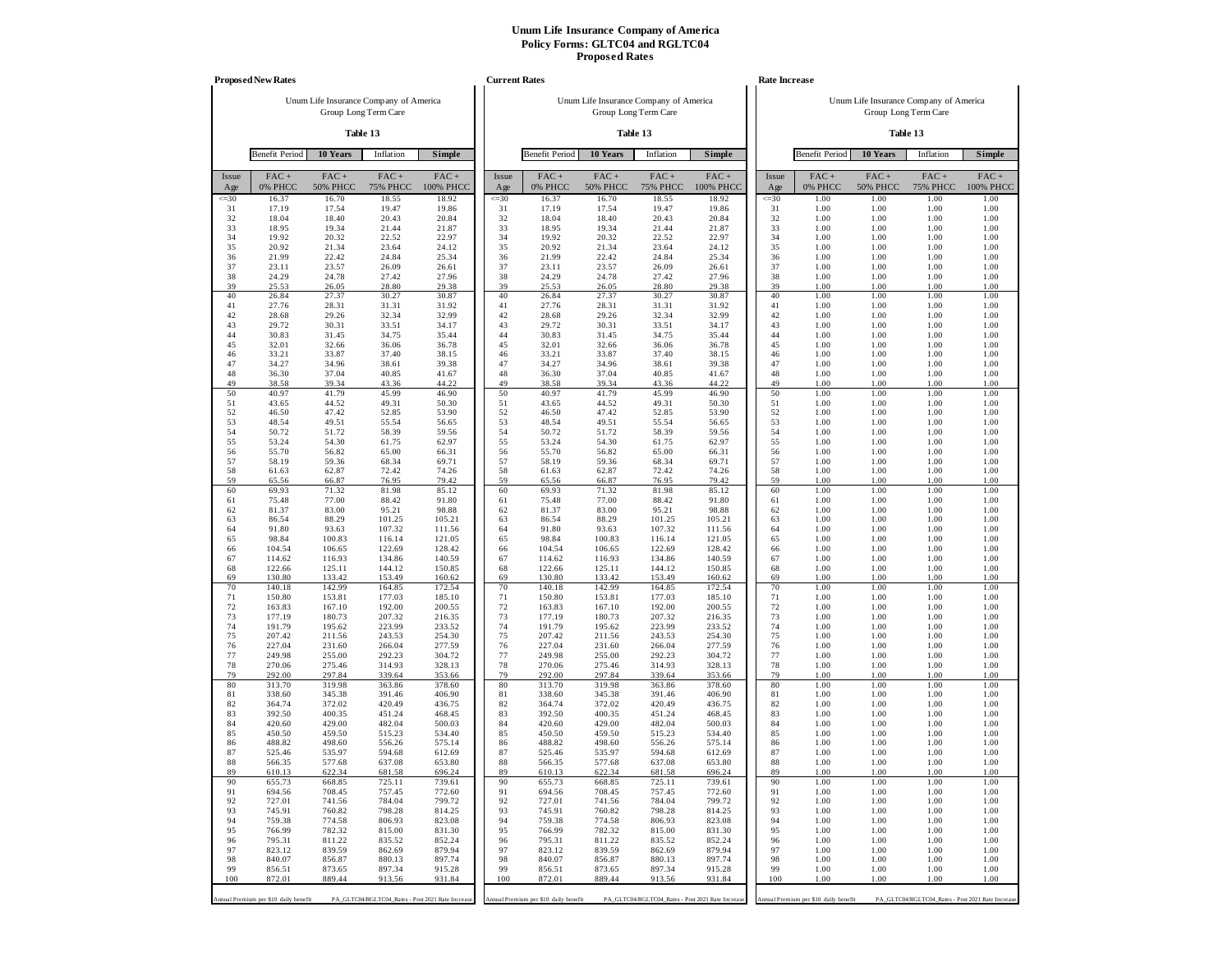|              | <b>Proposed New Rates</b>             |                         |                                                   |                      |              | <b>Current Rates</b>                  |                            |                                                   |                   |              | Rate Increase                         |                            |                                                   |                      |
|--------------|---------------------------------------|-------------------------|---------------------------------------------------|----------------------|--------------|---------------------------------------|----------------------------|---------------------------------------------------|-------------------|--------------|---------------------------------------|----------------------------|---------------------------------------------------|----------------------|
|              |                                       |                         | Unum Life Insurance Company of America            |                      |              |                                       |                            | Unum Life Insurance Company of America            |                   |              |                                       |                            | Unum Life Insurance Company of America            |                      |
|              |                                       |                         | Group Long Term Care                              |                      |              |                                       |                            | Group Long Term Care                              |                   |              |                                       |                            | Group Long Term Care                              |                      |
|              |                                       |                         | Table 14                                          |                      |              |                                       |                            | Table 14                                          |                   |              |                                       |                            | Table 14                                          |                      |
|              | <b>Benefit Period</b>                 | Lifetime                | Inflation                                         | <b>Simple</b>        |              | <b>Benefit Period</b>                 | Lifetime                   | Inflation                                         | Simple            |              | <b>Benefit Period</b>                 | Lifetime                   | Inflation                                         | Simple               |
| Issue<br>Age | $FAC +$<br>0% PHCC                    | FAC+<br><b>50% PHCC</b> | $FAC +$<br><b>75% PHCC</b>                        | $FAC +$<br>100% PHCC | Issue<br>Age | FAC+<br>0% PHCC                       | $FAC +$<br><b>50% PHCC</b> | FAC+<br><b>75% PHCC</b>                           | FAC+<br>100% PHCC | Issue<br>Age | $FAC +$<br>0% PHCC                    | $FAC +$<br><b>50% PHCC</b> | $FAC +$<br><b>75% PHCC</b>                        | $FAC +$<br>100% PHCC |
| $\leq 30$    | 17.55                                 | 17.90                   | 19.76                                             | 20.15                | $\leq 30$    | 17.55                                 | 17.90                      | 19.76                                             | 20.15             | $\leq 30$    | 1.00                                  | 1.00                       | 1.00                                              | 1.00                 |
| 31<br>32     | 18.42<br>19.32                        | 18.78<br>19.71          | 20.72<br>21.74                                    | 21.14<br>22.19       | 31<br>32     | 18.42<br>19.32                        | 18.78<br>19.71             | 20.72<br>21.74                                    | 21.14<br>22.19    | 31<br>32     | 1.00<br>1.00                          | 1.00<br>1.00               | 1.00<br>1.00                                      | 1.00<br>1.00         |
| 33           | 20.29                                 | 20.71                   | 22.84                                             | 23.28                | 33           | 20.29                                 | 20.71                      | 22.84                                             | 23.28             | 33           | 1.00                                  | 1.00                       | 1.00                                              | 1.00                 |
| 34<br>35     | 21.31<br>22.39                        | 21.74<br>22.84          | 23.98<br>25.17                                    | 24.45<br>25.68       | 34<br>35     | 21.31<br>22.39                        | 21.74<br>22.84             | 23.98<br>25.17                                    | 24.45<br>25.68    | 34<br>35     | 1.00<br>1.00                          | 1.00<br>1.00               | 1.00<br>1.00                                      | 1.00<br>1.00         |
| 36           | 23.52                                 | 23.99                   | 26.44                                             | 26.97                | 36           | 23.52                                 | 23.99                      | 26.44                                             | 26.97             | 36           | 1.00                                  | 1.00                       | 1.00                                              | 1.00                 |
| 37           | 24.71                                 | 25.20                   | 27.76                                             | 28.32                | 37           | 24.71                                 | 25.20                      | 27.76                                             | 28.32             | 37           | 1.00                                  | 1.00                       | 1.00                                              | 1.00                 |
| 38<br>39     | 25.96<br>27.29                        | 26.48<br>27.84          | 29.17<br>30.64                                    | 29.75<br>31.26       | 38<br>39     | 25.96<br>27.29                        | 26.48<br>27.84             | 29.17<br>30.64                                    | 29.75<br>31.26    | 38<br>39     | 1.00<br>1.00                          | 1.00<br>1.00               | 1.00<br>1.00                                      | 1.00<br>1.00         |
| 40           | 28.67                                 | 29.25                   | 32.20                                             | 32.83                | 40           | 28.67                                 | 29.25                      | 32.20                                             | 32.83             | 40           | 1.00                                  | 1.00                       | 1.00                                              | 1.00                 |
| 41           | 29.64                                 | 30.23                   | 33.22                                             | 33.88                | 41           | 29.64                                 | 30.23                      | 33.22                                             | 33.88             | 41           | 1.00                                  | 1.00                       | 1.00                                              | 1.00                 |
| 42<br>43     | 30.59<br>31.67                        | 31.20<br>32.30          | 34.26<br>35.41                                    | 34.93<br>36.12       | 42<br>43     | 30.59<br>31.67                        | 31.20<br>32.30             | 34.26<br>35.41                                    | 34.93<br>36.12    | 42<br>43     | 1.00<br>1.00                          | 1.00<br>1.00               | 1.00<br>1.00                                      | 1.00<br>1.00         |
| 44           | 32.83                                 | 33.48                   | 36.65                                             | 37.38                | 44           | 32.83                                 | 33.48                      | 36.65                                             | 37.38             | 44           | 1.00                                  | 1.00                       | 1.00                                              | 1.00                 |
| 45           | 34.06                                 | 34.75                   | 37.97                                             | 38.74                | 45           | 34.06                                 | 34.75                      | 37.97                                             | 38.74             | 45           | 1.00                                  | 1.00                       | 1.00                                              | 1.00                 |
| 46<br>47     | 35.31<br>36.40                        | 36.01<br>37.14          | 39.31<br>40.49                                    | 40.10<br>41.31       | 46<br>47     | 35.31<br>36.40                        | 36.01<br>37.14             | 39.31<br>40.49                                    | 40.10<br>41.31    | 46<br>47     | 1.00<br>1.00                          | 1.00<br>1.00               | 1.00<br>1.00                                      | 1.00<br>1.00         |
| 48           | 38.51                                 | 39.28                   | 42.75                                             | 43.62                | 48           | 38.51                                 | 39.28                      | 42.75                                             | 43.62             | 48           | 1.00                                  | 1.00                       | 1.00                                              | 1.00                 |
| 49<br>50     | 40.88<br>43.39                        | 41.70<br>44.25          | 45.29<br>47.95                                    | 46.20<br>48.92       | 49<br>50     | 40.88<br>43.39                        | 41.70<br>44.25             | 45.29<br>47.95                                    | 46.20<br>48.92    | 49<br>50     | 1.00<br>1.00                          | 1.00<br>1.00               | 1.00<br>1.00                                      | 1.00<br>1.00         |
| 51           | 46.22                                 | 47.15                   | 51.39                                             | 52.43                | 51           | 46.22                                 | 47.15                      | 51.39                                             | 52.43             | 51           | 1.00                                  | 1.00                       | 1.00                                              | 1.00                 |
| 52           | 49.23                                 | 50.23                   | 55.07                                             | 56.16                | 52           | 49.23                                 | 50.23                      | 55.07                                             | 56.16             | 52           | 1.00                                  | 1.00                       | 1.00                                              | 1.00                 |
| 53<br>54     | 51.41<br>53.73                        | 52.44<br>54.81          | 57.86<br>60.84                                    | 59.03<br>62.05       | 53<br>54     | 51.41<br>53.73                        | 52.44<br>54.81             | 57.86<br>60.84                                    | 59.03<br>62.05    | 53<br>54     | 1.00<br>1.00                          | 1.00<br>1.00               | 1.00<br>1.00                                      | 1.00<br>1.00         |
| 55           | 56.40                                 | 57.53                   | 64.32                                             | 65.61                | 55           | 56.40                                 | 57.53                      | 64.32                                             | 65.61             | 55           | 1.00                                  | 1.00                       | 1.00                                              | 1.00                 |
| 56           | 59.04                                 | 60.22                   | 67.71                                             | 69.06                | 56           | 59.04                                 | 60.22                      | 67.71                                             | 69.06             | 56           | 1.00                                  | 1.00                       | 1.00                                              | 1.00                 |
| 57<br>58     | 61.69<br>65.29                        | 62.91<br>66.59          | 71.18<br>75.77                                    | 72.60<br>77.28       | 57<br>58     | 61.69<br>65.29                        | 62.91<br>66.59             | 71.18<br>75.77                                    | 72.60<br>77.28    | 57<br>58     | 1.00<br>1.00                          | 1.00<br>1.00               | 1.00<br>1.00                                      | 1.00<br>1.00         |
| 59           | 69.42                                 | 70.80                   | 80.97                                             | 82.58                | 59           | 69.42                                 | 70.80                      | 80.97                                             | 82.58             | 59           | 1.00                                  | 1.00                       | 1.00                                              | 1.00                 |
| 60<br>61     | 74.04<br>80.05                        | 75.51<br>81.65          | 86.76<br>93.69                                    | 88.49<br>95.56       | 60<br>61     | 74.04<br>80.05                        | 75.51<br>81.65             | 86.76<br>93.69                                    | 88.49<br>95.56    | 60<br>61     | 1.00<br>1.00                          | 1.00<br>1.00               | 1.00<br>1.00                                      | 1.00<br>1.00         |
| 62           | 86.43                                 | 88.16                   | 101.04                                            | 103.06               | 62           | 86.43                                 | 88.16                      | 101.04                                            | 103.06            | 62           | 1.00                                  | 1.00                       | 1.00                                              | 1.00                 |
| 63           | 92.02                                 | 93.86                   | 107.63                                            | 109.77               | 63           | 92.02                                 | 93.86                      | 107.63                                            | 109.77            | 63           | 1.00                                  | 1.00                       | 1.00                                              | 1.00                 |
| 64<br>65     | 97.68<br>105.19                       | 99.62<br>107.29         | 114.21<br>124.21                                  | 116.48<br>126.71     | 64<br>65     | 97.68<br>105.19                       | 99.62<br>107.29            | 114.21<br>124.21                                  | 116.48<br>126.71  | 64<br>65     | 1.00<br>1.00                          | 1.00<br>1.00               | 1.00<br>1.00                                      | 1.00<br>1.00         |
| 66           | 111.46                                | 113.69                  | 132.12                                            | 134.76               | 66           | 111.46                                | 113.69                     | 132.12                                            | 134.76            | 66           | 1.00                                  | 1.00                       | 1.00                                              | 1.00                 |
| 67           | 122.41                                | 124.86                  | 144.86                                            | 147.76               | 67           | 122.41<br>131.21                      | 124.86                     | 144.86                                            | 147.76            | 67           | 1.00                                  | 1.00                       | 1.00                                              | 1.00                 |
| 68<br>69     | 131.21<br>140.08                      | 133.83<br>142.88        | 155.84<br>166.12                                  | 158.96<br>169.43     | 68<br>69     | 140.08                                | 133.83<br>142.88           | 155.84<br>166.12                                  | 158.96<br>169.43  | 68<br>69     | 1.00<br>1.00                          | 1.00<br>1.00               | 1.00<br>1.00                                      | 1.00<br>1.00         |
| 70           | 150.38                                | 153.39                  | 178.86                                            | 182.43               | 70           | 150.38                                | 153.39                     | 178.86                                            | 182.43            | 70           | 1.00                                  | 1.00                       | 1.00                                              | 1.00                 |
| 71<br>72     | 161.84<br>175.91                      | 165.08<br>179.42        | 191.87<br>207.86                                  | 195.71<br>212.03     | 71<br>72     | 161.84<br>175.91                      | 165.08<br>179.42           | 191.87<br>207.86                                  | 195.71<br>212.03  | 71<br>72     | 1.00<br>1.00                          | 1.00<br>1.00               | 1.00<br>1.00                                      | 1.00<br>1.00         |
| 73           | 190.37                                | 194.18                  | 224.25                                            | 228.73               | 73           | 190.37                                | 194.18                     | 224.25                                            | 228.73            | 73           | 1.00                                  | 1.00                       | 1.00                                              | 1.00                 |
| 74           | 206.19                                | 210.31                  | 242.04                                            | 246.87               | 74           | 206.19                                | 210.31                     | 242.04                                            | 246.87            | 74           | 1.00                                  | 1.00                       | 1.00                                              | 1.00                 |
| 75<br>76     | 223.23<br>244.60                      | 227.69<br>249.48        | 264.33<br>288.48                                  | 269.61<br>294.25     | 75<br>76     | 223.23<br>244.60                      | 227.69<br>249.48           | 264.33<br>288.48                                  | 269.61<br>294.25  | 75<br>76     | 1.00<br>1.00                          | 1.00<br>1.00               | 1.00<br>1.00                                      | 1.00<br>1.00         |
| 77           | 269.58                                | 274.97                  | 316.60                                            | 322.93               | 77           | 269.58                                | 274.97                     | 316.60                                            | 322.93            | 77           | 1.00                                  | 1.00                       | 1.00                                              | 1.00                 |
| 78<br>79     | 291.54<br>315.53                      | 297.36<br>321.84        | 340.83<br>367.27                                  | 347.64<br>374.62     | 78<br>79     | 291.54<br>315.53                      | 297.36<br>321.84           | 340.83<br>367.27                                  | 347.64<br>374.62  | 78<br>79     | 1.00<br>1.00                          | 1.00<br>1.00               | 1.00<br>1.00                                      | 1.00<br>1.00         |
| 80           | 339.11                                | 345.89                  | 392.83                                            | 400.68               | 80           | 339.11                                | 345.89                     | 392.83                                            | 400.68            | 80           | 1.00                                  | 1.00                       | 1.00                                              | 1.00                 |
| 81           | 366.47                                | 373.80                  | 422.02                                            | 430.46               | 81           | 366.47                                | 373.80                     | 422.02                                            | 430.46            | 81           | 1.00                                  | 1.00                       | 1.00                                              | 1.00                 |
| 82<br>83     | 395.21<br>425.78                      | 403.10<br>434.30        | 452.42<br>484.33                                  | 461.46<br>494.02     | 82<br>83     | 395.21<br>425.78                      | 403.10<br>434.30           | 452.42<br>484.33                                  | 461.46<br>494.02  | 82<br>83     | 1.00<br>1.00                          | 1.00<br>1.00               | 1.00<br>1.00                                      | 1.00<br>1.00         |
| 84           | 456.78                                | 465.93                  | 516.18                                            | 526.51               | 84           | 456.78                                | 465.93                     | 516.18                                            | 526.51            | 84           | 1.00                                  | 1.00                       | 1.00                                              | 1.00                 |
| 85<br>86     | 489.07<br>531.35                      | 498.84<br>541.96        | 549.92<br>592.43                                  | 560.92<br>604.28     | 85<br>86     | 489.07<br>531.35                      | 498.84<br>541.96           | 549.92<br>592.43                                  | 560.92<br>604.28  | 85<br>86     | 1.00<br>1.00                          | 1.00<br>1.00               | 1.00<br>1.00                                      | 1.00<br>1.00         |
| 87           | 571.94                                | 583.39                  | 631.74                                            | 644.39               | 87           | 571.94                                | 583.39                     | 631.74                                            | 644.39            | 87           | 1.00                                  | 1.00                       | 1.00                                              | 1.00                 |
| 88           | 617.47                                | 629.83                  | 674.87                                            | 688.38               | 88           | 617.47                                | 629.83                     | 674.87                                            | 688.38            | 88           | 1.00                                  | 1.00                       | 1.00                                              | 1.00                 |
| 89<br>90     | 666.46<br>717.48                      | 679.78<br>731.82        | 719.38<br>764.71                                  | 733.78<br>780.00     | 89<br>90     | 666.46<br>717.48                      | 679.78<br>731.82           | 719.38<br>764.71                                  | 733.78<br>780.00  | 89<br>90     | 1.00<br>1.00                          | 1.00<br>1.00               | 1.00<br>1.00                                      | 1.00<br>1.00         |
| 91           | 761.11                                | 776.35                  | 798.47                                            | 814.44               | 91           | 761.11                                | 776.35                     | 798.47                                            | 814.44            | 91           | 1.00                                  | 1.00                       | 1.00                                              | 1.00                 |
| 92           | 793.83                                | 809.70                  | 825.90                                            | 842.41               | 92           | 793.83                                | 809.70                     | 825.90                                            | 842.41            | 92           | 1.00                                  | 1.00                       | 1.00                                              | 1.00                 |
| 93<br>94     | 806.99<br>815.07                      | 823.13<br>831.37        | 839.59<br>847.99                                  | 856.38<br>864.95     | 93<br>94     | 806.99<br>815.07                      | 823.13<br>831.37           | 839.59<br>847.99                                  | 856.38<br>864.95  | 93<br>94     | 1.00<br>1.00                          | 1.00<br>1.00               | 1.00<br>1.00                                      | 1.00<br>1.00         |
| 95           | 823.22                                | 839.68                  | 856.47                                            | 873.60               | 95           | 823.22                                | 839.68                     | 856.47                                            | 873.60            | 95           | 1.00                                  | 1.00                       | 1.00                                              | 1.00                 |
| 96<br>97     | 841.88                                | 858.72                  | 875.89                                            | 893.40               | 96<br>97     | 841.88                                | 858.72                     | 875.89                                            | 893.40            | 96<br>97     | 1.00                                  | 1.00                       | 1.00                                              | 1.00                 |
| 98           | 870.25<br>888.49                      | 887.64<br>906.26        | 905.40<br>924.38                                  | 923.52<br>942.87     | 98           | 870.25<br>888.49                      | 887.64<br>906.26           | 905.40<br>924.38                                  | 923.52<br>942.87  | 98           | 1.00<br>1.00                          | 1.00<br>1.00               | 1.00<br>1.00                                      | 1.00<br>1.00         |
| 99           | 906.67                                | 924.80                  | 943.29                                            | 962.16               | 99           | 906.67                                | 924.80                     | 943.29                                            | 962.16            | 99           | 1.00                                  | 1.00                       | 1.00                                              | 1.00                 |
| 100          | 924.21                                | 942.68                  | 961.53                                            | 980.77               | 100          | 924.21                                | 942.68                     | 961.53                                            | 980.77            | 100          | 1.00                                  | 1.00                       | 1.00                                              | 1.00                 |
|              | Annual Premium per \$10 daily benefit |                         | PA_GLTC04/RGLTC04_Rates - Post 2021 Rate Increase |                      |              | Annual Premium per \$10 daily benefit |                            | PA_GLTC04/RGLTC04_Rates - Post 2021 Rate Increase |                   |              | Annual Premium per \$10 daily benefit |                            | PA_GLTC04/RGLTC04_Rates - Post 2021 Rate Increase |                      |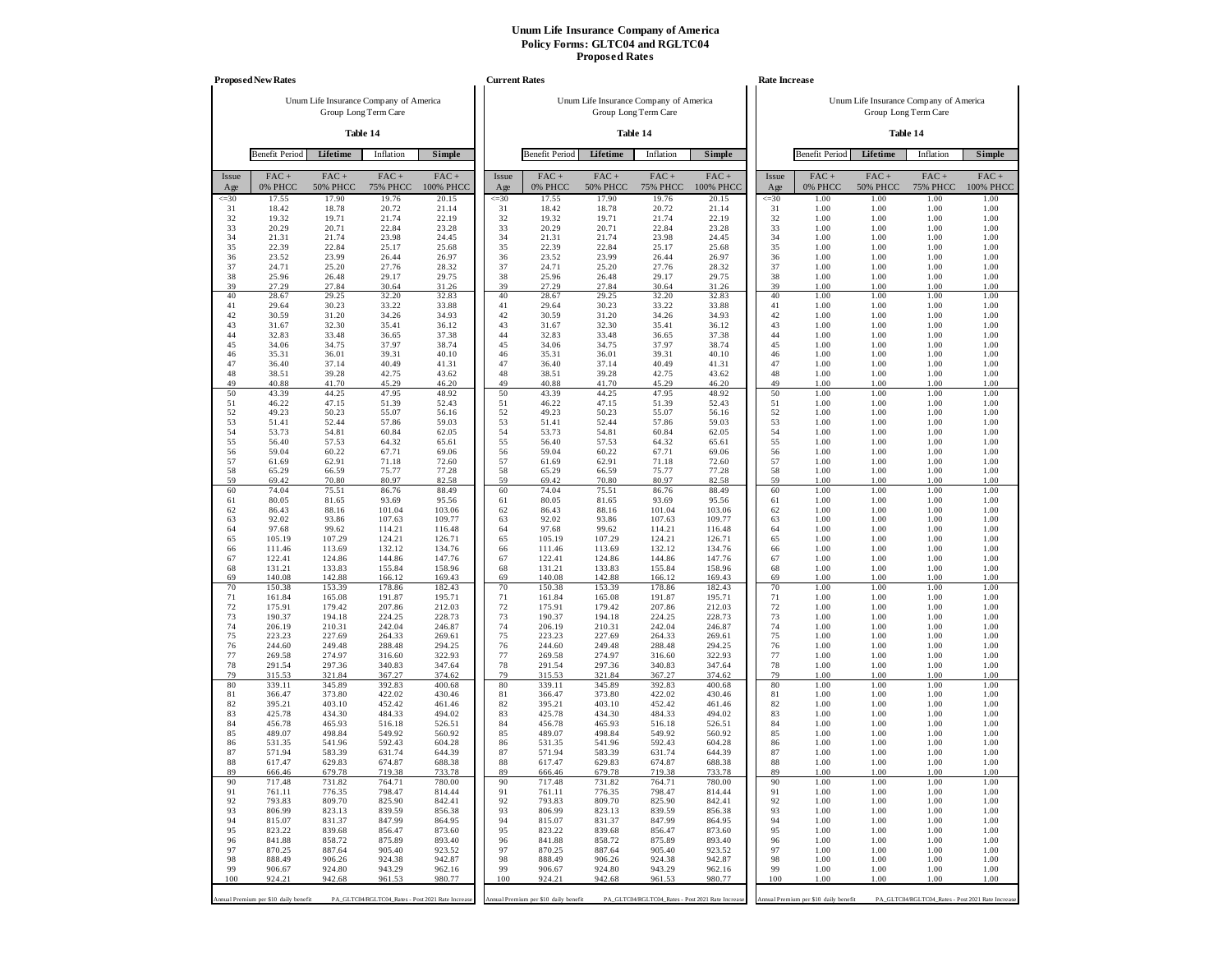|                 | <b>Proposed New Rates</b>             |                                                                |                  |                                                  | <b>Current Rates</b> |                                       |                                        |                      |                                                   |                 | Rate Increase                         |                                        |                                                  |              |
|-----------------|---------------------------------------|----------------------------------------------------------------|------------------|--------------------------------------------------|----------------------|---------------------------------------|----------------------------------------|----------------------|---------------------------------------------------|-----------------|---------------------------------------|----------------------------------------|--------------------------------------------------|--------------|
|                 |                                       | Unum Life Insurance Company of America<br>Group Long Term Care |                  |                                                  |                      |                                       | Unum Life Insurance Company of America | Group Long Term Care |                                                   |                 |                                       | Unum Life Insurance Company of America | Group Long Term Care                             |              |
|                 |                                       | Table 15                                                       |                  |                                                  |                      |                                       |                                        | Table 15             |                                                   |                 |                                       |                                        | Table 15                                         |              |
|                 | <b>Benefit Period</b>                 | 2 Year                                                         | Inflation        | Compound                                         |                      | <b>Benefit Period</b>                 | 2 Year                                 | Inflation            | Compound                                          |                 | <b>Benefit Period</b>                 | 2 Year                                 | Inflation                                        | Compound     |
| Issue           | FAC+                                  | $FAC +$                                                        | $FAC +$          | $FAC +$                                          | Issue                | FAC+                                  | $FAC +$                                | $FAC +$              | $FAC +$                                           | Issue           | $FAC +$                               | $FAC +$                                | $FAC +$                                          | $FAC +$      |
| Age             | 0% PHCC                               | <b>50% PHCC</b>                                                | <b>75% PHCC</b>  | 100% PHCC                                        | Age                  | 0% PHCC                               | <b>50% PHCC</b>                        | <b>75% PHCC</b>      | <b>100% PHCC</b>                                  | Age             | 0% PHCC                               | <b>50% PHCC</b>                        | <b>75% PHCC</b>                                  | 100% PHCC    |
| $\leq 30$<br>31 | 17.99<br>18.56                        | 18.35<br>18.92                                                 | 19.18<br>19.76   | 19.56<br>20.16                                   | $\leq 30$<br>31      | 14.99<br>15.47                        | 15.29<br>15.77                         | 15.98<br>16.47       | 16.30<br>16.80                                    | $\leq 30$<br>31 | 1.20<br>1.20                          | 1.20<br>1.20                           | 1.20<br>1.20                                     | 1.20<br>1.20 |
| 32<br>33        | 19.13<br>19.75                        | 19.52<br>20.15                                                 | 20.39<br>21.05   | 20.81<br>21.46                                   | 32<br>33             | 15.94<br>16.46                        | 16.27<br>16.79                         | 16.99<br>17.54       | 17.34<br>17.88                                    | 32<br>33        | 1.20<br>1.20                          | 1.20<br>1.20                           | 1.20<br>1.20                                     | 1.20<br>1.20 |
| 34              | 20.38                                 | 20.78                                                          | 21.72            | 22.15                                            | 34                   | 16.98                                 | 17.32                                  | 18.10                | 18.46                                             | 34              | 1.20                                  | 1.20                                   | 1.20                                             | 1.20         |
| 35              | 21.02                                 | 21.46                                                          | 22.42            | 22.86                                            | 35                   | 17.52                                 | 17.88                                  | 18.68                | 19.05                                             | 35              | 1.20                                  | 1.20                                   | 1.20                                             | 1.20         |
| 36<br>37        | 21.72<br>22.43                        | 22.15<br>22.88                                                 | 23.16<br>23.92   | 23.60<br>24.38                                   | 36<br>37             | 18.10<br>18.69                        | 18.46<br>19.07                         | 19.30<br>19.93       | 19.67<br>20.32                                    | 36<br>37        | 1.20<br>1.20                          | 1.20<br>1.20                           | 1.20<br>1.20                                     | 1.20<br>1.20 |
| 38              | 23.17                                 | 23.64                                                          | 24.70            | 25.20                                            | 38                   | 19.31                                 | 19.70                                  | 20.58                | 21.00                                             | 38              | 1.20                                  | 1.20                                   | 1.20                                             | 1.20         |
| 39<br>40        | 23.95<br>24.74                        | 24.43<br>25.25                                                 | 25.52<br>26.36   | 26.03<br>26.90                                   | 39<br>40             | 19.96<br>20.62                        | 20.36<br>21.04                         | 21.27<br>21.97       | 21.69<br>22.42                                    | 39<br>40        | 1.20<br>1.20                          | 1.20<br>1.20                           | 1.20<br>1.20                                     | 1.20<br>1.20 |
| 41              | 25.34                                 | 25.87                                                          | 27.01            | 27.54                                            | 41                   | 21.12                                 | 21.56                                  | 22.51                | 22.95                                             | 41              | 1.20                                  | 1.20                                   | 1.20                                             | 1.20         |
| 42<br>43        | 25.93<br>26.63                        | 26.46<br>27.17                                                 | 27.64<br>28.34   | 28.19<br>28.91                                   | 42<br>43             | 21.61<br>22.19                        | 22.05<br>22.64                         | 23.03<br>23.62       | 23.49<br>24.09                                    | 42<br>43        | 1.20<br>1.20                          | 1.20<br>1.20                           | 1.20<br>1.20                                     | 1.20<br>1.20 |
| 44              | 27.37                                 | 27.92                                                          | 29.14            | 29.70                                            | 44                   | 22.81                                 | 23.27                                  | 24.28                | 24.75                                             | 44              | 1.20                                  | 1.20                                   | 1.20                                             | 1.20         |
| 45<br>46        | 28.15<br>28.90                        | 28.70<br>29.48                                                 | 29.95<br>30.72   | 30.53<br>31.34                                   | 45<br>46             | 23.46<br>24.08                        | 23.92<br>24.57                         | 24.96<br>25.60       | 25.44<br>26.12                                    | 45<br>46        | 1.20<br>1.20                          | 1.20<br>1.20                           | 1.20<br>1.20                                     | 1.20<br>1.20 |
| 47              | 29.46                                 | 30.07                                                          | 31.34            | 31.97                                            | 47                   | 24.55                                 | 25.06                                  | 26.12                | 26.64                                             | 47              | 1.20                                  | 1.20                                   | 1.20                                             | 1.20         |
| 48<br>49        | 30.95<br>32.60                        | 31.57<br>33.26                                                 | 32.90<br>34.64   | 33.55<br>35.34                                   | 48<br>49             | 25.79<br>27.17                        | 26.31<br>27.72                         | 27.42<br>28.87       | 27.96<br>29.45                                    | 48<br>49        | 1.20<br>1.20                          | 1.20<br>1.20                           | 1.20<br>1.20                                     | 1.20<br>1.20 |
| 50              | 34.37                                 | 35.04                                                          | 36.48            | 37.20                                            | 50                   | 28.64                                 | 29.20                                  | 30.40                | 31.00                                             | 50              | 1.20                                  | 1.20                                   | 1.20                                             | 1.20         |
| 51<br>52        | 36.48<br>38.69                        | 37.20<br>39.47                                                 | 38.72<br>41.09   | 39.50<br>41.90                                   | 51<br>52             | 30.40<br>32.24                        | 31.00<br>32.89                         | 32.27<br>34.24       | 32.92<br>34.92                                    | 51<br>52        | 1.20<br>1.20                          | 1.20<br>1.20                           | 1.20<br>1.20                                     | 1.20<br>1.20 |
| 53              | 40.16                                 | 40.96                                                          | 42.66            | 43.51                                            | 53                   | 33.47                                 | 34.13                                  | 35.55                | 36.26                                             | 53              | 1.20                                  | 1.20                                   | 1.20                                             | 1.20         |
| 54              | 41.70                                 | 42.54                                                          | 44.33            | 45.20                                            | 54                   | 34.75                                 | 35.45                                  | 36.94                | 37.67                                             | 54              | 1.20                                  | 1.20                                   | 1.20                                             | 1.20         |
| 55<br>56        | 43.40<br>45.16                        | 44.27<br>46.06                                                 | 46.18<br>48.04   | 47.09<br>48.98                                   | 55<br>56             | 36.17<br>37.63                        | 36.89<br>38.38                         | 38.48<br>40.03       | 39.24<br>40.82                                    | 55<br>56        | 1.20<br>1.20                          | 1.20<br>1.20                           | 1.20<br>1.20                                     | 1.20<br>1.20 |
| 57              | 46.82                                 | 47.76                                                          | 49.85            | 50.86                                            | 57                   | 39.02                                 | 39.80                                  | 41.54                | 42.38                                             | 57              | 1.20                                  | 1.20                                   | 1.20                                             | 1.20         |
| 58<br>59        | 49.30<br>52.20                        | 50.30<br>53.26                                                 | 52.51<br>55.61   | 53.57<br>56.74                                   | 58<br>59             | 41.08<br>43.50                        | 41.92<br>44.38                         | 43.76<br>46.34       | 44.64<br>47.28                                    | 58<br>59        | 1.20<br>1.20                          | 1.20<br>1.20                           | 1.20<br>1.20                                     | 1.20<br>1.20 |
| 60              | 55.45                                 | 56.56                                                          | 59.06            | 60.25                                            | 60                   | 46.21                                 | 47.13                                  | 49.22                | 50.21                                             | 60              | 1.20                                  | 1.20                                   | 1.20                                             | 1.20         |
| 61<br>62        | 59.26<br>63.22                        | 60.43<br>64.48                                                 | 63.08<br>67.28   | 64.36<br>68.62                                   | 61<br>62             | 49.38<br>52.68                        | 50.36<br>53.73                         | 52.57<br>56.07       | 53.63<br>57.18                                    | 61<br>62        | 1.20<br>1.20                          | 1.20<br>1.20                           | 1.20<br>1.20                                     | 1.20<br>1.20 |
| 63              | 66.34                                 | 67.67                                                          | 70.62            | 72.04                                            | 63                   | 55.28                                 | 56.39                                  | 58.85                | 60.03                                             | 63              | 1.20                                  | 1.20                                   | 1.20                                             | 1.20         |
| 64<br>65        | 69.55<br>72.30                        | 70.93<br>73.75                                                 | 74.03<br>77.26   | 75.52<br>78.82                                   | 64<br>65             | 57.96<br>60.25                        | 59.11<br>61.46                         | 61.69<br>64.38       | 62.93<br>65.68                                    | 64<br>65        | 1.20<br>1.20                          | 1.20<br>1.20                           | 1.20<br>1.20                                     | 1.20<br>1.20 |
| 66              | 75.91                                 | 77.44                                                          | 81.07            | 82.72                                            | 66                   | 63.26                                 | 64.53                                  | 67.56                | 68.93                                             | 66              | 1.20                                  | 1.20                                   | 1.20                                             | 1.20         |
| 67              | 82.68                                 | 84.35                                                          | 88.28            | 90.06                                            | 67                   | 68.90<br>73.30                        | 70.29                                  | 73.57                | 75.05                                             | 67              | 1.20                                  | 1.20<br>1.20                           | 1.20                                             | 1.20         |
| 68<br>69        | 87.96<br>93.26                        | 89.70<br>95.12                                                 | 93.86<br>99.50   | 95.75<br>101.51                                  | 68<br>69             | 77.72                                 | 74.75<br>79.27                         | 78.22<br>82.92       | 79.79<br>84.59                                    | 68<br>69        | 1.20<br>1.20                          | 1.20                                   | 1.20<br>1.20                                     | 1.20<br>1.20 |
| 70              | 99.56                                 | 101.56                                                         | 106.15           | 108.29                                           | 70                   | 82.97                                 | 84.63                                  | 88.46                | 90.24                                             | 70              | 1.20                                  | 1.20                                   | 1.20                                             | 1.20         |
| 71<br>72        | 106.38<br>114.91                      | 108.50<br>117.22                                               | 113.34<br>122.33 | 115.61<br>124.78                                 | 71<br>72             | 88.65<br>95.76                        | 90.42<br>97.68                         | 94.45<br>101.94      | 96.34<br>103.98                                   | 71<br>72        | 1.20<br>1.20                          | 1.20<br>1.20                           | 1.20<br>1.20                                     | 1.20<br>1.20 |
| 73              | 123.64                                | 126.11                                                         | 131.52           | 134.15                                           | 73                   | 103.03                                | 105.09                                 | 109.60               | 111.79                                            | 73              | 1.20                                  | 1.20                                   | 1.20                                             | 1.20         |
| 74<br>75        | 133.28<br>140.99                      | 135.94<br>143.81                                               | 141.65<br>150.30 | 144.48<br>153.31                                 | 74<br>75             | 111.07<br>117.49                      | 113.28<br>119.84                       | 118.04<br>125.25     | 120.40<br>127.76                                  | 74<br>75        | 1.20<br>1.20                          | 1.20<br>1.20                           | 1.20<br>1.20                                     | 1.20<br>1.20 |
| 76              | 153.83                                | 156.90                                                         | 163.84           | 167.10                                           | 76                   | 128.19                                | 130.75                                 | 136.53               | 139.25                                            | 76              | 1.20                                  | 1.20                                   | 1.20                                             | 1.20         |
| 77<br>78        | 169.07<br>182.54                      | 172.45<br>186.19                                               | 179.88<br>194.00 | 183.48<br>197.89                                 | 77<br>78             | 140.89<br>152.12                      | 143.71<br>155.16                       | 149.90<br>161.67     | 152.90<br>164.91                                  | 77<br>78        | 1.20<br>1.20                          | 1.20<br>1.20                           | 1.20<br>1.20                                     | 1.20<br>1.20 |
| 79              | 197.11                                | 201.05                                                         | 209.28           | 213.46                                           | 79                   | 164.26                                | 167.54                                 | 174.40               | 177.88                                            | 79              | 1.20                                  | 1.20                                   | 1.20                                             | 1.20         |
| 80<br>81        | 211.75<br>228.70                      | 215.99<br>233.27                                               | 224.53<br>242.04 | 229.03<br>246.88                                 | 80<br>81             | 176.46<br>190.58                      | 179.99<br>194.39                       | 187.11<br>201.70     | 190.86<br>205.73                                  | 80<br>81        | 1.20<br>1.20                          | 1.20<br>1.20                           | 1.20<br>1.20                                     | 1.20<br>1.20 |
| 82              | 247.64                                | 252.60                                                         | 261.56           | 266.81                                           | 82                   | 206.37                                | 210.50                                 | 217.97               | 222.34                                            | 82              | 1.20                                  | 1.20                                   | 1.20                                             | 1.20         |
| 83<br>84        | 268.69<br>289.70                      | 274.06<br>295.50                                               | 283.20<br>304.72 | 288.86<br>310.80                                 | 83<br>84             | 223.91<br>241.42                      | 228.38<br>246.25                       | 236.00<br>253.93     | 240.72<br>259.00                                  | 83<br>84        | 1.20<br>1.20                          | 1.20<br>1.20                           | 1.20<br>1.20                                     | 1.20<br>1.20 |
| 85              | 312.72                                | 318.97                                                         | 328.36           | 334.92                                           | 85                   | 260.60                                | 265.81                                 | 273.63               | 279.10                                            | 85              | 1.20                                  | 1.20                                   | 1.20                                             | 1.20         |
| 86<br>87        | 336.13<br>357.50                      | 342.85<br>364.66                                               | 352.00<br>373.30 | 359.04<br>380.76                                 | 86<br>87             | 280.11<br>297.92                      | 285.71<br>303.88                       | 293.33<br>311.08     | 299.20<br>317.30                                  | 86<br>87        | 1.20<br>1.20                          | 1.20<br>1.20                           | 1.20<br>1.20                                     | 1.20<br>1.20 |
| 88              | 380.80                                | 388.42                                                         | 396.35           | 404.27                                           | 88                   | 317.33                                | 323.68                                 | 330.29               | 336.89                                            | 88              | 1.20                                  | 1.20                                   | 1.20                                             | 1.20         |
| 89<br>90        | 404.08<br>427.56                      | 412.16<br>436.12                                               | 420.41<br>444.84 | 428.81<br>453.74                                 | 89<br>90             | 336.73<br>356.30                      | 343.47<br>363.43                       | 350.34<br>370.70     | 357.34<br>378.12                                  | 89<br>90        | 1.20<br>1.20                          | 1.20<br>1.20                           | 1.20<br>1.20                                     | 1.20<br>1.20 |
| 91              | 449.12                                | 458.09                                                         | 467.27           | 476.60                                           | 91                   | 374.27                                | 381.74                                 | 389.39               | 397.17                                            | 91              | 1.20                                  | 1.20                                   | 1.20                                             | 1.20         |
| 92<br>93        | 470.76<br>490.24                      | 480.18<br>500.03                                               | 489.77<br>510.04 | 499.56<br>520.24                                 | 92<br>93             | 392.30<br>408.53                      | 400.15<br>416.69                       | 408.14<br>425.03     | 416.30<br>433.53                                  | 92<br>93        | 1.20<br>1.20                          | 1.20<br>1.20                           | 1.20<br>1.20                                     | 1.20<br>1.20 |
| 94              | 508.57                                | 518.72                                                         | 529.12           | 539.69                                           | 94                   | 423.81                                | 432.27                                 | 440.93               | 449.74                                            | 94              | 1.20                                  | 1.20                                   | 1.20                                             | 1.20         |
| 95              | 523.81                                | 534.28                                                         | 544.98           | 555.86                                           | 95                   | 436.51                                | 445.23                                 | 454.15               | 463.22                                            | 95              | 1.20                                  | 1.20                                   | 1.20                                             | 1.20         |
| 96<br>97        | 546.67<br>565.85                      | 557.60<br>577.16                                               | 568.75<br>588.71 | 580.13<br>600.49                                 | 96<br>97             | 455.56<br>471.54                      | 464.67<br>480.97                       | 473.96<br>490.59     | 483.44<br>500.41                                  | 96<br>97        | 1.20<br>1.20                          | 1.20<br>1.20                           | 1.20<br>1.20                                     | 1.20<br>1.20 |
| 98              | 579.95                                | 591.56                                                         | 603.38           | 615.46                                           | 98                   | 483.29                                | 492.97                                 | 502.82               | 512.88                                            | 98              | 1.20                                  | 1.20                                   | 1.20                                             | 1.20         |
| 99<br>100       | 595.34<br>612.47                      | 607.25<br>624.72                                               | 619.40<br>637.21 | 631.79<br>649.97                                 | 99<br>100            | 496.12<br>510.39                      | 506.04<br>520.60                       | 516.17<br>531.01     | 526.49<br>541.64                                  | 99<br>100       | 1.20<br>1.20                          | 1.20<br>1.20                           | 1.20<br>1.20                                     | 1.20<br>1.20 |
|                 |                                       |                                                                |                  |                                                  |                      |                                       |                                        |                      |                                                   |                 |                                       |                                        |                                                  |              |
|                 | Annual Premium per \$10 daily benefit |                                                                |                  | PA_GLTC04/RGLTC04_Rates - Post 2021 Rate Increas |                      | Annual Premium per \$10 daily benefit |                                        |                      | PA_GLTC04/RGLTC04_Rates - Post 2021 Rate Increase |                 | Annual Premium per \$10 daily benefit |                                        | PA_GLTC04/RGLTC04_Rates - Post 2021 Rate Increas |              |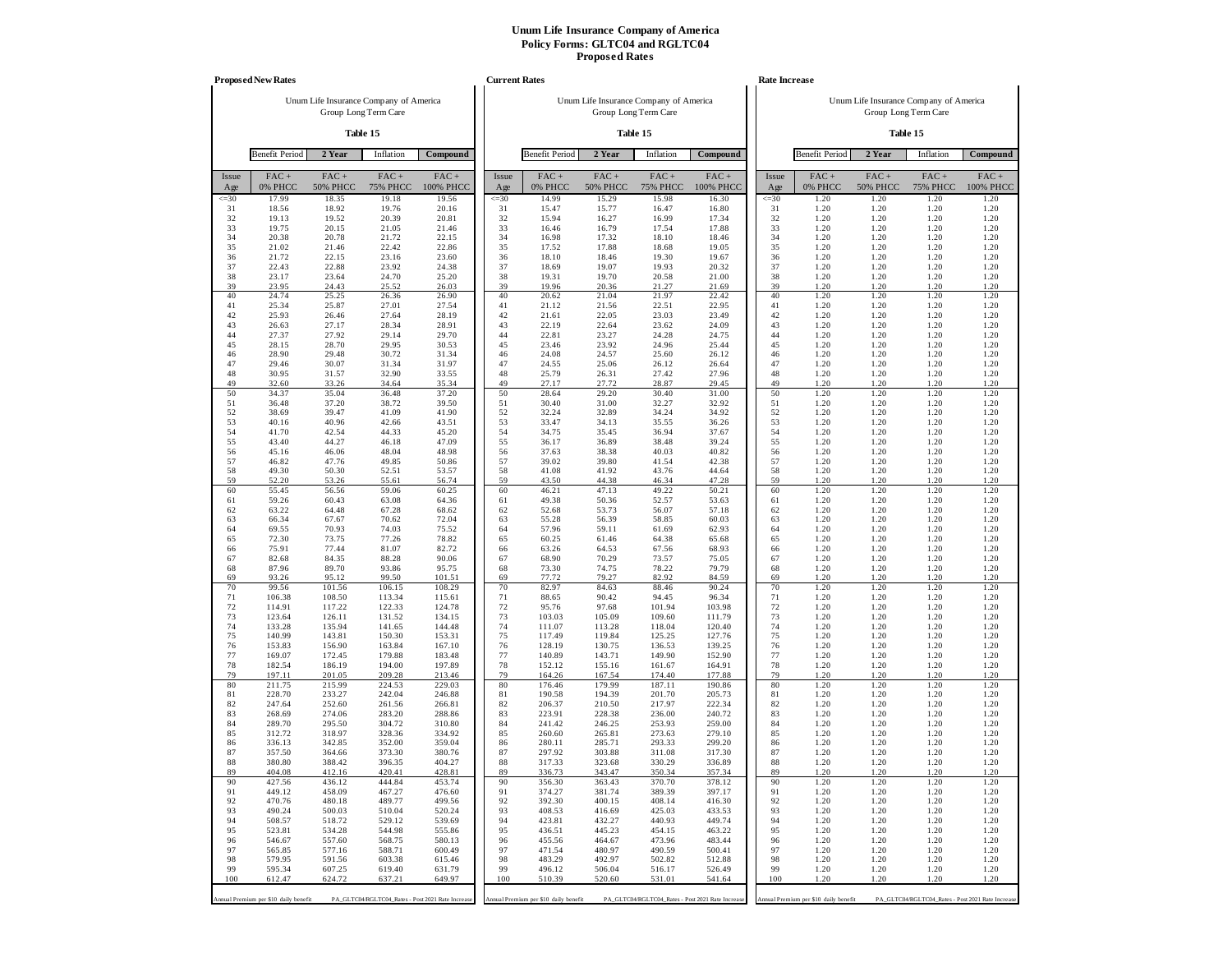|              | <b>Proposed New Rates</b>             |                                        |                            |                                                   |              | <b>Current Rates</b>                  |                                        |                            |                                                   |              | Rate Increase                         |                            |                                                                |                      |
|--------------|---------------------------------------|----------------------------------------|----------------------------|---------------------------------------------------|--------------|---------------------------------------|----------------------------------------|----------------------------|---------------------------------------------------|--------------|---------------------------------------|----------------------------|----------------------------------------------------------------|----------------------|
|              |                                       | Unum Life Insurance Company of America | Group Long Term Care       |                                                   |              |                                       | Unum Life Insurance Company of America | Group Long Term Care       |                                                   |              |                                       |                            | Unum Life Insurance Company of America<br>Group Long Term Care |                      |
|              |                                       |                                        | Table 16                   |                                                   |              |                                       |                                        | Table 16                   |                                                   |              |                                       |                            | Table 16                                                       |                      |
|              | <b>Benefit Period</b>                 | 3 Year                                 | Inflation                  | Compound                                          |              | <b>Benefit Period</b>                 | 3 Year                                 | Inflation                  | Compound                                          |              | <b>Benefit Period</b>                 | 3 Year                     | Inflation                                                      | Compound             |
| Issue<br>Age | $FAC +$<br>0% PHCC                    | $FAC +$<br><b>50% PHCC</b>             | $FAC +$<br><b>75% PHCC</b> | $FAC +$<br>100% PHCC                              | Issue<br>Age | $FAC +$<br>0% PHCC                    | $FAC +$<br><b>50% PHCC</b>             | $FAC +$<br><b>75% PHCC</b> | $FAC +$<br>100% PHCC                              | Issue<br>Age | FAC+<br>0% PHCC                       | $FAC +$<br><b>50% PHCC</b> | $FAC +$<br><b>75% PHCC</b>                                     | $FAC +$<br>100% PHCC |
| $\leq 30$    | 22.97                                 | 23.41                                  | 25.04                      | 25.56                                             | $\leq 30$    | 19.14                                 | 19.51                                  | 20.87                      | 21.30                                             | $\leq 30$    | 1.20                                  | 1.20                       | 1.20                                                           | 1.20                 |
| 31<br>32     | 23.68<br>24.42                        | 24.16<br>24.91                         | 25.84<br>26.63             | 26.35<br>27.18                                    | 31<br>32     | 19.73<br>20.35                        | 20.13<br>20.76                         | 21.53<br>22.19             | 21.96<br>22.65                                    | 31<br>32     | 1.20<br>1.20                          | 1.20<br>1.20               | 1.20<br>1.20                                                   | 1.20<br>1.20         |
| 33           | 25.20                                 | 25.72                                  | 27.48                      | 28.04                                             | 33           | 21.00                                 | 21.43                                  | 22.90                      | 23.37                                             | 33           | 1.20                                  | 1.20                       | 1.20                                                           | 1.20                 |
| 34<br>35     | 26.00<br>26.86                        | 26.52<br>27.38                         | 28.36<br>29.27             | 28.94<br>29.88                                    | 34<br>35     | 21.67<br>22.38                        | 22.10<br>22.82                         | 23.63<br>24.39             | 24.12<br>24.90                                    | 34<br>35     | 1.20<br>1.20                          | 1.20<br>1.20               | 1.20<br>1.20                                                   | 1.20<br>1.20         |
| 36           | 27.73                                 | 28.28                                  | 30.23                      | 30.84                                             | 36           | 23.11                                 | 23.57                                  | 25.19                      | 25.70                                             | 36           | 1.20                                  | 1.20                       | 1.20                                                           | 1.20                 |
| 37           | 28.63                                 | 29.22                                  | 31.21                      | 31.86                                             | 37           | 23.86                                 | 24.35                                  | 26.01                      | 26.55                                             | 37           | 1.20                                  | 1.20                       | 1.20                                                           | 1.20                 |
| 38<br>39     | 29.58<br>30.59                        | 30.19<br>31.19                         | 32.23<br>33.30             | 32.90<br>34.01                                    | 38<br>39     | 24.65<br>25.49                        | 25.16<br>25.99                         | 26.86<br>27.75             | 27.42<br>28.34                                    | 38<br>39     | 1.20<br>1.20                          | 1.20<br>1.20               | 1.20<br>1.20                                                   | 1.20<br>1.20         |
| 40           | 31.61                                 | 32.24                                  | 34.42                      | 35.15                                             | 40           | 26.34                                 | 26.87                                  | 28.68                      | 29.29                                             | 40           | 1.20                                  | 1.20                       | 1.20                                                           | 1.20                 |
| 41<br>42     | 32.36<br>33.12                        | 33.02<br>33.78                         | 35.26<br>36.06             | 35.98<br>36.80                                    | 41<br>42     | 26.97<br>27.60                        | 27.52<br>28.15                         | 29.38<br>30.05             | 29.98<br>30.67                                    | 41<br>42     | 1.20<br>1.20                          | 1.20<br>1.20               | 1.20<br>1.20                                                   | 1.20<br>1.20         |
| 43           | 34.01                                 | 34.68                                  | 37.01                      | 37.78                                             | 43           | 28.34                                 | 28.90                                  | 30.84                      | 31.48                                             | 43           | 1.20                                  | 1.20                       | 1.20                                                           | 1.20                 |
| 44           | 34.96                                 | 35.65                                  | 38.03                      | 38.81                                             | 44           | 29.13                                 | 29.71                                  | 31.69                      | 32.34                                             | 44           | 1.20                                  | 1.20                       | 1.20                                                           | 1.20                 |
| 45<br>46     | 35.94<br>36.91                        | 36.67<br>37.66                         | 39.11<br>40.14             | 39.90<br>40.96                                    | 45<br>46     | 29.95<br>30.76                        | 30.56<br>31.38                         | 32.59<br>33.45             | 33.25<br>34.13                                    | 45<br>46     | 1.20<br>1.20                          | 1.20<br>1.20               | 1.20<br>1.20                                                   | 1.20<br>1.20         |
| 47           | 37.63                                 | 38.40                                  | 40.93                      | 41.76                                             | 47           | 31.36                                 | 32.00                                  | 34.11                      | 34.80                                             | 47           | 1.20                                  | 1.20                       | 1.20                                                           | 1.20                 |
| 48<br>49     | 39.54                                 | 40.33<br>42.50                         | 42.97                      | 43.86                                             | 48<br>49     | 32.95                                 | 33.61                                  | 35.81                      | 36.55                                             | 48<br>49     | 1.20<br>1.20                          | 1.20<br>1.20               | 1.20                                                           | 1.20<br>1.20         |
| 50           | 41.66<br>43.91                        | 44.78                                  | 45.28<br>47.68             | 46.18<br>48.62                                    | 50           | 34.72<br>36.59                        | 35.42<br>37.32                         | 37.73<br>39.73             | 38.48<br>40.52                                    | 50           | 1.20                                  | 1.20                       | 1.20<br>1.20                                                   | 1.20                 |
| 51           | 46.61                                 | 47.53                                  | 50.59                      | 51.61                                             | 51           | 38.84                                 | 39.61                                  | 42.16                      | 43.01                                             | 51           | 1.20                                  | 1.20                       | 1.20                                                           | 1.20                 |
| 52<br>53     | 49.44<br>51.32                        | 50.44<br>52.36                         | 53.65<br>55.68             | 54.76<br>56.87                                    | 52<br>53     | 41.20<br>42.77                        | 42.03<br>43.63                         | 44.71<br>46.40             | 45.63<br>47.39                                    | 52<br>53     | 1.20<br>1.20                          | 1.20<br>1.20               | 1.20<br>1.20                                                   | 1.20<br>1.20         |
| 54           | 53.30                                 | 54.38                                  | 57.80                      | 59.08                                             | 54           | 44.42                                 | 45.32                                  | 48.17                      | 49.23                                             | 54           | 1.20                                  | 1.20                       | 1.20                                                           | 1.20                 |
| 55           | 55.49                                 | 56.59                                  | 60.17                      | 61.54                                             | 55           | 46.24                                 | 47.16                                  | 50.14                      | 51.28                                             | 55           | 1.20                                  | 1.20                       | 1.20                                                           | 1.20                 |
| 56<br>57     | 57.72<br>59.88                        | 58.87<br>61.07                         | 62.56<br>64.88             | 64.02<br>66.46                                    | 56<br>57     | 48.10<br>49.90                        | 49.06<br>50.89                         | 52.13<br>54.07             | 53.35<br>55.38                                    | 56<br>57     | 1.20<br>1.20                          | 1.20<br>1.20               | 1.20<br>1.20                                                   | 1.20<br>1.20         |
| 58           | 63.04                                 | 64.30                                  | 68.30                      | 70.00                                             | 58           | 52.53                                 | 53.58                                  | 56.92                      | 58.33                                             | 58           | 1.20                                  | 1.20                       | 1.20                                                           | 1.20                 |
| 59<br>60     | 66.76<br>70.90                        | 68.10<br>72.31                         | 72.30<br>76.75             | 74.14<br>78.74                                    | 59<br>60     | 55.63<br>59.08                        | 56.75<br>60.26                         | 60.25<br>63.96             | 61.78<br>65.62                                    | 59<br>60     | 1.20<br>1.20                          | 1.20<br>1.20               | 1.20<br>1.20                                                   | 1.20<br>1.20         |
| 61           | 75.77                                 | 77.29                                  | 82.00                      | 84.10                                             | 61           | 63.14                                 | 64.41                                  | 68.33                      | 70.08                                             | 61           | 1.20                                  | 1.20                       | 1.20                                                           | 1.20                 |
| 62<br>63     | 80.83<br>84.84                        | 82.46<br>86.56                         | 87.43<br>91.78             | 89.69<br>94.14                                    | 62<br>63     | 67.36<br>70.70                        | 68.72<br>72.13                         | 72.86<br>76.48             | 74.74<br>78.45                                    | 62<br>63     | 1.20<br>1.20                          | 1.20<br>1.20               | 1.20<br>1.20                                                   | 1.20<br>1.20         |
| 64           | 88.96                                 | 90.73                                  | 96.19                      | 98.69                                             | 64           | 74.13                                 | 75.61                                  | 80.16                      | 82.24                                             | 64           | 1.20                                  | 1.20                       | 1.20                                                           | 1.20                 |
| 65           | 92.46                                 | 94.32                                  | 100.31                     | 103.09                                            | 65           | 77.05                                 | 78.60                                  | 83.59                      | 85.91                                             | 65           | 1.20                                  | 1.20                       | 1.20                                                           | 1.20                 |
| 66<br>67     | 97.12<br>105.79                       | 99.05<br>107.89                        | 105.29<br>114.62           | 108.17<br>117.77                                  | 66<br>67     | 80.93<br>88.16                        | 82.54<br>89.91                         | 87.74<br>95.52             | 90.14<br>98.14                                    | 66<br>67     | 1.20<br>1.20                          | 1.20<br>1.20               | 1.20<br>1.20                                                   | 1.20<br>1.20         |
| 68           | 112.52                                | 114.77                                 | 121.87                     | 125.21                                            | 68           | 93.77                                 | 95.64                                  | 101.56                     | 104.34                                            | 68           | 1.20                                  | 1.20                       | 1.20                                                           | 1.20                 |
| 69<br>70     | 119.34<br>127.40                      | 121.74<br>129.96                       | 129.18<br>137.82           | 132.71<br>141.58                                  | 69<br>70     | 99.45<br>106.17                       | 101.45<br>108.30                       | 107.65<br>114.85           | 110.59<br>117.98                                  | 69<br>70     | 1.20<br>1.20                          | 1.20<br>1.20               | 1.20<br>1.20                                                   | 1.20<br>1.20         |
| 71           | 136.13                                | 138.86                                 | 147.17                     | 151.13                                            | 71           | 113.44                                | 115.72                                 | 122.64                     | 125.94                                            | 71           | 1.20                                  | 1.20                       | 1.20                                                           | 1.20                 |
| 72           | 147.07                                | 150.01                                 | 158.89                     | 163.10                                            | 72           | 122.56                                | 125.01                                 | 132.41                     | 135.92                                            | 72           | 1.20                                  | 1.20                       | 1.20                                                           | 1.20                 |
| 73<br>74     | 158.26<br>170.59                      | 161.41<br>173.99                       | 170.84<br>184.03           | 175.32<br>188.80                                  | 73<br>74     | 131.88<br>142.16                      | 134.51<br>144.99                       | 142.37<br>153.36           | 146.10<br>157.33                                  | 73<br>74     | 1.20<br>1.20                          | 1.20<br>1.20               | 1.20<br>1.20                                                   | 1.20<br>1.20         |
| 75           | 180.41                                | 184.00                                 | 195.12                     | 200.44                                            | 75           | 150.34                                | 153.33                                 | 162.60                     | 167.03                                            | 75           | 1.20                                  | 1.20                       | 1.20                                                           | 1.20                 |
| 76<br>77     | 196.82<br>216.29                      | 200.76<br>220.61                       | 212.71<br>233.57           | 218.42<br>239.75                                  | 76<br>77     | 164.02<br>180.24                      | 167.30<br>183.84                       | 177.26<br>194.64           | 182.02<br>199.79                                  | 76<br>77     | 1.20<br>1.20                          | 1.20<br>1.20               | 1.20<br>1.20                                                   | 1.20<br>1.20         |
| 78           | 233.47                                | 238.14                                 | 251.87                     | 258.44                                            | 78           | 194.56                                | 198.45                                 | 209.89                     | 215.37                                            | 78           | 1.20                                  | 1.20                       | 1.20                                                           | 1.20                 |
| 79           | 252.08                                | 257.12                                 | 271.73                     | 278.72                                            | 79           | 210.07                                | 214.27                                 | 226.44                     | 232.27                                            | 79           | 1.20                                  | 1.20                       | 1.20                                                           | 1.20                 |
| 80<br>81     | 270.76<br>292.55                      | 276.17<br>298.39                       | 291.56<br>314.58           | 298.94<br>322.34                                  | 80<br>81     | 225.63<br>243.79                      | 230.14<br>248.66                       | 242.97<br>262.15           | 249.12<br>268.62                                  | 80<br>81     | 1.20<br>1.20                          | 1.20<br>1.20               | 1.20<br>1.20                                                   | 1.20<br>1.20         |
| 82           | 316.78                                | 323.10                                 | 340.25                     | 348.43                                            | 82           | 263.98                                | 269.25                                 | 283.54                     | 290.36                                            | 82           | 1.20                                  | 1.20                       | 1.20                                                           | 1.20                 |
| 83<br>84     | 343.63<br>370.61                      | 350.51<br>378.01                       | 368.69<br>397.12           | 377.38<br>406.20                                  | 83<br>84     | 286.36<br>308.84                      | 292.09<br>315.01                       | 307.24<br>330.93           | 314.48<br>338.50                                  | 83<br>84     | 1.20<br>1.20                          | 1.20<br>1.20               | 1.20<br>1.20                                                   | 1.20<br>1.20         |
| 85           | 400.08                                | 408.08                                 | 428.35                     | 437.98                                            | 85           | 333.40                                | 340.07                                 | 356.96                     | 364.98                                            | 85           | 1.20                                  | 1.20                       | 1.20                                                           | 1.20                 |
| 86           | 430.99                                | 439.62                                 | 460.09                     | 469.78                                            | 86           | 359.16                                | 366.35                                 | 383.41                     | 391.48                                            | 86           | 1.20                                  | 1.20                       | 1.20                                                           | 1.20                 |
| 87<br>88     | 459.53<br>490.70                      | 468.72<br>500.52                       | 488.68<br>519.06           | 498.44<br>529.44                                  | 87<br>88     | 382.94<br>408.92                      | 390.60<br>417.10                       | 407.23<br>432.55           | 415.37<br>441.20                                  | 87<br>88     | 1.20<br>1.20                          | 1.20<br>1.20               | 1.20<br>1.20                                                   | 1.20<br>1.20         |
| 89           | 523.63                                | 534.11                                 | 550.75                     | 561.76                                            | 89           | 436.36                                | 445.09                                 | 458.96                     | 468.13                                            | 89           | 1.20                                  | 1.20                       | 1.20                                                           | 1.20                 |
| 90<br>91     | 557.35<br>587.95                      | 568.50<br>599.70                       | 582.88<br>611.83           | 594.54<br>624.07                                  | 90<br>91     | 464.46<br>489.96                      | 473.75<br>499.75                       | 485.73<br>509.86           | 495.45<br>520.06                                  | 90<br>91     | 1.20<br>1.20                          | 1.20<br>1.20               | 1.20<br>1.20                                                   | 1.20<br>1.20         |
| 92           | 614.82                                | 627.11                                 | 639.65                     | 652.44                                            | 92           | 512.35                                | 522.59                                 | 533.04                     | 543.70                                            | 92           | 1.20                                  | 1.20                       | 1.20                                                           | 1.20                 |
| 93<br>94     | 636.89<br>656.81                      | 649.62<br>669.96                       | 662.62<br>683.35           | 675.88<br>697.02                                  | 93<br>94     | 530.74<br>547.34                      | 541.35<br>558.30                       | 552.18<br>569.46           | 563.23<br>580.85                                  | 93<br>94     | 1.20                                  | 1.20<br>1.20               | 1.20<br>1.20                                                   | 1.20<br>1.20         |
| 95           | 670.94                                | 684.36                                 | 698.04                     | 712.01                                            | 95           | 559.12                                | 570.30                                 | 581.70                     | 593.34                                            | 95           | 1.20<br>1.20                          | 1.20                       | 1.20                                                           | 1.20                 |
| 96           | 700.79                                | 714.80                                 | 729.11                     | 743.70                                            | 96           | 583.99                                | 595.67                                 | 607.59                     | 619.75                                            | 96           | 1.20                                  | 1.20                       | 1.20                                                           | 1.20                 |
| 97<br>98     | 725.57<br>743.36                      | 740.09<br>758.24                       | 754.90<br>773.40           | 769.99<br>788.87                                  | 97<br>98     | 604.64<br>619.47                      | 616.74<br>631.87                       | 629.08<br>644.50           | 641.66<br>657.39                                  | 97<br>98     | 1.20<br>1.20                          | 1.20<br>1.20               | 1.20<br>1.20                                                   | 1.20<br>1.20         |
| 99           | 762.56                                | 777.83                                 | 793.38                     | 809.24                                            | 99           | 635.47                                | 648.19                                 | 661.15                     | 674.37                                            | 99           | 1.20                                  | 1.20                       | 1.20                                                           | 1.20                 |
| 100          | 783.66                                | 799.34                                 | 815.33                     | 831.64                                            | 100          | 653.05                                | 666.12                                 | 679.44                     | 693.03                                            | 100          | 1.20                                  | 1.20                       | 1.20                                                           | 1.20                 |
|              | Annual Premium per \$10 daily benefit |                                        |                            | PA_GLTC04/RGLTC04_Rates - Post 2021 Rate Increase |              | Annual Premium per \$10 daily benefit |                                        |                            | PA_GLTC04/RGLTC04_Rates - Post 2021 Rate Increase |              | Annual Premium per \$10 daily benefit |                            | PA_GLTC04/RGLTC04_Rates - Post 2021 Rate Increas               |                      |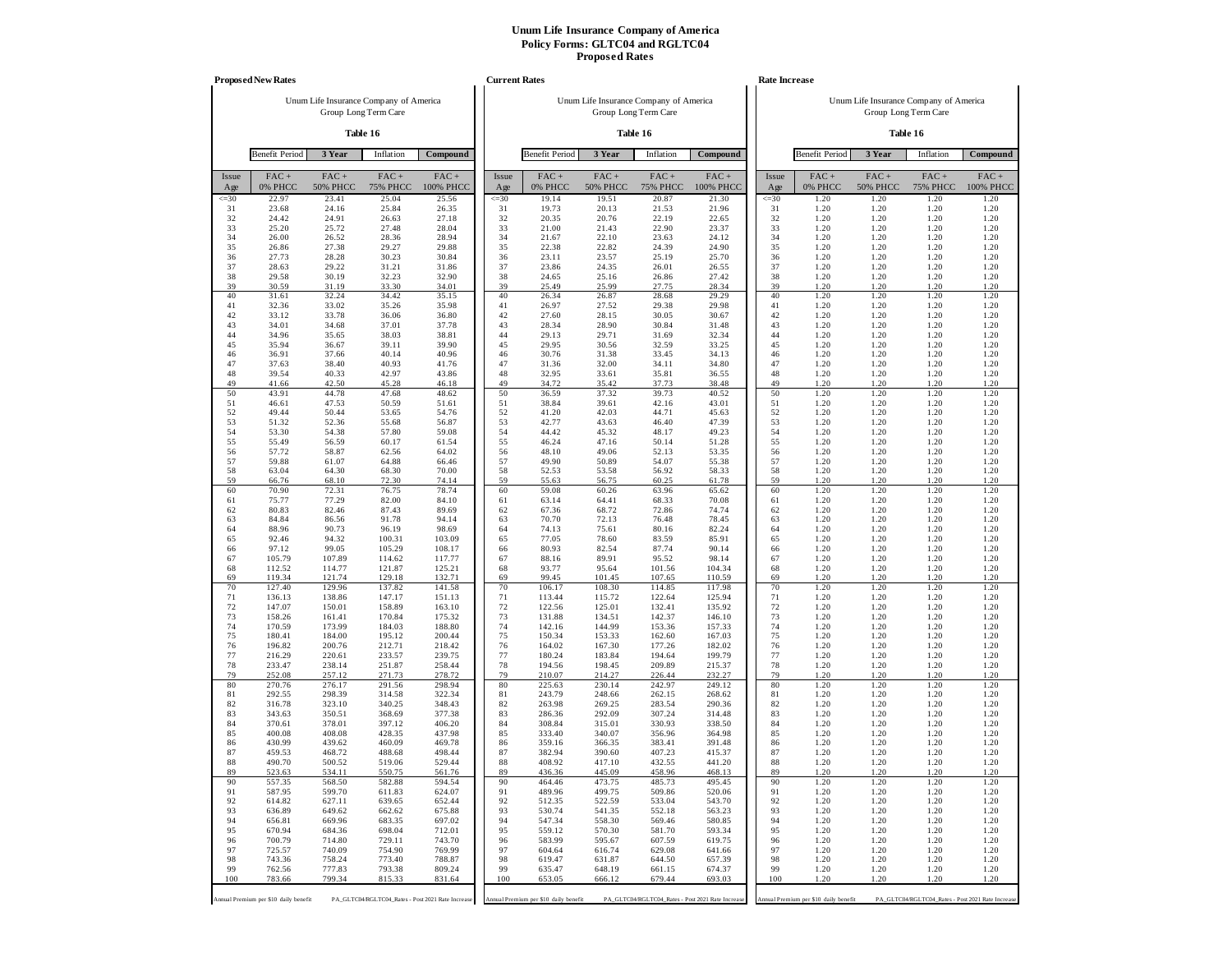|              | <b>Proposed New Rates</b>             |                                        |                            |                                                   |              | <b>Current Rates</b>                  |                                        |                         |                                                   |              | Rate Increase                         |                                        |                            |                                                   |
|--------------|---------------------------------------|----------------------------------------|----------------------------|---------------------------------------------------|--------------|---------------------------------------|----------------------------------------|-------------------------|---------------------------------------------------|--------------|---------------------------------------|----------------------------------------|----------------------------|---------------------------------------------------|
|              |                                       | Unum Life Insurance Company of America |                            |                                                   |              |                                       | Unum Life Insurance Company of America |                         |                                                   |              |                                       | Unum Life Insurance Company of America |                            |                                                   |
|              |                                       |                                        | Group Long Term Care       |                                                   |              |                                       |                                        | Group Long Term Care    |                                                   |              |                                       |                                        | Group Long Term Care       |                                                   |
|              |                                       | Table 17                               |                            |                                                   |              |                                       |                                        | Table 17                |                                                   |              |                                       |                                        | Table 17                   |                                                   |
|              | <b>Benefit Period</b>                 | 4 Year                                 | Inflation                  | Compound                                          |              | <b>Benefit Period</b>                 | 4 Year                                 | Inflation               | Compound                                          |              | <b>Benefit Period</b>                 | 4 Year                                 | Inflation                  | Compound                                          |
| Issue<br>Age | FAC+<br>0% PHCC                       | FAC+<br><b>50% PHCC</b>                | $FAC +$<br><b>75% PHCC</b> | $FAC +$<br>100% PHCC                              | Issue<br>Age | FAC+<br>0% PHCC                       | $FAC +$<br><b>50% PHCC</b>             | FAC+<br><b>75% PHCC</b> | FAC+<br>100% PHCC                                 | Issue<br>Age | FAC+<br>0% PHCC                       | $FAC +$<br><b>50% PHCC</b>             | $FAC +$<br><b>75% PHCC</b> | $FAC +$<br>100% PHCC                              |
| $\leq 30$    | 25.84                                 | 26.35                                  | 28.72                      | 29.60                                             | $\leq 30$    | 21.53                                 | 21.96                                  | 23.93                   | 24.67                                             | $\leq 30$    | 1.20                                  | 1.20                                   | 1.20                       | 1.20                                              |
| 31<br>32     | 26.64<br>27.49                        | 27.18<br>28.03                         | 29.62<br>30.53             | 30.52<br>31.49                                    | 31<br>32     | 22.20<br>22.91                        | 22.65<br>23.36                         | 24.68<br>25.44          | 25.43<br>26.24                                    | 31<br>32     | 1.20<br>1.20                          | 1.20<br>1.20                           | 1.20<br>1.20               | 1.20<br>1.20                                      |
| 33           | 28.36                                 | 28.93                                  | 31.50                      | 32.48                                             | 33           | 23.63                                 | 24.11                                  | 26.25                   | 27.07                                             | 33           | 1.20                                  | 1.20                                   | 1.20                       | 1.20                                              |
| 34<br>35     | 29.27<br>30.23                        | 29.86<br>30.83                         | 32.52<br>33.55             | 33.53<br>34.61                                    | 34<br>35     | 24.39<br>25.19                        | 24.88<br>25.69                         | 27.10<br>27.96          | 27.94<br>28.84                                    | 34<br>35     | 1.20<br>1.20                          | 1.20<br>1.20                           | 1.20<br>1.20               | 1.20<br>1.20                                      |
| 36           | 31.21                                 | 31.82                                  | 34.64                      | 35.74                                             | 36           | 26.01                                 | 26.52                                  | 28.87                   | 29.78                                             | 36           | 1.20                                  | 1.20                                   | 1.20                       | 1.20                                              |
| 37           | 32.23                                 | 32.87                                  | 35.78                      | 36.89                                             | 37           | 26.86                                 | 27.39                                  | 29.82                   | 30.74                                             | 37           | 1.20                                  | 1.20                                   | 1.20                       | 1.20                                              |
| 38<br>39     | 33.30<br>34.40                        | 33.97<br>35.10                         | 36.96<br>38.18             | 38.12<br>39.38                                    | 38<br>39     | 27.75<br>28.67                        | 28.31<br>29.25                         | 30.80<br>31.82          | 31.77<br>32.82                                    | 38<br>39     | 1.20<br>1.20                          | 1.20<br>1.20                           | 1.20<br>1.20               | 1.20<br>1.20                                      |
| 40           | 35.57                                 | 36.28                                  | 39.46                      | 40.69                                             | 40           | 29.64                                 | 30.23                                  | 32.88                   | 33.91                                             | 40           | 1.20                                  | 1.20                                   | 1.20                       | 1.20                                              |
| 41<br>42     | 36.43<br>37.27                        | 37.15<br>38.02                         | 40.40<br>41.33             | 41.68<br>42.62                                    | 41<br>42     | 30.36<br>31.06                        | 30.96<br>31.68                         | 33.67<br>34.44          | 34.73<br>35.52                                    | 41<br>42     | 1.20<br>1.20                          | 1.20<br>1.20                           | 1.20<br>1.20               | 1.20<br>1.20                                      |
| 43           | 38.28                                 | 39.04                                  | 42.42                      | 43.75                                             | 43           | 31.90                                 | 32.53                                  | 35.35                   | 36.46                                             | 43           | 1.20                                  | 1.20                                   | 1.20                       | 1.20                                              |
| 44           | 39.32                                 | 40.13                                  | 43.60                      | 44.94                                             | 44           | 32.77                                 | 33.44                                  | 36.33                   | 37.45                                             | 44           | 1.20                                  | 1.20                                   | 1.20                       | 1.20                                              |
| 45<br>46     | 40.45<br>41.54                        | 41.27<br>42.37                         | 44.82<br>46.02             | 46.21<br>47.44                                    | 45<br>46     | 33.71<br>34.62                        | 34.39<br>35.31                         | 37.35<br>38.35          | 38.51<br>39.53                                    | 45<br>46     | 1.20<br>1.20                          | 1.20<br>1.20                           | 1.20<br>1.20               | 1.20<br>1.20                                      |
| 47           | 42.35                                 | 43.20                                  | 46.93                      | 48.37                                             | 47           | 35.29                                 | 36.00                                  | 39.11                   | 40.31                                             | 47           | 1.20                                  | 1.20                                   | 1.20                       | 1.20                                              |
| 48<br>49     | 44.50                                 | 45.40                                  | 49.28                      | 50.78                                             | 48<br>49     | 37.08                                 | 37.83                                  | 41.07                   | 42.32                                             | 48<br>49     | 1.20                                  | 1.20                                   | 1.20                       | 1.20                                              |
| 50           | 46.90<br>49.42                        | 47.83<br>50.40                         | 51.91<br>54.67             | 53.48<br>56.30                                    | 50           | 39.08<br>41.18                        | 39.86<br>42.00                         | 43.26<br>45.56          | 44.57<br>46.92                                    | 50           | 1.20<br>1.20                          | 1.20<br>1.20                           | 1.20<br>1.20               | 1.20<br>1.20                                      |
| 51           | 52.46                                 | 53.52                                  | 58.01                      | 59.77                                             | 51           | 43.72                                 | 44.60                                  | 48.34                   | 49.81                                             | 51           | 1.20                                  | 1.20                                   | 1.20                       | 1.20                                              |
| 52<br>53     | 55.66<br>57.78                        | 56.78<br>58.94                         | 61.50<br>63.83             | 63.42<br>65.83                                    | 52<br>53     | 46.38<br>48.15                        | 47.32<br>49.12                         | 51.25<br>53.19          | 52.85<br>54.86                                    | 52<br>53     | 1.20<br>1.20                          | 1.20<br>1.20                           | 1.20<br>1.20               | 1.20<br>1.20                                      |
| 54           | 60.04                                 | 61.22                                  | 66.26                      | 68.41                                             | 54           | 50.03                                 | 51.02                                  | 55.22                   | 57.01                                             | 54           | 1.20                                  | 1.20                                   | 1.20                       | 1.20                                              |
| 55           | 62.48                                 | 63.73                                  | 68.98                      | 71.24                                             | 55           | 52.07                                 | 53.11                                  | 57.48                   | 59.37                                             | 55           | 1.20                                  | 1.20                                   | 1.20                       | 1.20                                              |
| 56<br>57     | 64.99<br>67.43                        | 66.29<br>68.77                         | 71.72<br>74.41             | 74.14<br>76.94                                    | 56<br>57     | 54.16<br>56.19                        | 55.24<br>57.31                         | 59.77<br>62.01          | 61.78<br>64.12                                    | 56<br>57     | 1.20<br>1.20                          | 1.20<br>1.20                           | 1.20<br>1.20               | 1.20<br>1.20                                      |
| 58           | 71.00                                 | 72.42                                  | 78.31                      | 81.05                                             | 58           | 59.17                                 | 60.35                                  | 65.26                   | 67.54                                             | 58           | 1.20                                  | 1.20                                   | 1.20                       | 1.20                                              |
| 59<br>60     | 75.20<br>79.87                        | 76.70<br>81.48                         | 82.91<br>88.01             | 85.82<br>91.16                                    | 59<br>60     | 62.67<br>66.56                        | 63.92<br>67.90                         | 69.09<br>73.34          | 71.52<br>75.97                                    | 59<br>60     | 1.20<br>1.20                          | 1.20<br>1.20                           | 1.20<br>1.20               | 1.20<br>1.20                                      |
| 61           | 85.37                                 | 87.07                                  | 94.02                      | 97.37                                             | 61           | 71.14                                 | 72.56                                  | 78.35                   | 81.14                                             | 61           | 1.20                                  | 1.20                                   | 1.20                       | 1.20                                              |
| 62           | 91.08                                 | 92.92                                  | 100.26                     | 103.84                                            | 62           | 75.90                                 | 77.43                                  | 83.55                   | 86.53                                             | 62           | 1.20                                  | 1.20                                   | 1.20                       | 1.20                                              |
| 63<br>64     | 95.59<br>100.24                       | 97.51<br>102.24                        | 105.24<br>110.32           | 109.01<br>114.28                                  | 63<br>64     | 79.66<br>83.53                        | 81.26<br>85.20                         | 87.70<br>91.93          | 90.84<br>95.23                                    | 63<br>64     | 1.20<br>1.20                          | 1.20<br>1.20                           | 1.20<br>1.20               | 1.20<br>1.20                                      |
| 65           | 104.03                                | 106.12                                 | 115.00                     | 119.40                                            | 65           | 86.69                                 | 88.43                                  | 95.83                   | 99.50                                             | 65           | 1.20                                  | 1.20                                   | 1.20                       | 1.20                                              |
| 66<br>67     | 109.26<br>119.03                      | 111.44<br>121.40                       | 120.70<br>131.41           | 125.29<br>136.39                                  | 66<br>67     | 91.05<br>99.19                        | 92.87<br>101.17                        | 100.58<br>109.51        | 104.41<br>113.66                                  | 66<br>67     | 1.20<br>1.20                          | 1.20<br>1.20                           | 1.20<br>1.20               | 1.20<br>1.20                                      |
| 68           | 126.61                                | 129.16                                 | 139.70                     | 145.00                                            | 68           | 105.51                                | 107.63                                 | 116.42                  | 120.83                                            | 68           | 1.20                                  | 1.20                                   | 1.20                       | 1.20                                              |
| 69           | 134.28                                | 136.96                                 | 148.09                     | 153.68                                            | 69           | 111.90                                | 114.13                                 | 123.41                  | 128.07                                            | 69           | 1.20                                  | 1.20                                   | 1.20                       | 1.20                                              |
| 70<br>71     | 143.35<br>153.19                      | 146.22<br>156.26                       | 157.99<br>168.68           | 163.92<br>174.96                                  | 70<br>71     | 119.46<br>127.66                      | 121.85<br>130.22                       | 131.66<br>140.57        | 136.60<br>145.80                                  | 70<br>71     | 1.20<br>1.20                          | 1.20<br>1.20                           | 1.20<br>1.20               | 1.20<br>1.20                                      |
| 72           | 165.49                                | 168.80                                 | 182.08                     | 188.78                                            | 72           | 137.91                                | 140.67                                 | 151.73                  | 157.32                                            | 72           | 1.20                                  | 1.20                                   | 1.20                       | 1.20                                              |
| 73<br>74     | 178.07<br>191.93                      | 181.63<br>195.77                       | 195.77<br>210.85           | 202.90<br>218.44                                  | 73<br>74     | 148.39<br>159.94                      | 151.36<br>163.14                       | 163.14<br>175.71        | 169.08<br>182.03                                  | 73<br>74     | 1.20<br>1.20                          | 1.20<br>1.20                           | 1.20<br>1.20               | 1.20<br>1.20                                      |
| 75           | 202.69                                | 206.74                                 | 223.49                     | 231.95                                            | 75           | 168.91                                | 172.28                                 | 186.24                  | 193.29                                            | 75           | 1.20                                  | 1.20                                   | 1.20                       | 1.20                                              |
| 76           | 221.17                                | 225.59                                 | 243.60                     | 252.68                                            | 76           | 184.31                                | 187.99                                 | 203.00                  | 210.57                                            | 76           | 1.20                                  | 1.20                                   | 1.20                       | 1.20                                              |
| 77<br>78     | 243.05<br>262.31                      | 247.90<br>267.56                       | 267.40<br>288.26           | 277.24<br>298.72                                  | 77<br>78     | 202.54<br>218.59                      | 206.58<br>222.97                       | 222.83<br>240.22        | 231.03<br>248.93                                  | 77<br>78     | 1.20<br>1.20                          | 1.20<br>1.20                           | 1.20<br>1.20               | 1.20<br>1.20                                      |
| 79           | 283.25                                | 288.90                                 | 310.92                     | 322.03                                            | 79           | 236.04                                | 240.75                                 | 259.10                  | 268.36                                            | 79           | 1.20                                  | 1.20                                   | 1.20                       | 1.20                                              |
| 80<br>81     | 304.24<br>328.84                      | 310.33<br>335.42                       | 333.54<br>359.89           | 345.28<br>372.22                                  | 80<br>81     | 253.53<br>274.03                      | 258.61<br>279.52                       | 277.95<br>299.91        | 287.73<br>310.18                                  | 80<br>81     | 1.20<br>1.20                          | 1.20<br>1.20                           | 1.20<br>1.20               | 1.20<br>1.20                                      |
| 82           | 355.97                                | 363.08                                 | 389.04                     | 402.11                                            | 82           | 296.64                                | 302.57                                 | 324.20                  | 335.09                                            | 82           | 1.20                                  | 1.20                                   | 1.20                       | 1.20                                              |
| 83<br>84     | 385.94                                | 393.66<br>424.54                       | 421.24<br>453.55           | 435.11<br>468.12                                  | 83<br>84     | 321.62<br>346.84                      | 328.05<br>353.78                       | 351.03<br>377.96        | 362.59<br>390.10                                  | 83<br>84     | 1.20<br>1.20                          | 1.20<br>1.20                           | 1.20<br>1.20               | 1.20<br>1.20                                      |
| 85           | 416.21<br>449.08                      | 458.06                                 | 488.94                     | 504.43                                            | 85           | 374.23                                | 381.72                                 | 407.45                  | 420.36                                            | 85           | 1.20                                  | 1.20                                   | 1.20                       | 1.20                                              |
| 86           | 485.58                                | 495.30                                 | 526.61                     | 542.16                                            | 86           | 404.65                                | 412.75                                 | 438.84                  | 451.80                                            | 86           | 1.20                                  | 1.20                                   | 1.20                       | 1.20                                              |
| 87<br>88     | 520.01<br>558.16                      | 530.41<br>569.33                       | 561.46<br>599.72           | 576.71<br>614.38                                  | 87<br>88     | 433.34<br>465.13                      | 442.01<br>474.44                       | 467.88<br>499.77        | 480.59<br>511.98                                  | 87<br>88     | 1.20<br>1.20                          | 1.20<br>1.20                           | 1.20<br>1.20               | 1.20<br>1.20                                      |
| 89           | 598.86                                | 610.84                                 | 639.94                     | 653.62                                            | 89           | 499.05                                | 509.03                                 | 533.28                  | 544.68                                            | 89           | 1.20                                  | 1.20                                   | 1.20                       | 1.20                                              |
| 90           | 640.97                                | 653.78                                 | 680.02                     | 693.62                                            | 90           | 534.14                                | 544.82                                 | 566.68                  | 578.02                                            | 90           | 1.20                                  | 1.20                                   | 1.20                       | 1.20                                              |
| 91<br>92     | 678.12<br>711.49                      | 691.68<br>725.72                       | 713.22<br>743.56           | 727.49<br>758.44                                  | 91<br>92     | 565.10<br>592.91                      | 576.40<br>604.77                       | 594.35<br>619.63        | 606.24<br>632.03                                  | 91<br>92     | 1.20<br>1.20                          | 1.20<br>1.20                           | 1.20<br>1.20               | 1.20<br>1.20                                      |
| 93           | 735.53                                | 750.24                                 | 766.13                     | 781.45                                            | 93           | 612.94                                | 625.20                                 | 638.44                  | 651.21                                            | 93           | 1.20                                  | 1.20                                   | 1.20                       | 1.20                                              |
| 94<br>95     | 754.82<br>764.60                      | 769.91<br>779.90                       | 785.30<br>795.50           | 801.01<br>811.40                                  | 94<br>95     | 629.02<br>637.17                      | 641.59<br>649.92                       | 654.42<br>662.92        | 667.51<br>676.17                                  | 94<br>95     | 1.20<br>1.20                          | 1.20<br>1.20                           | 1.20<br>1.20               | 1.20<br>1.20                                      |
| 96           | 798.73                                | 814.70                                 | 831.00                     | 847.62                                            | 96           | 665.61                                | 678.92                                 | 692.50                  | 706.35                                            | 96           | 1.20                                  | 1.20                                   | 1.20                       | 1.20                                              |
| 97           | 826.81                                | 843.35                                 | 860.22                     | 877.40                                            | 97           | 689.01                                | 702.79                                 | 716.85                  | 731.17                                            | 97           | 1.20                                  | 1.20                                   | 1.20                       | 1.20                                              |
| 98<br>99     | 846.56<br>867.58                      | 863.50<br>884.93                       | 880.78<br>902.62           | 898.39<br>920.68                                  | 98<br>99     | 705.47<br>722.98                      | 719.58<br>737.44                       | 733.98<br>752.18        | 748.66<br>767.23                                  | 98<br>99     | 1.20<br>1.20                          | 1.20<br>1.20                           | 1.20<br>1.20               | 1.20<br>1.20                                      |
| 100          | 890.20                                | 907.99                                 | 926.16                     | 944.68                                            | 100          | 741.83                                | 756.66                                 | 771.80                  | 787.23                                            | 100          | 1.20                                  | 1.20                                   | 1.20                       | 1.20                                              |
|              | Annual Premium per \$10 daily benefit |                                        |                            | PA_GLTC04/RGLTC04_Rates - Post 2021 Rate Increase |              | Annual Premium per \$10 daily benefit |                                        |                         | PA_GLTC04/RGLTC04_Rates - Post 2021 Rate Increase |              | Annual Premium per \$10 daily benefit |                                        |                            | PA_GLTC04/RGLTC04_Rates - Post 2021 Rate Increase |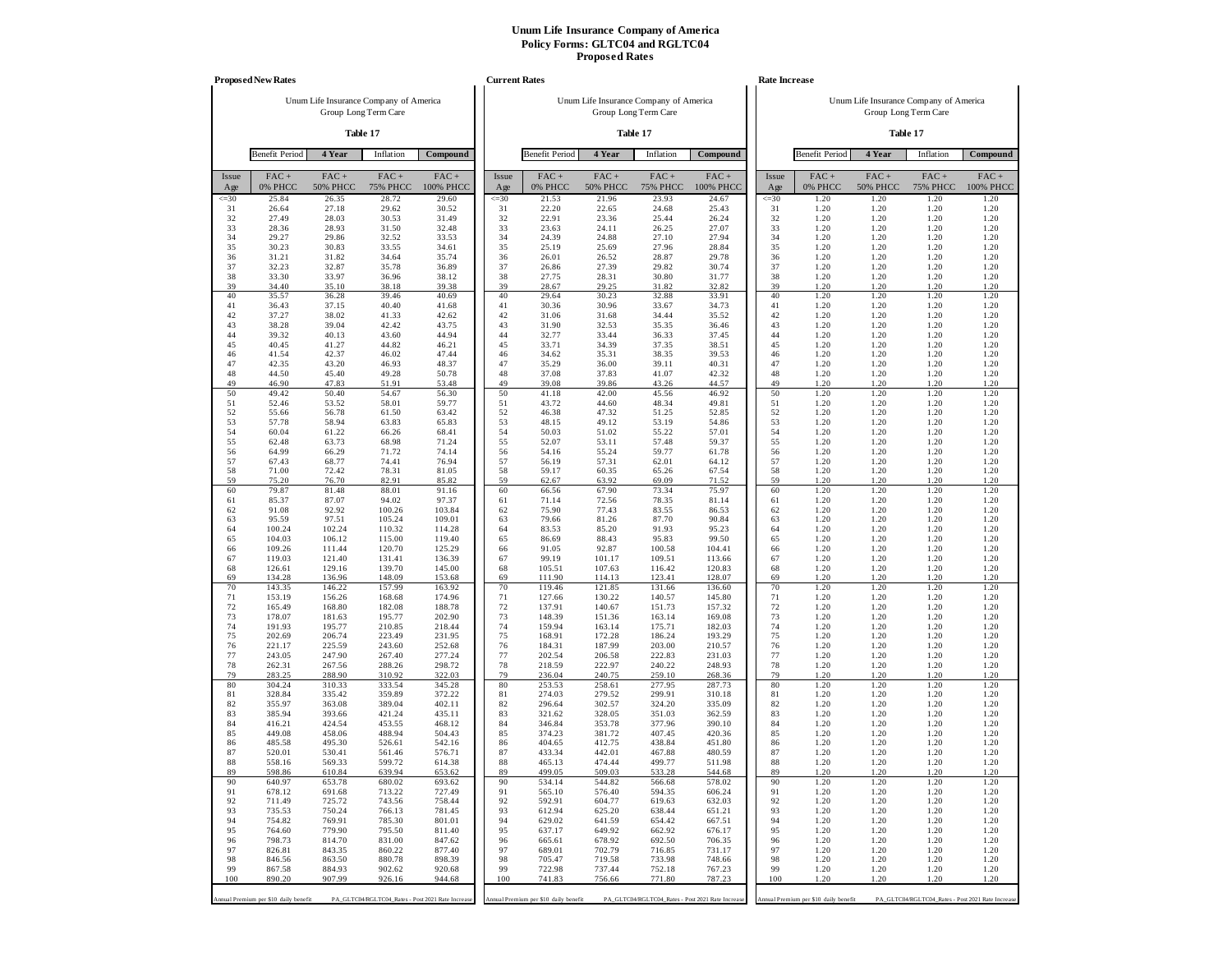|                  | <b>Proposed New Rates</b>             |                                                                |                          |                                                   | <b>Current Rates</b> |                                       |                                        |                          |                                                   |                  | Rate Increase                         |                                        |                                                  |                      |
|------------------|---------------------------------------|----------------------------------------------------------------|--------------------------|---------------------------------------------------|----------------------|---------------------------------------|----------------------------------------|--------------------------|---------------------------------------------------|------------------|---------------------------------------|----------------------------------------|--------------------------------------------------|----------------------|
|                  |                                       | Unum Life Insurance Company of America<br>Group Long Term Care |                          |                                                   |                      |                                       | Unum Life Insurance Company of America | Group Long Term Care     |                                                   |                  |                                       | Unum Life Insurance Company of America | Group Long Term Care                             |                      |
|                  |                                       | Table 18                                                       |                          |                                                   |                      |                                       |                                        | Table 18                 |                                                   |                  |                                       |                                        | Table 18                                         |                      |
|                  | <b>Benefit Period</b>                 | 5 Year                                                         | Inflation                | Compound                                          |                      | <b>Benefit Period</b>                 | 5 Year                                 | Inflation                | Compound                                          |                  | <b>Benefit Period</b>                 | 5 Year                                 | Inflation                                        | Compound             |
| Issue            | FAC+<br>0% PHCC                       | $FAC +$<br><b>50% PHCC</b>                                     | $FAC +$                  | $FAC +$<br>100% PHCC                              | Issue                | FAC+<br>0% PHCC                       | $FAC +$<br><b>50% PHCC</b>             | $FAC +$                  | $FAC +$<br><b>100% PHCC</b>                       | Issue            | $FAC +$<br>0% PHCC                    | $FAC +$<br><b>50% PHCC</b>             | $FAC +$<br><b>75% PHCC</b>                       | $FAC +$<br>100% PHCC |
| Age<br>$\leq 30$ | 29.98                                 | 30.59                                                          | <b>75% PHCC</b><br>32.90 | 33.55                                             | Age<br>$\leq 30$     | 24.98                                 | 25.49                                  | <b>75% PHCC</b><br>27.42 | 27.96                                             | Age<br>$\leq 30$ | 1.20                                  | 1.20                                   | 1.20                                             | 1.20                 |
| 31<br>32         | 30.91<br>31.88                        | 31.54<br>32.52                                                 | 33.92<br>34.98           | 34.60<br>35.69                                    | 31<br>32             | 25.76<br>26.57                        | 26.28<br>27.10                         | 28.27<br>29.15           | 28.83<br>29.74                                    | 31<br>32         | 1.20<br>1.20                          | 1.20<br>1.20                           | 1.20<br>1.20                                     | 1.20<br>1.20         |
| 33               | 32.88                                 | 33.54                                                          | 36.08                    | 36.80                                             | 33                   | 27.40                                 | 27.95                                  | 30.07                    | 30.67                                             | 33               | 1.20                                  | 1.20                                   | 1.20                                             | 1.20                 |
| 34<br>35         | 33.94<br>35.03                        | 34.61<br>35.74                                                 | 37.24<br>38.44           | 37.98<br>39.19                                    | 34<br>35             | 28.28<br>29.19                        | 28.84<br>29.78                         | 31.03<br>32.03           | 31.65<br>32.66                                    | 34<br>35         | 1.20<br>1.20                          | 1.20<br>1.20                           | 1.20<br>1.20                                     | 1.20<br>1.20         |
| 36               | 36.17                                 | 36.89                                                          | 39.66                    | 40.45                                             | 36                   | 30.14                                 | 30.74                                  | 33.05                    | 33.71                                             | 36               | 1.20                                  | 1.20                                   | 1.20                                             | 1.20                 |
| 37               | 37.34                                 | 38.09                                                          | 40.96                    | 41.76                                             | 37                   | 31.12                                 | 31.74                                  | 34.13                    | 34.80                                             | 37               | 1.20                                  | 1.20                                   | 1.20                                             | 1.20                 |
| 38<br>39         | 38.57<br>39.86                        | 39.35<br>40.66                                                 | 42.30<br>43.70           | 43.15<br>44.57                                    | 38<br>39             | 32.14<br>33.22                        | 32.79<br>33.88                         | 35.25<br>36.42           | 35.96<br>37.14                                    | 38<br>39         | 1.20<br>1.20                          | 1.20<br>1.20                           | 1.20<br>1.20                                     | 1.20<br>1.20         |
| 40               | 41.18                                 | 42.01                                                          | 45.13                    | 46.06                                             | 40                   | 34.32                                 | 35.01                                  | 37.61                    | 38.38                                             | 40               | 1.20                                  | 1.20                                   | 1.20                                             | 1.20                 |
| 41<br>42         | 42.10<br>43.00                        | 42.94<br>43.86                                                 | 46.19<br>47.23           | 47.10<br>48.16                                    | 41<br>42             | 35.08<br>35.83                        | 35.78<br>36.55                         | 38.49<br>39.36           | 39.25<br>40.13                                    | 41<br>42         | 1.20<br>1.20                          | 1.20<br>1.20                           | 1.20<br>1.20                                     | 1.20<br>1.20         |
| 43               | 44.05                                 | 44.93                                                          | 48.42                    | 49.39                                             | 43                   | 36.71                                 | 37.44                                  | 40.35                    | 41.16                                             | 43               | 1.20                                  | 1.20                                   | 1.20                                             | 1.20                 |
| 44<br>45         | 45.20<br>46.39                        | 46.10<br>47.33                                                 | 49.72<br>51.08           | 50.70<br>52.10                                    | 44<br>45             | 37.67<br>38.66                        | 38.42<br>39.44                         | 41.43<br>42.57           | 42.25<br>43.42                                    | 44<br>45         | 1.20<br>1.20                          | 1.20<br>1.20                           | 1.20<br>1.20                                     | 1.20<br>1.20         |
| 46               | 47.56                                 | 48.50                                                          | 52.39                    | 53.42                                             | 46                   | 39.63                                 | 40.42                                  | 43.66                    | 44.52                                             | 46               | 1.20                                  | 1.20                                   | 1.20                                             | 1.20                 |
| 47<br>48         | 48.42                                 | 49.39<br>51.79                                                 | 53.40                    | 54.47                                             | 47<br>48             | 40.35                                 | 41.16                                  | 44.50                    | 45.39                                             | 47<br>48         | 1.20                                  | 1.20<br>1.20                           | 1.20                                             | 1.20                 |
| 49               | 50.78<br>53.42                        | 54.50                                                          | 56.00<br>58.94           | 57.13<br>60.12                                    | 49                   | 42.32<br>44.52                        | 43.16<br>45.42                         | 46.67<br>49.12           | 47.61<br>50.10                                    | 49               | 1.20<br>1.20                          | 1.20                                   | 1.20<br>1.20                                     | 1.20<br>1.20         |
| 50               | 56.21                                 | 57.34                                                          | 62.02                    | 63.26                                             | 50                   | 46.84                                 | 47.78                                  | 51.68                    | 52.72                                             | 50               | 1.20                                  | 1.20                                   | 1.20                                             | 1.20                 |
| 51<br>52         | 59.57<br>63.11                        | 60.76<br>64.37                                                 | 65.82<br>69.79           | 67.13<br>71.20                                    | 51<br>52             | 49.64<br>52.59                        | 50.63<br>53.64                         | 54.85<br>58.16           | 55.94<br>59.33                                    | 51<br>52         | 1.20<br>1.20                          | 1.20<br>1.20                           | 1.20<br>1.20                                     | 1.20<br>1.20         |
| 53               | 65.40                                 | 66.70                                                          | 72.46                    | 73.88                                             | 53                   | 54.50                                 | 55.58                                  | 60.38                    | 61.57                                             | 53               | 1.20                                  | 1.20                                   | 1.20                                             | 1.20                 |
| 54<br>55         | 67.82<br>70.49                        | 69.17<br>71.90                                                 | 75.25<br>78.36           | 76.75<br>79.92                                    | 54<br>55             | 56.52<br>58.74                        | 57.64<br>59.92                         | 62.71<br>65.30           | 63.96<br>66.60                                    | 54<br>55         | 1.20<br>1.20                          | 1.20<br>1.20                           | 1.20<br>1.20                                     | 1.20<br>1.20         |
| 56               | 73.21                                 | 74.69                                                          | 81.50                    | 83.14                                             | 56                   | 61.01                                 | 62.24                                  | 67.92                    | 69.28                                             | 56               | 1.20                                  | 1.20                                   | 1.20                                             | 1.20                 |
| 57<br>58         | 75.84<br>79.73                        | 77.36<br>81.32                                                 | 84.59<br>89.04           | 86.28<br>90.84                                    | 57<br>58             | 63.20<br>66.44                        | 64.47<br>67.77                         | 70.49<br>74.20           | 71.90<br>75.70                                    | 57<br>58         | 1.20<br>1.20                          | 1.20<br>1.20                           | 1.20<br>1.20                                     | 1.20<br>1.20         |
| 59               | 84.31                                 | 86.00                                                          | 94.13                    | 96.17                                             | 59                   | 70.26                                 | 71.67                                  | 78.44                    | 80.14                                             | 59               | 1.20                                  | 1.20                                   | 1.20                                             | 1.20                 |
| 60<br>61         | 89.42<br>95.92                        | 91.22<br>97.84                                                 | 99.78<br>106.94          | 102.11<br>109.31                                  | 60<br>61             | 74.52<br>79.93                        | 76.02<br>81.53                         | 83.15<br>89.12           | 85.09<br>91.09                                    | 60<br>61         | 1.20<br>1.20                          | 1.20<br>1.20                           | 1.20<br>1.20                                     | 1.20<br>1.20         |
| 62               | 102.71                                | 104.77                                                         | 114.48                   | 116.87                                            | 62                   | 85.59                                 | 87.31                                  | 95.40                    | 97.39                                             | 62               | 1.20                                  | 1.20                                   | 1.20                                             | 1.20                 |
| 63<br>64         | 108.17<br>113.84                      | 110.33<br>116.12                                               | 120.58<br>126.72         | 122.98<br>129.25                                  | 63<br>64             | 90.14<br>94.87                        | 91.94<br>96.77                         | 100.48<br>105.60         | 102.48<br>107.71                                  | 63<br>64         | 1.20<br>1.20                          | 1.20<br>1.20                           | 1.20<br>1.20                                     | 1.20<br>1.20         |
| 65               | 118.51                                | 120.88                                                         | 132.73                   | 135.41                                            | 65                   | 98.76                                 | 100.73                                 | 110.61                   | 112.84                                            | 65               | 1.20                                  | 1.20                                   | 1.20                                             | 1.20                 |
| 66               | 124.90                                | 127.40                                                         | 139.66                   | 142.44                                            | 66                   | 104.08                                | 106.17                                 | 116.38                   | 118.70                                            | 66               | 1.20                                  | 1.20                                   | 1.20                                             | 1.20                 |
| 67<br>68         | 136.56<br>145.78                      | 139.30<br>148.69                                               | 152.39<br>162.38         | 155.44<br>165.62                                  | 67<br>68             | 113.80<br>121.48                      | 116.08<br>123.91                       | 126.99<br>135.32         | 129.53<br>138.02                                  | 67<br>68         | 1.20<br>1.20                          | 1.20<br>1.20                           | 1.20<br>1.20                                     | 1.20<br>1.20         |
| 69               | 155.16                                | 158.26                                                         | 172.52                   | 175.97                                            | 69                   | 129.30                                | 131.88                                 | 143.77                   | 146.64                                            | 69               | 1.20                                  | 1.20                                   | 1.20                                             | 1.20                 |
| 70<br>71         | 166.24<br>177.60                      | 169.57<br>181.16                                               | 184.45<br>196.82         | 188.12<br>200.74                                  | 70<br>71             | 138.53<br>148.00                      | 141.31<br>150.97                       | 153.71<br>164.02         | 156.77<br>167.28                                  | 70<br>71         | 1.20<br>1.20                          | 1.20<br>1.20                           | 1.20<br>1.20                                     | 1.20<br>1.20         |
| 72               | 191.81                                | 195.65                                                         | 212.30                   | 216.55                                            | 72                   | 159.84                                | 163.04                                 | 176.92                   | 180.46                                            | 72               | 1.20                                  | 1.20                                   | 1.20                                             | 1.20                 |
| 73<br>74         | 206.33<br>222.32                      | 210.46<br>226.76                                               | 228.11<br>245.50         | 232.68<br>250.40                                  | 73<br>74             | 171.94<br>185.27                      | 175.38<br>188.97                       | 190.09<br>204.58         | 193.90<br>208.67                                  | 73<br>74         | 1.20<br>1.20                          | 1.20<br>1.20                           | 1.20<br>1.20                                     | 1.20<br>1.20         |
| 75               | 234.59                                | 239.29                                                         | 260.65                   | 265.85                                            | 75                   | 195.49                                | 199.41                                 | 217.21                   | 221.54                                            | 75               | 1.20                                  | 1.20                                   | 1.20                                             | 1.20                 |
| 76<br>77         | 255.97<br>281.22                      | 261.08<br>286.84                                               | 283.87<br>311.32         | 289.55<br>317.53                                  | 76<br>77             | 213.31<br>234.35                      | 217.57<br>239.03                       | 236.56<br>259.43         | 241.29<br>264.61                                  | 76<br>77         | 1.20<br>1.20                          | 1.20<br>1.20                           | 1.20<br>1.20                                     | 1.20<br>1.20         |
| 78               | 303.42                                | 309.48                                                         | 335.27                   | 341.98                                            | 78                   | 252.85                                | 257.90                                 | 279.39                   | 284.98                                            | 78               | 1.20                                  | 1.20                                   | 1.20                                             | 1.20                 |
| 79<br>80         | 327.56<br>351.77                      | 334.10<br>358.80                                               | 361.27<br>387.16         | 368.50<br>394.90                                  | 79<br>80             | 272.97<br>293.14                      | 278.42<br>299.00                       | 301.06<br>322.63         | 307.08<br>329.08                                  | 79<br>80         | 1.20<br>1.20                          | 1.20<br>1.20                           | 1.20<br>1.20                                     | 1.20<br>1.20         |
| 81               | 380.16                                | 387.77                                                         | 417.23                   | 425.57                                            | 81                   | 316.80                                | 323.14                                 | 347.69                   | 354.64                                            | 81               | 1.20                                  | 1.20                                   | 1.20                                             | 1.20                 |
| 82<br>83         | 411.25<br>445.20                      | 419.47<br>454.10                                               | 450.31<br>486.70         | 459.32<br>496.42                                  | 82<br>83             | 342.71<br>371.00                      | 349.56<br>378.42                       | 375.26<br>405.58         | 382.77<br>413.68                                  | 82<br>83         | 1.20<br>1.20                          | 1.20<br>1.20                           | 1.20<br>1.20                                     | 1.20<br>1.20         |
| 84               | 479.36                                | 488.95                                                         | 523.16                   | 533.64                                            | 84                   | 399.47                                | 407.46                                 | 435.97                   | 444.70                                            | 84               | 1.20                                  | 1.20                                   | 1.20                                             | 1.20                 |
| 85<br>86         | 515.98<br>559.76                      | 526.30<br>570.96                                               | 563.12<br>606.42         | 574.39<br>618.55                                  | 85<br>86             | 429.98<br>466.47                      | 438.58<br>475.80                       | 469.27<br>505.35         | 478.66<br>515.46                                  | 85<br>86         | 1.20<br>1.20                          | 1.20<br>1.20                           | 1.20<br>1.20                                     | 1.20<br>1.20         |
| 87               | 601.82                                | 613.86                                                         | 646.58                   | 659.51                                            | 87                   | 501.52                                | 511.55                                 | 538.82                   | 549.59                                            | 87               | 1.20                                  | 1.20                                   | 1.20                                             | 1.20                 |
| 88               | 648.23                                | 661.19                                                         | 690.78                   | 704.59                                            | 88                   | 540.19                                | 550.99                                 | 575.65                   | 587.16                                            | 88               | 1.20                                  | 1.20                                   | 1.20                                             | 1.20                 |
| 89<br>90         | 697.97<br>749.83                      | 711.94<br>764.83                                               | 737.16<br>784.82         | 751.91<br>800.53                                  | 89<br>90             | 581.64<br>624.86                      | 593.28<br>637.36                       | 614.30<br>654.02         | 626.59<br>667.11                                  | 89<br>90         | 1.20<br>1.20                          | 1.20<br>1.20                           | 1.20<br>1.20                                     | 1.20<br>1.20         |
| 91               | 792.56                                | 808.42                                                         | 824.58                   | 841.07                                            | 91                   | 660.47                                | 673.68                                 | 687.15                   | 700.89                                            | 91               | 1.20                                  | 1.20                                   | 1.20                                             | 1.20                 |
| 92<br>93         | 826.33<br>849.42                      | 842.84<br>866.40                                               | 859.72<br>883.73         | 876.91<br>901.42                                  | 92<br>93             | 688.61<br>707.85                      | 702.37<br>722.00                       | 716.43<br>736.44         | 730.76<br>751.18                                  | 92<br>93         | 1.20<br>1.20                          | 1.20<br>1.20                           | 1.20<br>1.20                                     | 1.20<br>1.20         |
| 94               | 867.97                                | 885.34                                                         | 903.04                   | 921.10                                            | 94                   | 723.31                                | 737.78                                 | 752.53                   | 767.58                                            | 94               | 1.20                                  | 1.20                                   | 1.20                                             | 1.20                 |
| 95<br>96         | 876.65<br>914.35                      | 894.19<br>932.65                                               | 912.07<br>951.30         | 930.30<br>970.32                                  | 95<br>96             | 730.54<br>761.96                      | 745.16<br>777.21                       | 760.06<br>792.75         | 775.25<br>808.60                                  | 95<br>96         | 1.20<br>1.20                          | 1.20<br>1.20                           | 1.20<br>1.20                                     | 1.20<br>1.20         |
| 97               | 946.55                                | 965.47                                                         | 984.77                   | 1,004.47                                          | 97                   | 788.79                                | 804.56                                 | 820.64                   | 837.06                                            | 97               | 1.20                                  | 1.20                                   | 1.20                                             | 1.20                 |
| 98<br>99         | 968.44<br>991.21                      | 987.82<br>1,011.04                                             | 1,007.57<br>1,031.26     | 1,027.72<br>1,051.88                              | 98<br>99             | 807.03<br>826.01                      | 823.18<br>842.53                       | 839.64<br>859.38         | 856.43<br>876.57                                  | 98<br>99         | 1.20<br>1.20                          | 1.20<br>1.20                           | 1.20<br>1.20                                     | 1.20<br>1.20         |
| 100              | 1,014.92                              | 1,035.23                                                       | 1,055.93                 | 1,077.05                                          | 100                  | 845.77                                | 862.69                                 | 879.94                   | 897.54                                            | 100              | 1.20                                  | 1.20                                   | 1.20                                             | 1.20                 |
|                  | Annual Premium per \$10 daily benefit |                                                                |                          | PA_GLTC04/RGLTC04_Rates - Post 2021 Rate Increase |                      | Annual Premium per \$10 daily benefit |                                        |                          | PA_GLTC04/RGLTC04_Rates - Post 2021 Rate Increase |                  | Annual Premium per \$10 daily benefit |                                        | PA_GLTC04/RGLTC04_Rates - Post 2021 Rate Increas |                      |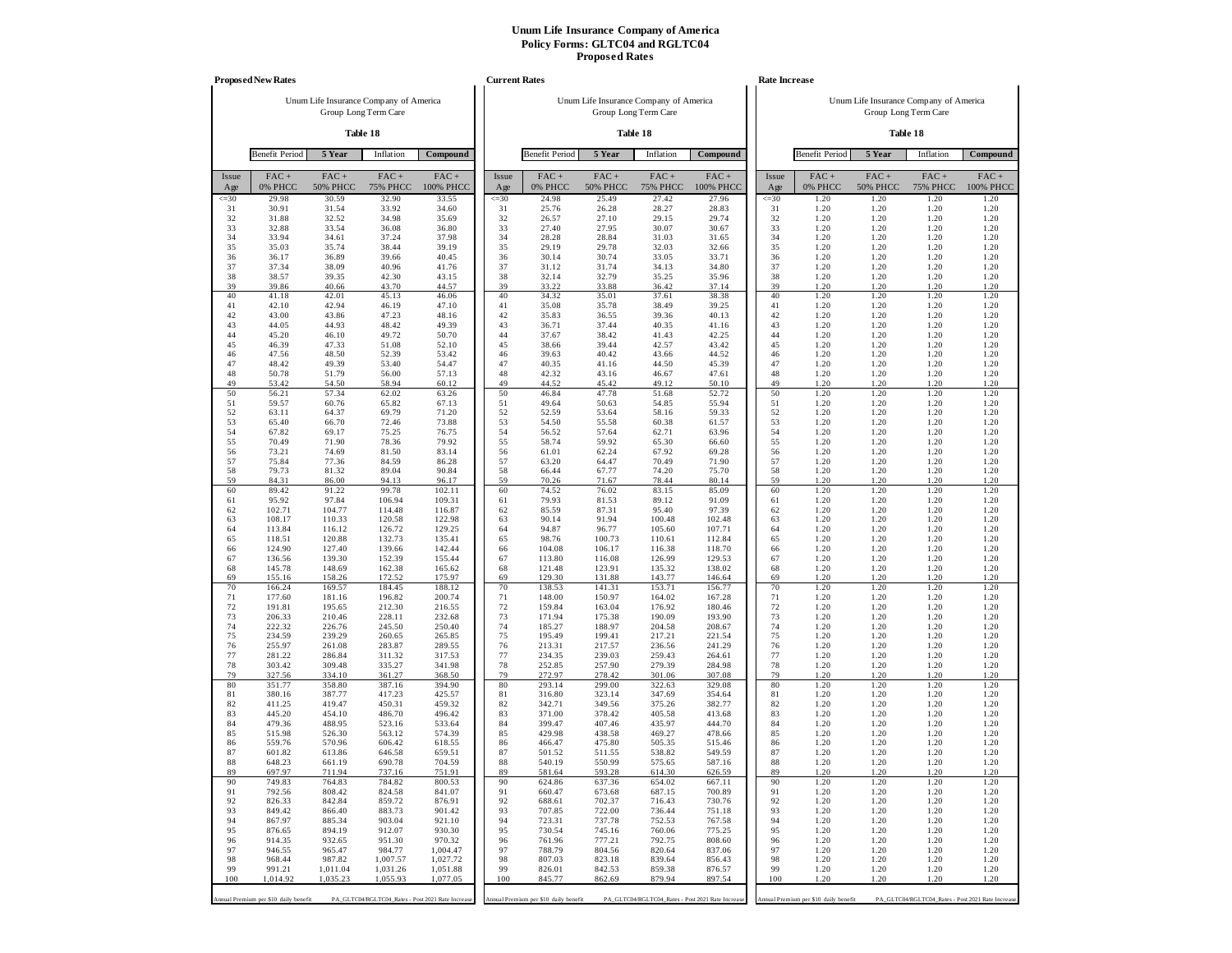|              | <b>Proposed New Rates</b>             |                            |                                                   |                      |              | <b>Current Rates</b>                  |                            |                                                                |                             |              | Rate Increase                         |                            |                                                                |                      |
|--------------|---------------------------------------|----------------------------|---------------------------------------------------|----------------------|--------------|---------------------------------------|----------------------------|----------------------------------------------------------------|-----------------------------|--------------|---------------------------------------|----------------------------|----------------------------------------------------------------|----------------------|
|              |                                       | Group Long Term Care       | Unum Life Insurance Company of America            |                      |              |                                       |                            | Unum Life Insurance Company of America<br>Group Long Term Care |                             |              |                                       |                            | Unum Life Insurance Company of America<br>Group Long Term Care |                      |
|              |                                       | Table 19                   |                                                   |                      |              |                                       |                            | Table 19                                                       |                             |              |                                       |                            | Table 19                                                       |                      |
|              | <b>Benefit Period</b>                 | 6 Year                     | Inflation                                         | Compound             |              | <b>Benefit Period</b>                 | 6 Year                     | Inflation                                                      | Compound                    |              | <b>Benefit Period</b>                 | 6 Year                     | Inflation                                                      | Compound             |
| Issue<br>Age | $FAC +$<br>0% PHCC                    | $FAC +$<br><b>50% PHCC</b> | $FAC +$<br><b>75% PHCC</b>                        | $FAC +$<br>100% PHCC | Issue<br>Age | $FAC +$<br>0% PHCC                    | $FAC +$<br><b>50% PHCC</b> | $FAC +$<br><b>75% PHCC</b>                                     | $FAC +$<br><b>100% PHCC</b> | Issue<br>Age | FAC+<br>0% PHCC                       | $FAC +$<br><b>50% PHCC</b> | $FAC +$<br><b>75% PHCC</b>                                     | $FAC +$<br>100% PHCC |
| $\leq 30$    | 31.02                                 | 31.64                      | 34.33                                             | 35.03                | $\leq 30$    | 25.85                                 | 26.37                      | 28.61                                                          | 29.19                       | $\leq 30$    | 1.20                                  | 1.20                       | 1.20                                                           | 1.20                 |
| 31<br>32     | 31.98<br>32.99                        | 32.63<br>33.65             | 35.41<br>36.52                                    | 36.12<br>37.24       | 31<br>32     | 26.65<br>27.49                        | 27.19<br>28.04             | 29.51<br>30.43                                                 | 30.10<br>31.03              | 31<br>32     | 1.20<br>1.20                          | 1.20<br>1.20               | 1.20<br>1.20                                                   | 1.20<br>1.20         |
| 33           | 34.02                                 | 34.70                      | 37.66                                             | 38.41                | 33           | 28.35                                 | 28.92                      | 31.38                                                          | 32.01                       | 33           | 1.20                                  | 1.20                       | 1.20                                                           | 1.20                 |
| 34<br>35     | 35.10<br>36.22                        | 35.81<br>36.95             | 38.84<br>40.09                                    | 39.62<br>40.88       | 34<br>35     | 29.25<br>30.18                        | 29.84<br>30.79             | 32.37<br>33.41                                                 | 33.02<br>34.07              | 34<br>35     | 1.20<br>1.20                          | 1.20<br>1.20               | 1.20<br>1.20                                                   | 1.20<br>1.20         |
| 36           | 37.39                                 | 38.14                      | 41.36                                             | 42.19                | 36           | 31.16                                 | 31.78                      | 34.47                                                          | 35.16                       | 36           | 1.20                                  | 1.20                       | 1.20                                                           | 1.20                 |
| 37           | 38.60                                 | 39.38                      | 42.72                                             | 43.58                | 37           | 32.17                                 | 32.82                      | 35.60                                                          | 36.32                       | 37           | 1.20                                  | 1.20                       | 1.20                                                           | 1.20                 |
| 38<br>39     | 39.89<br>41.20                        | 40.68<br>42.01             | 44.11<br>45.56                                    | 45.00<br>46.49       | 38<br>39     | 33.24<br>34.33                        | 33.90<br>35.01             | 36.76<br>37.97                                                 | 37.50<br>38.74              | 38<br>39     | 1.20<br>1.20                          | 1.20<br>1.20               | 1.20<br>1.20                                                   | 1.20<br>1.20         |
| 40           | 42.56                                 | 43.40                      | 47.08                                             | 48.00                | 40           | 35.47                                 | 36.17                      | 39.23                                                          | 40.00                       | 40           | 1.20                                  | 1.20                       | 1.20                                                           | 1.20                 |
| 41           | 43.49                                 | 44.35                      | 48.16                                             | 49.13                | 41           | 36.24                                 | 36.96                      | 40.13                                                          | 40.94                       | 41           | 1.20                                  | 1.20                       | 1.20                                                           | 1.20                 |
| 42<br>43     | 44.41<br>45.50                        | 45.31<br>46.42             | 49.24<br>50.47                                    | 50.22<br>51.48       | 42<br>43     | 37.01<br>37.92                        | 37.76<br>38.68             | 41.03<br>42.06                                                 | 41.85<br>42.90              | 42<br>43     | 1.20<br>1.20                          | 1.20<br>1.20               | 1.20<br>1.20                                                   | 1.20<br>1.20         |
| 44           | 46.67                                 | 47.60                      | 51.83                                             | 52.86                | 44           | 38.89                                 | 39.67                      | 43.19                                                          | 44.05                       | 44           | 1.20                                  | 1.20                       | 1.20                                                           | 1.20                 |
| 45<br>46     | 47.92<br>49.09                        | 48.86<br>50.08             | 53.22<br>54.59                                    | 54.29<br>55.68       | 45<br>46     | 39.93<br>40.91                        | 40.72<br>41.73             | 44.35<br>45.49                                                 | 45.24<br>46.40              | 45<br>46     | 1.20<br>1.20                          | 1.20<br>1.20               | 1.20<br>1.20                                                   | 1.20<br>1.20         |
| 47           | 49.99                                 | 50.98                      | 55.64                                             | 56.75                | 47           | 41.66                                 | 42.48                      | 46.37                                                          | 47.29                       | 47           | 1.20                                  | 1.20                       | 1.20                                                           | 1.20                 |
| 48           | 52.42                                 | 53.45                      | 58.36                                             | 59.53                | 48           | 43.68                                 | 44.54                      | 48.63                                                          | 49.61                       | 48           | 1.20                                  | 1.20                       | 1.20                                                           | 1.20                 |
| 49<br>50     | 55.13<br>57.97                        | 56.23<br>59.14             | 61.39<br>64.60                                    | 62.63<br>65.89       | 49<br>50     | 45.94<br>48.31                        | 46.86<br>49.28             | 51.16<br>53.83                                                 | 52.19<br>54.91              | 49<br>50     | 1.20<br>1.20                          | 1.20<br>1.20               | 1.20<br>1.20                                                   | 1.20<br>1.20         |
| 51           | 61.43                                 | 62.65                      | 68.53                                             | 69.90                | 51           | 51.19                                 | 52.21                      | 57.11                                                          | 58.25                       | 51           | 1.20                                  | 1.20                       | 1.20                                                           | 1.20                 |
| 52<br>53     | 65.04<br>67.40                        | 66.36<br>68.76             | 72.66<br>75.41                                    | 74.11<br>76.93       | 52<br>53     | 54.20<br>56.17                        | 55.30<br>57.30             | 60.55<br>62.84                                                 | 61.76<br>64.11              | 52<br>53     | 1.20<br>1.20                          | 1.20<br>1.20               | 1.20<br>1.20                                                   | 1.20<br>1.20         |
| 54           | 69.90                                 | 71.29                      | 78.31                                             | 79.88                | 54           | 58.25                                 | 59.41                      | 65.26                                                          | 66.57                       | 54           | 1.20                                  | 1.20                       | 1.20                                                           | 1.20                 |
| 55           | 72.65                                 | 74.10                      | 81.56                                             | 83.18                | 55           | 60.54                                 | 61.75                      | 67.97                                                          | 69.32                       | 55           | 1.20                                  | 1.20                       | 1.20                                                           | 1.20                 |
| 56<br>57     | 75.44<br>78.14                        | 76.94<br>79.72             | 84.72<br>87.74                                    | 86.52<br>89.78       | 56<br>57     | 62.87<br>65.12                        | 64.12<br>66.43             | 70.60<br>73.12                                                 | 72.10<br>74.82              | 56<br>57     | 1.20<br>1.20                          | 1.20<br>1.20               | 1.20<br>1.20                                                   | 1.20<br>1.20         |
| 58           | 82.15                                 | 83.80                      | 92.21                                             | 94.52                | 58           | 68.46                                 | 69.83                      | 76.84                                                          | 78.77                       | 58           | 1.20                                  | 1.20                       | 1.20                                                           | 1.20                 |
| 59<br>60     | 86.84<br>92.09                        | 88.57<br>93.94             | 97.44<br>103.28                                   | 100.06<br>106.22     | 59<br>60     | 72.37<br>76.74                        | 73.81<br>78.28             | 81.20<br>86.07                                                 | 83.38<br>88.52              | 59<br>60     | 1.20<br>1.20                          | 1.20<br>1.20               | 1.20<br>1.20                                                   | 1.20<br>1.20         |
| 61           | 98.76                                 | 100.73                     | 110.70                                            | 113.70               | 61           | 82.30                                 | 83.94                      | 92.25                                                          | 94.75                       | 61           | 1.20                                  | 1.20                       | 1.20                                                           | 1.20                 |
| 62           | 105.72                                | 107.84                     | 118.45                                            | 121.54               | 62           | 88.10                                 | 89.87                      | 98.71                                                          | 101.28                      | 62           | 1.20                                  | 1.20                       | 1.20                                                           | 1.20                 |
| 63<br>64     | 111.35<br>117.18                      | 113.58<br>119.52           | 124.78<br>131.28                                  | 127.88<br>134.40     | 63<br>64     | 92.79<br>97.65                        | 94.65<br>99.60             | 103.98<br>109.40                                               | 106.57<br>112.00            | 63<br>64     | 1.20<br>1.20                          | 1.20<br>1.20               | 1.20<br>1.20                                                   | 1.20<br>1.20         |
| 65           | 122.05                                | 124.49                     | 137.41                                            | 140.92               | 65           | 101.71                                | 103.74                     | 114.51                                                         | 117.43                      | 65           | 1.20                                  | 1.20                       | 1.20                                                           | 1.20                 |
| 66<br>67     | 128.58<br>140.52                      | 131.16<br>143.32           | 144.71<br>158.06                                  | 148.19<br>161.68     | 66<br>67     | 107.15<br>117.10                      | 109.30<br>119.43           | 120.59<br>131.72                                               | 123.49<br>134.73            | 66<br>67     | 1.20<br>1.20                          | 1.20<br>1.20               | 1.20<br>1.20                                                   | 1.20<br>1.20         |
| 68           | 149.94                                | 152.93                     | 168.60                                            | 172.22               | 68           | 124.95                                | 127.44                     | 140.50                                                         | 143.52                      | 68           | 1.20                                  | 1.20                       | 1.20                                                           | 1.20                 |
| 69           | 159.52                                | 162.70                     | 179.28                                            | 182.90               | 69           | 132.93                                | 135.58                     | 149.40                                                         | 152.42                      | 69           | 1.20                                  | 1.20                       | 1.20                                                           | 1.20                 |
| 70<br>71     | 170.81<br>182.39                      | 174.24<br>186.04           | 191.65<br>204.44                                  | 195.49<br>208.54     | 70<br>71     | 142.34<br>151.99                      | 145.20<br>155.03           | 159.71<br>170.37                                               | 162.91<br>173.78            | 70<br>71     | 1.20<br>1.20                          | 1.20<br>1.20               | 1.20<br>1.20                                                   | 1.20<br>1.20         |
| 72           | 196.87                                | 200.81                     | 220.44                                            | 224.84               | 72           | 164.06                                | 167.34                     | 183.70                                                         | 187.37                      | 72           | 1.20                                  | 1.20                       | 1.20                                                           | 1.20                 |
| 73<br>74     | 211.63<br>227.89                      | 215.86<br>232.43           | 236.75<br>254.68                                  | 241.49<br>259.78     | 73<br>74     | 176.36<br>189.91                      | 179.88<br>193.69           | 197.29<br>212.23                                               | 201.24<br>216.48            | 73<br>74     | 1.20<br>1.20                          | 1.20<br>1.20               | 1.20<br>1.20                                                   | 1.20<br>1.20         |
| 75           | 240.50                                | 245.30                     | 270.50                                            | 275.90               | 75           | 200.42                                | 204.42                     | 225.42                                                         | 229.92                      | 75           | 1.20                                  | 1.20                       | 1.20                                                           | 1.20                 |
| 76           | 262.27                                | 267.53                     | 294.48                                            | 300.38               | 76           | 218.56                                | 222.94                     | 245.40                                                         | 250.32                      | 76           | 1.20                                  | 1.20                       | 1.20                                                           | 1.20                 |
| 77<br>78     | 287.99<br>310.52                      | 293.75<br>316.74           | 322.79<br>347.41                                  | 329.23<br>354.36     | 77<br>78     | 239.99<br>258.77                      | 244.79<br>263.95           | 268.99<br>289.51                                               | 274.36<br>295.30            | 77<br>78     | 1.20<br>1.20                          | 1.20<br>1.20               | 1.20<br>1.20                                                   | 1.20<br>1.20         |
| 79           | 335.04                                | 341.75                     | 374.16                                            | 381.65               | 79           | 279.20                                | 284.79                     | 311.80                                                         | 318.04                      | 79           | 1.20                                  | 1.20                       | 1.20                                                           | 1.20                 |
| 80<br>81     | 359.59<br>388.42                      | 366.80<br>396.18           | 400.75<br>431.64                                  | 408.76<br>440.26     | 80<br>81     | 299.66<br>323.68                      | 305.67<br>330.15           | 333.96<br>359.70                                               | 340.63<br>366.88            | 80<br>81     | 1.20<br>1.20                          | 1.20<br>1.20               | 1.20<br>1.20                                                   | 1.20<br>1.20         |
| 82           | 419.76                                | 428.16                     | 465.35                                            | 474.66               | 82           | 349.80                                | 356.80                     | 387.79                                                         | 395.55                      | 82           | 1.20                                  | 1.20                       | 1.20                                                           | 1.20                 |
| 83           | 454.10                                | 463.18                     | 502.25                                            | 512.28               | 83           | 378.42                                | 385.98                     | 418.54                                                         | 426.90                      | 83           | 1.20                                  | 1.20                       | 1.20                                                           | 1.20                 |
| 84<br>85     | 488.95<br>526.30                      | 498.73<br>536.82           | 539.29<br>579.67                                  | 550.08<br>591.26     | 84<br>85     | 407.46<br>438.58                      | 415.61<br>447.35           | 449.41<br>483.06                                               | 458.40<br>492.72            | 84<br>85     | 1.20<br>1.20                          | 1.20<br>1.20               | 1.20<br>1.20                                                   | 1.20<br>1.20         |
| 86           | 570.96                                | 582.38                     | 624.88                                            | 637.37               | 86           | 475.80                                | 485.32                     | 520.73                                                         | 531.14                      | 86           | 1.20                                  | 1.20                       | 1.20                                                           | 1.20                 |
| 87<br>88     | 613.86<br>661.99                      | 626.14<br>675.25           | 667.08<br>713.74                                  | 680.41<br>728.00     | 87<br>88     | 511.55<br>551.66                      | 521.78<br>562.71           | 555.90<br>594.78                                               | 567.01<br>606.67            | 87<br>88     | 1.20<br>1.20                          | 1.20<br>1.20               | 1.20<br>1.20                                                   | 1.20<br>1.20         |
| 89           | 714.10                                | 728.36                     | 762.88                                            | 778.14               | 89           | 595.08                                | 606.97                     | 635.73                                                         | 648.45                      | 89           | 1.20                                  | 1.20                       | 1.20                                                           | 1.20                 |
| 90           | 768.60                                | 783.97                     | 813.58                                            | 829.86               | 90           | 640.50                                | 653.31                     | 677.98                                                         | 691.55                      | 90           | 1.20                                  | 1.20                       | 1.20                                                           | 1.20                 |
| 91<br>92     | 817.18<br>857.47                      | 833.52<br>874.61           | 855.67<br>892.09                                  | 872.78<br>909.95     | 91<br>92     | 680.98<br>714.56                      | 694.60<br>728.84           | 713.06<br>743.41                                               | 727.32<br>758.29            | 91<br>92     | 1.20<br>1.20                          | 1.20<br>1.20               | 1.20<br>1.20                                                   | 1.20<br>1.20         |
| 93           | 880.02                                | 897.61                     | 915.56                                            | 933.88               | 93           | 733.35                                | 748.01                     | 762.97                                                         | 778.23                      | 93           | 1.20                                  | 1.20                       | 1.20                                                           | 1.20                 |
| 94<br>95     | 897.31                                | 915.26                     | 933.56                                            | 952.25               | 94           | 747.76                                | 762.72                     | 777.97                                                         | 793.54                      | 94           | 1.20                                  | 1.20                       | 1.20                                                           | 1.20                 |
| 96           | 906.30<br>942.20                      | 924.43<br>961.04           | 942.90<br>980.28                                  | 961.78<br>999.88     | 95<br>96     | 755.25<br>785.17                      | 770.36<br>800.87           | 785.75<br>816.90                                               | 801.48<br>833.23            | 95<br>96     | 1.20<br>1.20                          | 1.20<br>1.20               | 1.20<br>1.20                                                   | 1.20<br>1.20         |
| 97           | 975.25                                | 994.75                     | 1,014.65                                          | 1,034.95             | 97           | 812.71                                | 828.96                     | 845.54                                                         | 862.46                      | 97           | 1.20                                  | 1.20                       | 1.20                                                           | 1.20                 |
| 98<br>99     | 997.14<br>1,019.38                    | 1,017.08<br>1,039.78       | 1,037.42<br>1,060.56                              | 1,058.17<br>1,081.78 | 98<br>99     | 830.95<br>849.48                      | 847.57<br>866.48           | 864.52<br>883.80                                               | 881.81<br>901.48            | 98<br>99     | 1.20<br>1.20                          | 1.20<br>1.20               | 1.20<br>1.20                                                   | 1.20<br>1.20         |
| 100          | 1,040.62                              | 1,061.44                   | 1,082.66                                          | 1,104.31             | 100          | 867.18                                | 884.53                     | 902.22                                                         | 920.26                      | 100          | 1.20                                  | 1.20                       | 1.20                                                           | 1.20                 |
|              |                                       |                            |                                                   |                      |              |                                       |                            |                                                                |                             |              |                                       |                            |                                                                |                      |
|              | Annual Premium per \$10 daily benefit |                            | PA_GLTC04/RGLTC04_Rates - Post 2021 Rate Increase |                      |              | Annual Premium per \$10 daily benefit |                            | PA_GLTC04/RGLTC04_Rates - Post 2021 Rate Increase              |                             |              | Annual Premium per \$10 daily benefit |                            | PA_GLTC04/RGLTC04_Rates - Post 2021 Rate Increas               |                      |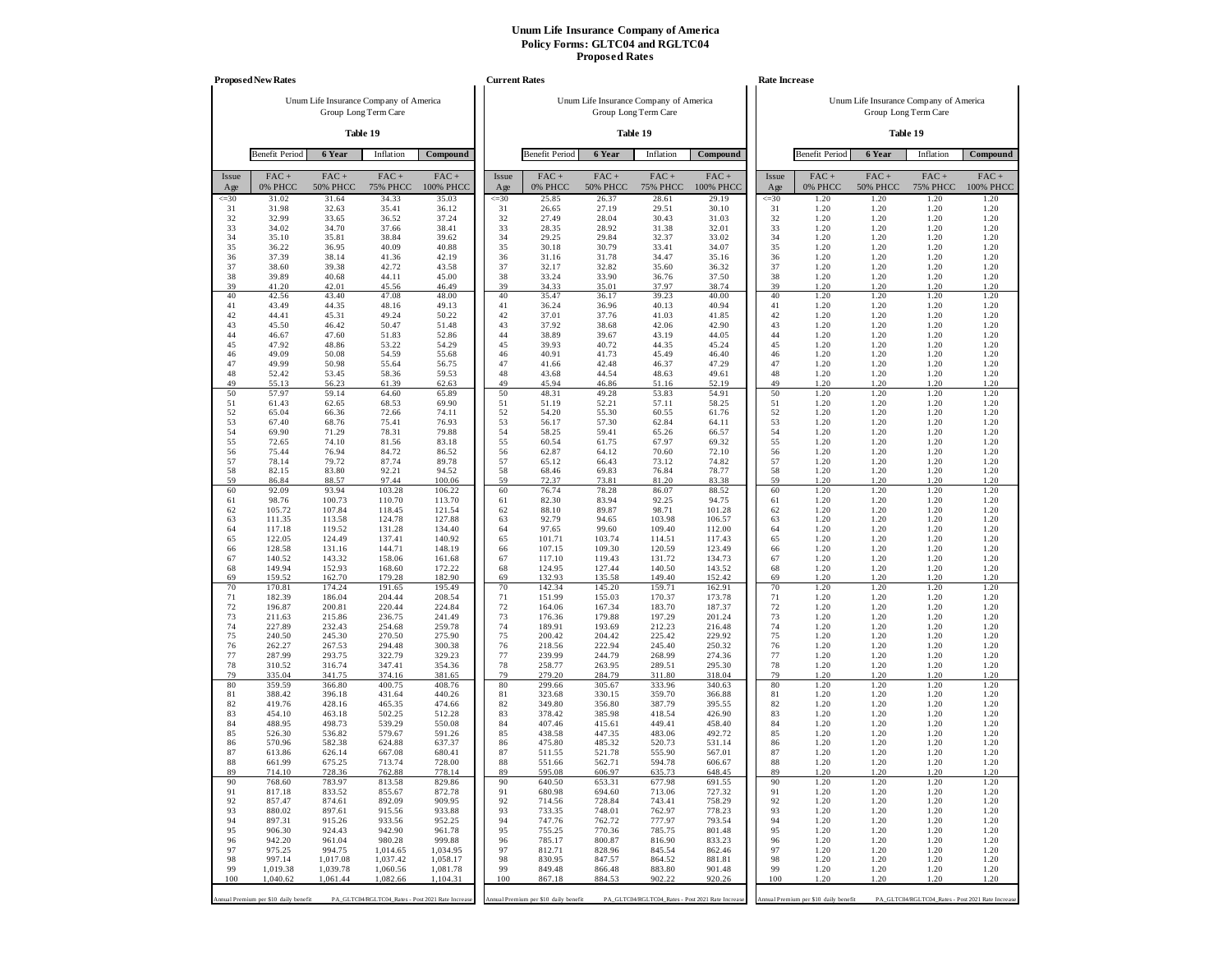|              | <b>Proposed New Rates</b>             |                                        |                            |                                                   |                 | <b>Current Rates</b>                  |                                        |                         |                                                   |              | Rate Increase                         |                                        |                                                   |                      |
|--------------|---------------------------------------|----------------------------------------|----------------------------|---------------------------------------------------|-----------------|---------------------------------------|----------------------------------------|-------------------------|---------------------------------------------------|--------------|---------------------------------------|----------------------------------------|---------------------------------------------------|----------------------|
|              |                                       | Unum Life Insurance Company of America |                            |                                                   |                 |                                       | Unum Life Insurance Company of America |                         |                                                   |              |                                       | Unum Life Insurance Company of America |                                                   |                      |
|              |                                       |                                        | Group Long Term Care       |                                                   |                 |                                       |                                        | Group Long Term Care    |                                                   |              |                                       |                                        | Group Long Term Care                              |                      |
|              |                                       |                                        | Table 20                   |                                                   |                 |                                       |                                        | Table 20                |                                                   |              |                                       |                                        | Table 20                                          |                      |
|              | <b>Benefit Period</b>                 | 10 Year                                | Inflation                  | Compound                                          |                 | <b>Benefit Period</b>                 | 10 Year                                | Inflation               | Compound                                          |              | <b>Benefit Period</b>                 | 10 Year                                | Inflation                                         | Compound             |
| Issue<br>Age | $FAC +$<br>0% PHCC                    | $FAC +$<br><b>50% PHCC</b>             | $FAC +$<br><b>75% PHCC</b> | $FAC +$<br>100% PHCC                              | Issue<br>Age    | $FAC +$<br>0% PHCC                    | $FAC +$<br><b>50% PHCC</b>             | FAC+<br><b>75% PHCC</b> | $FAC +$<br>100% PHCC                              | Issue<br>Age | $FAC +$<br>0% PHCC                    | $FAC +$<br><b>50% PHCC</b>             | $FAC +$<br><b>75% PHCC</b>                        | $FAC +$<br>100% PHCC |
| $\leq 30$    | 36.73<br>37.86                        | 37.46                                  | 41.75<br>43.01             | 42.58<br>43.87                                    | $\leq 30$<br>31 | 30.61<br>31.55                        | 31.22<br>32.18                         | 34.79<br>35.84          | 35.48                                             | $\leq 30$    | 1.20<br>1.20                          | 1.20<br>1.20                           | 1.20<br>1.20                                      | 1.20<br>1.20         |
| 31<br>32     | 39.02                                 | 38.62<br>39.82                         | 44.33                      | 45.22                                             | 32              | 32.52                                 | 33.18                                  | 36.94                   | 36.56<br>37.68                                    | 31<br>32     | 1.20                                  | 1.20                                   | 1.20                                              | 1.20                 |
| 33<br>34     | 40.25                                 | 41.05<br>42.34                         | 45.71<br>47.12             | 46.62<br>48.07                                    | 33<br>34        | 33.54<br>34.59                        | 34.21<br>35.28                         | 38.09<br>39.27          | 38.85<br>40.06                                    | 33<br>34     | 1.20<br>1.20                          | 1.20<br>1.20                           | 1.20<br>1.20                                      | 1.20<br>1.20         |
| 35           | 41.51<br>42.82                        | 43.68                                  | 48.61                      | 49.57                                             | 35              | 35.68                                 | 36.40                                  | 40.51                   | 41.31                                             | 35           | 1.20                                  | 1.20                                   | 1.20                                              | 1.20                 |
| 36           | 44.18                                 | 45.07                                  | 50.15                      | 51.14                                             | 36              | 36.82                                 | 37.56                                  | 41.79                   | 42.62                                             | 36           | 1.20                                  | 1.20                                   | 1.20                                              | 1.20                 |
| 37<br>38     | 45.60<br>47.09                        | 46.51<br>48.02                         | 51.73<br>53.40             | 52.78<br>54.47                                    | 37<br>38        | 38.00<br>39.24                        | 38.76<br>40.02                         | 43.11<br>44.50          | 43.98<br>45.39                                    | 37<br>38     | 1.20<br>1.20                          | 1.20<br>1.20                           | 1.20<br>1.20                                      | 1.20<br>1.20         |
| 39           | 48.61                                 | 49.60                                  | 55.13                      | 56.21                                             | 39              | 40.51                                 | 41.33                                  | 45.94                   | 46.84                                             | 39           | 1.20                                  | 1.20                                   | 1.20                                              | 1.20                 |
| 40<br>41     | 50.20<br>51.29                        | 51.22<br>52.32                         | 56.90<br>58.18             | 58.04<br>59.35                                    | 40<br>41        | 41.83<br>42.74                        | 42.68<br>43.60                         | 47.42<br>48.48          | 48.37<br>49.46                                    | 40<br>41     | 1.20<br>1.20                          | 1.20<br>1.20                           | 1.20<br>1.20                                      | 1.20<br>1.20         |
| 42           | 52.36                                 | 53.41                                  | 59.45                      | 60.64                                             | 42              | 43.63                                 | 44.51                                  | 49.54                   | 50.53                                             | 42           | 1.20                                  | 1.20                                   | 1.20                                              | 1.20                 |
| 43           | 53.62                                 | 54.70                                  | 60.91                      | 62.12                                             | 43              | 44.68                                 | 45.58                                  | 50.76                   | 51.77                                             | 43           | 1.20                                  | 1.20                                   | 1.20                                              | 1.20                 |
| 44<br>45     | 54.97<br>56.39                        | 56.08<br>57.53                         | 62.48<br>64.14             | 63.73<br>65.42                                    | 44<br>45        | 45.81<br>46.99                        | 46.73<br>47.94                         | 52.07<br>53.45          | 53.11<br>54.52                                    | 44<br>45     | 1.20<br>1.20                          | 1.20<br>1.20                           | 1.20<br>1.20                                      | 1.20<br>1.20         |
| 46           | 57.77                                 | 58.91                                  | 65.75                      | 67.07                                             | 46              | 48.14                                 | 49.09                                  | 54.79                   | 55.89                                             | 46           | 1.20                                  | 1.20                                   | 1.20                                              | 1.20                 |
| 47<br>48     | 58.80<br>61.61                        | 59.98<br>62.83                         | 67.00<br>70.19             | 68.33<br>71.59                                    | 47<br>48        | 49.00<br>51.34                        | 49.98<br>52.36                         | 55.83<br>58.49          | 56.94<br>59.66                                    | 47<br>48     | 1.20<br>1.20                          | 1.20<br>1.20                           | 1.20<br>1.20                                      | 1.20<br>1.20         |
| 49           | 64.73                                 | 66.02                                  | 73.75                      | 75.24                                             | 49              | 53.94                                 | 55.02                                  | 61.46                   | 62.70                                             | 49           | 1.20                                  | 1.20                                   | 1.20                                              | 1.20                 |
| 50           | 67.99                                 | 69.36                                  | 77.48                      | 79.04                                             | 50              | 56.66                                 | 57.80                                  | 64.57                   | 65.87                                             | 50           | 1.20                                  | 1.20                                   | 1.20                                              | 1.20                 |
| 51<br>52     | 71.98<br>76.14                        | 73.40<br>77.65                         | 82.09<br>86.94             | 83.74<br>88.68                                    | 51<br>52        | 59.98<br>63.45                        | 61.17<br>64.71                         | 68.41<br>72.45          | 69.78<br>73.90                                    | 51<br>52     | 1.20<br>1.20                          | 1.20<br>1.20                           | 1.20<br>1.20                                      | 1.20<br>1.20         |
| 53           | 78.85                                 | 80.42                                  | 90.01                      | 91.97                                             | 53              | 65.71                                 | 67.02                                  | 75.01                   | 76.64                                             | 53           | 1.20                                  | 1.20                                   | 1.20                                              | 1.20                 |
| 54<br>55     | 81.70<br>84.91                        | 83.34<br>86.60                         | 93.24<br>96.89             | 95.44<br>99.37                                    | 54<br>55        | 68.08<br>70.76                        | 69.45<br>72.17                         | 77.70<br>80.74          | 79.53<br>82.81                                    | 54<br>55     | 1.20<br>1.20                          | 1.20<br>1.20                           | 1.20<br>1.20                                      | 1.20<br>1.20         |
| 56           | 88.14                                 | 89.90                                  | 100.51                     | 103.28                                            | 56              | 73.45                                 | 74.92                                  | 83.76                   | 86.07                                             | 56           | 1.20                                  | 1.20                                   | 1.20                                              | 1.20                 |
| 57<br>58     | 91.27<br>95.89                        | 93.08<br>97.80                         | 104.06<br>109.28           | 107.14<br>112.72                                  | 57<br>58        | 76.06<br>79.91                        | 77.57<br>81.50                         | 86.72<br>91.07          | 89.28<br>93.93                                    | 57<br>58     | 1.20<br>1.20                          | 1.20<br>1.20                           | 1.20<br>1.20                                      | 1.20<br>1.20         |
| 59           | 101.29                                | 103.32                                 | 115.36                     | 119.18                                            | 59              | 84.41                                 | 86.10                                  | 96.13                   | 99.32                                             | 59           | 1.20                                  | 1.20                                   | 1.20                                              | 1.20                 |
| 60           | 107.30                                | 109.46                                 | 122.11                     | 126.37                                            | 60              | 89.42                                 | 91.22                                  | 101.76                  | 105.31                                            | 60           | 1.20                                  | 1.20                                   | 1.20                                              | 1.20                 |
| 61<br>62     | 114.96<br>122.98                      | 117.26<br>125.45                       | 130.73<br>139.74           | 135.11<br>144.28                                  | 61<br>62        | 95.80<br>102.48                       | 97.72<br>104.54                        | 108.94<br>116.45        | 112.59<br>120.23                                  | 61<br>62     | 1.20<br>1.20                          | 1.20<br>1.20                           | 1.20<br>1.20                                      | 1.20<br>1.20         |
| 63           | 129.56                                | 132.16                                 | 147.19                     | 151.82                                            | 63              | 107.97                                | 110.13                                 | 122.66                  | 126.52                                            | 63           | 1.20                                  | 1.20                                   | 1.20                                              | 1.20                 |
| 64<br>65     | 136.32<br>143.20                      | 139.06<br>146.05                       | 154.80<br>163.21           | 159.48<br>168.36                                  | 64<br>65        | 113.60<br>119.33                      | 115.88<br>121.71                       | 129.00<br>136.01        | 132.90<br>140.30                                  | 64<br>65     | 1.20<br>1.20                          | 1.20<br>1.20                           | 1.20<br>1.20                                      | 1.20<br>1.20         |
| 66           | 150.68                                | 153.68                                 | 171.58                     | 176.77                                            | 66              | 125.57                                | 128.07                                 | 142.98                  | 147.31                                            | 66           | 1.20                                  | 1.20                                   | 1.20                                              | 1.20                 |
| 67<br>68     | 164.44<br>175.19                      | 167.74<br>178.69                       | 187.07<br>199.14           | 192.52<br>204.70                                  | 67<br>68        | 137.03<br>145.99                      | 139.78<br>148.91                       | 155.89<br>165.95        | 160.43<br>170.58                                  | 67<br>68     | 1.20<br>1.20                          | 1.20<br>1.20                           | 1.20<br>1.20                                      | 1.20<br>1.20         |
| 69           | 186.07                                | 189.80                                 | 211.36                     | 216.98                                            | 69              | 155.06                                | 158.17                                 | 176.13                  | 180.82                                            | 69           | 1.20                                  | 1.20                                   | 1.20                                              | 1.20                 |
| 70<br>71     | 198.86<br>211.84                      | 202.84<br>216.08                       | 225.66<br>240.19           | 231.38<br>246.20                                  | 70<br>71        | 165.72<br>176.53                      | 169.03<br>180.07                       | 188.05<br>200.16        | 192.82<br>205.17                                  | 70<br>71     | 1.20<br>1.20                          | 1.20<br>1.20                           | 1.20<br>1.20                                      | 1.20<br>1.20         |
| 72           | 228.05                                | 232.61                                 | 258.37                     | 264.78                                            | 72              | 190.04                                | 193.84                                 | 215.31                  | 220.65                                            | 72           | 1.20                                  | 1.20                                   | 1.20                                              | 1.20                 |
| 73<br>74     | 244.48<br>262.42                      | 249.37<br>267.67                       | 276.80<br>296.94           | 283.62<br>304.20                                  | 73<br>74        | 203.73<br>218.68                      | 207.81<br>223.06                       | 230.67<br>247.45        | 236.35<br>253.50                                  | 73<br>74     | 1.20<br>1.20                          | 1.20<br>1.20                           | 1.20<br>1.20                                      | 1.20<br>1.20         |
| 75           | 278.53                                | 284.10                                 | 316.33                     | 324.70                                            | 75              | 232.11                                | 236.75                                 | 263.61                  | 270.58                                            | 75           | 1.20                                  | 1.20                                   | 1.20                                              | 1.20                 |
| 76           | 302.90                                | 308.95                                 | 343.68                     | 352.62                                            | 76              | 252.42                                | 257.46                                 | 286.40                  | 293.85                                            | 76           | 1.20                                  | 1.20                                   | 1.20                                              | 1.20                 |
| 77<br>78     | 331.49<br>356.14                      | 338.11<br>363.26                       | 375.79<br>403.37           | 385.38<br>413.44                                  | 77<br>78        | 276.24<br>296.78                      | 281.76<br>302.72                       | 313.16<br>336.14        | 321.15<br>344.53                                  | 77<br>78     | 1.20<br>1.20                          | 1.20<br>1.20                           | 1.20<br>1.20                                      | 1.20<br>1.20         |
| 79           | 382.98                                | 390.65                                 | 433.37                     | 443.98                                            | 79              | 319.15                                | 325.54                                 | 361.14                  | 369.98                                            | 79           | 1.20                                  | 1.20                                   | 1.20                                              | 1.20                 |
| 80<br>81     | 409.57<br>440.50                      | 417.76<br>449.32                       | 462.94<br>497.12           | 474.01<br>508.61                                  | 80<br>81        | 341.31<br>367.08                      | 348.13<br>374.43                       | 385.78<br>414.27        | 395.01<br>423.84                                  | 80<br>81     | 1.20<br>1.20                          | 1.20<br>1.20                           | 1.20<br>1.20                                      | 1.20<br>1.20         |
| 82           | 473.40                                | 482.87                                 | 533.63                     | 545.60                                            | 82              | 394.50                                | 402.39                                 | 444.69                  | 454.67                                            | 82           | 1.20                                  | 1.20                                   | 1.20                                              | 1.20                 |
| 83<br>84     | 508.78<br>544.56                      | 518.94<br>555.44                       | 572.87<br>612.29           | 585.40<br>625.19                                  | 83<br>84        | 423.98<br>453.80                      | 432.45<br>462.87                       | 477.39<br>510.24        | 487.83<br>520.99                                  | 83<br>84     | 1.20<br>1.20                          | 1.20<br>1.20                           | 1.20<br>1.20                                      | 1.20<br>1.20         |
| 85           | 582.65                                | 594.29                                 | 654.79                     | 668.45                                            | 85              | 485.54                                | 495.24                                 | 545.66                  | 557.04                                            | 85           | 1.20                                  | 1.20                                   | 1.20                                              | 1.20                 |
| 86<br>87     | 631.03<br>677.23                      | 643.67<br>690.78                       | 705.29<br>751.63           | 719.40<br>766.66                                  | 86<br>87        | 525.86<br>564.36                      | 536.39<br>575.65                       | 587.74<br>626.36        | 599.50<br>638.88                                  | 86<br>87     | 1.20<br>1.20                          | 1.20<br>1.20                           | 1.20<br>1.20                                      | 1.20<br>1.20         |
| 88           | 728.98                                | 743.56                                 | 802.69                     | 818.75                                            | 88              | 607.48                                | 619.63                                 | 668.91                  | 682.29                                            | 88           | 1.20                                  | 1.20                                   | 1.20                                              | 1.20                 |
| 89<br>90     | 784.56<br>842.66                      | 800.27<br>859.51                       | 855.96<br>910.78           | 873.08<br>928.99                                  | 89<br>90        | 653.80<br>702.22                      | 666.89<br>716.26                       | 713.30<br>758.98        | 727.57<br>774.16                                  | 89<br>90     | 1.20<br>1.20                          | 1.20<br>1.20                           | 1.20<br>1.20                                      | 1.20<br>1.20         |
| 91           | 892.86                                | 910.73                                 | 954.18                     | 973.26                                            | 91              | 744.05                                | 758.94                                 | 795.15                  | 811.05                                            | 91           | 1.20                                  | 1.20                                   | 1.20                                              | 1.20                 |
| 92           | 935.54                                | 954.25                                 | 990.56                     | 1,010.36                                          | 92              | 779.62                                | 795.21                                 | 825.47                  | 841.97                                            | 92           | 1.20                                  | 1.20                                   | 1.20                                              | 1.20                 |
| 93<br>94     | 961.67<br>981.00                      | 980.90<br>1,000.62                     | 1,011.48<br>1,025.72       | 1,031.72<br>1,046.23                              | 93<br>94        | 801.39<br>817.50                      | 817.42<br>833.85                       | 842.90<br>854.77        | 859.77<br>871.86                                  | 93<br>94     | 1.20<br>1.20                          | 1.20<br>1.20                           | 1.20<br>1.20                                      | 1.20<br>1.20         |
| 95           | 990.80                                | 1,010.62                               | 1,035.98                   | 1,056.71                                          | 95              | 825.67                                | 842.18                                 | 863.32                  | 880.59                                            | 95           | 1.20                                  | 1.20                                   | 1.20                                              | 1.20                 |
| 96<br>97     | 1,026.32<br>1,060.80                  | 1,046.86<br>1,082.02                   | 1,067.78<br>1,103.65       | 1,089.14<br>1,125.72                              | 96<br>97        | 855.27<br>884.00                      | 872.38<br>901.68                       | 889.82<br>919.71        | 907.62<br>938.10                                  | 96<br>97     | 1.20<br>1.20                          | 1.20<br>1.20                           | 1.20<br>1.20                                      | 1.20<br>1.20         |
| 98           | 1,082.68                              | 1,104.34                               | 1,126.42                   | 1,148.95                                          | 98              | 902.23                                | 920.28                                 | 938.68                  | 957.46                                            | 98           | 1.20                                  | 1.20                                   | 1.20                                              | 1.20                 |
| 99<br>100    | 1,103.87                              | 1,125.95                               | 1,148.46                   | 1,171.43<br>1,192.67                              | 99<br>100       | 919.89                                | 938.29<br>955.30                       | 957.05                  | 976.19                                            | 99<br>100    | 1.20                                  | 1.20                                   | 1.20                                              | 1.20                 |
|              | 1,123.87                              | 1,146.36                               | 1,169.27                   |                                                   |                 | 936.56                                |                                        | 974.39                  | 993.89                                            |              | 1.20                                  | 1.20                                   | 1.20                                              | 1.20                 |
|              | Annual Premium per \$10 daily benefit |                                        |                            | PA_GLTC04/RGLTC04_Rates - Post 2021 Rate Increase |                 | Annual Premium per \$10 daily benefit |                                        |                         | PA_GLTC04/RGLTC04_Rates - Post 2021 Rate Increase |              | Annual Premium per \$10 daily benefit |                                        | PA_GLTC04/RGLTC04_Rates - Post 2021 Rate Increase |                      |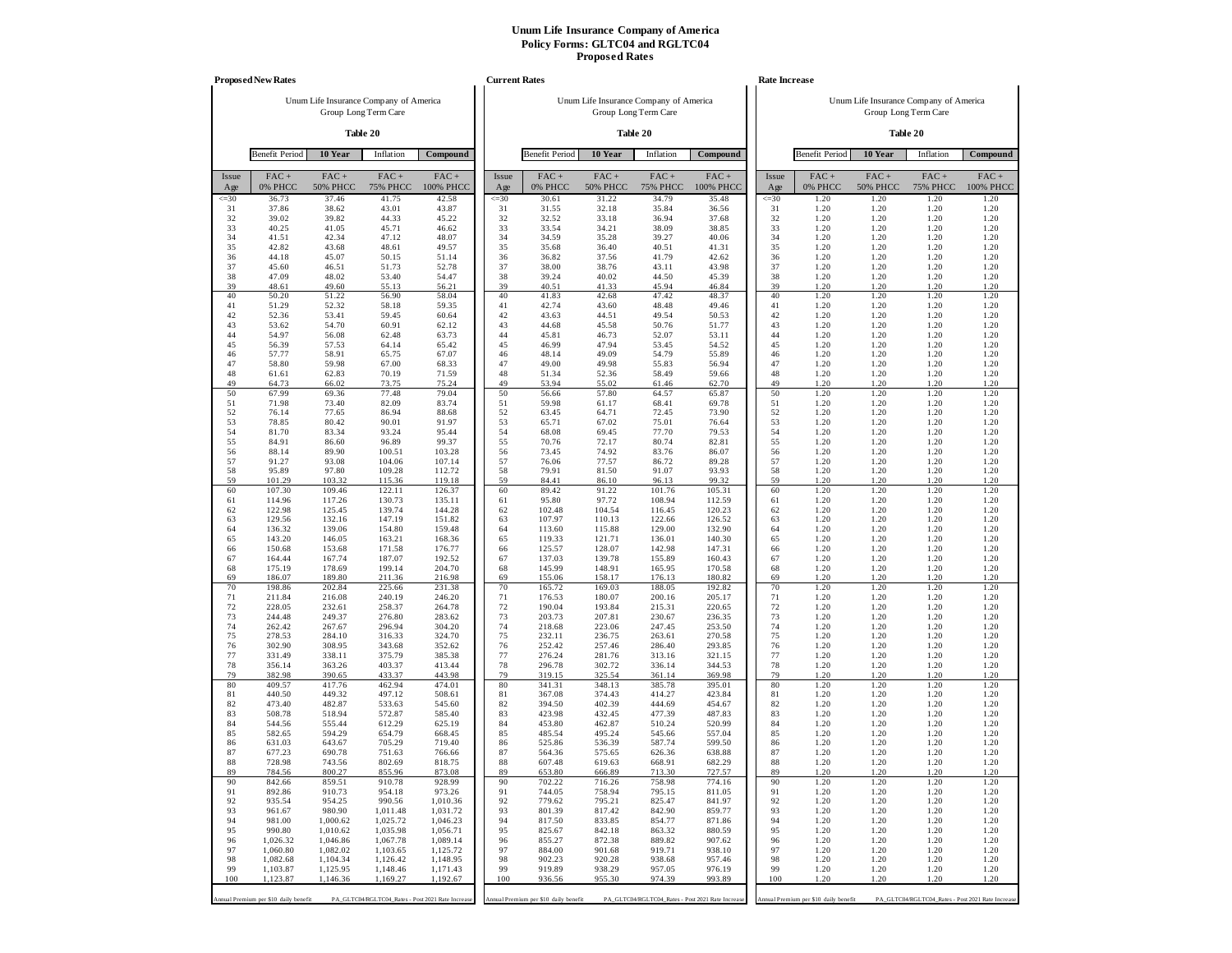|              | <b>Proposed New Rates</b>             |                            |                                                 |                      |              | <b>Current Rates</b>                  |                                        |                            |                                                   |              | Rate Increase                         |                                        |                                                   |                      |
|--------------|---------------------------------------|----------------------------|-------------------------------------------------|----------------------|--------------|---------------------------------------|----------------------------------------|----------------------------|---------------------------------------------------|--------------|---------------------------------------|----------------------------------------|---------------------------------------------------|----------------------|
|              |                                       |                            | Unum Life Insurance Company of America          |                      |              |                                       | Unum Life Insurance Company of America |                            |                                                   |              |                                       | Unum Life Insurance Company of America |                                                   |                      |
|              |                                       |                            | Group Long Term Care                            |                      |              |                                       |                                        | Group Long Term Care       |                                                   |              |                                       |                                        | Group Long Term Care                              |                      |
|              |                                       |                            | Table 21                                        |                      |              |                                       |                                        | Table 21                   |                                                   |              |                                       |                                        | Table 21                                          |                      |
|              | <b>Benefit Period</b>                 | Lifetime                   | Inflation                                       | Compound             |              | <b>Benefit Period</b>                 | Lifetime                               | Inflation                  | Compound                                          |              | <b>Benefit Period</b>                 | Lifetime                               | Inflation                                         | Compound             |
| Issue<br>Age | $FAC +$<br>0% PHCC                    | $FAC +$<br><b>50% PHCC</b> | $FAC +$<br><b>75% PHCC</b>                      | $FAC +$<br>100% PHCC | Issue<br>Age | $FAC +$<br>0% PHCC                    | $FAC +$<br><b>50% PHCC</b>             | $FAC +$<br><b>75% PHCC</b> | FAC+<br>100% PHCC                                 | Issue<br>Age | $FAC +$<br>0% PHCC                    | $FAC +$<br><b>50% PHCC</b>             | $FAC +$<br><b>75% PHCC</b>                        | $FAC +$<br>100% PHCC |
| $\leq 30$    | 40.19                                 | 41.00                      | 45.36                                           | 46.27                | $\leq 30$    | 33.49                                 | 34.17                                  | 37.80                      | 38.56                                             | $\leq 30$    | 1.20                                  | 1.20                                   | 1.20                                              | 1.20                 |
| 31<br>32     | 41.44<br>42.72                        | 42.26<br>43.56             | 46.74<br>48.19                                  | 47.68<br>49.14       | 31<br>32     | 34.53<br>35.60                        | 35.22<br>36.30                         | 38.95<br>40.16             | 39.73<br>40.95                                    | 31<br>32     | 1.20<br>1.20                          | 1.20<br>1.20                           | 1.20<br>1.20                                      | 1.20<br>1.20         |
| 33           | 44.05                                 | 44.93                      | 49.68                                           | 50.69                | 33           | 36.71                                 | 37.44                                  | 41.40                      | 42.24                                             | 33           | 1.20                                  | 1.20                                   | 1.20                                              | 1.20                 |
| 34<br>35     | 45.43<br>46.86                        | 46.34<br>47.80             | 51.24<br>52.85                                  | 52.26<br>53.89       | 34<br>35     | 37.86<br>39.05                        | 38.62<br>39.83                         | 42.70<br>44.04             | 43.55<br>44.91                                    | 34<br>35     | 1.20<br>1.20                          | 1.20<br>1.20                           | 1.20<br>1.20                                      | 1.20<br>1.20         |
| 36           | 48.37                                 | 49.33                      | 54.52                                           | 55.61                | 36           | 40.31                                 | 41.11                                  | 45.43                      | 46.34                                             | 36           | 1.20                                  | 1.20                                   | 1.20                                              | 1.20                 |
| 37           | 49.92                                 | 50.90                      | 56.27                                           | 57.38                | 37           | 41.60                                 | 42.42                                  | 46.89                      | 47.82                                             | 37           | 1.20                                  | 1.20                                   | 1.20                                              | 1.20                 |
| 38<br>39     | 51.53<br>53.21                        | 52.56<br>54.28             | 58.06<br>59.94                                  | 59.22<br>61.14       | 38<br>39     | 42.94<br>44.34                        | 43.80<br>45.23                         | 48.38<br>49.95             | 49.35<br>50.95                                    | 38<br>39     | 1.20<br>1.20                          | 1.20<br>1.20                           | 1.20<br>1.20                                      | 1.20<br>1.20         |
| 40           | 54.95                                 | 56.05                      | 61.88                                           | 63.12                | 40           | 45.79                                 | 46.71                                  | 51.57                      | 52.60                                             | 40           | 1.20                                  | 1.20                                   | 1.20                                              | 1.20                 |
| 41<br>42     | 56.21                                 | 57.34<br>58.60             | 63.28                                           | 64.56                | 41<br>42     | 46.84<br>47.87                        | 47.78<br>48.83                         | 52.73<br>53.87             | 53.80                                             | 41<br>42     | 1.20                                  | 1.20<br>1.20                           | 1.20<br>1.20                                      | 1.20<br>1.20         |
| 43           | 57.44<br>58.90                        | 60.06                      | 64.64<br>66.22                                  | 65.94<br>67.55       | 43           | 49.08                                 | 50.05                                  | 55.18                      | 54.95<br>56.29                                    | 43           | 1.20<br>1.20                          | 1.20                                   | 1.20                                              | 1.20                 |
| 44           | 60.47                                 | 61.67                      | 67.93                                           | 69.29                | 44           | 50.39                                 | 51.39                                  | 56.61                      | 57.74                                             | 44           | 1.20                                  | 1.20                                   | 1.20                                              | 1.20                 |
| 45<br>46     | 62.10<br>63.70                        | 63.35<br>64.97             | 69.74<br>71.48                                  | 71.12<br>72.92       | 45<br>46     | 51.75<br>53.08                        | 52.79<br>54.14                         | 58.12<br>59.57             | 59.27<br>60.77                                    | 45<br>46     | 1.20<br>1.20                          | 1.20<br>1.20                           | 1.20<br>1.20                                      | 1.20<br>1.20         |
| 47           | 64.87                                 | 66.17                      | 72.80                                           | 74.27                | 47           | 54.06                                 | 55.14                                  | 60.67                      | 61.89                                             | 47           | 1.20                                  | 1.20                                   | 1.20                                              | 1.20                 |
| 48           | 67.98                                 | 69.35                      | 76.20                                           | 77.72                | 48           | 56.65                                 | 57.79                                  | 63.50                      | 64.77                                             | 48           | 1.20                                  | 1.20                                   | 1.20                                              | 1.20                 |
| 49<br>50     | 71.51<br>75.18                        | 72.94<br>76.70             | 80.04<br>84.05                                  | 81.65<br>85.74       | 49<br>50     | 59.59<br>62.65                        | 60.78<br>63.92                         | 66.70<br>70.04             | 68.04<br>71.45                                    | 49<br>50     | 1.20<br>1.20                          | 1.20<br>1.20                           | 1.20<br>1.20                                      | 1.20<br>1.20         |
| 51           | 79.50                                 | 81.10                      | 89.04                                           | 90.83                | 51           | 66.25                                 | 67.58                                  | 74.20                      | 75.69                                             | 51           | 1.20                                  | 1.20                                   | 1.20                                              | 1.20                 |
| 52<br>53     | 84.04<br>86.98                        | 85.70<br>88.72             | 94.28<br>97.79                                  | 96.17<br>99.74       | 52<br>53     | 70.03<br>72.48                        | 71.42<br>73.93                         | 78.57<br>81.49             | 80.14<br>83.12                                    | 52<br>53     | 1.20<br>1.20                          | 1.20<br>1.20                           | 1.20<br>1.20                                      | 1.20<br>1.20         |
| 54           | 90.08                                 | 91.87                      | 101.51                                          | 103.52               | 54           | 75.07                                 | 76.56                                  | 84.59                      | 86.27                                             | 54           | 1.20                                  | 1.20                                   | 1.20                                              | 1.20                 |
| 55           | 93.55                                 | 95.44                      | 105.76                                          | 107.88               | 55           | 77.96                                 | 79.53                                  | 88.13                      | 89.90                                             | 55           | 1.20                                  | 1.20                                   | 1.20                                              | 1.20                 |
| 56<br>57     | 97.06<br>100.45                       | 99.00<br>102.46            | 109.96<br>114.10                                | 112.16<br>116.38     | 56<br>57     | 80.88<br>83.71                        | 82.50<br>85.38                         | 91.63<br>95.08             | 93.47<br>96.98                                    | 56<br>57     | 1.20<br>1.20                          | 1.20<br>1.20                           | 1.20<br>1.20                                      | 1.20<br>1.20         |
| 58           | 105.37                                | 107.48                     | 119.95                                          | 122.36               | 58           | 87.81                                 | 89.57                                  | 99.96                      | 101.97                                            | 58           | 1.20                                  | 1.20                                   | 1.20                                              | 1.20                 |
| 59<br>60     | 111.18<br>117.70                      | 113.41<br>120.06           | 126.80<br>134.44                                | 129.34<br>137.14     | 59<br>60     | 92.65<br>98.08                        | 94.51<br>100.05                        | 105.67<br>112.03           | 107.78<br>114.28                                  | 59<br>60     | 1.20<br>1.20                          | 1.20<br>1.20                           | 1.20<br>1.20                                      | 1.20<br>1.20         |
| 61           | 125.86                                | 128.38                     | 143.89                                          | 146.77               | 61           | 104.88                                | 106.98                                 | 119.91                     | 122.31                                            | 61           | 1.20                                  | 1.20                                   | 1.20                                              | 1.20                 |
| 62           | 134.39                                | 137.06                     | 153.83                                          | 156.90               | 62           | 111.99                                | 114.22                                 | 128.19                     | 130.75                                            | 62           | 1.20                                  | 1.20                                   | 1.20                                              | 1.20                 |
| 63<br>64     | 141.23<br>148.21                      | 144.05<br>151.16           | 162.07<br>170.41                                | 165.31<br>173.82     | 63<br>64     | 117.69<br>123.51                      | 120.04<br>125.97                       | 135.06<br>142.01           | 137.76<br>144.85                                  | 63<br>64     | 1.20<br>1.20                          | 1.20<br>1.20                           | 1.20<br>1.20                                      | 1.20<br>1.20         |
| 65           | 155.45                                | 158.56                     | 180.90                                          | 184.51               | 65           | 129.54                                | 132.13                                 | 150.75                     | 153.76                                            | 65           | 1.20                                  | 1.20                                   | 1.20                                              | 1.20                 |
| 66           | 163.31                                | 166.58                     | 190.20                                          | 194.00               | 66           | 136.09                                | 138.82                                 | 158.50                     | 161.67                                            | 66           | 1.20                                  | 1.20<br>1.20                           | 1.20                                              | 1.20                 |
| 67<br>68     | 177.95<br>189.26                      | 181.51<br>193.06           | 207.41<br>220.70                                | 211.56<br>225.22     | 67<br>68     | 148.29<br>157.72                      | 151.26<br>160.88                       | 172.84<br>183.92           | 176.30<br>187.68                                  | 67<br>68     | 1.20<br>1.20                          | 1.20                                   | 1.20<br>1.20                                      | 1.20<br>1.20         |
| 69           | 200.60                                | 204.61                     | 233.64                                          | 238.90               | 69           | 167.17                                | 170.51                                 | 194.70                     | 199.08                                            | 69           | 1.20                                  | 1.20                                   | 1.20                                              | 1.20                 |
| 70<br>71     | 214.01<br>228.18                      | 218.28<br>232.76           | 248.90<br>264.97                                | 254.96<br>271.21     | 70<br>71     | 178.34<br>190.15                      | 181.90<br>193.97                       | 207.42<br>220.81           | 212.47<br>226.01                                  | 70<br>71     | 1.20<br>1.20                          | 1.20<br>1.20                           | 1.20<br>1.20                                      | 1.20<br>1.20         |
| 72           | 245.86                                | 250.79                     | 285.05                                          | 291.52               | 72           | 204.88                                | 208.99                                 | 237.54                     | 242.93                                            | 72           | 1.20                                  | 1.20                                   | 1.20                                              | 1.20                 |
| 73<br>74     | 263.83<br>283.50                      | 269.12<br>289.16           | 305.41<br>327.61                                | 312.07<br>334.45     | 73<br>74     | 219.86<br>236.25                      | 224.27<br>240.97                       | 254.51<br>273.01           | 260.06<br>278.71                                  | 73<br>74     | 1.20<br>1.20                          | 1.20<br>1.20                           | 1.20<br>1.20                                      | 1.20<br>1.20         |
| 75           | 301.82                                | 307.87                     | 350.59                                          | 358.88               | 75           | 251.52                                | 256.56                                 | 292.16                     | 299.07                                            | 75           | 1.20                                  | 1.20                                   | 1.20                                              | 1.20                 |
| 76           | 328.61                                | 335.18                     | 380.94                                          | 389.54               | 76           | 273.84                                | 279.32                                 | 317.45                     | 324.62                                            | 76           | 1.20                                  | 1.20                                   | 1.20                                              | 1.20                 |
| 77<br>78     | 360.02<br>387.23                      | 367.21<br>394.97           | 416.46<br>446.89                                | 425.40<br>455.92     | 77<br>78     | 300.02<br>322.69                      | 306.01<br>329.14                       | 347.05<br>372.41           | 354.50<br>379.93                                  | 77<br>78     | 1.20<br>1.20                          | 1.20<br>1.20                           | 1.20<br>1.20                                      | 1.20<br>1.20         |
| 79           | 416.87                                | 425.21                     | 479.57                                          | 489.17               | 79           | 347.39                                | 354.34                                 | 399.64                     | 407.64                                            | 79           | 1.20                                  | 1.20                                   | 1.20                                              | 1.20                 |
| 80<br>81     | 445.97<br>480.07                      | 454.88<br>489.66           | 511.14<br>547.67                                | 521.38<br>558.62     | 80<br>81     | 371.64<br>400.06                      | 379.07<br>408.05                       | 425.95<br>456.39           | 434.48<br>465.52                                  | 80<br>81     | 1.20<br>1.20                          | 1.20<br>1.20                           | 1.20<br>1.20                                      | 1.20<br>1.20         |
| 82           | 515.86                                | 526.18                     | 585.74                                          | 597.46               | 82           | 429.88                                | 438.48                                 | 488.12                     | 497.88                                            | 82           | 1.20                                  | 1.20                                   | 1.20                                              | 1.20                 |
| 83<br>84     | 553.98                                | 565.06                     | 625.85                                          | 638.38               | 83           | 461.65                                | 470.88                                 | 521.54                     | 531.98                                            | 83           | 1.20                                  | 1.20<br>1.20                           | 1.20                                              | 1.20                 |
| 85           | 592.60<br>632.52                      | 604.44<br>645.17           | 665.99<br>708.10                                | 679.30<br>722.27     | 84<br>85     | 493.83<br>527.10                      | 503.70<br>537.64                       | 554.99<br>590.08           | 566.08<br>601.89                                  | 84<br>85     | 1.20<br>1.20                          | 1.20                                   | 1.20<br>1.20                                      | 1.20<br>1.20         |
| 86           | 686.09                                | 699.80                     | 762.92                                          | 778.19               | 86           | 571.74                                | 583.17                                 | 635.77                     | 648.49                                            | 86           | 1.20                                  | 1.20                                   | 1.20                                              | 1.20                 |
| 87<br>88     | 737.46<br>795.16                      | 752.22<br>811.06           | 813.94<br>870.24                                | 830.22<br>887.64     | 87<br>88     | 614.55<br>662.63                      | 626.85<br>675.88                       | 678.28<br>725.20           | 691.85<br>739.70                                  | 87<br>88     | 1.20<br>1.20                          | 1.20<br>1.20                           | 1.20<br>1.20                                      | 1.20<br>1.20         |
| 89           | 857.24                                | 874.38                     | 928.88                                          | 947.46               | 89           | 714.37                                | 728.65                                 | 774.07                     | 789.55                                            | 89           | 1.20                                  | 1.20                                   | 1.20                                              | 1.20                 |
| 90           | 921.97                                | 940.42                     | 988.97                                          | 1,008.76             | 90           | 768.31                                | 783.68                                 | 824.14                     | 840.63                                            | 90           | 1.20                                  | 1.20                                   | 1.20                                              | 1.20                 |
| 91<br>92     | 977.35<br>1,023.88                    | 996.90<br>1,044.35         | 1,035.16<br>1,073.02                            | 1,055.86<br>1,094.48 | 91<br>92     | 814.46<br>853.23                      | 830.75<br>870.29                       | 862.63<br>894.18           | 879.88<br>912.07                                  | 91<br>92     | 1.20<br>1.20                          | 1.20<br>1.20                           | 1.20<br>1.20                                      | 1.20<br>1.20         |
| 93           | 1,050.20                              | 1,071.20                   | 1,092.64                                        | 1,114.49             | 93           | 875.17                                | 892.67                                 | 910.53                     | 928.74                                            | 93           | 1.20                                  | 1.20                                   | 1.20                                              | 1.20                 |
| 94<br>95     | 1,061.32<br>1,071.94                  | 1,082.54<br>1,093.38       | 1,104.19<br>1,115.23                            | 1,126.27<br>1,137.54 | 94<br>95     | 884.43<br>893.28                      | 902.12<br>911.15                       | 920.16<br>929.36           | 938.56<br>947.95                                  | 94<br>95     | 1.20<br>1.20                          | 1.20<br>1.20                           | 1.20<br>1.20                                      | 1.20<br>1.20         |
| 96           | 1,100.16                              | 1,122.17                   | 1,144.61                                        | 1,167.49             | 96           | 916.80                                | 935.14                                 | 953.84                     | 972.91                                            | 96           | 1.20                                  | 1.20                                   | 1.20                                              | 1.20                 |
| 97           | 1,137.78                              | 1,160.54                   | 1,183.75                                        | 1,207.43             | 97           | 948.15                                | 967.12                                 | 986.46                     | 1,006.19                                          | 97           | 1.20                                  | 1.20                                   | 1.20                                              | 1.20                 |
| 98<br>99     | 1,161.65<br>1,185.37                  | 1,184.87<br>1,209.08       | 1,208.58<br>1,233.25                            | 1,232.74<br>1,257.91 | 98<br>99     | 968.04<br>987.81                      | 987.39<br>1,007.57                     | 1,007.15<br>1,027.71       | 1,027.28<br>1,048.26                              | 98<br>99     | 1.20<br>1.20                          | 1.20<br>1.20                           | 1.20<br>1.20                                      | 1.20<br>1.20         |
| 100          | 1,208.35                              | 1,232.51                   | 1,257.17                                        | 1,282.32             | 100          | 1,006.96                              | 1,027.09                               | 1,047.64                   | 1,068.60                                          | 100          | 1.20                                  | 1.20                                   | 1.20                                              | 1.20                 |
|              | Annual Premium per \$10 daily benefit |                            | PA_GLTC04/RGLTC04_Rates - Post 2021 Rate Increa |                      |              | Annual Premium per \$10 daily benefit |                                        |                            | PA_GLTC04/RGLTC04_Rates - Post 2021 Rate Increase |              | Annual Premium per \$10 daily benefit |                                        | PA_GLTC04/RGLTC04_Rates - Post 2021 Rate Increase |                      |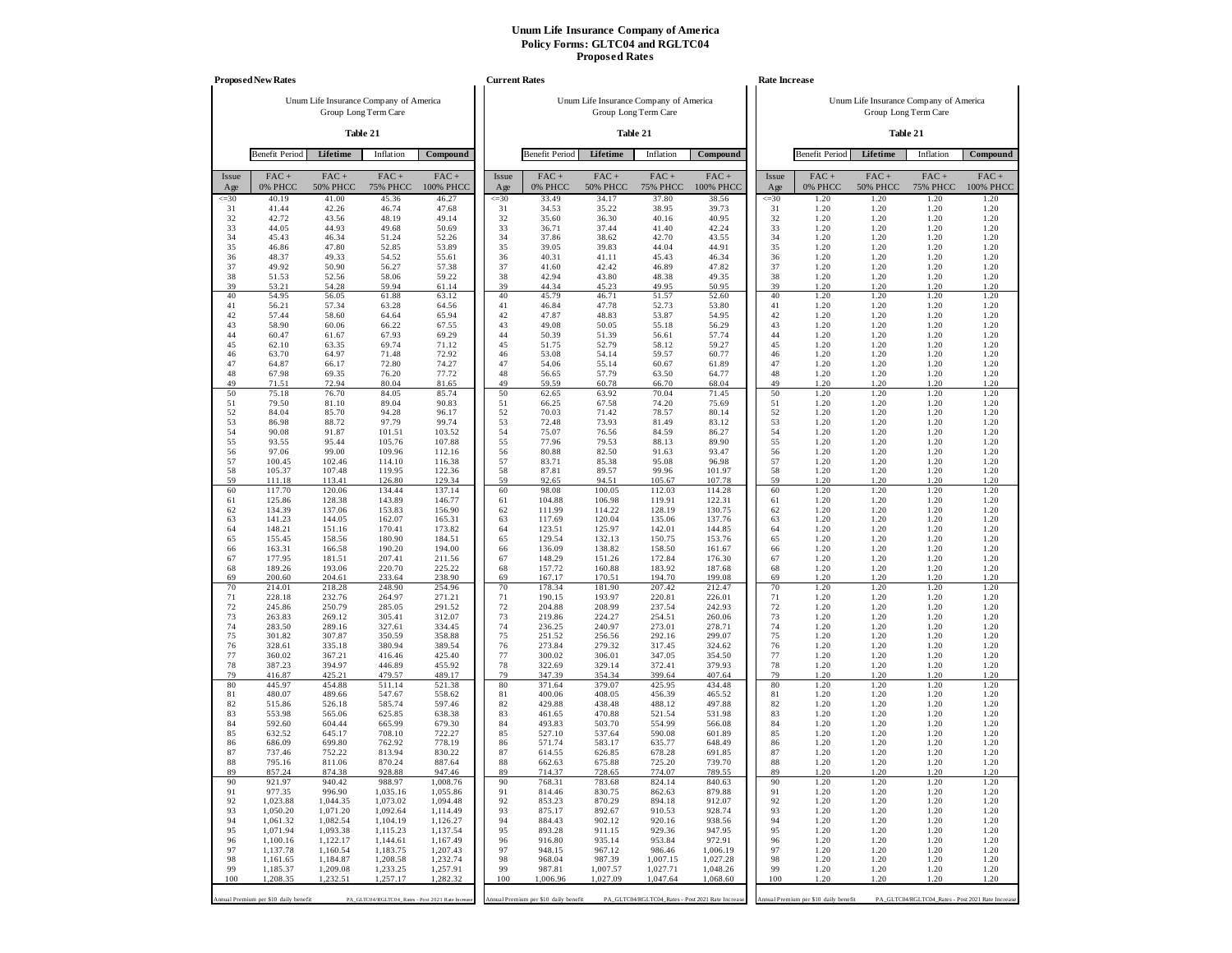|                 | <b>Proposed New Rates</b>             |                                        |                            |                                                   | <b>Current Rates</b> |                                       |                                        |                         |                                                   |                 | <b>Rate Increase</b>                  |                                        |                            |                                                   |
|-----------------|---------------------------------------|----------------------------------------|----------------------------|---------------------------------------------------|----------------------|---------------------------------------|----------------------------------------|-------------------------|---------------------------------------------------|-----------------|---------------------------------------|----------------------------------------|----------------------------|---------------------------------------------------|
|                 |                                       | Unum Life Insurance Company of America | Group Long Term Care       |                                                   |                      |                                       | Unum Life Insurance Company of America | Group Long Term Care    |                                                   |                 |                                       | Unum Life Insurance Company of America | Group Long Term Care       |                                                   |
|                 |                                       |                                        | Table 22                   |                                                   |                      |                                       |                                        | Table 22                |                                                   |                 |                                       |                                        | Table 22                   |                                                   |
|                 | <b>Benefit Period</b>                 | 2 Year                                 | Inflation                  | <b>CPI</b>                                        |                      | <b>Benefit Period</b>                 | 2 Year                                 | Inflation               | <b>CPI</b>                                        |                 | <b>Benefit Period</b>                 | 2 Year                                 | Inflation                  | <b>CPI</b>                                        |
| Issue<br>Age    | $FAC +$<br>0% PHCC                    | FAC+<br><b>50% PHCC</b>                | $FAC +$<br><b>75% PHCC</b> | FAC+<br>100% PHCC                                 | Issue<br>Age         | FAC+<br>0% PHCC                       | $FAC +$<br><b>50% PHCC</b>             | FAC+<br><b>75% PHCC</b> | FAC+<br>100% PHCC                                 | Issue<br>Age    | FAC+<br>0% PHCC                       | $FAC +$<br><b>50% PHCC</b>             | $FAC +$<br><b>75% PHCC</b> | $FAC +$<br>100% PHCC                              |
| $\leq 30$<br>31 | 21.37<br>22.04                        | 21.79<br>22.48                         | 22.58<br>23.29             | 23.04<br>23.76                                    | $\leq 30$<br>31      | 17.81<br>18.37                        | 18.16<br>18.73                         | 18.82<br>19.41          | 19.20<br>19.80                                    | $\leq 30$<br>31 | 1.20<br>1.20                          | 1.20<br>1.20                           | 1.20<br>1.20               | 1.20<br>1.20                                      |
| 32              | 22.74                                 | 23.18                                  | 24.02                      | 24.50                                             | 32                   | 18.95                                 | 19.32                                  | 20.02                   | 20.42                                             | 32              | 1.20                                  | 1.20                                   | 1.20                       | 1.20                                              |
| 33              | 23.47                                 | 23.93                                  | 24.79                      | 25.28                                             | 33<br>34             | 19.56                                 | 19.94                                  | 20.66<br>21.33          | 21.07                                             | 33<br>34        | 1.20                                  | 1.20                                   | 1.20                       | 1.20                                              |
| 34<br>35        | 24.23<br>25.01                        | 24.71<br>25.50                         | 25.60<br>26.40             | 26.09<br>26.94                                    | 35                   | 20.19<br>20.84                        | 20.59<br>21.25                         | 22.00                   | 21.74<br>22.45                                    | 35              | 1.20<br>1.20                          | 1.20<br>1.20                           | 1.20<br>1.20               | 1.20<br>1.20                                      |
| 36              | 25.81                                 | 26.34                                  | 27.26                      | 27.82                                             | 36                   | 21.51                                 | 21.95                                  | 22.72                   | 23.18                                             | 36              | 1.20                                  | 1.20                                   | 1.20                       | 1.20                                              |
| 37<br>38        | 26.66<br>27.54                        | 27.20<br>28.09                         | 28.16<br>29.09             | 28.72<br>29.66                                    | 37<br>38             | 22.22<br>22.95                        | 22.67<br>23.41                         | 23.47<br>24.24          | 23.93<br>24.72                                    | 37<br>38        | 1.20<br>1.20                          | 1.20<br>1.20                           | 1.20<br>1.20               | 1.20<br>1.20                                      |
| 39              | 28.46                                 | 29.03                                  | 30.05                      | 30.66                                             | 39                   | 23.72                                 | 24.19                                  | 25.04                   | 25.55                                             | 39              | 1.20                                  | 1.20                                   | 1.20                       | 1.20                                              |
| 40              | 29.41                                 | 30.00                                  | 31.06                      | 31.68                                             | 40                   | 24.51                                 | 25.00                                  | 25.88                   | 26.40                                             | 40              | 1.20                                  | 1.20                                   | 1.20                       | 1.20                                              |
| 41<br>42        | 30.10<br>30.78                        | 30.71<br>31.38                         | 31.80<br>32.54             | 32.44<br>33.19                                    | 41<br>42             | 25.08<br>25.65                        | 25.59<br>26.15                         | 26.50<br>27.12          | 27.03<br>27.66                                    | 41<br>42        | 1.20<br>1.20                          | 1.20<br>1.20                           | 1.20<br>1.20               | 1.20<br>1.20                                      |
| 43              | 31.57                                 | 32.20                                  | 33.41                      | 34.08                                             | 43                   | 26.31                                 | 26.83                                  | 27.84                   | 28.40                                             | 43              | 1.20                                  | 1.20                                   | 1.20                       | 1.20                                              |
| 44              | 32.41                                 | 33.06                                  | 34.32                      | 35.00                                             | 44                   | 27.01                                 | 27.55                                  | 28.60                   | 29.17                                             | 44              | 1.20                                  | 1.20                                   | 1.20                       | 1.20                                              |
| 45<br>46        | 33.30<br>34.14                        | 33.97<br>34.84                         | 35.28<br>36.20             | 36.00<br>36.92                                    | 45<br>46             | 27.75<br>28.45                        | 28.31<br>29.03                         | 29.40<br>30.17          | 30.00<br>30.77                                    | 45<br>46        | 1.20<br>1.20                          | 1.20<br>1.20                           | 1.20<br>1.20               | 1.20<br>1.20                                      |
| 47              | 34.79                                 | 35.47                                  | 36.91                      | 37.66                                             | 47                   | 28.99                                 | 29.56                                  | 30.76                   | 31.38                                             | 47              | 1.20                                  | 1.20                                   | 1.20                       | 1.20                                              |
| 48<br>49        | 36.49<br>38.44                        | 37.22<br>39.19                         | 38.74<br>40.80             | 39.52<br>41.63                                    | 48<br>49             | 30.41<br>32.03                        | 31.02<br>32.66                         | 32.28<br>34.00          | 32.93<br>34.69                                    | 48<br>49        | 1.20<br>1.20                          | 1.20<br>1.20                           | 1.20<br>1.20               | 1.20<br>1.20                                      |
| 50              | 40.45                                 | 41.27                                  | 42.96                      | 43.82                                             | 50                   | 33.71                                 | 34.39                                  | 35.80                   | 36.52                                             | 50              | 1.20                                  | 1.20                                   | 1.20                       | 1.20                                              |
| 51              | 42.88                                 | 43.74                                  | 45.64                      | 46.54                                             | 51                   | 35.73                                 | 36.45                                  | 38.03                   | 38.78                                             | 51              | 1.20                                  | 1.20<br>1.20                           | 1.20                       | 1.20                                              |
| 52<br>53        | 45.41<br>47.05                        | 46.33<br>48.00                         | 48.43<br>50.22             | 49.40<br>51.30                                    | 52<br>53             | 37.84<br>39.21                        | 38.61<br>40.00                         | 40.36<br>41.85          | 41.17<br>42.75                                    | 52<br>53        | 1.20<br>1.20                          | 1.20                                   | 1.20<br>1.20               | 1.20<br>1.20                                      |
| 54              | 48.80                                 | 49.76                                  | 52.04                      | 53.30                                             | 54                   | 40.67                                 | 41.47                                  | 43.37                   | 44.42                                             | 54              | 1.20                                  | 1.20                                   | 1.20                       | 1.20                                              |
| 55<br>56        | 50.66<br>52.60                        | 51.68<br>53.65                         | 54.05<br>56.11             | 55.49<br>57.73                                    | 55<br>56             | 42.22<br>43.83                        | 43.07<br>44.71                         | 45.04<br>46.76          | 46.24<br>48.11                                    | 55<br>56        | 1.20<br>1.20                          | 1.20<br>1.20                           | 1.20<br>1.20               | 1.20<br>1.20                                      |
| 57              | 54.47                                 | 55.56                                  | 58.08                      | 59.90                                             | 57                   | 45.39                                 | 46.30                                  | 48.40                   | 49.92                                             | 57              | 1.20                                  | 1.20                                   | 1.20                       | 1.20                                              |
| 58              | 57.23                                 | 58.37                                  | 61.02                      | 63.11                                             | 58                   | 47.69                                 | 48.64                                  | 50.85                   | 52.59<br>55.70                                    | 58              | 1.20                                  | 1.20                                   | 1.20                       | 1.20                                              |
| 59<br>60        | 60.49<br>64.14                        | 61.70<br>65.42                         | 64.48<br>68.34             | 66.84<br>71.00                                    | 59<br>60             | 50.41<br>53.45                        | 51.42<br>54.52                         | 53.73<br>56.95          | 59.17                                             | 59<br>60        | 1.20<br>1.20                          | 1.20<br>1.20                           | 1.20<br>1.20               | 1.20<br>1.20                                      |
| 61              | 68.86                                 | 70.25                                  | 73.36                      | 75.80                                             | 61                   | 57.38                                 | 58.54                                  | 61.13                   | 63.17                                             | 61              | 1.20                                  | 1.20                                   | 1.20                       | 1.20                                              |
| 62<br>63        | 73.82<br>77.80                        | 75.29<br>79.34                         | 78.59<br>82.82             | 80.78<br>84.68                                    | 62<br>63             | 61.52<br>64.83                        | 62.74<br>66.12                         | 65.49<br>69.02          | 67.32<br>70.57                                    | 62<br>63        | 1.20<br>1.20                          | 1.20<br>1.20                           | 1.20<br>1.20               | 1.20<br>1.20                                      |
| 64              | 81.94                                 | 83.58                                  | 86.94                      | 88.68                                             | 64                   | 68.28                                 | 69.65                                  | 72.45                   | 73.90                                             | 64              | 1.20                                  | 1.20                                   | 1.20                       | 1.20                                              |
| 65<br>66        | 85.12                                 | 86.82                                  | 90.17                      | 91.98                                             | 65                   | 70.93                                 | 72.35                                  | 75.14<br>78.83          | 76.65                                             | 65<br>66        | 1.20                                  | 1.20<br>1.20                           | 1.20<br>1.20               | 1.20                                              |
| 67              | 89.86<br>98.42                        | 91.66<br>100.39                        | 94.60<br>102.96            | 96.49<br>105.02                                   | 66<br>67             | 74.88<br>82.02                        | 76.38<br>83.66                         | 85.80                   | 80.41<br>87.52                                    | 67              | 1.20<br>1.20                          | 1.20                                   | 1.20                       | 1.20<br>1.20                                      |
| 68              | 105.20                                | 107.29                                 | 109.45                     | 111.62                                            | 68                   | 87.67                                 | 89.41                                  | 91.21                   | 93.02                                             | 68              | 1.20                                  | 1.20                                   | 1.20                       | 1.20                                              |
| 69<br>70        | 111.49<br>118.96                      | 113.72<br>121.32                       | 116.00<br>123.76           | 118.32<br>126.23                                  | 69<br>70             | 92.91<br>99.13                        | 94.77<br>101.10                        | 96.67<br>103.13         | 98.60<br>105.19                                   | 69<br>70        | 1.20<br>1.20                          | 1.20<br>1.20                           | 1.20<br>1.20               | 1.20<br>1.20                                      |
| 71              | 126.54                                | 129.06                                 | 131.65                     | 134.28                                            | 71                   | 105.45                                | 107.55                                 | 109.71                  | 111.90                                            | 71              | 1.20                                  | 1.20                                   | 1.20                       | 1.20                                              |
| 72              | 136.12                                | 138.84                                 | 141.61                     | 144.44                                            | 72                   | 113.43                                | 115.70                                 | 118.01                  | 120.37                                            | 72              | 1.20                                  | 1.20                                   | 1.20                       | 1.20                                              |
| 73<br>74        | 145.85<br>156.54                      | 148.76<br>159.68                       | 151.74<br>162.86           | 154.76<br>166.13                                  | 73<br>74             | 121.54<br>130.45                      | 123.97<br>133.07                       | 126.45<br>135.72        | 128.97<br>138.44                                  | 73<br>74        | 1.20<br>1.20                          | 1.20<br>1.20                           | 1.20<br>1.20               | 1.20<br>1.20                                      |
| 75              | 164.68                                | 167.98                                 | 171.34                     | 174.76                                            | 75                   | 137.23                                | 139.98                                 | 142.78                  | 145.63                                            | 75              | 1.20                                  | 1.20                                   | 1.20                       | 1.20                                              |
| 76<br>77        | 178.93<br>195.85                      | 182.51<br>199.78                       | 186.16<br>203.76           | 189.88<br>207.84                                  | 76<br>77             | 149.11<br>163.21                      | 152.09<br>166.48                       | 155.13<br>169.80        | 158.23<br>173.20                                  | 76<br>77        | 1.20<br>1.20                          | 1.20<br>1.20                           | 1.20<br>1.20               | 1.20<br>1.20                                      |
| 78              | 210.58                                | 214.79                                 | 219.07                     | 223.46                                            | 78                   | 175.48                                | 178.99                                 | 182.56                  | 186.22                                            | 78              | 1.20                                  | 1.20                                   | 1.20                       | 1.20                                              |
| 79<br>80        | 226.42<br>242.20                      | 230.95<br>247.03                       | 235.58<br>251.98           | 240.28<br>257.03                                  | 79<br>80             | 188.68<br>201.83                      | 192.46<br>205.86                       | 196.32<br>209.98        | 200.23<br>214.19                                  | 79<br>80        | 1.20<br>1.20                          | 1.20<br>1.20                           | 1.20<br>1.20               | 1.20<br>1.20                                      |
| 81              | 260.39                                | 265.61                                 | 270.91                     | 276.32                                            | 81                   | 216.99                                | 221.34                                 | 225.76                  | 230.27                                            | 81              | 1.20                                  | 1.20                                   | 1.20                       | 1.20                                              |
| 82              | 280.72                                | 286.33                                 | 292.04                     | 297.89                                            | 82                   | 233.93                                | 238.61                                 | 243.37                  | 248.24                                            | 82              | 1.20                                  | 1.20                                   | 1.20                       | 1.20                                              |
| 83<br>84        | 303.19<br>325.44                      | 309.26<br>331.94                       | 315.44<br>338.58           | 321.76<br>345.36                                  | 83<br>84             | 252.66<br>271.20                      | 257.72<br>276.62                       | 262.87<br>282.15        | 268.13<br>287.80                                  | 83<br>84        | 1.20<br>1.20                          | 1.20<br>1.20                           | 1.20<br>1.20               | 1.20<br>1.20                                      |
| 85              | 349.64                                | 356.64                                 | 363.78                     | 371.05                                            | 85                   | 291.37                                | 297.20                                 | 303.15                  | 309.21                                            | 85              | 1.20                                  | 1.20                                   | 1.20                       | 1.20                                              |
| 86<br>87        | 374.22<br>396.26                      | 381.72<br>404.20                       | 389.34<br>412.28           | 397.13<br>420.53                                  | 86<br>87             | 311.85<br>330.22                      | 318.10<br>336.83                       | 324.45<br>343.57        | 330.94<br>350.44                                  | 86<br>87        | 1.20<br>1.20                          | 1.20<br>1.20                           | 1.20<br>1.20               | 1.20<br>1.20                                      |
| 88              | 420.13                                | 428.53                                 | 437.10                     | 445.84                                            | 88                   | 350.11                                | 357.11                                 | 364.25                  | 371.53                                            | 88              | 1.20                                  | 1.20                                   | 1.20                       | 1.20                                              |
| 89              | 445.00                                | 453.89                                 | 462.96                     | 472.22                                            | 89                   | 370.83                                | 378.24                                 | 385.80                  | 393.52                                            | 89              | 1.20                                  | 1.20                                   | 1.20                       | 1.20                                              |
| 90<br>91        | 470.09<br>493.19                      | 479.48<br>503.05                       | 489.07<br>513.11           | 498.85<br>523.38                                  | 90<br>91             | 391.74<br>410.99                      | 399.57<br>419.21                       | 407.56<br>427.59        | 415.71<br>436.15                                  | 90<br>91        | 1.20<br>1.20                          | 1.20<br>1.20                           | 1.20<br>1.20               | 1.20<br>1.20                                      |
| 92              | 516.38                                | 526.72                                 | 537.24                     | 547.98                                            | 92                   | 430.32                                | 438.93                                 | 447.70                  | 456.65                                            | 92              | 1.20                                  | 1.20                                   | 1.20                       | 1.20                                              |
| 93              | 537.22                                | 547.94                                 | 558.92                     | 570.10                                            | 93                   | 447.68                                | 456.62                                 | 465.77                  | 475.08                                            | 93              | 1.20                                  | 1.20                                   | 1.20                       | 1.20                                              |
| 94<br>95        | 556.84<br>573.18                      | 567.96<br>584.64                       | 579.32<br>596.33           | 590.90<br>608.26                                  | 94<br>95             | 464.03<br>477.65                      | 473.30<br>487.20                       | 482.77<br>496.94        | 492.42<br>506.88                                  | 94<br>95        | 1.20<br>1.20                          | 1.20<br>1.20                           | 1.20<br>1.20               | 1.20<br>1.20                                      |
| 96              | 597.72                                | 609.66                                 | 621.85                     | 634.30                                            | 96                   | 498.10                                | 508.05                                 | 518.21                  | 528.58                                            | 96              | 1.20                                  | 1.20                                   | 1.20                       | 1.20                                              |
| 97<br>98        | 618.26<br>633.31                      | 630.61<br>645.98                       | 643.24<br>658.88           | 656.10<br>672.07                                  | 97<br>98             | 515.22<br>527.76                      | 525.51<br>538.32                       | 536.03<br>549.07        | 546.75<br>560.06                                  | 97<br>98        | 1.20<br>1.20                          | 1.20<br>1.20                           | 1.20<br>1.20               | 1.20<br>1.20                                      |
| 99              | 649.73                                | 662.72                                 | 675.97                     | 689.51                                            | 99                   | 541.44                                | 552.27                                 | 563.31                  | 574.59                                            | 99              | 1.20                                  | 1.20                                   | 1.20                       | 1.20                                              |
| 100             | 668.02                                | 681.37                                 | 694.98                     | 708.90                                            | 100                  | 556.68                                | 567.81                                 | 579.15                  | 590.75                                            | 100             | 1.20                                  | 1.20                                   | 1.20                       | 1.20                                              |
|                 | Annual Premium per \$10 daily benefit |                                        |                            | PA_GLTC04/RGLTC04_Rates - Post 2021 Rate Increase |                      | Annual Premium per \$10 daily benefit |                                        |                         | PA_GLTC04/RGLTC04_Rates - Post 2021 Rate Increase |                 | Annual Premium per \$10 daily benefit |                                        |                            | PA_GLTC04/RGLTC04_Rates - Post 2021 Rate Increase |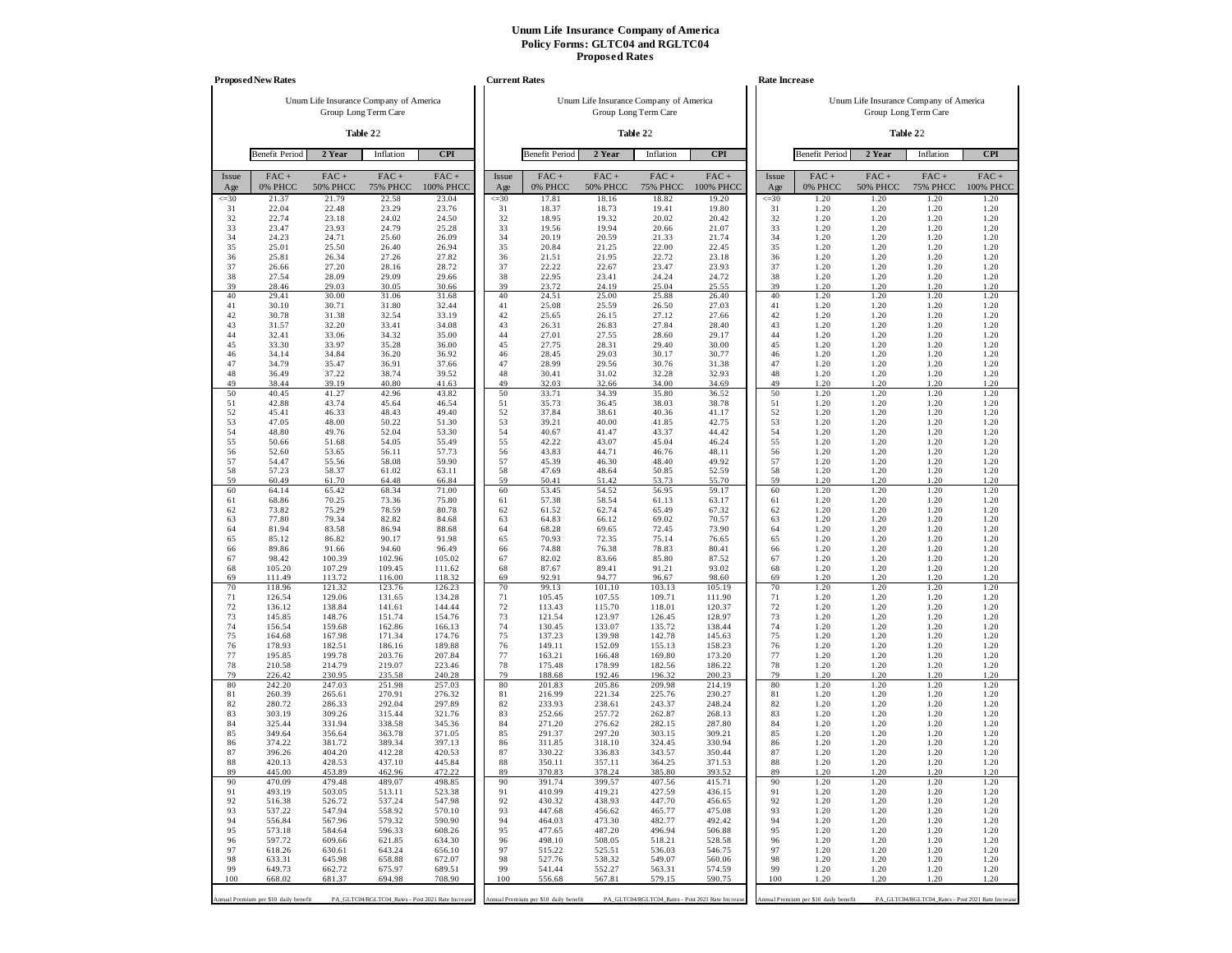|                 | <b>Proposed New Rates</b>             |                                        |                            |                                                   |                 | <b>Current Rates</b>                  |                                        |                            |                                                   |                 | Rate Increase                         |                            |                                                                |                      |
|-----------------|---------------------------------------|----------------------------------------|----------------------------|---------------------------------------------------|-----------------|---------------------------------------|----------------------------------------|----------------------------|---------------------------------------------------|-----------------|---------------------------------------|----------------------------|----------------------------------------------------------------|----------------------|
|                 |                                       | Unum Life Insurance Company of America | Group Long Term Care       |                                                   |                 |                                       | Unum Life Insurance Company of America | Group Long Term Care       |                                                   |                 |                                       |                            | Unum Life Insurance Company of America<br>Group Long Term Care |                      |
|                 |                                       |                                        | Table 23                   |                                                   |                 |                                       |                                        | Table 23                   |                                                   |                 |                                       |                            | Table 23                                                       |                      |
|                 | <b>Benefit Period</b>                 | 3 Year                                 | Inflation                  | <b>CPI</b>                                        |                 | <b>Benefit Period</b>                 | 3 Year                                 | Inflation                  | <b>CPI</b>                                        |                 | <b>Benefit Period</b>                 | 3 Year                     | Inflation                                                      | <b>CPI</b>           |
| Issue<br>Age    | $FAC +$<br>0% PHCC                    | $FAC +$<br><b>50% PHCC</b>             | $FAC +$<br><b>75% PHCC</b> | $FAC +$<br>100% PHCC                              | Issue<br>Age    | $FAC +$<br>0% PHCC                    | $FAC +$<br><b>50% PHCC</b>             | $FAC +$<br><b>75% PHCC</b> | $FAC +$<br>100% PHCC                              | Issue<br>Age    | FAC+<br>0% PHCC                       | $FAC +$<br><b>50% PHCC</b> | $FAC +$<br><b>75% PHCC</b>                                     | $FAC +$<br>100% PHCC |
| $\leq 30$<br>31 | 27.36<br>28.22                        | 27.91<br>28.79                         | 29.57<br>30.50             | 30.16<br>31.10                                    | $\leq 30$<br>31 | 22.80<br>23.52                        | 23.26<br>23.99                         | 24.64<br>25.42             | 25.13<br>25.92                                    | $\leq 30$<br>31 | 1.20<br>1.20                          | 1.20<br>1.20               | 1.20<br>1.20                                                   | 1.20<br>1.20         |
| 32              | 29.11                                 | 29.69                                  | 31.46                      | 32.09                                             | 32              | 24.26                                 | 24.74                                  | 26.22                      | 26.74                                             | 32              | 1.20                                  | 1.20                       | 1.20                                                           | 1.20                 |
| 33<br>34        | 30.05<br>31.00                        | 30.64<br>31.62                         | 32.47<br>33.50             | 33.11<br>34.18                                    | 33<br>34        | 25.04<br>25.83                        | 25.53<br>26.35                         | 27.06<br>27.92             | 27.59<br>28.48                                    | 33<br>34        | 1.20<br>1.20                          | 1.20<br>1.20               | 1.20<br>1.20                                                   | 1.20<br>1.20         |
| 35              | 32.02                                 | 32.66                                  | 34.60                      | 35.28                                             | 35              | 26.68                                 | 27.22                                  | 28.83                      | 29.40                                             | 35              | 1.20                                  | 1.20                       | 1.20                                                           | 1.20                 |
| 36<br>37        | 33.06<br>34.14                        | 33.71<br>34.82                         | 35.71<br>36.88             | 36.43<br>37.62                                    | 36<br>37        | 27.55<br>28.45                        | 28.09<br>29.02                         | 29.76<br>30.73             | 30.36<br>31.35                                    | 36<br>37        | 1.20<br>1.20                          | 1.20<br>1.20               | 1.20<br>1.20                                                   | 1.20<br>1.20         |
| 38              | 35.27                                 | 35.98                                  | 38.09                      | 38.87                                             | 38              | 29.39                                 | 29.98                                  | 31.74                      | 32.39                                             | 38              | 1.20                                  | 1.20                       | 1.20                                                           | 1.20                 |
| 39<br>40        | 36.44<br>37.66                        | 37.16<br>38.41                         | 39.36<br>40.66             | 40.14<br>41.47                                    | 39<br>40        | 30.37<br>31.38                        | 30.97<br>32.01                         | 32.80<br>33.88             | 33.45<br>34.56                                    | 39<br>40        | 1.20<br>1.20                          | 1.20<br>1.20               | 1.20<br>1.20                                                   | 1.20<br>1.20         |
| 41              | 38.56                                 | 39.31                                  | 41.64                      | 42.49                                             | 41              | 32.13                                 | 32.76                                  | 34.70                      | 35.41                                             | 41              | 1.20                                  | 1.20                       | 1.20                                                           | 1.20                 |
| 42<br>43        | 39.42<br>40.42                        | 40.19<br>41.23                         | 42.61<br>43.75             | 43.48<br>44.62                                    | 42<br>43        | 32.85<br>33.68                        | 33.49<br>34.36                         | 35.51<br>36.46             | 36.23<br>37.18                                    | 42<br>43        | 1.20<br>1.20                          | 1.20<br>1.20               | 1.20<br>1.20                                                   | 1.20<br>1.20         |
| 44              | 41.52                                 | 42.35                                  | 44.94                      | 45.84                                             | 44              | 34.60                                 | 35.29                                  | 37.45                      | 38.20                                             | 44              | 1.20                                  | 1.20                       | 1.20                                                           | 1.20                 |
| 45<br>46        | 42.66<br>43.75                        | 43.51<br>44.62                         | 46.22<br>47.44             | 47.14<br>48.37                                    | 45<br>46        | 35.55<br>36.46                        | 36.26<br>37.18                         | 38.52<br>39.53             | 39.28<br>40.31                                    | 45<br>46        | 1.20<br>1.20                          | 1.20<br>1.20               | 1.20<br>1.20                                                   | 1.20<br>1.20         |
| 47              | 44.54                                 | 45.44                                  | 48.35                      | 49.30                                             | 47              | 37.12                                 | 37.87                                  | 40.29                      | 41.08                                             | 47              | 1.20                                  | 1.20                       | 1.20                                                           | 1.20                 |
| 48<br>49        | 46.76<br>49.24                        | 47.69<br>50.22                         | 50.74<br>53.40             | 51.77<br>54.52                                    | 48<br>49        | 38.97<br>41.03                        | 39.74<br>41.85                         | 42.28<br>44.50             | 43.14<br>45.43                                    | 48<br>49        | 1.20<br>1.20                          | 1.20<br>1.20               | 1.20<br>1.20                                                   | 1.20<br>1.20         |
| 50              | 51.84                                 | 52.87                                  | 56.17                      | 57.41                                             | 50              | 43.20                                 | 44.06                                  | 46.81                      | 47.84                                             | 50              | 1.20                                  | 1.20                       | 1.20                                                           | 1.20                 |
| 51<br>52        | 54.95<br>58.21                        | 56.04<br>59.38                         | 59.53<br>63.04             | 60.96<br>64.72                                    | 51<br>52        | 45.79<br>48.51                        | 46.70<br>49.48                         | 49.61<br>52.53             | 50.80<br>53.93                                    | 51<br>52        | 1.20<br>1.20                          | 1.20<br>1.20               | 1.20<br>1.20                                                   | 1.20<br>1.20         |
| 53              | 60.32                                 | 61.54                                  | 65.30                      | 67.19                                             | 53              | 50.27                                 | 51.28                                  | 54.42                      | 55.99                                             | 53              | 1.20                                  | 1.20                       | 1.20                                                           | 1.20                 |
| 54<br>55        | 62.53<br>64.96                        | 63.79<br>66.25                         | 67.70<br>70.30             | 69.82<br>72.68                                    | 54<br>55        | 52.11<br>54.13                        | 53.16<br>55.21                         | 56.42<br>58.58             | 58.18<br>60.57                                    | 54<br>55        | 1.20<br>1.20                          | 1.20<br>1.20               | 1.20<br>1.20                                                   | 1.20<br>1.20         |
| 56              | 67.44                                 | 68.80                                  | 72.97                      | 75.64                                             | 56              | 56.20                                 | 57.33                                  | 60.81                      | 63.03                                             | 56              | 1.20                                  | 1.20                       | 1.20                                                           | 1.20                 |
| 57<br>58        | 69.82<br>73.37                        | 71.21<br>74.84                         | 75.53<br>79.37             | 78.48<br>82.66                                    | 57<br>58        | 58.18<br>61.14                        | 59.34<br>62.37                         | 62.94<br>66.14             | 65.40<br>68.88                                    | 57<br>58        | 1.20<br>1.20                          | 1.20<br>1.20               | 1.20<br>1.20                                                   | 1.20<br>1.20         |
| 59              | 77.57                                 | 79.13                                  | 83.86                      | 87.55                                             | 59              | 64.64                                 | 65.94                                  | 69.88                      | 72.96                                             | 59              | 1.20                                  | 1.20                       | 1.20                                                           | 1.20                 |
| 60<br>61        | 82.25<br>88.32                        | 83.89<br>90.08                         | 88.88<br>95.40             | 93.00<br>99.29                                    | 60<br>61        | 68.54<br>73.60                        | 69.91<br>75.07                         | 74.07<br>79.50             | 77.50<br>82.74                                    | 60<br>61        | 1.20<br>1.20                          | 1.20<br>1.20               | 1.20<br>1.20                                                   | 1.20<br>1.20         |
| 62              | 94.68                                 | 96.56                                  | 102.23                     | 105.80                                            | 62              | 78.90                                 | 80.47                                  | 85.19                      | 88.17                                             | 62              | 1.20                                  | 1.20                       | 1.20                                                           | 1.20                 |
| 63<br>64        | 99.78<br>105.10                       | 101.78<br>107.21                       | 107.74<br>113.46           | 110.92<br>116.16                                  | 63<br>64        | 83.15<br>87.58                        | 84.82<br>89.34                         | 89.78<br>94.55             | 92.43<br>96.80                                    | 63<br>64        | 1.20<br>1.20                          | 1.20<br>1.20               | 1.20<br>1.20                                                   | 1.20<br>1.20         |
| 65              | 109.18                                | 111.35                                 | 118.20                     | 120.56                                            | 65              | 90.98                                 | 92.79                                  | 98.50                      | 100.47                                            | 65              | 1.20                                  | 1.20                       | 1.20                                                           | 1.20                 |
| 66<br>67        | 115.26<br>126.26                      | 117.58<br>128.78                       | 124.00<br>134.95           | 126.49<br>137.65                                  | 66<br>67        | 96.05<br>105.22                       | 97.98<br>107.32                        | 103.33<br>112.46           | 105.41<br>114.71                                  | 66<br>67        | 1.20<br>1.20                          | 1.20<br>1.20               | 1.20<br>1.20                                                   | 1.20<br>1.20         |
| 68              | 135.07                                | 137.77                                 | 143.44                     | 146.30                                            | 68              | 112.56                                | 114.81                                 | 119.53                     | 121.92                                            | 68              | 1.20                                  | 1.20                       | 1.20                                                           | 1.20                 |
| 69<br>70        | 144.10<br>154.78                      | 146.96<br>157.87                       | 152.02<br>162.17           | 155.05<br>165.41                                  | 69<br>70        | 120.08<br>128.98                      | 122.47<br>131.56                       | 126.68<br>135.14           | 129.21<br>137.84                                  | 69<br>70        | 1.20<br>1.20                          | 1.20<br>1.20               | 1.20<br>1.20                                                   | 1.20<br>1.20         |
| 71              | 164.80                                | 168.10                                 | 172.51                     | 175.94                                            | 71              | 137.33                                | 140.08                                 | 143.76                     | 146.62                                            | 71              | 1.20                                  | 1.20                       | 1.20                                                           | 1.20                 |
| 72<br>73        | 177.41<br>190.24                      | 180.97<br>194.04                       | 185.53<br>198.76           | 189.25<br>202.73                                  | 72<br>73        | 147.84<br>158.53                      | 150.81<br>161.70                       | 154.61<br>165.63           | 157.71<br>168.94                                  | 72<br>73        | 1.20<br>1.20                          | 1.20<br>1.20               | 1.20<br>1.20                                                   | 1.20<br>1.20         |
| 74              | 204.35                                | 208.45                                 | 213.30                     | 217.57                                            | 74              | 170.29                                | 173.71                                 | 177.75                     | 181.31                                            | 74              | 1.20                                  | 1.20                       | 1.20                                                           | 1.20                 |
| 75<br>76        | 214.27<br>233.02                      | 218.56<br>237.68                       | 224.50<br>243.88           | 229.00<br>248.76                                  | 75<br>76        | 178.56<br>194.18                      | 182.13<br>198.07                       | 187.08<br>203.23           | 190.83<br>207.30                                  | 75<br>76        | 1.20<br>1.20                          | 1.20<br>1.20               | 1.20<br>1.20                                                   | 1.20<br>1.20         |
| 77<br>78        | 255.26<br>274.67                      | 260.38<br>280.16                       | 266.86<br>286.80           | 272.20<br>292.54                                  | 77<br>78        | 212.72<br>228.89                      | 216.98<br>233.47                       | 222.38<br>239.00           | 226.83<br>243.78                                  | 77<br>78        | 1.20<br>1.20                          | 1.20<br>1.20               | 1.20<br>1.20                                                   | 1.20<br>1.20         |
| 79              | 295.61                                | 301.52                                 | 308.29                     | 314.46                                            | 79              | 246.34                                | 251.27                                 | 256.91                     | 262.05                                            | 79              | 1.20                                  | 1.20                       | 1.20                                                           | 1.20                 |
| 80<br>81        | 316.50<br>340.76                      | 322.85<br>347.57                       | 329.65<br>354.52           | 336.25<br>361.62                                  | 80<br>81        | 263.75<br>283.97                      | 269.04<br>289.64                       | 274.71<br>295.43           | 280.21<br>301.35                                  | 80<br>81        | 1.20<br>1.20                          | 1.20<br>1.20               | 1.20<br>1.20                                                   | 1.20<br>1.20         |
| 82              | 367.43                                | 374.78                                 | 382.27                     | 389.93                                            | 82              | 306.19                                | 312.32                                 | 318.56                     | 324.94                                            | 82              | 1.20                                  | 1.20                       | 1.20                                                           | 1.20                 |
| 83<br>84        | 396.97<br>426.24                      | 404.90<br>434.78                       | 413.00<br>443.47           | 421.27<br>452.34                                  | 83<br>84        | 330.81<br>355.20                      | 337.42<br>362.32                       | 344.17<br>369.56           | 351.06<br>376.95                                  | 83<br>84        | 1.20<br>1.20                          | 1.20<br>1.20               | 1.20<br>1.20                                                   | 1.20<br>1.20         |
| 85              | 458.23                                | 467.39                                 | 476.74                     | 486.28                                            | 85              | 381.86                                | 389.49                                 | 397.28                     | 405.23                                            | 85              | 1.20                                  | 1.20                       | 1.20                                                           | 1.20                 |
| 86<br>87        | 490.68<br>519.84                      | 500.50<br>530.22                       | 510.50<br>540.83           | 520.72<br>551.65                                  | 86<br>87        | 408.90<br>433.20                      | 417.08<br>441.85                       | 425.42<br>450.69           | 433.93<br>459.71                                  | 86<br>87        | 1.20<br>1.20                          | 1.20<br>1.20               | 1.20<br>1.20                                                   | 1.20<br>1.20         |
| 88              | 551.34                                | 562.36                                 | 573.61                     | 585.08                                            | 88              | 459.45                                | 468.63                                 | 478.01                     | 487.57                                            | 88              | 1.20                                  | 1.20                       | 1.20                                                           | 1.20                 |
| 89<br>90        | 584.11<br>617.14                      | 595.80<br>629.47                       | 607.72<br>642.07           | 619.87<br>654.91                                  | 89<br>90        | 486.76<br>514.28                      | 496.50<br>524.56                       | 506.43<br>535.06           | 516.56<br>545.76                                  | 89<br>90        | 1.20<br>1.20                          | 1.20<br>1.20               | 1.20<br>1.20                                                   | 1.20<br>1.20         |
| 91              | 646.99                                | 659.93                                 | 673.13                     | 686.59                                            | 91              | 539.16                                | 549.94                                 | 560.94                     | 572.16                                            | 91              | 1.20                                  | 1.20                       | 1.20                                                           | 1.20                 |
| 92<br>93        | 675.61<br>699.14                      | 689.12<br>713.12                       | 702.90<br>727.40           | 716.96<br>741.94                                  | 92<br>93        | 563.01<br>582.62                      | 574.27<br>594.27                       | 585.75<br>606.17           | 597.47<br>618.28                                  | 92<br>93        | 1.20<br>1.20                          | 1.20<br>1.20               | 1.20<br>1.20                                                   | 1.20<br>1.20         |
| 94<br>95        | 720.41                                | 734.82                                 | 749.52                     | 764.50                                            | 94              | 600.34                                | 612.35                                 | 624.60                     | 637.08                                            | 94              | 1.20                                  | 1.20                       | 1.20                                                           | 1.20                 |
| 96              | 735.47<br>767.56                      | 750.18<br>782.93                       | 765.19<br>798.58           | 780.48<br>814.55                                  | 95<br>96        | 612.89<br>639.63                      | 625.15<br>652.44                       | 637.66<br>665.48           | 650.40<br>678.79                                  | 95<br>96        | 1.20<br>1.20                          | 1.20<br>1.20               | 1.20<br>1.20                                                   | 1.20<br>1.20         |
| 97<br>98        | 794.14                                | 810.01                                 | 826.22                     | 842.75                                            | 97<br>98        | 661.78                                | 675.01                                 | 688.52                     | 702.29                                            | 97<br>98        | 1.20                                  | 1.20                       | 1.20                                                           | 1.20                 |
| 99              | 813.14<br>833.64                      | 829.40<br>850.32                       | 846.00<br>867.31           | 862.91<br>884.66                                  | 99              | 677.62<br>694.70                      | 691.17<br>708.60                       | 705.00<br>722.76           | 719.09<br>737.22                                  | 99              | 1.20<br>1.20                          | 1.20<br>1.20               | 1.20<br>1.20                                                   | 1.20<br>1.20         |
| 100             | 856.12                                | 873.24                                 | 890.71                     | 908.53                                            | 100             | 713.43                                | 727.70                                 | 742.26                     | 757.11                                            | 100             | 1.20                                  | 1.20                       | 1.20                                                           | 1.20                 |
|                 | Annual Premium per \$10 daily benefit |                                        |                            | PA_GLTC04/RGLTC04_Rates - Post 2021 Rate Increase |                 | Annual Premium per \$10 daily benefit |                                        |                            | PA_GLTC04/RGLTC04_Rates - Post 2021 Rate Increase |                 | Annual Premium per \$10 daily benefit |                            | PA_GLTC04/RGLTC04_Rates - Post 2021 Rate Increas               |                      |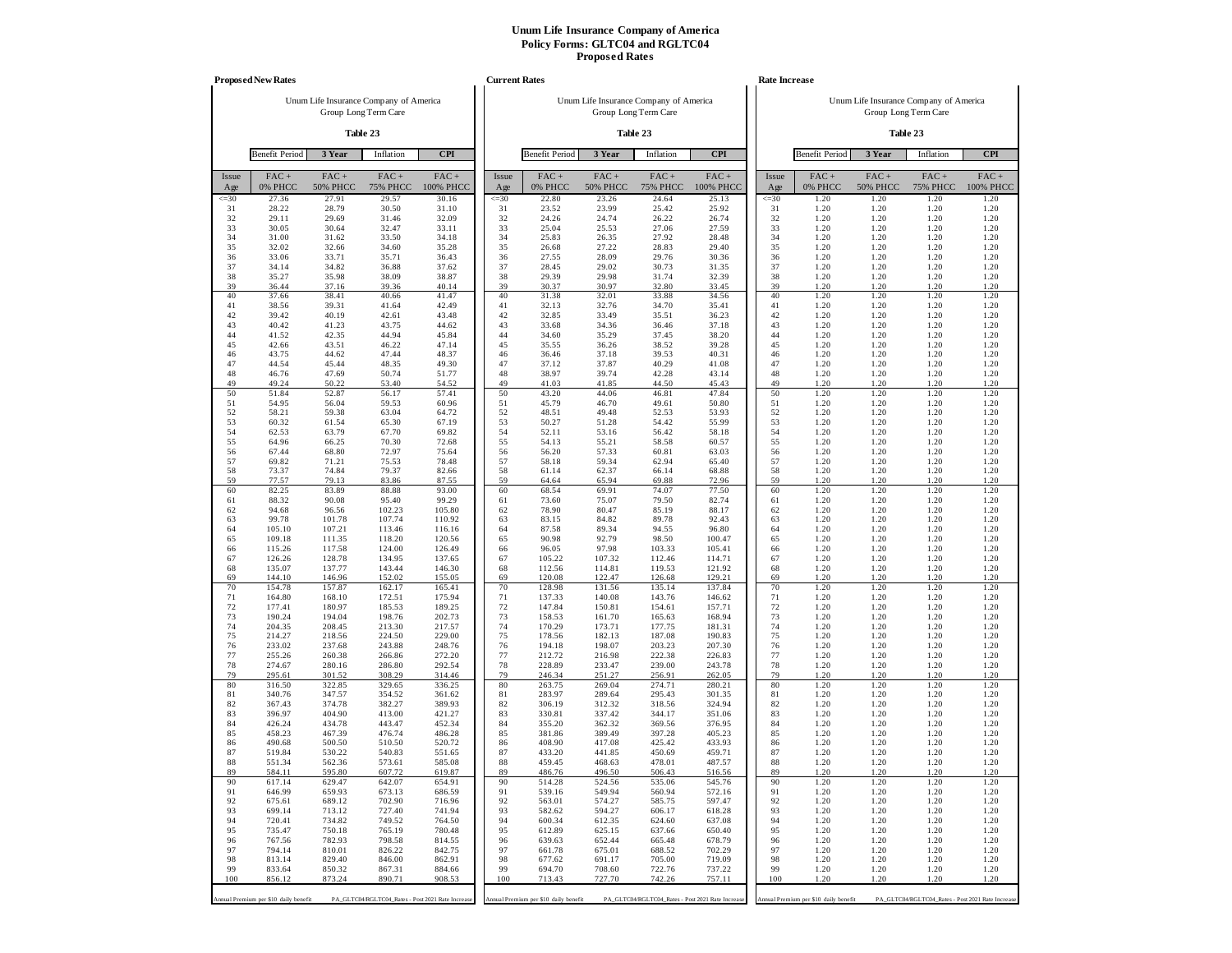|              | <b>Proposed New Rates</b>             |                            |                                                   |                      |                | <b>Current Rates</b>                  |                            |                                                   |                      |              | Rate Increase                         |                            |                                                   |                      |
|--------------|---------------------------------------|----------------------------|---------------------------------------------------|----------------------|----------------|---------------------------------------|----------------------------|---------------------------------------------------|----------------------|--------------|---------------------------------------|----------------------------|---------------------------------------------------|----------------------|
|              |                                       |                            | Unum Life Insurance Company of America            |                      |                |                                       |                            | Unum Life Insurance Company of America            |                      |              |                                       |                            | Unum Life Insurance Company of America            |                      |
|              |                                       |                            | Group Long Term Care                              |                      |                |                                       |                            | Group Long Term Care                              |                      |              |                                       |                            | Group Long Term Care                              |                      |
|              |                                       |                            | Table 24                                          |                      |                |                                       |                            | Table 24                                          |                      |              |                                       |                            | Table 24                                          |                      |
|              | <b>Benefit Period</b>                 | 4 Year                     | Inflation                                         | <b>CPI</b>           |                | <b>Benefit Period</b>                 | 4 Year                     | Inflation                                         | <b>CPI</b>           |              | <b>Benefit Period</b>                 | 4 Year                     | Inflation                                         | <b>CPI</b>           |
| Issue<br>Age | $FAC +$<br>0% PHCC                    | $FAC +$<br><b>50% PHCC</b> | $FAC +$<br><b>75% PHCC</b>                        | $FAC +$<br>100% PHCC | Issue<br>Age   | FAC+<br>0% PHCC                       | $FAC +$<br><b>50% PHCC</b> | $FAC +$<br><b>75% PHCC</b>                        | $FAC +$<br>100% PHCC | Issue<br>Age | $FAC +$<br>0% PHCC                    | $FAC +$<br><b>50% PHCC</b> | $FAC +$<br><b>75% PHCC</b>                        | $FAC +$<br>100% PHCC |
| $\leq 30$    | 30.84                                 | 31.46                      | 34.21                                             | 35.00                | $\leq 30$      | 25.70                                 | 26.22                      | 28.51                                             | 29.17                | $\leq 30$    | 1.20                                  | 1.20                       | 1.20                                              | 1.20                 |
| 31<br>32     | 31.82<br>32.83                        | 32.47<br>33.49             | 35.28<br>36.40                                    | 36.10<br>37.24       | 31<br>32       | 26.52<br>27.36                        | 27.06<br>27.91             | 29.40<br>30.33                                    | 30.08<br>31.03       | 31<br>32     | 1.20<br>1.20                          | 1.20<br>1.20               | 1.20<br>1.20                                      | 1.20<br>1.20         |
| 33           | 33.89                                 | 34.56                      | 37.55                                             | 38.44                | 33             | 28.24                                 | 28.80                      | 31.29                                             | 32.03                | 33           | 1.20                                  | 1.20                       | 1.20                                              | 1.20                 |
| 34<br>35     | 34.98<br>36.10                        | 35.66<br>36.83             | 38.76<br>40.01                                    | 39.66<br>40.93       | 34<br>35       | 29.15<br>30.08                        | 29.72<br>30.69             | 32.30<br>33.34                                    | 33.05<br>34.11       | 34<br>35     | 1.20<br>1.20                          | 1.20<br>1.20               | 1.20<br>1.20                                      | 1.20<br>1.20         |
| 36           | 37.30                                 | 38.03                      | 41.30                                             | 42.26                | 36             | 31.08                                 | 31.69                      | 34.42                                             | 35.22                | 36           | 1.20                                  | 1.20                       | 1.20                                              | 1.20                 |
| 37           | 38.50                                 | 39.28                      | 42.65                                             | 43.64                | 37             | 32.08                                 | 32.73                      | 35.54                                             | 36.37                | 37           | 1.20                                  | 1.20                       | 1.20                                              | 1.20                 |
| 38<br>39     | 39.78<br>41.11                        | 40.57<br>41.92             | 44.05<br>45.50                                    | 45.10<br>46.58       | 38<br>39       | 33.15<br>34.26                        | 33.81<br>34.93             | 36.71<br>37.92                                    | 37.58<br>38.82       | 38<br>39     | 1.20<br>1.20                          | 1.20<br>1.20               | 1.20<br>1.20                                      | 1.20<br>1.20         |
| 40           | 42.48                                 | 43.32                      | 47.02                                             | 48.12                | 40             | 35.40                                 | 36.10                      | 39.18                                             | 40.10                | 40           | 1.20                                  | 1.20                       | 1.20                                              | 1.20                 |
| 41<br>42     | 43.48                                 | 44.34<br>45.35             | 48.11<br>49.18                                    | 49.30                | 41<br>42       | 36.23<br>37.04                        | 36.95<br>37.79             | 40.09<br>40.98                                    | 41.08<br>42.03       | 41<br>42     | 1.20<br>1.20                          | 1.20<br>1.20               | 1.20<br>1.20                                      | 1.20                 |
| 43           | 44.45<br>45.59                        | 46.50                      | 50.44                                             | 50.44<br>51.77       | 43             | 37.99                                 | 38.75                      | 42.03                                             | 43.14                | 43           | 1.20                                  | 1.20                       | 1.20                                              | 1.20<br>1.20         |
| 44           | 46.82                                 | 47.76                      | 51.79                                             | 53.21                | 44             | 39.02                                 | 39.80                      | 43.16                                             | 44.34                | 44           | 1.20                                  | 1.20                       | 1.20                                              | 1.20                 |
| 45<br>46     | 48.11<br>49.36                        | 49.08<br>50.34             | 53.21<br>54.55                                    | 54.70<br>56.12       | 45<br>46       | 40.09<br>41.13                        | 40.90<br>41.95             | 44.34<br>45.46                                    | 45.58<br>46.77       | 45<br>46     | 1.20<br>1.20                          | 1.20<br>1.20               | 1.20<br>1.20                                      | 1.20<br>1.20         |
| 47           | 50.26                                 | 51.25                      | 55.56                                             | 57.22                | 47             | 41.88                                 | 42.71                      | 46.30                                             | 47.68                | 47           | 1.20                                  | 1.20                       | 1.20                                              | 1.20                 |
| 48<br>49     | 52.74                                 | 53.80                      | 58.28                                             | 60.06                | 48<br>49       | 43.95                                 | 44.83                      | 48.57                                             | 50.05                | 48<br>49     | 1.20                                  | 1.20                       | 1.20                                              | 1.20                 |
| 50           | 55.54<br>58.48                        | 56.64<br>59.63             | 61.34<br>64.54                                    | 63.24<br>66.60       | 50             | 46.28<br>48.73                        | 47.20<br>49.69             | 51.12<br>53.78                                    | 52.70<br>55.50       | 50           | 1.20<br>1.20                          | 1.20<br>1.20               | 1.20<br>1.20                                      | 1.20<br>1.20         |
| 51           | 61.98                                 | 63.23                      | 68.40                                             | 70.73                | 51             | 51.65                                 | 52.69                      | 57.00                                             | 58.94                | 51           | 1.20                                  | 1.20                       | 1.20                                              | 1.20                 |
| 52<br>53     | 65.68<br>68.06                        | 67.00<br>69.41             | 72.42<br>75.02                                    | 75.06<br>77.95       | 52<br>53       | 54.73<br>56.72                        | 55.83<br>57.84             | 60.35<br>62.52                                    | 62.55<br>64.96       | 52<br>53     | 1.20<br>1.20                          | 1.20<br>1.20               | 1.20<br>1.20                                      | 1.20<br>1.20         |
| 54           | 70.57                                 | 71.99                      | 77.77                                             | 80.99                | 54             | 58.81                                 | 59.99                      | 64.81                                             | 67.49                | 54           | 1.20                                  | 1.20                       | 1.20                                              | 1.20                 |
| 55           | 73.28                                 | 74.75                      | 80.77                                             | 84.32                | 55             | 61.07                                 | 62.29                      | 67.31                                             | 70.27                | 55           | 1.20                                  | 1.20                       | 1.20                                              | 1.20                 |
| 56<br>57     | 76.10<br>78.79                        | 77.62<br>80.36             | 83.84<br>86.78                                    | 87.73<br>91.04       | 56<br>57       | 63.42<br>65.66                        | 64.68<br>66.97             | 69.87<br>72.32                                    | 73.11<br>75.87       | 56<br>57     | 1.20<br>1.20                          | 1.20<br>1.20               | 1.20<br>1.20                                      | 1.20<br>1.20         |
| 58           | 82.80                                 | 84.47                      | 91.16                                             | 95.89                | 58             | 69.00                                 | 70.39                      | 75.97                                             | 79.91                | 58           | 1.20                                  | 1.20                       | 1.20                                              | 1.20                 |
| 59<br>60     | 87.55<br>92.84                        | 89.30<br>94.72             | 96.35<br>102.12                                   | 101.56<br>107.88     | 59<br>60       | 72.96<br>77.37                        | 74.42<br>78.93             | 80.29<br>85.10                                    | 84.63<br>89.90       | 59<br>60     | 1.20<br>1.20                          | 1.20<br>1.20               | 1.20<br>1.20                                      | 1.20<br>1.20         |
| 61           | 99.71                                 | 101.71                     | 109.61                                            | 115.15               | 61             | 83.09                                 | 84.76                      | 91.34                                             | 95.96                | 61           | 1.20                                  | 1.20                       | 1.20                                              | 1.20                 |
| 62           | 106.90                                | 109.03                     | 117.46                                            | 122.72               | 62             | 89.08                                 | 90.86                      | 97.88                                             | 102.27               | 62           | 1.20                                  | 1.20                       | 1.20                                              | 1.20                 |
| 63<br>64     | 112.64<br>118.66                      | 114.91<br>121.04           | 123.79<br>130.38                                  | 128.65<br>134.74     | 63<br>64       | 93.87<br>98.88                        | 95.76<br>100.87            | 103.16<br>108.65                                  | 107.21<br>112.28     | 63<br>64     | 1.20<br>1.20                          | 1.20<br>1.20               | 1.20<br>1.20                                      | 1.20<br>1.20         |
| 65           | 123.07                                | 125.54                     | 135.84                                            | 139.92               | 65             | 102.56                                | 104.62                     | 113.20                                            | 116.60               | 65           | 1.20                                  | 1.20                       | 1.20                                              | 1.20                 |
| 66<br>67     | 129.95<br>142.36                      | 132.55<br>145.20           | 143.34<br>156.59                                  | 146.77<br>159.73     | 66<br>67       | 108.29<br>118.63                      | 110.46<br>121.00           | 119.45<br>130.49                                  | 122.31<br>133.11     | 66<br>67     | 1.20<br>1.20                          | 1.20<br>1.20               | 1.20<br>1.20                                      | 1.20<br>1.20         |
| 68           | 152.30                                | 155.35                     | 166.44                                            | 169.76               | 68             | 126.92                                | 129.46                     | 138.70                                            | 141.47               | 68           | 1.20                                  | 1.20                       | 1.20                                              | 1.20                 |
| 69           | 162.47                                | 165.72                     | 176.36                                            | 179.88               | 69             | 135.39                                | 138.10                     | 146.97                                            | 149.90               | 69           | 1.20                                  | 1.20                       | 1.20                                              | 1.20                 |
| 70<br>71     | 174.52<br>185.83                      | 178.00<br>189.54           | 188.11<br>200.06                                  | 191.88<br>204.07     | 70<br>71       | 145.43<br>154.86                      | 148.33<br>157.95           | 156.76<br>166.72                                  | 159.90<br>170.06     | 70<br>71     | 1.20<br>1.20                          | 1.20<br>1.20               | 1.20<br>1.20                                      | 1.20<br>1.20         |
| 72           | 200.05                                | 204.06                     | 215.15                                            | 219.46               | 72             | 166.71                                | 170.05                     | 179.29                                            | 182.88               | 72           | 1.20                                  | 1.20                       | 1.20                                              | 1.20                 |
| 73<br>74     | 214.50<br>230.41                      | 218.78<br>235.01           | 230.42<br>247.26                                  | 235.04<br>252.20     | 73<br>74       | 178.75<br>192.01                      | 182.32<br>195.84           | 192.02<br>206.05                                  | 195.87<br>210.17     | 73<br>74     | 1.20<br>1.20                          | 1.20<br>1.20               | 1.20<br>1.20                                      | 1.20<br>1.20         |
| 75           | 241.22                                | 246.05                     | 260.30                                            | 265.51               | 75             | 201.02                                | 205.04                     | 216.92                                            | 221.26               | 75           | 1.20                                  | 1.20                       | 1.20                                              | 1.20                 |
| 76           | 262.38                                | 267.64                     | 282.68                                            | 288.34               | 76             | 218.65                                | 223.03                     | 235.57                                            | 240.28               | 76           | 1.20                                  | 1.20                       | 1.20                                              | 1.20                 |
| 77<br>78     | 287.42<br>309.23                      | 293.16<br>315.41           | 309.17<br>332.12                                  | 315.36<br>338.76     | 77<br>78       | 239.52<br>257.69                      | 244.30<br>262.84           | 257.64<br>276.77                                  | 262.80<br>282.30     | 77<br>78     | 1.20<br>1.20                          | 1.20<br>1.20               | 1.20<br>1.20                                      | 1.20<br>1.20         |
| 79           | 332.81                                | 339.48                     | 356.88                                            | 364.02               | 79             | 277.34                                | 282.90                     | 297.40                                            | 303.35               | 79           | 1.20                                  | 1.20                       | 1.20                                              | 1.20                 |
| 80<br>81     | 356.36<br>384.16                      | 363.48<br>391.82           | 381.46<br>410.16                                  | 389.08<br>418.37     | $\bf 80$<br>81 | 296.97<br>320.13                      | 302.90<br>326.52           | 317.88<br>341.80                                  | 324.23<br>348.64     | 80<br>81     | 1.20<br>1.20                          | 1.20<br>1.20               | 1.20<br>1.20                                      | 1.20<br>1.20         |
| 82           | 414.79                                | 423.08                     | 441.98                                            | 450.82               | 82             | 345.66                                | 352.57                     | 368.32                                            | 375.68               | 82           | 1.20                                  | 1.20                       | 1.20                                              | 1.20                 |
| 83           | 448.57                                | 457.56                     | 477.10                                            | 486.64               | 83             | 373.81                                | 381.30                     | 397.58                                            | 405.53               | 83           | 1.20                                  | 1.20                       | 1.20                                              | 1.20                 |
| 84<br>85     | 482.56<br>519.06                      | 492.20<br>529.44           | 512.03<br>550.13                                  | 522.28<br>561.13     | 84<br>85       | 402.13<br>432.55                      | 410.17<br>441.20           | 426.69<br>458.44                                  | 435.23<br>467.61     | 84<br>85     | 1.20<br>1.20                          | 1.20<br>1.20               | 1.20<br>1.20                                      | 1.20<br>1.20         |
| 86           | 560.27                                | 571.49                     | 590.28                                            | 602.09               | 86             | 466.89                                | 476.24                     | 491.90                                            | 501.74               | 86           | 1.20                                  | 1.20                       | 1.20                                              | 1.20                 |
| 87<br>88     | 599.02                                | 610.99                     | 626.90                                            | 639.43               | 87<br>88       | 499.18                                | 509.16                     | 522.42                                            | 532.86               | 87<br>88     | 1.20<br>1.20                          | 1.20<br>1.20               | 1.20<br>1.20                                      | 1.20                 |
| 89           | 640.93<br>680.82                      | 653.76<br>694.43           | 666.82<br>708.32                                  | 680.16<br>722.50     | 89             | 534.11<br>567.35                      | 544.80<br>578.69           | 555.68<br>590.27                                  | 566.80<br>602.08     | 89           | 1.20                                  | 1.20                       | 1.20                                              | 1.20<br>1.20         |
| 90           | 721.24                                | 735.65                     | 750.37                                            | 765.36               | 90             | 601.03                                | 613.04                     | 625.31                                            | 637.80               | 90           | 1.20                                  | 1.20                       | 1.20                                              | 1.20                 |
| 91<br>92     | 755.42<br>786.59                      | 770.54<br>802.33           | 785.96<br>818.36                                  | 801.67<br>834.74     | 91<br>92       | 629.52<br>655.49                      | 642.12<br>668.61           | 654.97<br>681.97                                  | 668.06<br>695.62     | 91<br>92     | 1.20<br>1.20                          | 1.20<br>1.20               | 1.20<br>1.20                                      | 1.20<br>1.20         |
| 93           | 809.57                                | 825.76                     | 842.28                                            | 859.13               | 93             | 674.64                                | 688.13                     | 701.90                                            | 715.94               | 93           | 1.20                                  | 1.20                       | 1.20                                              | 1.20                 |
| 94           | 829.12                                | 845.69                     | 862.60                                            | 879.84               | 94<br>95       | 690.93                                | 704.74                     | 718.83                                            | 733.20               | 94<br>95     | 1.20                                  | 1.20                       | 1.20                                              | 1.20                 |
| 95<br>96     | 839.36<br>876.08                      | 856.14<br>893.60           | 873.26<br>911.47                                  | 890.74<br>929.70     | 96             | 699.47<br>730.07                      | 713.45<br>744.67           | 727.72<br>759.56                                  | 742.28<br>774.75     | 96           | 1.20<br>1.20                          | 1.20<br>1.20               | 1.20<br>1.20                                      | 1.20<br>1.20         |
| 97           | 906.19                                | 924.32                     | 942.82                                            | 961.67               | 97             | 755.16                                | 770.27                     | 785.68                                            | 801.39               | 97           | 1.20                                  | 1.20                       | 1.20                                              | 1.20                 |
| 98<br>99     | 927.30<br>949.70                      | 945.85<br>968.70           | 964.76<br>988.09                                  | 984.06<br>1,007.84   | 98<br>99       | 772.75<br>791.42                      | 788.21<br>807.25           | 803.97<br>823.41                                  | 820.05<br>839.87     | 98<br>99     | 1.20<br>1.20                          | 1.20<br>1.20               | 1.20<br>1.20                                      | 1.20<br>1.20         |
| 100          | 973.80                                | 993.28                     | 1,013.12                                          | 1,033.39             | 100            | 811.50                                | 827.73                     | 844.27                                            | 861.16               | 100          | 1.20                                  | 1.20                       | 1.20                                              | 1.20                 |
|              |                                       |                            | PA_GLTC04/RGLTC04_Rates - Post 2021 Rate Increase |                      |                | Annual Premium per \$10 daily benefit |                            | PA_GLTC04/RGLTC04_Rates - Post 2021 Rate Increase |                      |              | Annual Premium per \$10 daily benefit |                            | PA_GLTC04/RGLTC04_Rates - Post 2021 Rate Increase |                      |
|              | Annual Premium per \$10 daily benefit |                            |                                                   |                      |                |                                       |                            |                                                   |                      |              |                                       |                            |                                                   |                      |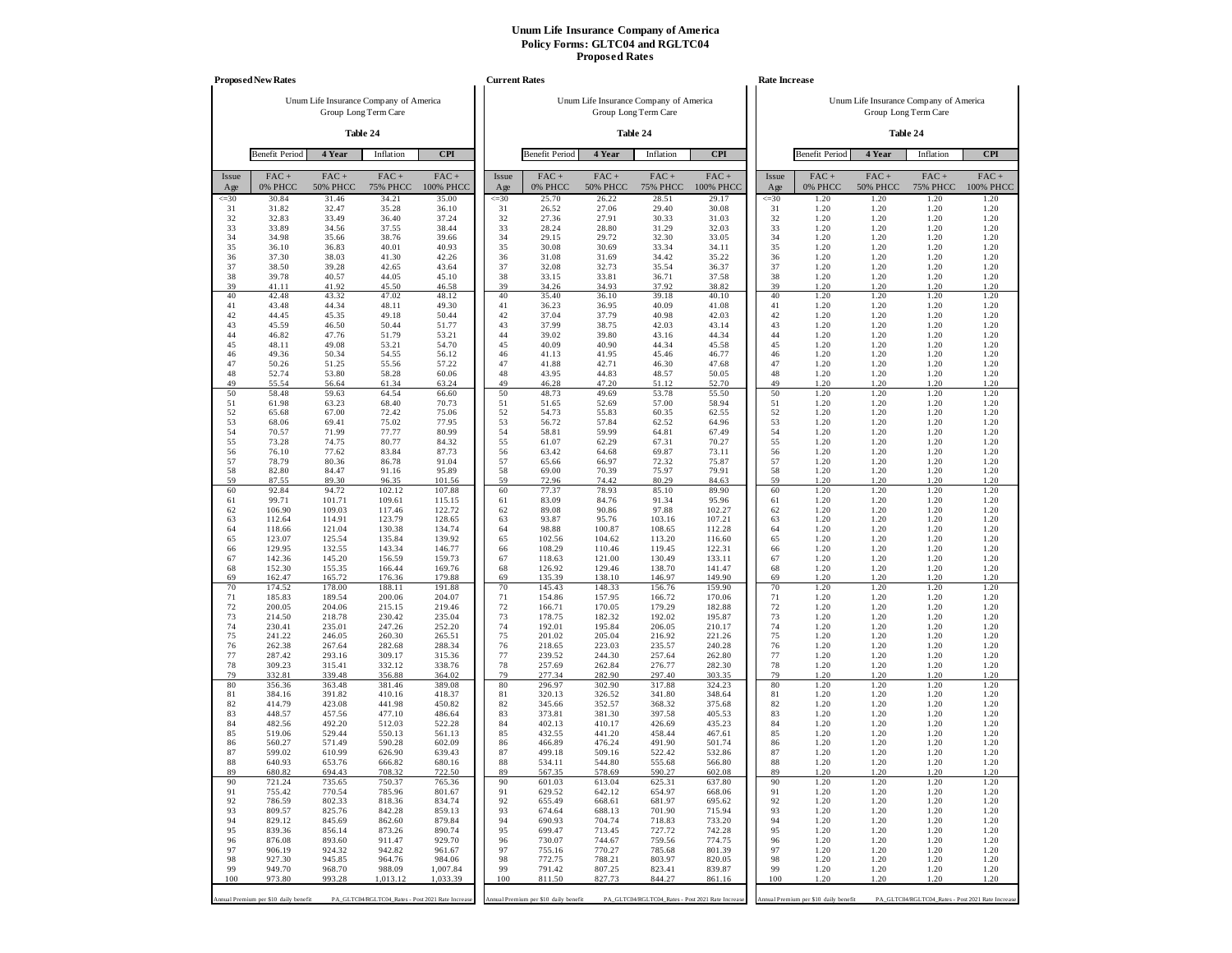|                 | <b>Proposed New Rates</b>             |                                        |                            |                                                   |                 | <b>Current Rates</b>                  |                                        |                            |                                                   |                 | Rate Increase                         |                            |                                                                |                      |
|-----------------|---------------------------------------|----------------------------------------|----------------------------|---------------------------------------------------|-----------------|---------------------------------------|----------------------------------------|----------------------------|---------------------------------------------------|-----------------|---------------------------------------|----------------------------|----------------------------------------------------------------|----------------------|
|                 |                                       | Unum Life Insurance Company of America | Group Long Term Care       |                                                   |                 |                                       | Unum Life Insurance Company of America | Group Long Term Care       |                                                   |                 |                                       |                            | Unum Life Insurance Company of America<br>Group Long Term Care |                      |
|                 |                                       |                                        | Table 25                   |                                                   |                 |                                       |                                        | Table 25                   |                                                   |                 |                                       |                            | Table 25                                                       |                      |
|                 | <b>Benefit Period</b>                 | 5 year                                 | Inflation                  | <b>CPI</b>                                        |                 | <b>Benefit Period</b>                 | 5 year                                 | Inflation                  | <b>CPI</b>                                        |                 | <b>Benefit Period</b>                 | 5 year                     | Inflation                                                      | <b>CPI</b>           |
| Issue<br>Age    | $FAC +$<br>0% PHCC                    | $FAC +$<br><b>50% PHCC</b>             | $FAC +$<br><b>75% PHCC</b> | $FAC +$<br>100% PHCC                              | Issue<br>Age    | $FAC +$<br>0% PHCC                    | $FAC +$<br><b>50% PHCC</b>             | $FAC +$<br><b>75% PHCC</b> | $FAC +$<br>100% PHCC                              | Issue<br>Age    | FAC+<br>0% PHCC                       | $FAC +$<br><b>50% PHCC</b> | $FAC +$<br><b>75% PHCC</b>                                     | $FAC +$<br>100% PHCC |
| $\leq 30$<br>31 | 35.71<br>36.84                        | 36.43<br>37.57                         | 38.81<br>40.02             | 39.59<br>40.84                                    | $\leq 30$<br>31 | 29.76<br>30.70                        | 30.36<br>31.31                         | 32.34<br>33.35             | 32.99<br>34.03                                    | $\leq 30$<br>31 | 1.20<br>1.20                          | 1.20<br>1.20               | 1.20<br>1.20                                                   | 1.20<br>1.20         |
| 32              | 38.00                                 | 38.76                                  | 41.28                      | 42.11                                             | 32              | 31.67                                 | 32.30                                  | 34.40                      | 35.09                                             | 32              | 1.20                                  | 1.20                       | 1.20                                                           | 1.20                 |
| 33<br>34        | 39.20<br>40.45                        | 39.98<br>41.27                         | 42.60<br>43.94             | 43.44<br>44.82                                    | 33<br>34        | 32.67<br>33.71                        | 33.32<br>34.39                         | 35.50<br>36.62             | 36.20<br>37.35                                    | 33<br>34        | 1.20<br>1.20                          | 1.20<br>1.20               | 1.20<br>1.20                                                   | 1.20<br>1.20         |
| 35              | 41.75                                 | 42.60                                  | 45.35                      | 46.26                                             | 35              | 34.79                                 | 35.50                                  | 37.79                      | 38.55                                             | 35              | 1.20                                  | 1.20                       | 1.20                                                           | 1.20                 |
| 36<br>37        | 43.12<br>44.51                        | 43.96<br>45.40                         | 46.81<br>48.34             | 47.75<br>49.30                                    | 36<br>37        | 35.93<br>37.09                        | 36.63<br>37.83                         | 39.01<br>40.28             | 39.79<br>41.08                                    | 36<br>37        | 1.20<br>1.20                          | 1.20<br>1.20               | 1.20<br>1.20                                                   | 1.20<br>1.20         |
| 38              | 45.96                                 | 46.90                                  | 49.91                      | 50.90                                             | 38              | 38.30                                 | 39.08                                  | 41.59                      | 42.42                                             | 38              | 1.20                                  | 1.20                       | 1.20                                                           | 1.20                 |
| 39<br>40        | 47.48<br>49.08                        | 48.43<br>50.04                         | 51.55<br>53.24             | 52.58<br>54.31                                    | 39<br>40        | 39.57<br>40.90                        | 40.36<br>41.70                         | 42.96<br>44.37             | 43.82<br>45.26                                    | 39<br>40        | 1.20<br>1.20                          | 1.20<br>1.20               | 1.20<br>1.20                                                   | 1.20<br>1.20         |
| 41              | 50.11                                 | 51.12                                  | 54.50                      | 55.58                                             | 41              | 41.76                                 | 42.60                                  | 45.42                      | 46.32                                             | 41              | 1.20                                  | 1.20                       | 1.20                                                           | 1.20                 |
| 42              | 51.14                                 | 52.16                                  | 55.73                      | 56.83                                             | 42              | 42.62                                 | 43.47                                  | 46.44                      | 47.36                                             | 42              | 1.20                                  | 1.20                       | 1.20                                                           | 1.20                 |
| 43<br>44        | 52.36<br>53.68                        | 53.41<br>54.76                         | 57.14<br>58.68             | 58.31<br>59.86                                    | 43<br>44        | 43.63<br>44.73                        | 44.51<br>45.63                         | 47.62<br>48.90             | 48.59<br>49.88                                    | 43<br>44        | 1.20<br>1.20                          | 1.20<br>1.20               | 1.20<br>1.20                                                   | 1.20<br>1.20         |
| 45              | 55.06                                 | 56.16                                  | 60.29                      | 61.50                                             | 45              | 45.88                                 | 46.80                                  | 50.24                      | 51.25                                             | 45              | 1.20                                  | 1.20                       | 1.20                                                           | 1.20                 |
| 46<br>47        | 56.36<br>57.30                        | 57.49<br>58.44                         | 61.85<br>62.99             | 63.07<br>64.25                                    | 46<br>47        | 46.97<br>47.75                        | 47.91<br>48.70                         | 51.54<br>52.49             | 52.56<br>53.54                                    | 46<br>47        | 1.20<br>1.20                          | 1.20<br>1.20               | 1.20<br>1.20                                                   | 1.20<br>1.20         |
| 48              | 60.04                                 | 61.24                                  | 66.08                      | 67.40                                             | 48              | 50.03                                 | 51.03                                  | 55.07                      | 56.17                                             | 48              | 1.20                                  | 1.20                       | 1.20                                                           | 1.20                 |
| 49<br>50        | 63.11<br>66.34                        | 64.37<br>67.66                         | 69.55<br>73.18             | 70.93<br>74.63                                    | 49<br>50        | 52.59<br>55.28                        | 53.64<br>56.38                         | 57.96<br>60.98             | 59.11<br>62.19                                    | 49<br>50        | 1.20<br>1.20                          | 1.20<br>1.20               | 1.20<br>1.20                                                   | 1.20<br>1.20         |
| 51              | 70.21                                 | 71.60                                  | 77.69                      | 79.22                                             | 51              | 58.51                                 | 59.67                                  | 64.74                      | 66.02                                             | 51              | 1.20                                  | 1.20                       | 1.20                                                           | 1.20                 |
| 52<br>53        | 74.26<br>76.82                        | 75.74<br>78.36                         | 82.43<br>85.55             | 84.07<br>87.26                                    | 52<br>53        | 61.88<br>64.02                        | 63.12<br>65.30                         | 68.69<br>71.29             | 70.06<br>72.72                                    | 52<br>53        | 1.20<br>1.20                          | 1.20<br>1.20               | 1.20<br>1.20                                                   | 1.20<br>1.20         |
| 54              | 79.54                                 | 81.13                                  | 88.75                      | 90.65                                             | 54              | 66.28                                 | 67.61                                  | 73.96                      | 75.54                                             | 54              | 1.20                                  | 1.20                       | 1.20                                                           | 1.20                 |
| 55<br>56        | 82.48<br>85.52                        | 84.13<br>87.23                         | 92.03<br>95.39             | 94.34<br>98.14                                    | 55<br>56        | 68.73<br>71.27                        | 70.11<br>72.69                         | 76.69<br>79.49             | 78.62<br>81.78                                    | 55<br>56        | 1.20<br>1.20                          | 1.20<br>1.20               | 1.20<br>1.20                                                   | 1.20<br>1.20         |
| 57              | 88.40                                 | 90.17                                  | 98.58                      | 101.81                                            | 57              | 73.67                                 | 75.14                                  | 82.15                      | 84.84                                             | 57              | 1.20                                  | 1.20                       | 1.20                                                           | 1.20                 |
| 58<br>59        | 92.76<br>97.92                        | 94.61<br>99.88                         | 103.42<br>109.13           | 107.18<br>113.50                                  | 58<br>59        | 77.30<br>81.60                        | 78.84<br>83.23                         | 86.18<br>90.94             | 89.32<br>94.58                                    | 58<br>59        | 1.20<br>1.20                          | 1.20<br>1.20               | 1.20<br>1.20                                                   | 1.20<br>1.20         |
| 60              | 103.68                                | 105.76                                 | 115.49                     | 120.53                                            | 60              | 86.40                                 | 88.13                                  | 96.24                      | 100.44                                            | 60              | 1.20                                  | 1.20                       | 1.20                                                           | 1.20                 |
| 61<br>62        | 111.72<br>120.14                      | 113.94<br>122.54                       | 124.34<br>133.69           | 128.94<br>137.74                                  | 61<br>62        | 93.10<br>100.12                       | 94.95<br>102.12                        | 103.62<br>111.41           | 107.45<br>114.78                                  | 61<br>62        | 1.20<br>1.20                          | 1.20<br>1.20               | 1.20<br>1.20                                                   | 1.20<br>1.20         |
| 63              | 127.06                                | 129.60                                 | 141.41                     | 144.76                                            | 63              | 105.88                                | 108.00                                 | 117.84                     | 120.63                                            | 63              | 1.20                                  | 1.20                       | 1.20                                                           | 1.20                 |
| 64<br>65        | 134.32<br>139.70                      | 137.02<br>142.51                       | 148.99<br>155.12           | 151.98<br>158.23                                  | 64<br>65        | 111.93<br>116.42                      | 114.18<br>118.76                       | 124.16<br>129.27           | 126.65<br>131.86                                  | 64<br>65        | 1.20<br>1.20                          | 1.20<br>1.20               | 1.20<br>1.20                                                   | 1.20<br>1.20         |
| 66              | 148.06                                | 151.01                                 | 163.13                     | 166.39                                            | 66              | 123.38                                | 125.84                                 | 135.94                     | 138.66                                            | 66              | 1.20                                  | 1.20                       | 1.20                                                           | 1.20                 |
| 67<br>68        | 162.78<br>174.79                      | 166.04<br>178.27                       | 177.97<br>189.60           | 181.52                                            | 67<br>68        | 135.65                                | 138.37<br>148.56                       | 148.31<br>158.00           | 151.27                                            | 67<br>68        | 1.20                                  | 1.20<br>1.20               | 1.20<br>1.20                                                   | 1.20<br>1.20         |
| 69              | 187.16                                | 190.91                                 | 201.40                     | 193.39<br>205.43                                  | 69              | 145.66<br>155.97                      | 159.09                                 | 167.83                     | 161.16<br>171.19                                  | 69              | 1.20<br>1.20                          | 1.20                       | 1.20                                                           | 1.20                 |
| 70<br>71        | 201.85<br>214.87                      | 205.87<br>219.18                       | 215.34<br>228.97           | 219.65                                            | 70<br>71        | 168.21<br>179.06                      | 171.56<br>182.65                       | 179.45<br>190.81           | 183.04                                            | 70<br>71        | 1.20<br>1.20                          | 1.20<br>1.20               | 1.20<br>1.20                                                   | 1.20<br>1.20         |
| 72              | 231.28                                | 235.88                                 | 246.17                     | 233.56<br>251.10                                  | 72              | 192.73                                | 196.57                                 | 205.14                     | 194.63<br>209.25                                  | 72              | 1.20                                  | 1.20                       | 1.20                                                           | 1.20                 |
| 73              | 247.90                                | 252.84                                 | 263.57                     | 268.85                                            | 73              | 206.58                                | 210.70                                 | 219.64                     | 224.04                                            | 73              | 1.20                                  | 1.20                       | 1.20                                                           | 1.20                 |
| 74<br>75        | 266.20<br>278.48                      | 271.52<br>284.05                       | 282.70<br>297.60           | 288.35<br>303.55                                  | 74<br>75        | 221.83<br>232.07                      | 226.27<br>236.71                       | 235.58<br>248.00           | 240.29<br>252.96                                  | 74<br>75        | 1.20<br>1.20                          | 1.20<br>1.20               | 1.20<br>1.20                                                   | 1.20<br>1.20         |
| 76              | 302.87                                | 308.92                                 | 323.09                     | 329.54                                            | 76              | 252.39                                | 257.43                                 | 269.24                     | 274.62                                            | 76              | 1.20                                  | 1.20                       | 1.20                                                           | 1.20                 |
| 77<br>78        | 331.69<br>356.76                      | 338.30<br>363.90                       | 353.22<br>379.22           | 360.28<br>386.81                                  | 77<br>78        | 276.41<br>297.30                      | 281.92<br>303.25                       | 294.35<br>316.02           | 300.23<br>322.34                                  | 77<br>78        | 1.20<br>1.20                          | 1.20<br>1.20               | 1.20<br>1.20                                                   | 1.20<br>1.20         |
| 79              | 383.89                                | 391.56                                 | 407.34                     | 415.48                                            | 79              | 319.91                                | 326.30                                 | 339.45                     | 346.23                                            | 79              | 1.20                                  | 1.20                       | 1.20                                                           | 1.20                 |
| 80<br>81        | 410.98<br>442.94                      | 419.18<br>451.80                       | 435.18<br>467.77           | 443.89<br>477.12                                  | 80<br>81        | 342.48<br>369.12                      | 349.32<br>376.50                       | 362.65<br>389.81           | 369.91<br>397.60                                  | 80<br>81        | 1.20<br>1.20                          | 1.20<br>1.20               | 1.20<br>1.20                                                   | 1.20<br>1.20         |
| 82              | 477.94                                | 487.49                                 | 503.59                     | 513.66                                            | 82              | 398.28                                | 406.24                                 | 419.66                     | 428.05                                            | 82              | 1.20                                  | 1.20                       | 1.20                                                           | 1.20                 |
| 83<br>84        | 516.35<br>554.65                      | 526.66<br>565.75                       | 542.95<br>582.23           | 553.81<br>593.88                                  | 83<br>84        | 430.29<br>462.21                      | 438.88<br>471.46                       | 452.46<br>485.19           | 461.51<br>494.90                                  | 83<br>84        | 1.20<br>1.20                          | 1.20<br>1.20               | 1.20<br>1.20                                                   | 1.20<br>1.20         |
| 85              | 595.18                                | 607.08                                 | 624.83                     | 637.32                                            | 85              | 495.98                                | 505.90                                 | 520.69                     | 531.10                                            | 85              | 1.20                                  | 1.20                       | 1.20                                                           | 1.20                 |
| 86<br>87        | 644.58<br>687.35                      | 657.47<br>701.09                       | 671.75<br>715.12           | 685.19<br>729.41                                  | 86<br>87        | 537.15<br>572.79                      | 547.89<br>584.24                       | 559.79<br>595.93           | 570.99<br>607.84                                  | 86<br>87        | 1.20<br>1.20                          | 1.20<br>1.20               | 1.20<br>1.20                                                   | 1.20<br>1.20         |
| 88              | 733.19                                | 747.86                                 | 762.83                     | 778.08                                            | 88              | 610.99                                | 623.22                                 | 635.69                     | 648.40                                            | 88              | 1.20                                  | 1.20                       | 1.20                                                           | 1.20                 |
| 89<br>90        | 781.21<br>830.26                      | 796.84<br>846.86                       | 812.76<br>863.80           | 829.02<br>881.05                                  | 89<br>90        | 651.01<br>691.88                      | 664.03<br>705.72                       | 677.30<br>719.83           | 690.85<br>734.21                                  | 89<br>90        | 1.20<br>1.20                          | 1.20<br>1.20               | 1.20<br>1.20                                                   | 1.20<br>1.20         |
| 91              | 871.12                                | 888.54                                 | 906.30                     | 924.43                                            | 91              | 725.93                                | 740.45                                 | 755.25                     | 770.36                                            | 91              | 1.20                                  | 1.20                       | 1.20                                                           | 1.20                 |
| 92<br>93        | 907.06<br>931.34                      | 925.20<br>949.97                       | 943.72<br>968.98           | 962.58<br>988.34                                  | 92<br>93        | 755.88<br>776.12                      | 771.00<br>791.64                       | 786.43<br>807.48           | 802.15<br>823.62                                  | 92<br>93        | 1.20<br>1.20                          | 1.20<br>1.20               | 1.20<br>1.20                                                   | 1.20<br>1.20         |
| 94              | 950.80                                | 969.83                                 | 989.21                     | 1,009.00                                          | 94              | 792.33                                | 808.19                                 | 824.34                     | 840.83                                            | 94              | 1.20                                  | 1.20                       | 1.20                                                           | 1.20                 |
| 95<br>96        | 960.30<br>1,000.13                    | 979.51<br>1,020.12                     | 999.11<br>1,040.53         | 1,019.09<br>1,061.34                              | 95<br>96        | 800.25<br>833.44                      | 816.26<br>850.10                       | 832.59<br>867.11           | 849.24<br>884.45                                  | 95<br>96        | 1.20<br>1.20                          | 1.20<br>1.20               | 1.20<br>1.20                                                   | 1.20<br>1.20         |
| 97              | 1,034.53                              | 1,055.23                               | 1,076.34                   | 1,097.87                                          | 97              | 862.11                                | 879.36                                 | 896.95                     | 914.89                                            | 97              | 1.20                                  | 1.20                       | 1.20                                                           | 1.20                 |
| 98<br>99        | 1,057.81<br>1,081.96                  | 1,078.97<br>1,103.60                   | 1,100.54<br>1,125.67       | 1,122.54<br>1,148.18                              | 98<br>99        | 881.51<br>901.63                      | 899.14<br>919.67                       | 917.12<br>938.06           | 935.45<br>956.82                                  | 98<br>99        | 1.20<br>1.20                          | 1.20<br>1.20               | 1.20<br>1.20                                                   | 1.20<br>1.20         |
| 100             | 1,107.02                              | 1,129.16                               | 1,151.75                   | 1,174.78                                          | 100             | 922.52                                | 940.97                                 | 959.79                     | 978.98                                            | 100             | 1.20                                  | 1.20                       | 1.20                                                           | 1.20                 |
|                 | Annual Premium per \$10 daily benefit |                                        |                            | PA_GLTC04/RGLTC04_Rates - Post 2021 Rate Increase |                 | Annual Premium per \$10 daily benefit |                                        |                            | PA_GLTC04/RGLTC04_Rates - Post 2021 Rate Increase |                 | Annual Premium per \$10 daily benefit |                            | PA_GLTC04/RGLTC04_Rates - Post 2021 Rate Increas               |                      |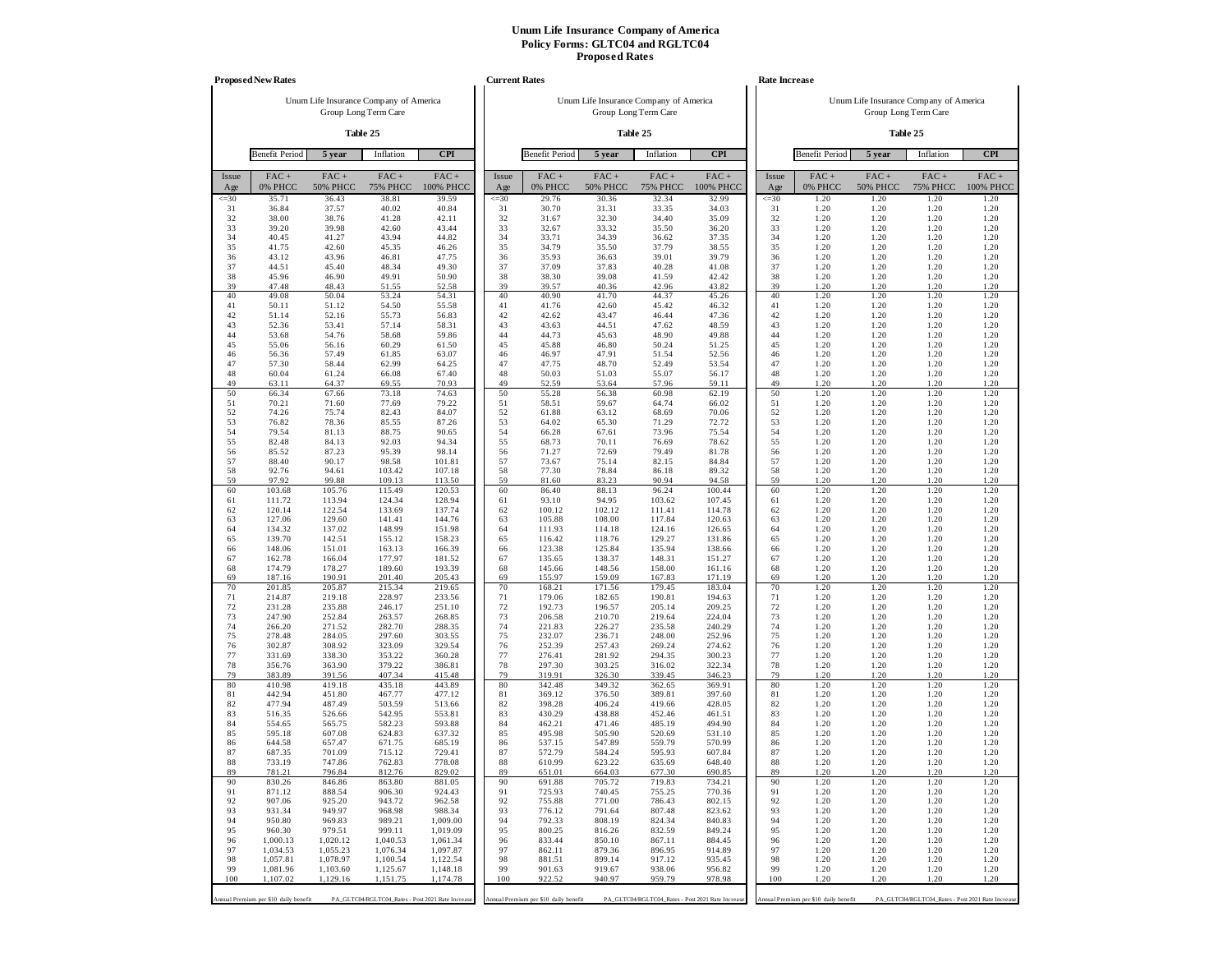|              | <b>Proposed New Rates</b>             |                            |                                                                |                      |              | <b>Current Rates</b>                  |                                        |                                                   |                      |              | Rate Increase                         |                            |                                                                |                      |
|--------------|---------------------------------------|----------------------------|----------------------------------------------------------------|----------------------|--------------|---------------------------------------|----------------------------------------|---------------------------------------------------|----------------------|--------------|---------------------------------------|----------------------------|----------------------------------------------------------------|----------------------|
|              |                                       |                            | Unum Life Insurance Company of America<br>Group Long Term Care |                      |              |                                       | Unum Life Insurance Company of America | Group Long Term Care                              |                      |              |                                       |                            | Unum Life Insurance Company of America<br>Group Long Term Care |                      |
|              |                                       |                            | Table 26                                                       |                      |              |                                       |                                        | Table 26                                          |                      |              |                                       |                            | Table 26                                                       |                      |
|              | <b>Benefit Period</b>                 | 6 Year                     | Inflation                                                      | <b>CPI</b>           |              | <b>Benefit Period</b>                 | 6 Year                                 | Inflation                                         | <b>CPI</b>           |              | <b>Benefit Period</b>                 | 6 Year                     | Inflation                                                      | <b>CPI</b>           |
| Issue<br>Age | $FAC +$<br>0% PHCC                    | $FAC +$<br><b>50% PHCC</b> | $FAC +$<br><b>75% PHCC</b>                                     | $FAC +$<br>100% PHCC | Issue<br>Age | FAC+<br>0% PHCC                       | $FAC +$<br><b>50% PHCC</b>             | $FAC +$<br><b>75% PHCC</b>                        | $FAC +$<br>100% PHCC | Issue<br>Age | FAC+<br>0% PHCC                       | $FAC +$<br><b>50% PHCC</b> | $FAC +$<br><b>75% PHCC</b>                                     | $FAC +$<br>100% PHCC |
| $\leq 30$    | 36.98                                 | 37.70                      | 40.54                                                          | 41.35                | $\leq 30$    | 30.82                                 | 31.42                                  | 33.78                                             | 34.46                | $\leq 30$    | 1.20                                  | 1.20                       | 1.20                                                           | 1.20                 |
| 31<br>32     | 38.12<br>39.32                        | 38.88<br>40.10             | 41.80<br>43.09                                                 | 42.62<br>43.96       | 31<br>32     | 31.77<br>32.77                        | 32.40<br>33.42                         | 34.83<br>35.91                                    | 35.52<br>36.63       | 31<br>32     | 1.20<br>1.20                          | 1.20<br>1.20               | 1.20<br>1.20                                                   | 1.20<br>1.20         |
| 33           | 40.56                                 | 41.36                      | 44.46                                                          | 45.35                | 33           | 33.80                                 | 34.47                                  | 37.05                                             | 37.79                | 33           | 1.20                                  | 1.20                       | 1.20                                                           | 1.20                 |
| 34<br>35     | 41.86<br>43.20                        | 42.70<br>44.06             | 45.88<br>47.33                                                 | 46.80<br>48.28       | 34<br>35     | 34.88<br>36.00                        | 35.58<br>36.72                         | 38.23<br>39.44                                    | 39.00<br>40.23       | 34<br>35     | 1.20<br>1.20                          | 1.20<br>1.20               | 1.20<br>1.20                                                   | 1.20<br>1.20         |
| 36           | 44.58                                 | 45.48                      | 48.85                                                          | 49.84                | 36           | 37.15                                 | 37.90                                  | 40.71                                             | 41.53                | 36           | 1.20                                  | 1.20                       | 1.20                                                           | 1.20                 |
| 37           | 46.03                                 | 46.94                      | 50.44                                                          | 51.44                | 37<br>38     | 38.36                                 | 39.12                                  | 42.03                                             | 42.87                | 37<br>38     | 1.20                                  | 1.20                       | 1.20                                                           | 1.20                 |
| 38<br>39     | 47.53<br>49.10                        | 48.49<br>50.08             | 52.08<br>53.77                                                 | 53.12<br>54.86       | 39           | 39.61<br>40.92                        | 40.41<br>41.73                         | 43.40<br>44.81                                    | 44.27<br>45.72       | 39           | 1.20<br>1.20                          | 1.20<br>1.20               | 1.20<br>1.20                                                   | 1.20<br>1.20         |
| 40           | 50.71                                 | 51.73                      | 55.56                                                          | 56.66                | 40           | 42.26                                 | 43.11                                  | 46.30                                             | 47.22                | 40           | 1.20                                  | 1.20                       | 1.20                                                           | 1.20                 |
| 41<br>42     | 51.80<br>52.86                        | 52.85<br>53.92             | 56.86<br>58.13                                                 | 58.00<br>59.29       | 41<br>42     | 43.17<br>44.05                        | 44.04<br>44.93                         | 47.38<br>48.44                                    | 48.33<br>49.41       | 41<br>42     | 1.20<br>1.20                          | 1.20<br>1.20               | 1.20<br>1.20                                                   | 1.20<br>1.20         |
| 43           | 54.11                                 | 55.19                      | 59.62                                                          | 60.80                | 43           | 45.09                                 | 45.99                                  | 49.68                                             | 50.67                | 43           | 1.20                                  | 1.20                       | 1.20                                                           | 1.20                 |
| 44           | 55.45                                 | 56.58                      | 61.20                                                          | 62.44                | 44           | 46.21                                 | 47.15                                  | 51.00                                             | 52.03                | 44           | 1.20                                  | 1.20                       | 1.20                                                           | 1.20                 |
| 45<br>46     | 56.87<br>58.21                        | 58.01<br>59.38             | 62.88<br>64.48                                                 | 64.14<br>65.77       | 45<br>46     | 47.39<br>48.51                        | 48.34<br>49.48                         | 52.40<br>53.73                                    | 53.45<br>54.81       | 45<br>46     | 1.20<br>1.20                          | 1.20<br>1.20               | 1.20<br>1.20                                                   | 1.20<br>1.20         |
| 47           | 59.18                                 | 60.36                      | 65.68                                                          | 67.00                | 47           | 49.32                                 | 50.30                                  | 54.73                                             | 55.83                | 47           | 1.20                                  | 1.20                       | 1.20                                                           | 1.20                 |
| 48<br>49     | 61.98<br>65.15                        | 63.23<br>66.44             | 68.89<br>72.49                                                 | 70.26<br>73.94       | 48<br>49     | 51.65<br>54.29                        | 52.69<br>55.37                         | 57.41<br>60.41                                    | 58.55<br>61.62       | 48<br>49     | 1.20<br>1.20                          | 1.20<br>1.20               | 1.20<br>1.20                                                   | 1.20<br>1.20         |
| 50           | 68.45                                 | 69.82                      | 76.26                                                          | 77.77                | 50           | 57.04                                 | 58.18                                  | 63.55                                             | 64.81                | 50           | 1.20                                  | 1.20                       | 1.20                                                           | 1.20                 |
| 51           | 72.42                                 | 73.87                      | 80.94                                                          | 82.56                | 51           | 60.35                                 | 61.56                                  | 67.45                                             | 68.80                | 51           | 1.20                                  | 1.20                       | 1.20                                                           | 1.20                 |
| 52<br>53     | 76.58<br>79.22                        | 78.12<br>80.82             | 85.86<br>88.88                                                 | 87.58<br>90.89       | 52<br>53     | 63.82<br>66.02                        | 65.10<br>67.35                         | 71.55<br>74.07                                    | 72.98<br>75.74       | 52<br>53     | 1.20<br>1.20                          | 1.20<br>1.20               | 1.20<br>1.20                                                   | 1.20<br>1.20         |
| 54           | 82.01                                 | 83.65                      | 91.98                                                          | 94.40                | 54           | 68.34                                 | 69.71                                  | 76.65                                             | 78.67                | 54           | 1.20                                  | 1.20                       | 1.20                                                           | 1.20                 |
| 55<br>56     | 85.06<br>88.16                        | 86.75<br>89.94             | 95.36<br>98.84                                                 | 98.26<br>102.19      | 55<br>56     | 70.88<br>73.47                        | 72.29<br>74.95                         | 79.47<br>82.37                                    | 81.88<br>85.16       | 55<br>56     | 1.20<br>1.20                          | 1.20<br>1.20               | 1.20<br>1.20                                                   | 1.20<br>1.20         |
| 57           | 91.14                                 | 92.96                      | 102.16                                                         | 106.03               | 57           | 75.95                                 | 77.47                                  | 85.13                                             | 88.36                | 57           | 1.20                                  | 1.20                       | 1.20                                                           | 1.20                 |
| 58           | 95.62                                 | 97.52                      | 107.15                                                         | 111.61               | 58           | 79.68                                 | 81.27                                  | 89.29                                             | 93.01                | 58           | 1.20                                  | 1.20                       | 1.20                                                           | 1.20                 |
| 59<br>60     | 100.92<br>106.85                      | 102.94<br>108.97           | 113.04<br>119.62                                               | 118.16<br>125.45     | 59<br>60     | 84.10<br>89.04                        | 85.78<br>90.81                         | 94.20<br>99.68                                    | 98.47<br>104.54      | 59<br>60     | 1.20<br>1.20                          | 1.20<br>1.20               | 1.20<br>1.20                                                   | 1.20<br>1.20         |
| 61           | 115.07                                | 117.38                     | 128.77                                                         | 134.21               | 61           | 95.89                                 | 97.82                                  | 107.31                                            | 111.84               | 61           | 1.20                                  | 1.20                       | 1.20                                                           | 1.20                 |
| 62<br>63     | 123.76<br>130.86                      | 126.23<br>133.48           | 138.43<br>146.40                                               | 143.34<br>150.62     | 62<br>63     | 103.13<br>109.05                      | 105.19<br>111.23                       | 115.36<br>122.00                                  | 119.45<br>125.52     | 62<br>63     | 1.20<br>1.20                          | 1.20<br>1.20               | 1.20<br>1.20                                                   | 1.20<br>1.20         |
| 64           | 138.32                                | 141.10                     | 154.73                                                         | 158.15               | 64           | 115.27                                | 117.58                                 | 128.94                                            | 131.79               | 64           | 1.20                                  | 1.20                       | 1.20                                                           | 1.20                 |
| 65           | 143.96                                | 146.84                     | 161.56                                                         | 164.78               | 65           | 119.97                                | 122.37                                 | 134.63                                            | 137.32               | 65           | 1.20                                  | 1.20                       | 1.20                                                           | 1.20                 |
| 66<br>67     | 152.50<br>167.60                      | 155.53<br>170.95           | 169.82<br>185.24                                               | 173.23<br>188.94     | 66<br>67     | 127.08<br>139.67                      | 129.61<br>142.46                       | 141.52<br>154.37                                  | 144.36<br>157.45     | 66<br>67     | 1.20<br>1.20                          | 1.20<br>1.20               | 1.20<br>1.20                                                   | 1.20<br>1.20         |
| 68           | 179.88                                | 183.48                     | 197.28                                                         | 201.23               | 68           | 149.90                                | 152.90                                 | 164.40                                            | 167.69               | 68           | 1.20                                  | 1.20                       | 1.20                                                           | 1.20                 |
| 69<br>70     | 192.53<br>207.52                      | 196.39<br>211.67           | 209.51<br>223.93                                               | 213.68<br>228.41     | 69<br>70     | 160.44<br>172.93                      | 163.66<br>176.39                       | 174.59<br>186.61                                  | 178.07<br>190.34     | 69<br>70     | 1.20<br>1.20                          | 1.20<br>1.20               | 1.20<br>1.20                                                   | 1.20<br>1.20         |
| 71           | 220.80                                | 225.22                     | 238.03                                                         | 242.78               | 71           | 184.00                                | 187.68                                 | 198.36                                            | 202.32               | 71           | 1.20                                  | 1.20                       | 1.20                                                           | 1.20                 |
| 72           | 237.49                                | 242.24                     | 255.79                                                         | 260.92               | 72           | 197.91                                | 201.87                                 | 213.16                                            | 217.43               | 72           | 1.20                                  | 1.20                       | 1.20                                                           | 1.20                 |
| 73<br>74     | 254.44<br>273.02                      | 259.51<br>278.48           | 273.77<br>293.48                                               | 279.24<br>299.36     | 73<br>74     | 212.03<br>227.52                      | 216.26<br>232.07                       | 228.14<br>244.57                                  | 232.70<br>249.47     | 73<br>74     | 1.20<br>1.20                          | 1.20<br>1.20               | 1.20<br>1.20                                                   | 1.20<br>1.20         |
| 75           | 285.67                                | 291.40                     | 309.08                                                         | 315.28               | 75           | 238.06                                | 242.83                                 | 257.57                                            | 262.73               | 75           | 1.20                                  | 1.20                       | 1.20                                                           | 1.20                 |
| 76<br>77     | 310.54<br>339.88                      | 316.74<br>346.69           | 335.42<br>366.50                                               | 342.14<br>373.85     | 76<br>77     | 258.78<br>283.23                      | 263.95<br>288.91                       | 279.52<br>305.42                                  | 285.12<br>311.54     | 76<br>77     | 1.20<br>1.20                          | 1.20<br>1.20               | 1.20<br>1.20                                                   | 1.20<br>1.20         |
| 78           | 365.35                                | 372.66                     | 393.26                                                         | 401.14               | 78           | 304.46                                | 310.55                                 | 327.72                                            | 334.28               | 78           | 1.20                                  | 1.20                       | 1.20                                                           | 1.20                 |
| 79<br>80     | 392.89<br>420.38                      | 400.75<br>428.78           | 422.21<br>450.82                                               | 430.66<br>459.84     | 79<br>80     | 327.41<br>350.32                      | 333.96<br>357.32                       | 351.84<br>375.68                                  | 358.88<br>383.20     | 79<br>80     | 1.20<br>1.20                          | 1.20<br>1.20               | 1.20<br>1.20                                                   | 1.20<br>1.20         |
| 81           | 452.84                                | 461.89                     | 484.28                                                         | 493.98               | 81           | 377.37                                | 384.91                                 | 403.57                                            | 411.65               | 81           | 1.20                                  | 1.20                       | 1.20                                                           | 1.20                 |
| 82           | 488.12                                | 497.89                     | 520.82                                                         | 531.22               | 82           | 406.77                                | 414.91                                 | 434.02                                            | 442.68               | 82           | 1.20                                  | 1.20                       | 1.20                                                           | 1.20                 |
| 83<br>84     | 526.73<br>565.75                      | 537.26<br>577.07           | 560.72<br>600.64                                               | 571.93<br>612.65     | 83<br>84     | 438.94<br>471.46                      | 447.72<br>480.89                       | 467.27<br>500.53                                  | 476.61<br>510.54     | 83<br>84     | 1.20<br>1.20                          | 1.20<br>1.20               | 1.20<br>1.20                                                   | 1.20<br>1.20         |
| 85           | 607.08                                | 619.22                     | 643.68                                                         | 656.56               | 85           | 505.90                                | 516.02                                 | 536.40                                            | 547.13               | 85           | 1.20                                  | 1.20                       | 1.20                                                           | 1.20                 |
| 86<br>87     | 657.47<br>705.70                      | 670.62<br>719.82           | 692.72<br>738.36                                               | 706.58<br>753.12     | 86<br>87     | 547.89<br>588.08                      | 558.85<br>599.85                       | 577.27<br>615.30                                  | 588.82<br>627.60     | 86<br>87     | 1.20<br>1.20                          | 1.20<br>1.20               | 1.20<br>1.20                                                   | 1.20<br>1.20         |
| 88           | 758.15                                | 773.29                     | 788.76                                                         | 804.54               | 88           | 631.79                                | 644.41                                 | 657.30                                            | 670.45               | 88           | 1.20                                  | 1.20                       | 1.20                                                           | 1.20                 |
| 89           | 809.09                                | 825.26                     | 841.76                                                         | 858.59               | 89           | 674.24                                | 687.72                                 | 701.47                                            | 715.49               | 89           | 1.20                                  | 1.20                       | 1.20                                                           | 1.20                 |
| 90<br>91     | 861.32<br>904.64                      | 878.54<br>922.74           | 896.11<br>941.18                                               | 914.04<br>960.01     | 90<br>91     | 717.77<br>753.87                      | 732.12<br>768.95                       | 746.76<br>784.32                                  | 761.70<br>800.01     | 90<br>91     | 1.20<br>1.20                          | 1.20<br>1.20               | 1.20<br>1.20                                                   | 1.20<br>1.20         |
| 92           | 941.92                                | 960.76                     | 979.97                                                         | 999.58               | 92           | 784.93                                | 800.63                                 | 816.64                                            | 832.98               | 92           | 1.20                                  | 1.20                       | 1.20                                                           | 1.20                 |
| 93<br>94     | 965.56                                | 984.88                     | 1,004.57                                                       | 1,024.66             | 93           | 804.63                                | 820.73<br>836.05                       | 837.14                                            | 853.88               | 93<br>94     | 1.20                                  | 1.20                       | 1.20<br>1.20                                                   | 1.20                 |
| 95           | 983.58<br>993.43                      | 1,003.26<br>1,013.28       | 1,023.32<br>1,033.55                                           | 1,043.78<br>1,054.22 | 94<br>95     | 819.65<br>827.86                      | 844.40                                 | 852.77<br>861.29                                  | 869.82<br>878.52     | 95           | 1.20<br>1.20                          | 1.20<br>1.20               | 1.20                                                           | 1.20<br>1.20         |
| 96           | 1,031.20                              | 1,051.81                   | 1,072.86                                                       | 1,094.33             | 96           | 859.33                                | 876.51                                 | 894.05                                            | 911.94               | 96           | 1.20                                  | 1.20                       | 1.20                                                           | 1.20                 |
| 97<br>98     | 1,066.54<br>1,089.77                  | 1,087.88<br>1,111.55       | 1,109.64<br>1,133.80                                           | 1,131.83<br>1,156.46 | 97<br>98     | 888.78<br>908.14                      | 906.57<br>926.29                       | 924.70<br>944.83                                  | 943.19<br>963.72     | 97<br>98     | 1.20<br>1.20                          | 1.20<br>1.20               | 1.20<br>1.20                                                   | 1.20<br>1.20         |
| 99           | 1,113.30                              | 1,135.56                   | 1,158.26                                                       | 1,181.44             | 99           | 927.75                                | 946.30                                 | 965.22                                            | 984.53               | 99           | 1.20                                  | 1.20                       | 1.20                                                           | 1.20                 |
| 100          | 1,135.85                              | 1,158.55                   | 1,181.72                                                       | 1,205.36             | 100          | 946.54                                | 965.46                                 | 984.77                                            | 1,004.47             | 100          | 1.20                                  | 1.20                       | 1.20                                                           | 1.20                 |
|              | Annual Premium per \$10 daily benefit |                            | PA_GLTC04/RGLTC04_Rates - Post 2021 Rate Increase              |                      |              | Annual Premium per \$10 daily benefit |                                        | PA_GLTC04/RGLTC04_Rates - Post 2021 Rate Increase |                      |              | Annual Premium per \$10 daily benefit |                            | PA_GLTC04/RGLTC04_Rates - Post 2021 Rate Increase              |                      |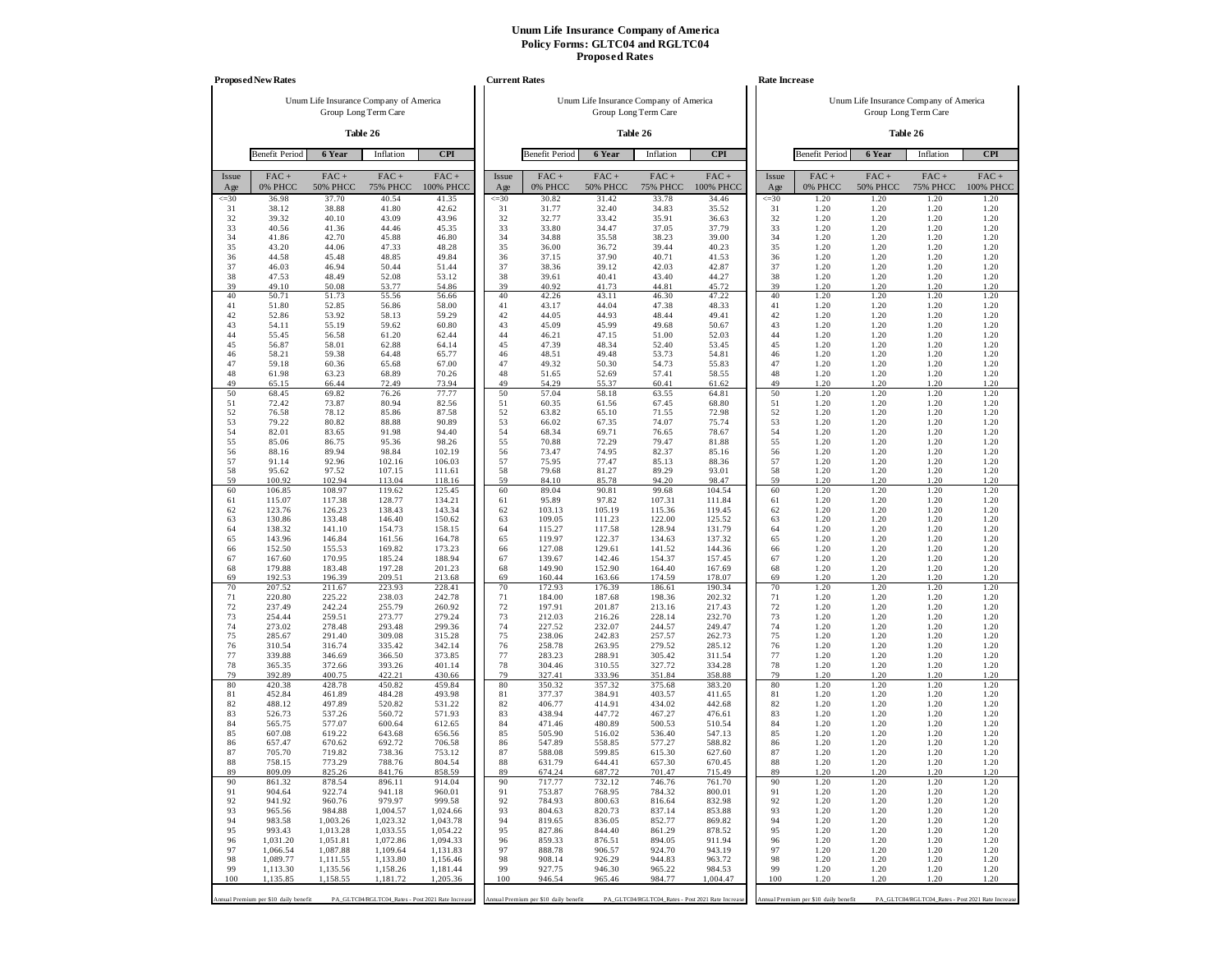|              | <b>Proposed New Rates</b>             |                            |                                                                |                      |              | <b>Current Rates</b>                  |                                        |                            |                                                   |              | <b>Rate Increase</b>                  |                                        |                                                   |                      |
|--------------|---------------------------------------|----------------------------|----------------------------------------------------------------|----------------------|--------------|---------------------------------------|----------------------------------------|----------------------------|---------------------------------------------------|--------------|---------------------------------------|----------------------------------------|---------------------------------------------------|----------------------|
|              |                                       |                            | Unum Life Insurance Company of America<br>Group Long Term Care |                      |              |                                       | Unum Life Insurance Company of America | Group Long Term Care       |                                                   |              |                                       | Unum Life Insurance Company of America | Group Long Term Care                              |                      |
|              |                                       |                            | Table 27                                                       |                      |              |                                       |                                        | Table 27                   |                                                   |              |                                       |                                        | Table 27                                          |                      |
|              | <b>Benefit Period</b>                 | 10 Year                    | Inflation                                                      | <b>CPI</b>           |              | <b>Benefit Period</b>                 | 10 Year                                | Inflation                  | <b>CPI</b>                                        |              | <b>Benefit Period</b>                 | 10 Year                                | Inflation                                         | <b>CPI</b>           |
| Issue<br>Age | FAC+<br>0% PHCC                       | $FAC +$<br><b>50% PHCC</b> | $FAC +$<br><b>75% PHCC</b>                                     | $FAC +$<br>100% PHCC | Issue<br>Age | FAC+<br>0% PHCC                       | $FAC +$<br><b>50% PHCC</b>             | $FAC +$<br><b>75% PHCC</b> | $FAC +$<br><b>100% PHCC</b>                       | Issue<br>Age | FAC+<br>0% PHCC                       | $FAC +$<br><b>50% PHCC</b>             | $FAC +$<br><b>75% PHCC</b>                        | $FAC +$<br>100% PHCC |
| $\leq 30$    | 43.80                                 | 44.69                      | 49.24                                                          | 50.22                | $\leq 30$    | 36.50                                 | 37.24                                  | 41.03                      | 41.85                                             | $\leq 30$    | 1.20                                  | 1.20                                   | 1.20                                              | 1.20                 |
| 31<br>32     | 45.17<br>46.57                        | 46.07<br>47.51             | 50.74<br>52.28                                                 | 51.76<br>53.34       | 31<br>32     | 37.64<br>38.81                        | 38.39<br>39.59                         | 42.28<br>43.57             | 43.13<br>44.45                                    | 31<br>32     | 1.20<br>1.20                          | 1.20<br>1.20                           | 1.20<br>1.20                                      | 1.20<br>1.20         |
| 33<br>34     | 48.02<br>49.54                        | 48.98<br>50.53             | 53.92                                                          | 55.01                | 33<br>34     | 40.02                                 | 40.82<br>42.11                         | 44.93                      | 45.84<br>47.26                                    | 33<br>34     | 1.20<br>1.20                          | 1.20<br>1.20                           | 1.20<br>1.20                                      | 1.20                 |
| 35           | 51.12                                 | 52.13                      | 55.61<br>57.35                                                 | 56.71<br>58.49       | 35           | 41.28<br>42.60                        | 43.44                                  | 46.34<br>47.79             | 48.74                                             | 35           | 1.20                                  | 1.20                                   | 1.20                                              | 1.20<br>1.20         |
| 36           | 52.74                                 | 53.80                      | 59.17                                                          | 60.34                | 36           | 43.95                                 | 44.83                                  | 49.31                      | 50.28                                             | 36           | 1.20                                  | 1.20                                   | 1.20                                              | 1.20                 |
| 37<br>38     | 54.43<br>56.17                        | 55.52<br>57.30             | 61.06<br>62.99                                                 | 62.26<br>64.25       | 37<br>38     | 45.36<br>46.81                        | 46.27<br>47.75                         | 50.88<br>52.49             | 51.88<br>53.54                                    | 37<br>38     | 1.20<br>1.20                          | 1.20<br>1.20                           | 1.20<br>1.20                                      | 1.20<br>1.20         |
| 39           | 58.01                                 | 59.17                      | 65.03                                                          | 66.32                | 39           | 48.34                                 | 49.31                                  | 54.19                      | 55.27                                             | 39           | 1.20                                  | 1.20                                   | 1.20                                              | 1.20                 |
| 40<br>41     | 59.89<br>61.15                        | 61.08<br>62.36             | 67.12<br>68.65                                                 | 68.45<br>70.03       | 40<br>41     | 49.91<br>50.96                        | 50.90<br>51.97                         | 55.93<br>57.21             | 57.04<br>58.36                                    | 40<br>41     | 1.20<br>1.20                          | 1.20<br>1.20                           | 1.20<br>1.20                                      | 1.20<br>1.20         |
| 42           | 62.38                                 | 63.62                      | 70.18                                                          | 71.57                | 42           | 51.98                                 | 53.02                                  | 58.48                      | 59.64                                             | 42           | 1.20                                  | 1.20                                   | 1.20                                              | 1.20                 |
| 43<br>44     | 63.82<br>65.38                        | 65.09<br>66.68             | 71.90<br>73.79                                                 | 73.36<br>75.25       | 43<br>44     | 53.18<br>54.48                        | 54.24<br>55.57                         | 59.92<br>61.49             | 61.13<br>62.71                                    | 43<br>44     | 1.20<br>1.20                          | 1.20<br>1.20                           | 1.20<br>1.20                                      | 1.20<br>1.20         |
| 45           | 67.00                                 | 68.34                      | 75.74                                                          | 77.26                | 45           | 55.83                                 | 56.95                                  | 63.12                      | 64.38                                             | 45           | 1.20                                  | 1.20                                   | 1.20                                              | 1.20                 |
| 46<br>47     | 68.54<br>69.70                        | 69.94<br>71.09             | 77.62<br>79.06                                                 | 79.18                | 46<br>47     | 57.12                                 | 58.28                                  | 64.68                      | 65.98                                             | 46<br>47     | 1.20<br>1.20                          | 1.20<br>1.20                           | 1.20<br>1.20                                      | 1.20                 |
| 48           | 72.94                                 | 74.39                      | 82.84                                                          | 80.64<br>84.50       | 48           | 58.08<br>60.78                        | 59.24<br>61.99                         | 65.88<br>69.03             | 67.20<br>70.42                                    | 48           | 1.20                                  | 1.20                                   | 1.20                                              | 1.20<br>1.20         |
| 49           | 76.57                                 | 78.08                      | 87.06                                                          | 88.79                | 49           | 63.81                                 | 65.07                                  | 72.55                      | 73.99                                             | 49           | 1.20                                  | 1.20                                   | 1.20                                              | 1.20                 |
| 50<br>51     | 80.36<br>84.94                        | 81.97<br>86.64             | 91.44<br>96.84                                                 | 93.28<br>98.88       | 50<br>51     | 66.97<br>70.78                        | 68.31<br>72.20                         | 76.20<br>80.70             | 77.73<br>82.40                                    | 50<br>51     | 1.20<br>1.20                          | 1.20<br>1.20                           | 1.20<br>1.20                                      | 1.20<br>1.20         |
| 52           | 89.71                                 | 91.51                      | 102.23                                                         | 104.77               | 52           | 74.76                                 | 76.26                                  | 85.19                      | 87.31                                             | 52           | 1.20                                  | 1.20                                   | 1.20                                              | 1.20                 |
| 53<br>54     | 92.76<br>95.98                        | 94.62<br>97.90             | 105.64<br>109.22                                               | 108.66<br>112.75     | 53<br>54     | 77.30<br>79.98                        | 78.85<br>81.58                         | 88.03<br>91.02             | 90.55<br>93.96                                    | 53<br>54     | 1.20<br>1.20                          | 1.20<br>1.20                           | 1.20<br>1.20                                      | 1.20<br>1.20         |
| 55           | 99.52                                 | 101.51                     | 113.26                                                         | 117.36               | 55           | 82.93                                 | 84.59                                  | 94.38                      | 97.80                                             | 55           | 1.20                                  | 1.20                                   | 1.20                                              | 1.20                 |
| 56<br>57     | 103.09<br>106.55                      | 105.17<br>108.67           | 117.30<br>121.16                                               | 121.98<br>126.49     | 56<br>57     | 85.91<br>88.79                        | 87.64<br>90.56                         | 97.75<br>100.97            | 101.65<br>105.41                                  | 56<br>57     | 1.20<br>1.20                          | 1.20<br>1.20                           | 1.20<br>1.20                                      | 1.20<br>1.20         |
| 58           | 111.73                                | 113.96                     | 127.01                                                         | 133.07               | 58           | 93.11                                 | 94.97                                  | 105.84                     | 110.89                                            | 58           | 1.20                                  | 1.20                                   | 1.20                                              | 1.20                 |
| 59<br>60     | 117.82<br>124.61                      | 120.18<br>127.09           | 133.85                                                         | 140.75               | 59<br>60     | 98.18<br>103.84                       | 100.15<br>105.91                       | 111.54                     | 117.29                                            | 59<br>60     | 1.20<br>1.20                          | 1.20<br>1.20                           | 1.20<br>1.20                                      | 1.20<br>1.20         |
| 61           | 134.09                                | 136.78                     | 141.46<br>152.10                                               | 149.27<br>159.48     | 61           | 111.74                                | 113.98                                 | 117.88<br>126.75           | 124.39<br>132.90                                  | 61           | 1.20                                  | 1.20                                   | 1.20                                              | 1.20                 |
| 62           | 144.08                                | 146.96                     | 163.33                                                         | 170.14               | 62           | 120.07                                | 122.47                                 | 136.11                     | 141.78                                            | 62           | 1.20                                  | 1.20                                   | 1.20                                              | 1.20                 |
| 63<br>64     | 152.41<br>161.09                      | 155.45<br>164.30           | 172.73<br>182.47                                               | 178.81<br>187.64     | 63<br>64     | 127.01<br>134.24                      | 129.54<br>136.92                       | 143.94<br>152.06           | 149.01<br>156.37                                  | 63<br>64     | 1.20<br>1.20                          | 1.20<br>1.20                           | 1.20<br>1.20                                      | 1.20<br>1.20         |
| 65           | 169.15                                | 172.54                     | 192.38                                                         | 196.96               | 65           | 140.96                                | 143.78                                 | 160.32                     | 164.13                                            | 65           | 1.20                                  | 1.20                                   | 1.20                                              | 1.20                 |
| 66<br>67     | 178.97<br>196.42                      | 182.54<br>200.34           | 202.69<br>220.68                                               | 206.74<br>225.08     | 66<br>67     | 149.14<br>163.68                      | 152.12<br>166.95                       | 168.91<br>183.90           | 172.28<br>187.57                                  | 66<br>67     | 1.20<br>1.20                          | 1.20<br>1.20                           | 1.20<br>1.20                                      | 1.20<br>1.20         |
| 68           | 210.49                                | 214.69                     | 234.61                                                         | 239.29               | 68           | 175.41                                | 178.91                                 | 195.51                     | 199.41                                            | 68           | 1.20                                  | 1.20                                   | 1.20                                              | 1.20                 |
| 69<br>70     | 224.92<br>241.93                      | 229.43<br>246.78           | 248.68<br>265.20                                               | 253.63<br>270.50     | 69<br>70     | 187.43<br>201.61                      | 191.19<br>205.65                       | 207.23<br>221.00           | 211.36<br>225.42                                  | 69<br>70     | 1.20<br>1.20                          | 1.20<br>1.20                           | 1.20<br>1.20                                      | 1.20<br>1.20         |
| 71           | 256.81                                | 261.95                     | 281.22                                                         | 286.85               | 71           | 214.01                                | 218.29                                 | 234.35                     | 239.04                                            | 71           | 1.20                                  | 1.20                                   | 1.20                                              | 1.20                 |
| 72<br>73     | 275.50<br>294.31                      | 281.00<br>300.19           | 301.39<br>321.73                                               | 307.43<br>328.16     | 72<br>73     | 229.58<br>245.26                      | 234.17<br>250.16                       | 251.16<br>268.11           | 256.19<br>273.47                                  | 72<br>73     | 1.20<br>1.20                          | 1.20<br>1.20                           | 1.20<br>1.20                                      | 1.20<br>1.20         |
| 74           | 314.82                                | 321.12                     | 343.91                                                         | 350.78               | 74           | 262.35                                | 267.60                                 | 286.59                     | 292.32                                            | 74           | 1.20                                  | 1.20                                   | 1.20                                              | 1.20                 |
| 75           | 331.39                                | 338.02                     | 364.07                                                         | 371.35               | 75           | 276.16                                | 281.68                                 | 303.39                     | 309.46                                            | 75           | 1.20                                  | 1.20                                   | 1.20                                              | 1.20                 |
| 76<br>77     | 359.20<br>391.84                      | 366.37<br>399.67           | 394.10<br>429.37                                               | 401.99<br>437.96     | 76<br>77     | 299.33<br>326.53                      | 305.31<br>333.06                       | 328.42<br>357.81           | 334.99<br>364.97                                  | 76<br>77     | 1.20<br>1.20                          | 1.20<br>1.20                           | 1.20<br>1.20                                      | 1.20<br>1.20         |
| 78           | 419.63                                | 428.03                     | 459.23                                                         | 468.43               | 78           | 349.69                                | 356.69                                 | 382.69                     | 390.36                                            | 78           | 1.20                                  | 1.20                                   | 1.20                                              | 1.20                 |
| 79<br>80     | 449.76<br>479.45                      | 458.77<br>489.04           | 491.60<br>523.24                                               | 501.43<br>533.69     | 79<br>80     | 374.80<br>399.54                      | 382.31<br>407.53                       | 409.67<br>436.03           | 417.86<br>444.74                                  | 79<br>80     | 1.20<br>1.20                          | 1.20<br>1.20                           | 1.20<br>1.20                                      | 1.20<br>1.20         |
| 81           | 514.25                                | 524.53                     | 559.96                                                         | 571.15               | 81           | 428.54                                | 437.11                                 | 466.63                     | 475.96                                            | 81           | 1.20                                  | 1.20                                   | 1.20                                              | 1.20                 |
| 82<br>83     | 551.15<br>590.75                      | 562.18<br>602.57           | 599.15<br>641.23                                               | 611.12<br>654.05     | 82<br>83     | 459.29<br>492.29                      | 468.48<br>502.14                       | 499.29<br>534.36           | 509.27<br>545.04                                  | 82<br>83     | 1.20<br>1.20                          | 1.20<br>1.20                           | 1.20<br>1.20                                      | 1.20<br>1.20         |
| 84           | 630.67                                | 643.28                     | 683.15                                                         | 696.80               | 84           | 525.56                                | 536.07                                 | 569.29                     | 580.67                                            | 84           | 1.20                                  | 1.20                                   | 1.20                                              | 1.20                 |
| 85<br>86     | 672.62<br>727.21                      | 686.06<br>741.76           | 728.20<br>782.40                                               | 742.75<br>798.06     | 85<br>86     | 560.52<br>606.01                      | 571.72<br>618.13                       | 606.83<br>652.00           | 618.96<br>665.05                                  | 85<br>86     | 1.20<br>1.20                          | 1.20<br>1.20                           | 1.20<br>1.20                                      | 1.20<br>1.20         |
| 87           | 779.17                                | 794.76                     | 832.51                                                         | 849.17               | 87           | 649.31                                | 662.30                                 | 693.76                     | 707.64                                            | 87           | 1.20                                  | 1.20                                   | 1.20                                              | 1.20                 |
| 88<br>89     | 837.36<br>899.71                      | 854.10<br>917.72           | 887.72<br>945.20                                               | 905.47<br>964.10     | 88<br>89     | 697.80                                | 711.75<br>764.77                       | 739.77<br>787.67           | 754.56<br>803.42                                  | 88<br>89     | 1.20<br>1.20                          | 1.20<br>1.20                           | 1.20<br>1.20                                      | 1.20<br>1.20         |
| 90           | 964.51                                | 983.81                     | 1,003.96                                                       | 1,024.03             | 90           | 749.76<br>803.76                      | 819.84                                 | 836.63                     | 853.36                                            | 90           | 1.20                                  | 1.20                                   | 1.20                                              | 1.20                 |
| 91           | 1,009.58                              | 1,029.78                   | 1,050.36                                                       | 1,071.37             | 91           | 841.32                                | 858.15                                 | 875.30                     | 892.81                                            | 91           | 1.20                                  | 1.20                                   | 1.20                                              | 1.20                 |
| 92<br>93     | 1,046.65<br>1,067.44                  | 1,067.59<br>1,088.80       | 1,088.93<br>1,110.56                                           | 1,110.71<br>1,132.79 | 92<br>93     | 872.21<br>889.53                      | 889.66<br>907.33                       | 907.44<br>925.47           | 925.59<br>943.99                                  | 92<br>93     | 1.20<br>1.20                          | 1.20<br>1.20                           | 1.20<br>1.20                                      | 1.20<br>1.20         |
| 94           | 1,081.33                              | 1,102.97                   | 1,125.01                                                       | 1,147.51             | 94           | 901.11                                | 919.14                                 | 937.51                     | 956.26                                            | 94           | 1.20                                  | 1.20                                   | 1.20                                              | 1.20                 |
| 95<br>96     | 1,092.14<br>1,123.82                  | 1,113.98<br>1,146.30       | 1,136.27<br>1,169.23                                           | 1,158.98<br>1,192.61 | 95<br>96     | 910.12<br>936.52                      | 928.32<br>955.25                       | 946.89<br>974.36           | 965.82<br>993.84                                  | 95<br>96     | 1.20<br>1.20                          | 1.20<br>1.20                           | 1.20<br>1.20                                      | 1.20<br>1.20         |
| 97           | 1,160.64                              | 1,183.85                   | 1,207.52                                                       | 1,231.68             | 97           | 967.20                                | 986.54                                 | 1,006.27                   | 1,026.40                                          | 97           | 1.20                                  | 1.20                                   | 1.20                                              | 1.20                 |
| 98<br>99     | 1,183.73<br>1,205.95                  | 1,207.40<br>1,230.07       | 1,231.55<br>1,254.68                                           | 1,256.18<br>1,279.78 | 98<br>99     | 986.44<br>1,004.96                    | 1,006.17<br>1,025.06                   | 1,026.29<br>1,045.57       | 1,046.82<br>1,066.48                              | 98<br>99     | 1.20<br>1.20                          | 1.20<br>1.20                           | 1.20<br>1.20                                      | 1.20<br>1.20         |
| 100          | 1,226.71                              | 1,251.24                   | 1,276.27                                                       | 1,301.78             | 100          | 1.022.26                              | 1,042.70                               | 1,063.56                   | 1,084.82                                          | 100          | 1.20                                  | 1.20                                   | 1.20                                              | 1.20                 |
|              | Annual Premium per \$10 daily benefit |                            | PA_GLTC04/RGLTC04_Rates - Post 2021 Rate Increase              |                      |              | Annual Premium per \$10 daily benefit |                                        |                            | PA_GLTC04/RGLTC04_Rates - Post 2021 Rate Increase |              | Annual Premium per \$10 daily benefit |                                        | PA_GLTC04/RGLTC04_Rates - Post 2021 Rate Increase |                      |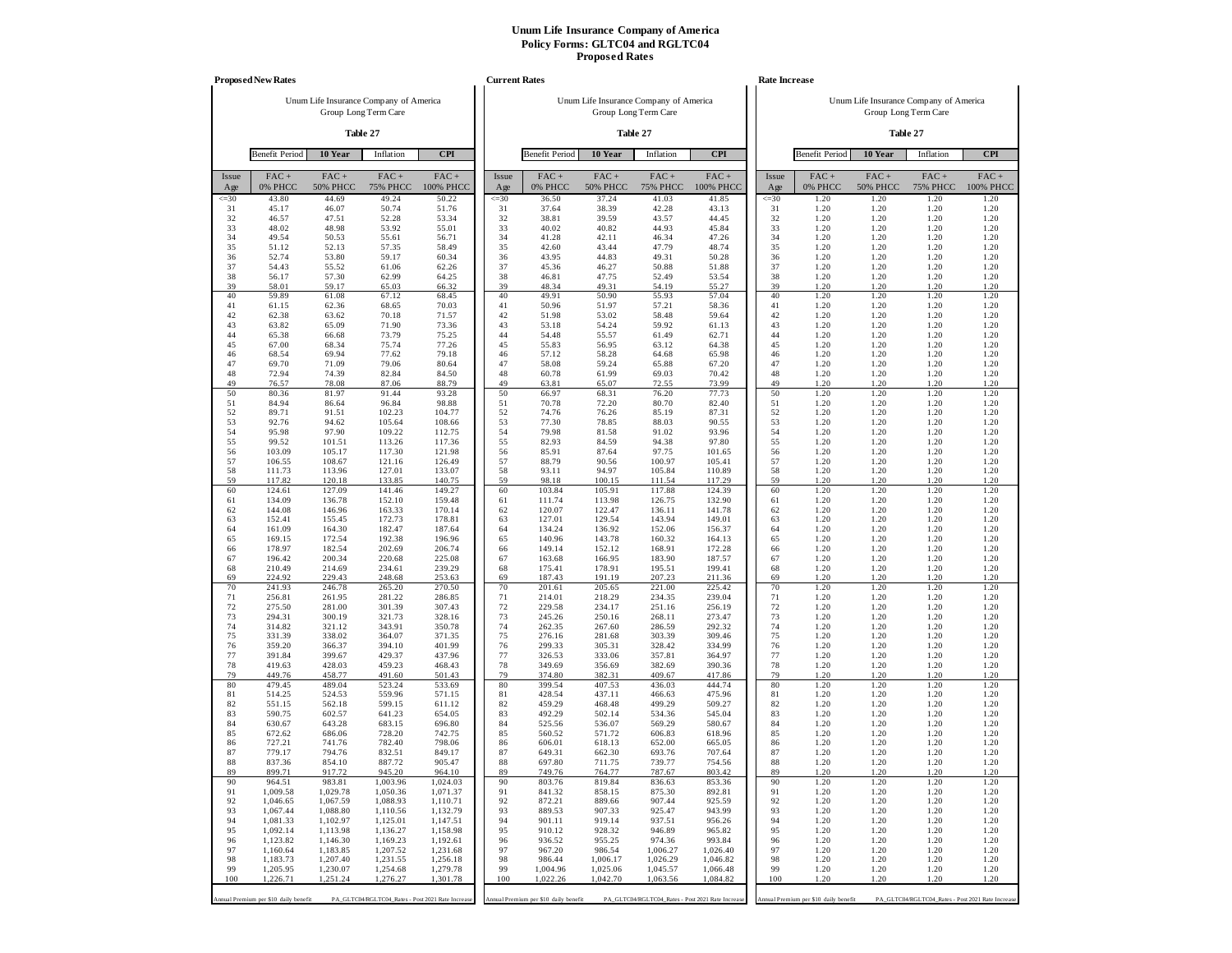|              | <b>Proposed New Rates</b>             |                                        |                                                   |                      | <b>Current Rates</b> |                                       |                                        |                                                   |                      |              | Rate Increase                         |                            |                                                   |                      |
|--------------|---------------------------------------|----------------------------------------|---------------------------------------------------|----------------------|----------------------|---------------------------------------|----------------------------------------|---------------------------------------------------|----------------------|--------------|---------------------------------------|----------------------------|---------------------------------------------------|----------------------|
|              |                                       | Unum Life Insurance Company of America |                                                   |                      |                      |                                       | Unum Life Insurance Company of America |                                                   |                      |              |                                       |                            | Unum Life Insurance Company of America            |                      |
|              |                                       |                                        | Group Long Term Care                              |                      |                      |                                       |                                        | Group Long Term Care                              |                      |              |                                       |                            | Group Long Term Care                              |                      |
|              |                                       |                                        | Table 28                                          |                      |                      |                                       |                                        | Table 28                                          |                      |              |                                       |                            | Table 28                                          |                      |
|              | <b>Benefit Period</b>                 | Lifetime                               | Inflation                                         | <b>CPI</b>           |                      | <b>Benefit Period</b>                 | Lifetime                               | Inflation                                         | <b>CPI</b>           |              | <b>Benefit Period</b>                 | Lifetime                   | Inflation                                         | <b>CPI</b>           |
| Issue<br>Age | $FAC +$<br>0% PHCC                    | $FAC +$<br><b>50% PHCC</b>             | $FAC +$<br><b>75% PHCC</b>                        | $FAC +$<br>100% PHCC | Issue<br>Age         | $FAC +$<br>0% PHCC                    | $FAC +$<br><b>50% PHCC</b>             | $FAC +$<br><b>75% PHCC</b>                        | $FAC +$<br>100% PHCC | Issue<br>Age | $FAC +$<br>0% PHCC                    | $FAC +$<br><b>50% PHCC</b> | $FAC +$<br><b>75% PHCC</b>                        | $FAC +$<br>100% PHCC |
| $\leq 30$    | 47.92                                 | 48.86                                  | 53.56                                             | 54.62                | $\leq 30$            | 39.93                                 | 40.72                                  | 44.63                                             | 45.52                | $\leq 30$    | 1.20                                  | 1.20                       | 1.20                                              | 1.20                 |
| 31<br>32     | 49.39<br>50.93                        | 50.38<br>51.95                         | 55.19<br>56.90                                    | 56.30<br>58.04       | 31<br>32             | 41.16<br>42.44                        | 41.98<br>43.29                         | 45.99<br>47.42                                    | 46.92<br>48.37       | 31<br>32     | 1.20<br>1.20                          | 1.20<br>1.20               | 1.20<br>1.20                                      | 1.20<br>1.20         |
| 33           | 52.51                                 | 53.57                                  | 58.67                                             | 59.84                | 33                   | 43.76                                 | 44.64                                  | 48.89                                             | 49.87                | 33           | 1.20                                  | 1.20                       | 1.20                                              | 1.20                 |
| 34<br>35     | 54.17<br>55.88                        | 55.26<br>57.01                         | 60.52<br>62.41                                    | 61.73<br>63.66       | 34<br>35             | 45.14<br>46.57                        | 46.05<br>47.51                         | 50.43<br>52.01                                    | 51.44<br>53.05       | 34<br>35     | 1.20<br>1.20                          | 1.20<br>1.20               | 1.20<br>1.20                                      | 1.20<br>1.20         |
| 36           | 57.66                                 | 58.82                                  | 64.38                                             | 65.68                | 36                   | 48.05                                 | 49.02                                  | 53.65                                             | 54.73                | 36           | 1.20                                  | 1.20                       | 1.20                                              | 1.20                 |
| 37           | 59.51                                 | 60.71                                  | 66.44                                             | 67.75                | 37                   | 49.59                                 | 50.59                                  | 55.37                                             | 56.46                | 37           | 1.20                                  | 1.20                       | 1.20                                              | 1.20                 |
| 38<br>39     | 61.43<br>63.42                        | 62.65<br>64.69                         | 68.54<br>70.76                                    | 69.94<br>72.18       | 38<br>39             | 51.19<br>52.85                        | 52.21<br>53.91                         | 57.12<br>58.97                                    | 58.28<br>60.15       | 38<br>39     | 1.20<br>1.20                          | 1.20<br>1.20               | 1.20<br>1.20                                      | 1.20<br>1.20         |
| 40           | 65.50                                 | 66.79                                  | 73.04                                             | 74.50                | 40                   | 54.58                                 | 55.66                                  | 60.87                                             | 62.08                | 40           | 1.20                                  | 1.20                       | 1.20                                              | 1.20                 |
| 41           | 66.95                                 | 68.29                                  | 74.72                                             | 76.22                | 41                   | 55.79                                 | 56.91                                  | 62.27                                             | 63.52                | 41           | 1.20                                  | 1.20                       | 1.20                                              | 1.20                 |
| 42<br>43     | 68.36<br>70.02                        | 69.72<br>71.42                         | 76.34<br>78.23                                    | 77.87<br>79.78       | 42<br>43             | 56.97<br>58.35                        | 58.10<br>59.52                         | 63.62<br>65.19                                    | 64.89<br>66.48       | 42<br>43     | 1.20<br>1.20                          | 1.20<br>1.20               | 1.20<br>1.20                                      | 1.20<br>1.20         |
| 44           | 71.83                                 | 73.27                                  | 80.27                                             | 81.88                | 44                   | 59.86                                 | 61.06                                  | 66.89                                             | 68.23                | 44           | 1.20                                  | 1.20                       | 1.20                                              | 1.20                 |
| 45           | 73.72                                 | 75.18                                  | 82.39                                             | 84.04                | 45                   | 61.43                                 | 62.65                                  | 68.66                                             | 70.03                | 45           | 1.20                                  | 1.20                       | 1.20                                              | 1.20                 |
| 46<br>47     | 75.52<br>76.81                        | 77.04<br>78.34                         | 84.44<br>85.96                                    | 86.12<br>87.68       | 46<br>47             | 62.93<br>64.01                        | 64.20<br>65.28                         | 70.37<br>71.63                                    | 71.77<br>73.07       | 46<br>47     | 1.20<br>1.20                          | 1.20<br>1.20               | 1.20<br>1.20                                      | 1.20<br>1.20         |
| 48           | 80.40                                 | 82.01                                  | 89.98                                             | 91.78                | 48                   | 67.00                                 | 68.34                                  | 74.98                                             | 76.48                | 48           | 1.20                                  | 1.20                       | 1.20                                              | 1.20                 |
| 49<br>50     | 84.50<br>88.76                        | 86.17<br>90.55                         | 94.50<br>99.24                                    | 96.38<br>101.21      | 49<br>50             | 70.42<br>73.97                        | 71.81<br>75.46                         | 78.75<br>82.70                                    | 80.32<br>84.34       | 49<br>50     | 1.20<br>1.20                          | 1.20<br>1.20               | 1.20<br>1.20                                      | 1.20<br>1.20         |
| 51           | 93.74                                 | 95.63                                  | 105.17                                            | 107.28               | 51                   | 78.12                                 | 79.69                                  | 87.64                                             | 89.40                | 51           | 1.20                                  | 1.20                       | 1.20                                              | 1.20                 |
| 52           | 98.94                                 | 100.93                                 | 111.38                                            | 113.62               | 52                   | 82.45                                 | 84.11                                  | 92.82                                             | 94.68                | 52           | 1.20                                  | 1.20                       | 1.20                                              | 1.20                 |
| 53<br>54     | 102.23<br>105.70                      | 104.28<br>107.81                       | 115.55<br>119.95                                  | 117.86<br>122.34     | 53<br>54             | 85.19<br>88.08                        | 86.90<br>89.84                         | 96.29<br>99.96                                    | 98.22<br>101.95      | 53<br>54     | 1.20<br>1.20                          | 1.20<br>1.20               | 1.20<br>1.20                                      | 1.20<br>1.20         |
| 55           | 109.56                                | 111.74                                 | 124.92                                            | 127.43               | 55                   | 91.30                                 | 93.12                                  | 104.10                                            | 106.19               | 55           | 1.20                                  | 1.20                       | 1.20                                              | 1.20                 |
| 56           | 113.45                                | 115.70                                 | 129.88                                            | 132.48               | 56                   | 94.54                                 | 96.42                                  | 108.23                                            | 110.40               | 56           | 1.20                                  | 1.20                       | 1.20                                              | 1.20                 |
| 57<br>58     | 117.16<br>122.65                      | 119.51<br>125.11                       | 134.74<br>141.65                                  | 137.42<br>144.48     | 57<br>58             | 97.63<br>102.21                       | 99.59<br>104.26                        | 112.28<br>118.04                                  | 114.52<br>120.40     | 57<br>58     | 1.20<br>1.20                          | 1.20<br>1.20               | 1.20<br>1.20                                      | 1.20<br>1.20         |
| 59           | 129.20                                | 131.77                                 | 149.74                                            | 152.74               | 59                   | 107.67                                | 109.81                                 | 124.78                                            | 127.28               | 59           | 1.20                                  | 1.20                       | 1.20                                              | 1.20                 |
| 60           | 136.55                                | 139.27                                 | 158.81                                            | 161.99               | 60                   | 113.79                                | 116.06                                 | 132.34                                            | 134.99               | 60           | 1.20                                  | 1.20                       | 1.20                                              | 1.20                 |
| 61<br>62     | 146.68<br>157.32                      | 149.59<br>160.46                       | 169.82<br>181.37                                  | 173.22<br>185.00     | 61<br>62             | 122.23<br>131.10                      | 124.66<br>133.72                       | 141.52<br>151.14                                  | 144.35<br>154.17     | 61<br>62     | 1.20<br>1.20                          | 1.20<br>1.20               | 1.20<br>1.20                                      | 1.20<br>1.20         |
| 63           | 166.00                                | 169.31                                 | 190.82                                            | 194.64               | 63                   | 138.33                                | 141.09                                 | 159.02                                            | 162.20               | 63           | 1.20                                  | 1.20                       | 1.20                                              | 1.20                 |
| 64<br>65     | 175.00<br>183.53                      | 178.49<br>187.20                       | 200.41<br>211.61                                  | 204.42               | 64<br>65             | 145.83<br>152.94                      | 148.74<br>156.00                       | 167.01                                            | 170.35<br>179.87     | 64<br>65     | 1.20<br>1.20                          | 1.20<br>1.20               | 1.20<br>1.20                                      | 1.20<br>1.20         |
| 66           | 193.85                                | 197.71                                 | 222.40                                            | 215.84<br>226.84     | 66                   | 161.54                                | 164.76                                 | 176.34<br>185.33                                  | 189.03               | 66           | 1.20                                  | 1.20                       | 1.20                                              | 1.20                 |
| 67           | 212.39                                | 216.64                                 | 242.42                                            | 247.27               | 67                   | 176.99                                | 180.53                                 | 202.02                                            | 206.06               | 67           | 1.20                                  | 1.20                       | 1.20                                              | 1.20                 |
| 68<br>69     | 227.20<br>242.21                      | 231.74<br>247.06                       | 258.01<br>273.62                                  | 263.17<br>279.11     | 68<br>69             | 189.33<br>201.84                      | 193.12<br>205.88                       | 215.01<br>228.02                                  | 219.31<br>232.59     | 68<br>69     | 1.20<br>1.20                          | 1.20<br>1.20               | 1.20<br>1.20                                      | 1.20<br>1.20         |
| 70           | 259.99                                | 265.20                                 | 292.04                                            | 297.89               | 70                   | 216.66                                | 221.00                                 | 243.37                                            | 248.24               | 70           | 1.20                                  | 1.20                       | 1.20                                              | 1.20                 |
| 71           | 276.25                                | 281.77                                 | 309.58                                            | 315.76               | 71                   | 230.21                                | 234.81                                 | 257.98                                            | 263.13               | 71           | 1.20                                  | 1.20                       | 1.20                                              | 1.20                 |
| 72<br>73     | 296.62<br>317.17                      | 302.56<br>323.52                       | 331.61<br>353.77                                  | 338.24<br>360.84     | 72<br>73             | 247.18<br>264.31                      | 252.13<br>269.60                       | 276.34<br>294.81                                  | 281.87<br>300.70     | 72<br>73     | 1.20<br>1.20                          | 1.20<br>1.20               | 1.20<br>1.20                                      | 1.20<br>1.20         |
| 74           | 339.66                                | 346.45                                 | 377.86                                            | 385.42               | 74                   | 283.05                                | 288.71                                 | 314.88                                            | 321.18               | 74           | 1.20                                  | 1.20                       | 1.20                                              | 1.20                 |
| 75<br>76     | 358.68<br>389.23                      | 365.86<br>397.01                       | 402.26<br>435.23                                  | 410.32<br>443.93     | 75<br>76             | 298.90<br>324.36                      | 304.88<br>330.84                       | 335.22<br>362.69                                  | 341.93<br>369.94     | 75<br>76     | 1.20<br>1.20                          | 1.20<br>1.20               | 1.20<br>1.20                                      | 1.20<br>1.20         |
| 77           | 425.08                                | 433.57                                 | 473.78                                            | 483.25               | 77                   | 354.23                                | 361.31                                 | 394.82                                            | 402.71               | 77           | 1.20                                  | 1.20                       | 1.20                                              | 1.20                 |
| 78           | 455.75                                | 464.84                                 | 506.18                                            | 516.31               | 78                   | 379.79                                | 387.37                                 | 421.82                                            | 430.26               | 78           | 1.20                                  | 1.20                       | 1.20                                              | 1.20                 |
| 79<br>80     | 489.01<br>521.47                      | 498.79<br>531.91                       | 541.34<br>575.16                                  | 552.18<br>586.67     | 79<br>80             | 407.51<br>434.56                      | 415.66<br>443.26                       | 451.12<br>479.30                                  | 460.15<br>488.89     | 79<br>80     | 1.20<br>1.20                          | 1.20<br>1.20               | 1.20<br>1.20                                      | 1.20<br>1.20         |
| 81           | 559.80                                | 570.98                                 | 614.59                                            | 626.90               | 81                   | 466.50                                | 475.82                                 | 512.16                                            | 522.42               | 81           | 1.20                                  | 1.20                       | 1.20                                              | 1.20                 |
| 82<br>83     | 599.88<br>642.43                      | 611.87<br>655.30                       | 655.51<br>698.53                                  | 668.63<br>712.49     | 82<br>83             | 499.90<br>535.36                      | 509.89<br>546.08                       | 546.26<br>582.11                                  | 557.19<br>593.74     | 82<br>83     | 1.20<br>1.20                          | 1.20<br>1.20               | 1.20<br>1.20                                      | 1.20<br>1.20         |
| 84           | 685.38                                | 699.08                                 | 741.35                                            | 756.17               | 84                   | 571.15                                | 582.57                                 | 617.79                                            | 630.14               | 84           | 1.20                                  | 1.20                       | 1.20                                              | 1.20                 |
| 85           | 729.14                                | 743.74                                 | 785.69                                            | 801.41               | 85                   | 607.62                                | 619.78                                 | 654.74                                            | 667.84               | 85           | 1.20                                  | 1.20                       | 1.20                                              | 1.20                 |
| 86<br>87     | 789.58<br>847.34                      | 805.37<br>864.29                       | 845.15<br>900.28                                  | 862.04<br>918.28     | 86<br>87             | 657.98<br>706.12                      | 671.14<br>720.24                       | 704.29<br>750.23                                  | 718.37<br>765.23     | 86<br>87     | 1.20<br>1.20                          | 1.20<br>1.20               | 1.20<br>1.20                                      | 1.20<br>1.20         |
| 88           | 912.19                                | 930.42                                 | 961.08                                            | 980.32               | 88                   | 760.16                                | 775.35                                 | 800.90                                            | 816.93               | 88           | 1.20                                  | 1.20                       | 1.20                                              | 1.20                 |
| 89           | 981.82                                | 1,001.45                               | 1,024.26                                          | 1,044.74             | 89                   | 818.18                                | 834.54                                 | 853.55                                            | 870.62               | 89           | 1.20                                  | 1.20                       | 1.20                                              | 1.20                 |
| 90<br>91     | 1,046.27<br>1,093.50                  | 1,067.18<br>1,115.35                   | 1,088.53<br>1,137.66                              | 1,110.31<br>1,160.42 | 90<br>91             | 871.89<br>911.25                      | 889.32<br>929.46                       | 907.11<br>948.05                                  | 925.26<br>967.02     | 90<br>91     | 1.20<br>1.20                          | 1.20<br>1.20               | 1.20<br>1.20                                      | 1.20<br>1.20         |
| 92           | 1,131.80                              | 1,154.45                               | 1,177.52                                          | 1,201.08             | 92                   | 943.17                                | 962.04                                 | 981.27                                            | 1,000.90             | 92           | 1.20                                  | 1.20                       | 1.20                                              | 1.20                 |
| 93           | 1,150.86                              | 1,173.89                               | 1,197.36                                          | 1,221.30             | 93                   | 959.05                                | 978.24                                 | 997.80                                            | 1,017.75             | 93           | 1.20                                  | 1.20                       | 1.20                                              | 1.20                 |
| 94<br>95     | 1,162.37<br>1,174.01                  | 1,185.61<br>1,197.47                   | 1,209.34<br>1,221.42                              | 1,233.52<br>1,245.85 | 94<br>95             | 968.64<br>978.34                      | 988.01<br>997.89                       | 1,007.78<br>1,017.85                              | 1,027.93<br>1,038.21 | 94<br>95     | 1.20<br>1.20                          | 1.20<br>1.20               | 1.20<br>1.20                                      | 1.20<br>1.20         |
| 96           | 1,202.02                              | 1,226.05                               | 1,250.57                                          | 1,275.58             | 96                   | 1,001.68                              | 1,021.71                               | 1,042.14                                          | 1,062.98             | 96           | 1.20                                  | 1.20                       | 1.20                                              | 1.20                 |
| 97           | 1,242.14                              | 1,266.97                               | 1,292.32                                          | 1,318.15             | 97                   | 1,035.12                              | 1,055.81                               | 1,076.93                                          | 1,098.46             | 97           | 1.20                                  | 1.20                       | 1.20                                              | 1.20                 |
| 98<br>99     | 1,267.32<br>1,292.26                  | 1,292.66<br>1,318.08                   | 1,318.51<br>1,344.46                              | 1,344.89<br>1,371.34 | 98<br>99             | 1,056.10<br>1,076.88                  | 1,077.22<br>1,098.40                   | 1,098.76<br>1,120.38                              | 1,120.74<br>1,142.78 | 98<br>99     | 1.20<br>1.20                          | 1.20<br>1.20               | 1.20<br>1.20                                      | 1.20<br>1.20         |
| 100          | 1,316.18                              | 1,342.50                               | 1,369.36                                          | 1,396.74             | 100                  | 1,096.82                              | 1,118.75                               | 1,141.13                                          | 1,163.95             | 100          | 1.20                                  | 1.20                       | 1.20                                              | 1.20                 |
|              | Annual Premium per \$10 daily benefit |                                        | PA_GLTC04/RGLTC04_Rates - Post 2021 Rate Increase |                      |                      | Annual Premium per \$10 daily benefit |                                        | PA_GLTC04/RGLTC04_Rates - Post 2021 Rate Increase |                      |              | Annual Premium per \$10 daily benefit |                            | PA_GLTC04/RGLTC04_Rates - Post 2021 Rate Increase |                      |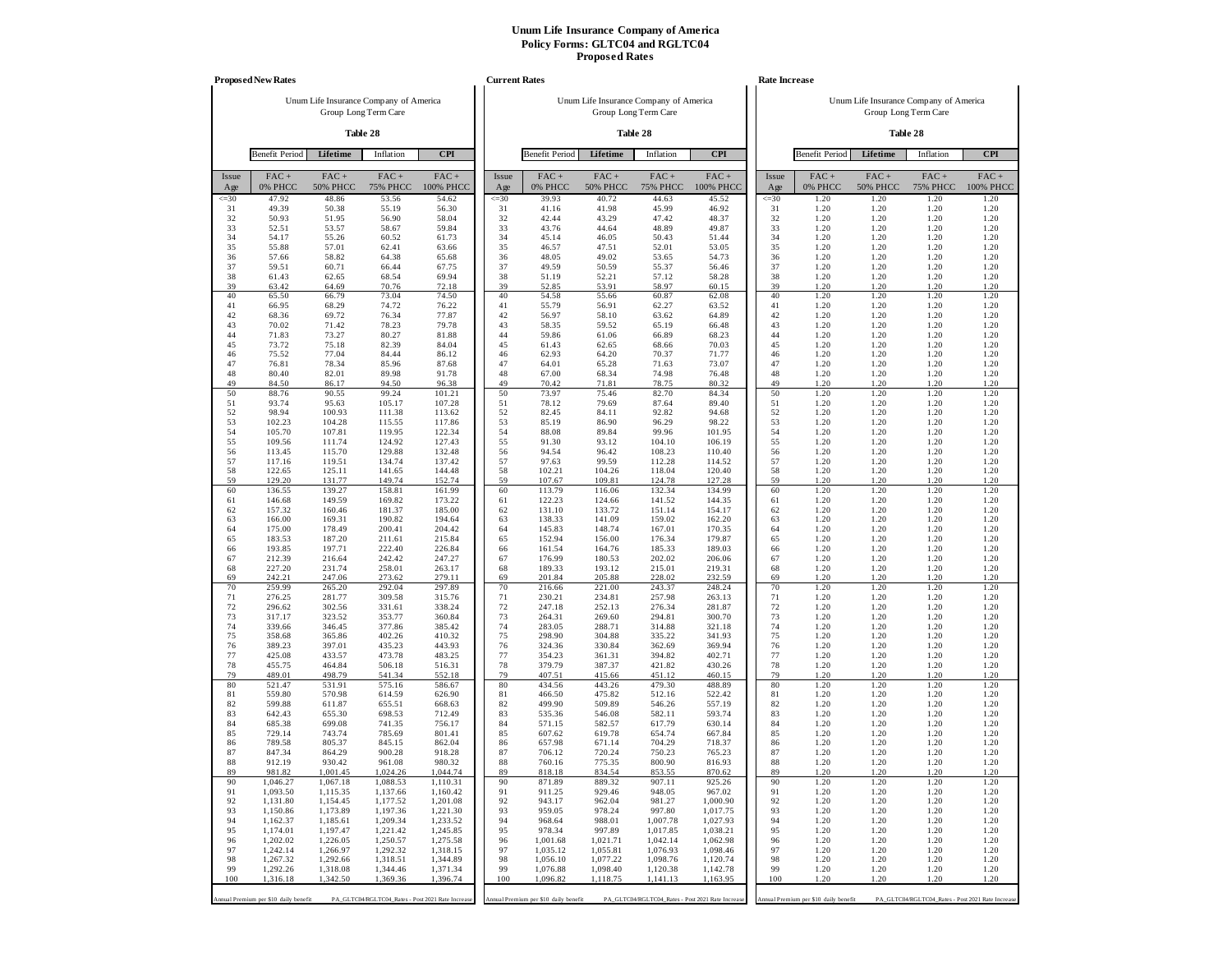| <b>SERFF Tracking #:</b>    | UNUM-133000783 | <b>State Tracking #:</b>                         | UNUM-133000783         | Company Tracking #: | 2019 GLTC04 RATE INITIATIVE - PHASE    |
|-----------------------------|----------------|--------------------------------------------------|------------------------|---------------------|----------------------------------------|
| State:                      | Pennsvlvania   |                                                  | <b>Filing Company:</b> |                     | Unum Life Insurance Company of America |
| TOI/Sub-TOI:                |                | LTC03G Group Long Term Care/LTC03G.001 Qualified |                        |                     |                                        |
| <b>Product Name:</b>        |                | Group Long Term Care                             |                        |                     |                                        |
| <b>Project Name/Number:</b> |                | 2019 GLTC04 RATE INITIATIVE - PHASE II/          |                        |                     |                                        |

# **Supporting Document Schedules**

| <b>Satisfied - Item:</b> | Transmittal Letter (A&H)      |
|--------------------------|-------------------------------|
| <b>Comments:</b>         |                               |
| Attachment(s):           | GLTC04 Cover Letter - PA.pdf  |
| <b>Item Status:</b>      |                               |
| <b>Status Date:</b>      |                               |
|                          |                               |
| <b>Bypassed - Item:</b>  | Actuarial Certification (A&H) |
| <b>Bypass Reason:</b>    | n/a                           |
| Attachment(s):           |                               |
| <b>Item Status:</b>      |                               |
| <b>Status Date:</b>      |                               |
|                          |                               |
| <b>Bypassed - Item:</b>  | Advertisements (A&H)          |
| <b>Bypass Reason:</b>    | n/a                           |
| Attachment(s):           |                               |
| <b>Item Status:</b>      |                               |
| <b>Status Date:</b>      |                               |
| <b>Bypassed - Item:</b>  | Authorization to File (A&H)   |
| <b>Bypass Reason:</b>    | n/a                           |
| Attachment(s):           |                               |
| <b>Item Status:</b>      |                               |
| <b>Status Date:</b>      |                               |
| <b>Bypassed - Item:</b>  | Insert Page Explanation (A&H) |
| <b>Bypass Reason:</b>    | n/a                           |
| Attachment(s):           |                               |
| <b>Item Status:</b>      |                               |
| <b>Status Date:</b>      |                               |
|                          |                               |
| <b>Bypassed - Item:</b>  | Rate Table (A&H)              |
| <b>Bypass Reason:</b>    | n/a                           |
| Attachment(s):           |                               |
| <b>Item Status:</b>      |                               |
| <b>Status Date:</b>      |                               |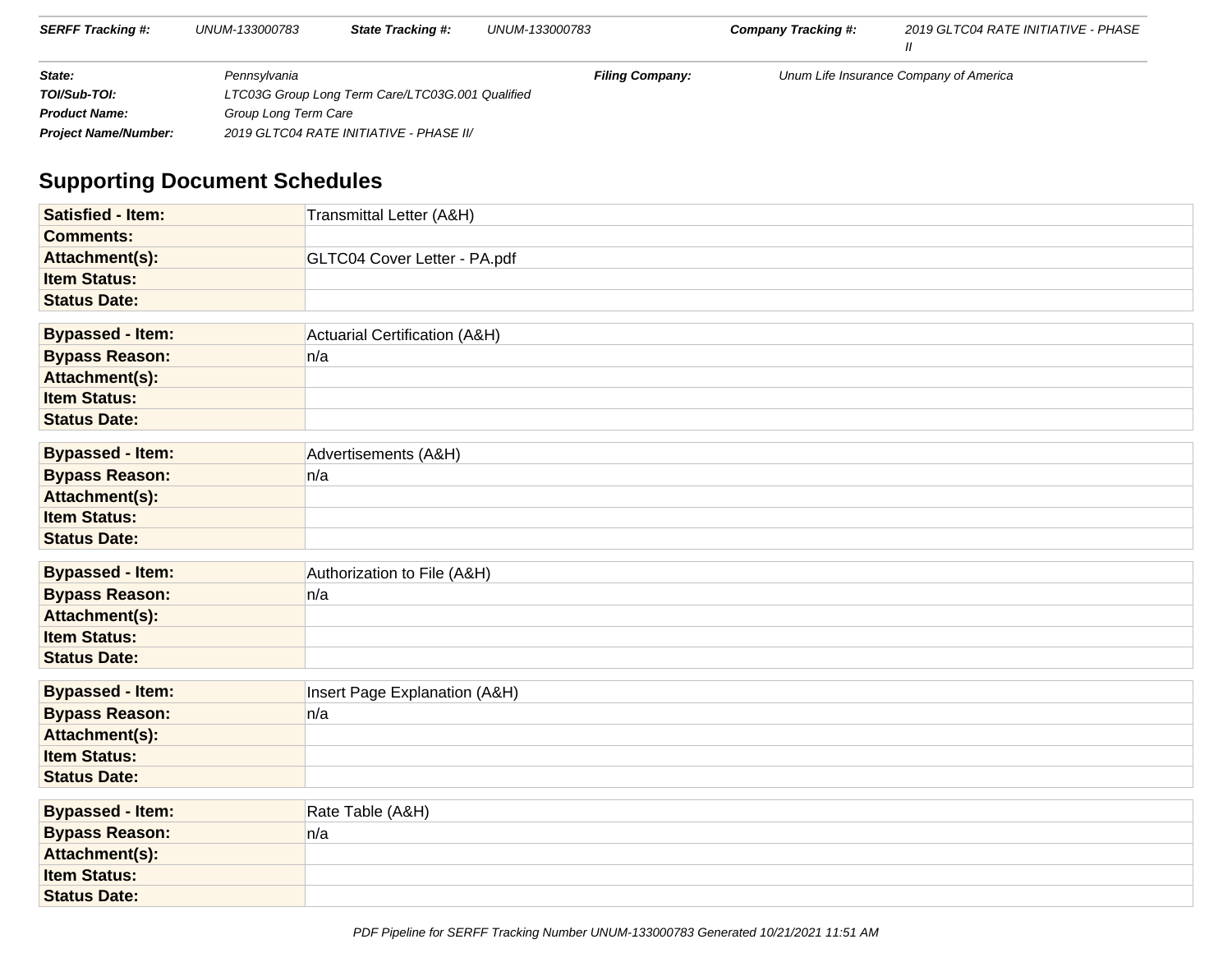| <b>SERFF Tracking #:</b>    | UNUM-133000783       | <b>State Tracking #:</b>                                  | UNUM-133000783 |                        | <b>Company Tracking #:</b> | 2019 GLTC04 RATE INITIATIVE - PHASE<br>$\mathbf{u}$ |
|-----------------------------|----------------------|-----------------------------------------------------------|----------------|------------------------|----------------------------|-----------------------------------------------------|
| State:                      | Pennsylvania         |                                                           |                | <b>Filing Company:</b> |                            | Unum Life Insurance Company of America              |
| TOI/Sub-TOI:                |                      | LTC03G Group Long Term Care/LTC03G.001 Qualified          |                |                        |                            |                                                     |
| <b>Product Name:</b>        | Group Long Term Care |                                                           |                |                        |                            |                                                     |
| <b>Project Name/Number:</b> |                      | 2019 GLTC04 RATE INITIATIVE - PHASE II/                   |                |                        |                            |                                                     |
| <b>Bypassed - Item:</b>     |                      | Replacement Form with Highlighted Changes (A&H)           |                |                        |                            |                                                     |
| <b>Bypass Reason:</b>       |                      | n/a                                                       |                |                        |                            |                                                     |
| Attachment(s):              |                      |                                                           |                |                        |                            |                                                     |
| <b>Item Status:</b>         |                      |                                                           |                |                        |                            |                                                     |
| <b>Status Date:</b>         |                      |                                                           |                |                        |                            |                                                     |
| <b>Bypassed - Item:</b>     |                      | Advertisement Compliance Certification                    |                |                        |                            |                                                     |
| <b>Bypass Reason:</b>       |                      | N/A                                                       |                |                        |                            |                                                     |
| Attachment(s):              |                      |                                                           |                |                        |                            |                                                     |
| <b>Item Status:</b>         |                      |                                                           |                |                        |                            |                                                     |
| <b>Status Date:</b>         |                      |                                                           |                |                        |                            |                                                     |
| <b>Bypassed - Item:</b>     |                      | Reserve Calculation (A&H)                                 |                |                        |                            |                                                     |
| <b>Bypass Reason:</b>       |                      | n/a                                                       |                |                        |                            |                                                     |
| Attachment(s):              |                      |                                                           |                |                        |                            |                                                     |
| <b>Item Status:</b>         |                      |                                                           |                |                        |                            |                                                     |
| <b>Status Date:</b>         |                      |                                                           |                |                        |                            |                                                     |
| <b>Bypassed - Item:</b>     |                      | Variability Explanation (A&H)                             |                |                        |                            |                                                     |
| <b>Bypass Reason:</b>       |                      | n/a                                                       |                |                        |                            |                                                     |
| Attachment(s):              |                      |                                                           |                |                        |                            |                                                     |
| <b>Item Status:</b>         |                      |                                                           |                |                        |                            |                                                     |
| <b>Status Date:</b>         |                      |                                                           |                |                        |                            |                                                     |
| <b>Satisfied - Item:</b>    |                      | Sample Certificate Holder Letter                          |                |                        |                            |                                                     |
| <b>Comments:</b>            |                      |                                                           |                |                        |                            |                                                     |
| Attachment(s):              |                      | GLTC0419 CH Cmpd_Infl Ins_v1_cln_Gen.pdf                  |                |                        |                            |                                                     |
| <b>Item Status:</b>         |                      |                                                           |                |                        |                            |                                                     |
| <b>Status Date:</b>         |                      |                                                           |                |                        |                            |                                                     |
| <b>Satisfied - Item:</b>    |                      | Sample FAQ                                                |                |                        |                            |                                                     |
| <b>Comments:</b>            |                      |                                                           |                |                        |                            |                                                     |
| Attachment(s):              |                      | GLTC0419 CH FAQ_v3_cln_Gen.pdf                            |                |                        |                            |                                                     |
| <b>Item Status:</b>         |                      |                                                           |                |                        |                            |                                                     |
| <b>Status Date:</b>         |                      |                                                           |                |                        |                            |                                                     |
| <b>Satisfied - Item:</b>    |                      | Exhibit 1.1a - Nationwide Loss Ratio - Compound Inflation |                |                        |                            |                                                     |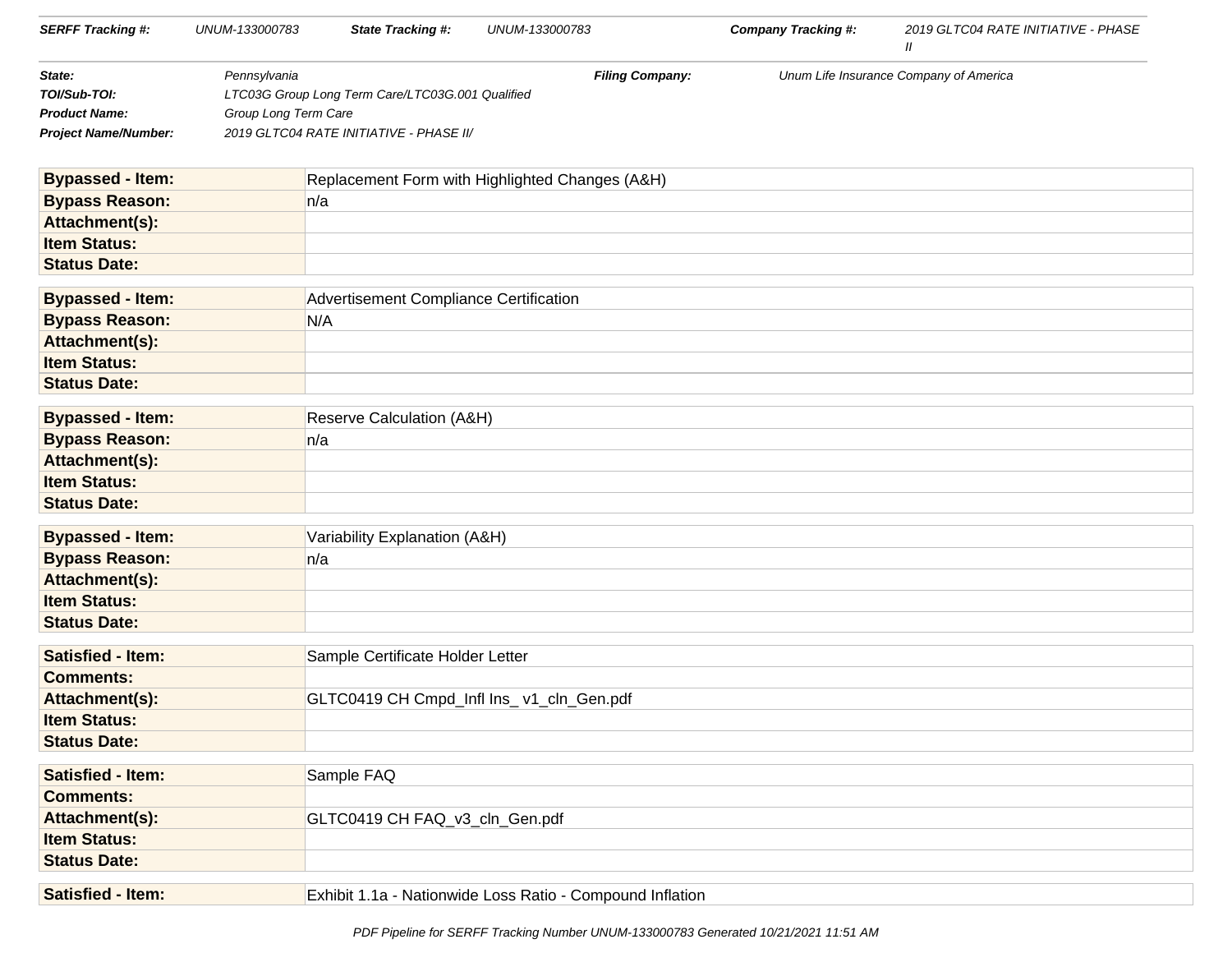| <b>SERFF Tracking #:</b>    | UNUM-133000783       | <b>State Tracking #:</b>                         | UNUM-133000783                                                 | <b>Company Tracking #:</b> | 2019 GLTC04 RATE INITIATIVE - PHASE<br>$^{\prime\prime}$ |
|-----------------------------|----------------------|--------------------------------------------------|----------------------------------------------------------------|----------------------------|----------------------------------------------------------|
| State:                      | Pennsylvania         |                                                  | <b>Filing Company:</b>                                         |                            | Unum Life Insurance Company of America                   |
| TOI/Sub-TOI:                |                      | LTC03G Group Long Term Care/LTC03G.001 Qualified |                                                                |                            |                                                          |
| <b>Product Name:</b>        | Group Long Term Care |                                                  |                                                                |                            |                                                          |
| <b>Project Name/Number:</b> |                      | 2019 GLTC04 RATE INITIATIVE - PHASE II/          |                                                                |                            |                                                          |
| <b>Comments:</b>            |                      |                                                  |                                                                |                            |                                                          |
| Attachment(s):              |                      |                                                  | Exhibit 1.1a - Nationwide Loss Ratio - Compound Inflation.xlsx |                            |                                                          |
| <b>Item Status:</b>         |                      |                                                  |                                                                |                            |                                                          |
| <b>Status Date:</b>         |                      |                                                  |                                                                |                            |                                                          |
| <b>Satisfied - Item:</b>    |                      | PA Objection Response #1                         |                                                                |                            |                                                          |
| <b>Comments:</b>            |                      |                                                  |                                                                |                            |                                                          |
| Attachment(s):              |                      | PA Objection Response #1.pdf                     |                                                                |                            |                                                          |
| <b>Item Status:</b>         |                      |                                                  |                                                                |                            |                                                          |
| <b>Status Date:</b>         |                      |                                                  |                                                                |                            |                                                          |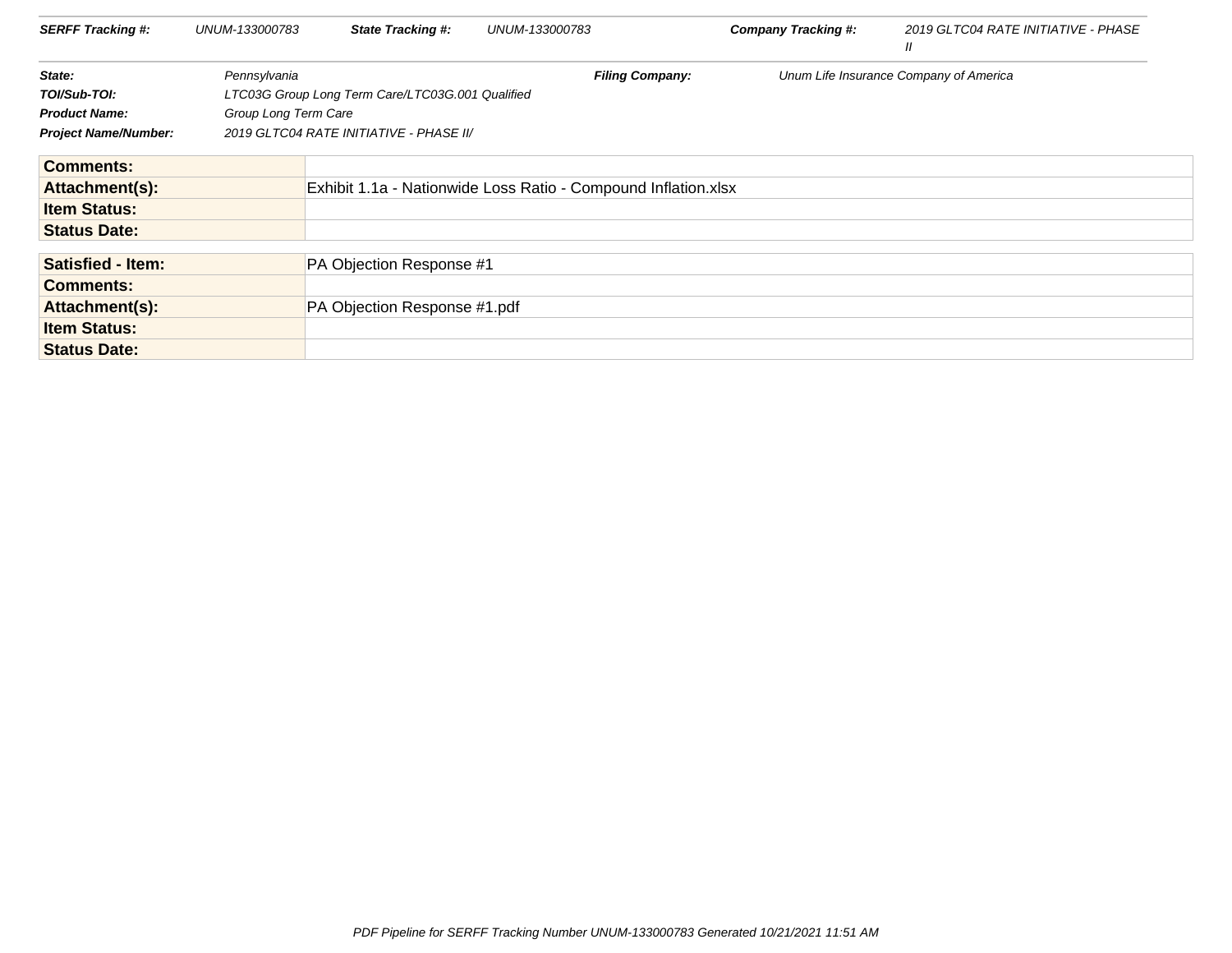| <b>SERFF Tracking #:</b>    | UNUM-133000783                                   | <b>State Tracking #:</b>                | UNUM-133000783         | <b>Company Tracking #:</b> | 2019 GLTC04 RATE INITIATIVE - PHASE    |
|-----------------------------|--------------------------------------------------|-----------------------------------------|------------------------|----------------------------|----------------------------------------|
| State:                      | Pennsylvania                                     |                                         | <b>Filing Company:</b> |                            | Unum Life Insurance Company of America |
| TOI/Sub-TOI:                | LTC03G Group Long Term Care/LTC03G.001 Qualified |                                         |                        |                            |                                        |
| <b>Product Name:</b>        | Group Long Term Care                             |                                         |                        |                            |                                        |
| <b>Project Name/Number:</b> |                                                  | 2019 GLTC04 RATE INITIATIVE - PHASE II/ |                        |                            |                                        |

# **Attachment Exhibit 1.1a - Nationwide Loss Ratio - Compound Inflation.xlsx is not a PDF document andcannot be reproduced here.**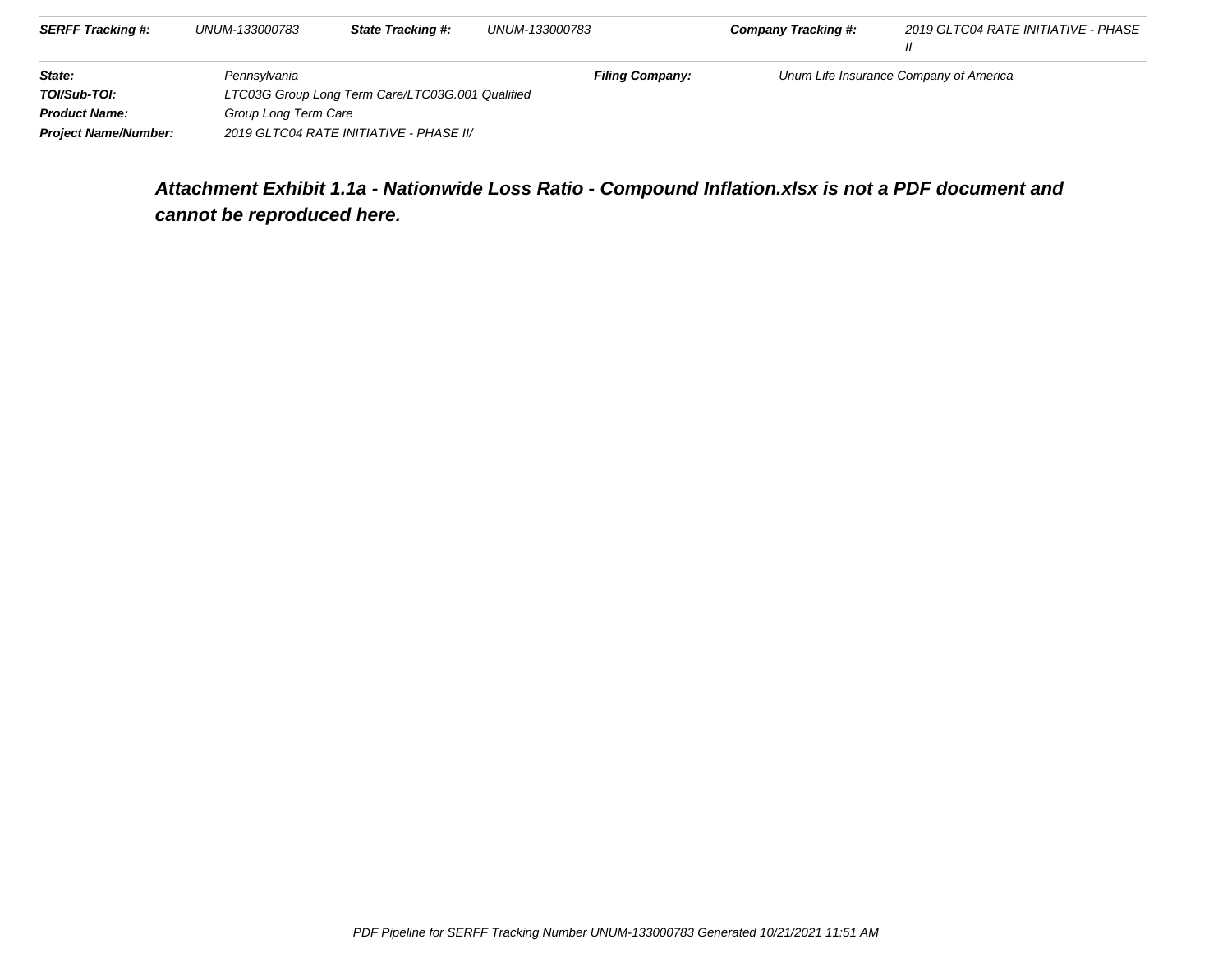# unum

September 30, 2021

Re: Unum Life Insurance Company of America Group Long Term Care NAIC #416-62235 FEIN #01-0278678 Policy Forms: GLTC04, RGLTC04

Dear Commissioner:

The purpose of this letter and attached actuarial memorandum is to request a rate increase for the inforce business sold under the Unum group long-term care policy forms referenced in the subject line above. These policy forms were priced prior to rate stability regulations and are no longer marketed in any state.

The factors driving the Company's need for premium increases are the same as those impacting the LTC industry, with our experience developing unfavorably for key pricing assumptions:

- Lower than expected lapse rates
- Continued mortality improvements (e.g. people living longer)
- Increasing claim durations; and
- Persistent low interest rate environment.

Unum is requesting the approval of a 34.5% premium rate increase on policies with compound inflation (5% and CPI). This request represents the actuarial equivalence of the outstanding balance from the 2019 initiative of 89% on policies with compound inflation and 44% on policies with simple inflation. The company will also consider an actuarially equivalent phased-in rate increase over multiple years.

Please note that the policy forms subject to this rate increase are group long-term care policies that have characteristics that differ from a typical individual long-term care policy such as:

- the employer chooses the plan designs that will be offered to employees
- the employer may pay for a base level of coverage for all employees and employees will usually be able to buy additional coverage such as higher benefit amounts, longer duration coverage, inflation coverage and higher home care coverage;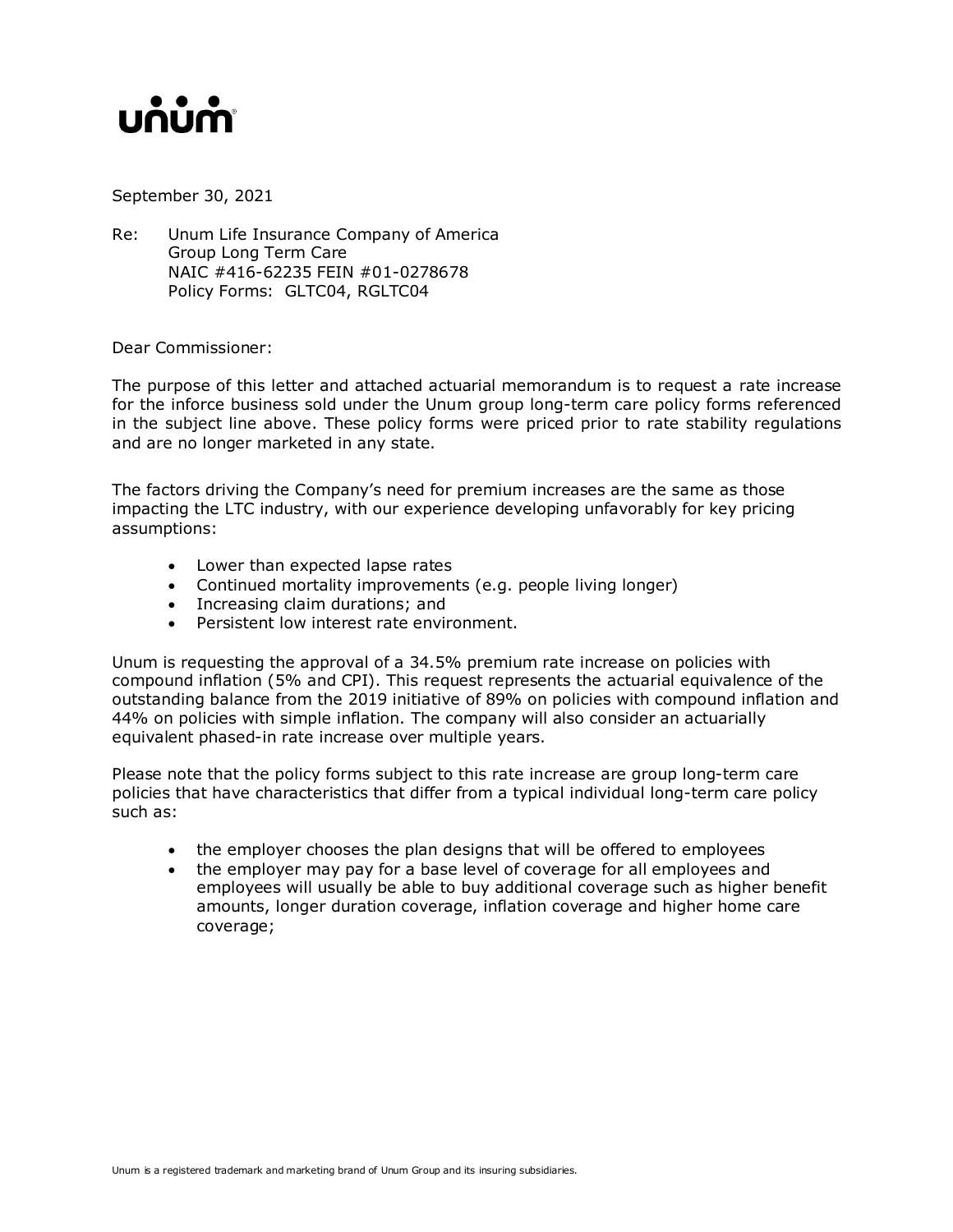Any approved premium rate increase will be effective upon the employer policyholder's next anniversary, subject to at least a 60-day notification to the insured or longer if required by your state. We anticipate implementation of these rates beginning in May 2022, if approved, with rates becoming effective in March 2023.

Unum will offer all insureds affected by the premium rate increase the option of reducing their coverage to mitigate the impact of the rate increase. Employers and insureds will have the option to reduce their monthly benefit, elect to continue the policy under contingent non-forfeiture, or make other benefit changes that will best meet their needs.

The company will offer a contingent benefit upon lapse, to all insureds, regardless of the rate increase amount or the insured's issue age. Each insured will be given the option to exchange their current policy for a non-forfeiture benefit (paid-up policy) upon lapse which is equal to 100% of the sum of all premiums paid. Insureds who select this option will immediately be entitled to the non-forfeiture benefit and will not be obligated to pay the higher premiums associated with the rate increase. If a policy lapses for non-payment of premiums, the insured's coverage will automatically convert to the contingent non-forfeiture benefit.

Insureds who choose this option will also receive a copy of Endorsement CNF19G which was previously approved under SERFF tracking number UNUM-131887960.

The proposed rate increase would only be applicable to insureds with compound or simple inflation. All other insureds are excluded from this rate increase request. Please see the table below for the distribution of insureds in your state by the proposed rate increase request.

93% of insureds will be excluded from the rate increase request. The average rate increase request across all insured is 9%.

| <b>Inflation Type</b> | <b>Rate Increase</b> | Pennsylvania<br><b>Premium-</b><br><b>Paying Insureds</b> |
|-----------------------|----------------------|-----------------------------------------------------------|
| 5% CPI/Compound       |                      |                                                           |
| Uncapped              | 34.5%                | 142                                                       |
| 5% Simple Uncapped    | 0.0%                 | 174                                                       |
| No Inflation          | 0.0%                 | 4,270                                                     |
| <b>Fotal</b>          |                      | 4,586                                                     |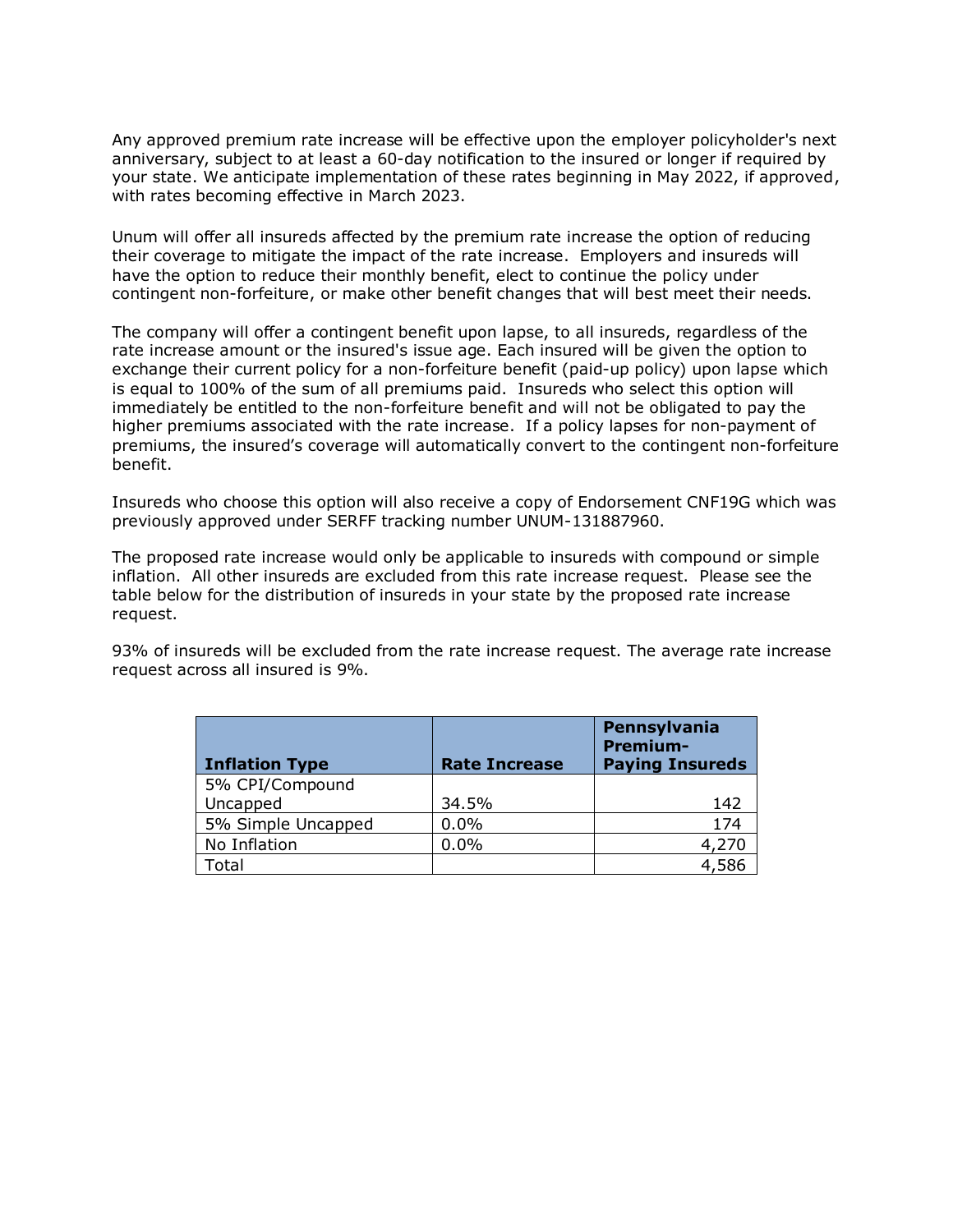The following average rate increases were previously approved in your state

| <b>Inflation Type</b>                     | <b>ISERFF Number</b> | <b>Approval Date</b> | <b>Rate Increase</b> |
|-------------------------------------------|----------------------|----------------------|----------------------|
| 5% CPI/Compound Uncapped   UNUM-131887961 |                      | 7/2/2019             | 44.0%                |
| 5% Simple Uncapped                        | IUNUM-131887961      | 7/2/2019             | 44.0%                |

The following items are included in this submission:

- Cover letter
- Actuarial memorandum and Supporting Loss Ratio Exhibits 1(a,b) and 2(a,b)
- Nationwide filing and approval status, Exhibit 3
- Sample certificateholder letter and FAQ
- New base rate schedules reflecting the requested increas

We respectfully request non-disclosure of this information if your Department grants it.

Please note that Unum exited the individual long term care market in 2009 and the group long term care market in 2012.

If there is anything I can do to expedite this filing including presenting myself and my colleagues for an in person meeting, please let me know. Should you have any questions regarding this filing, please feel free to contact me by phone or e-mail.

Thank you for your time and consideration of this filing. Sincerely,

Ronald L. Lucar

Ronald (Jake) L Lucas, FSA, MAAA Assistant Vice President, Pricing Actuary Unum (207) 575-3895 rlucas@unum.com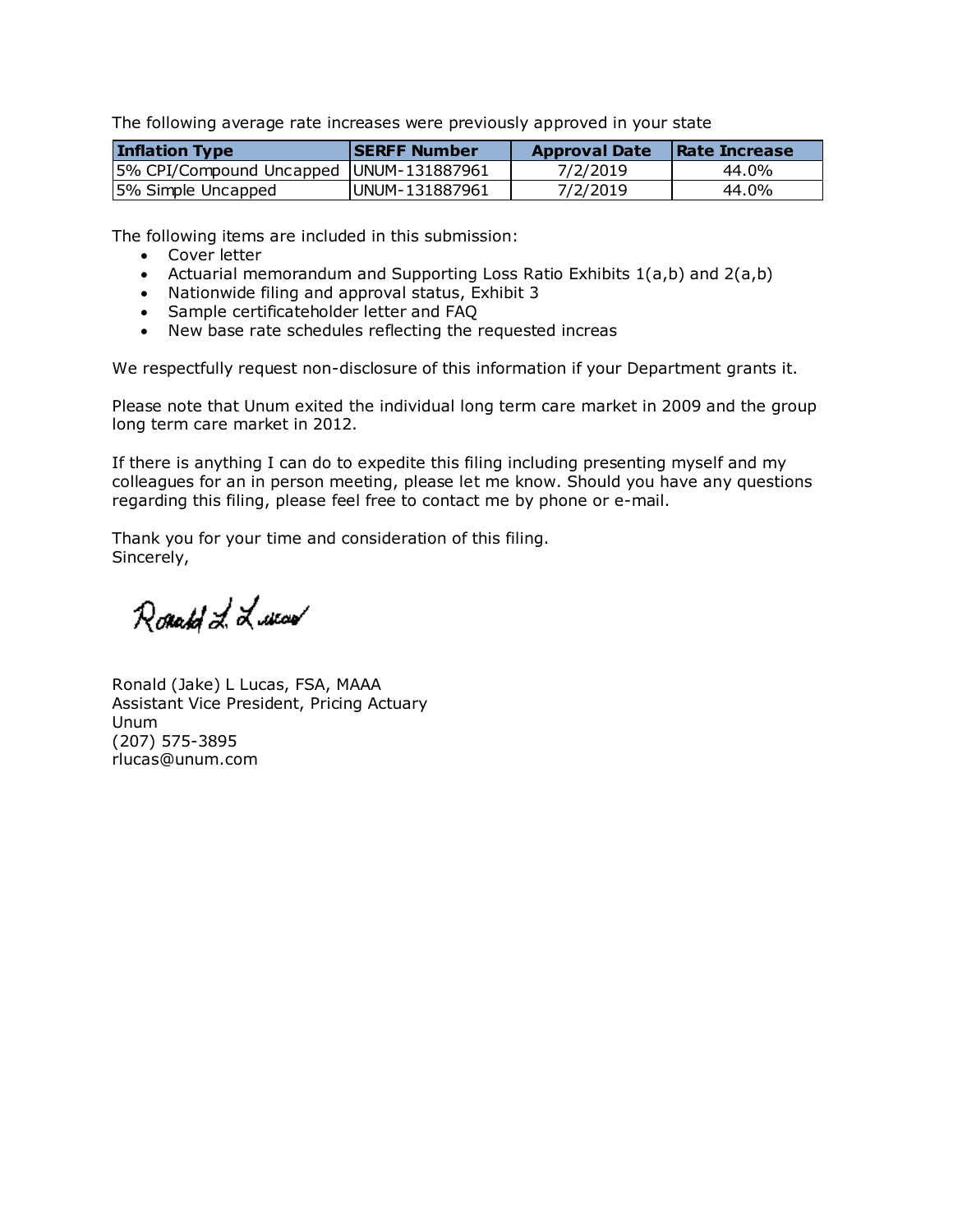

[Date Created] which is a communicated]

2211 Congress Street Portland, ME 04122 207 575 2211

## RE: [Group Policyholder Name]

Group Long Term Care Policy Number [Policy Number]

Dear Certificateholder:

You made the prudent financial decision to purchase long term care coverage to give yourself more control over the type of care you may want in the future. Our responsibility is to ensure that the coverage you purchased and planned for is available when you need it.

After careful consideration, we have determined that it is necessary to raise premiums for your coverage. Our intent to increase premiums has been acknowledged by and *approved by/ filed* with] the insurance department in the state where the group policy and your certificate of coverage were issued, which is [State where policy was issued].

The premium increase will vary by inflation coverage, specifically:

- For coverage that includes Compound Inflation, the increase will be approximately  $[X\%]$ .
- For coverage that includes CPI Benefit, the increase will be approximately  $[X\%]$ .

You are receiving this notification package because our records show that you and/or your spouse have inflation coverage. Your specific premium increase is dependent on the inflation coverage for which you are enrolled. If coverage does not include inflation, no pricing increase will be applied.

Your new long term care premium will take effect on [Anniversary Date], which is the plan anniversary of the group policy. The group policy is a guaranteed renewable policy that renews on each plan anniversary. As a guaranteed renewable insurance product, your premiums for long term care insurance will never increase based on changes in your age or health, however the premiums for an entire class of customers can increase if necessary, to ensure future claims obligations can be met. A change in premiums on a class basis must be actuarially justified.

Please note that if you are currently receiving long term care benefits and you are on waiver of premium, this increase will be deferred until your premium payments resume.

## **Why the increase in premium**

It is important that our policies remain priced at an appropriate level to meet our future claims obligations. These new premiums will better reflect overall claims rates and other factors related to the pricing of long term care coverage. Please be assured that you have not been singled out and this is not a reflection of any previous claims history you may have had, if any. Instead, the premium increase will affect a broad group of certificateholders issued similar coverage under similar group policies. Additional increases may be necessary in the future. Of course, we will notify you at least 60 days prior to any future increase.

## **Coverage change options**

We do not take this action lightly and we recognize that raising premiums may have a significant impact on you. If you wish to keep your exact coverage without any changes, no further action is required on your part and the new premium will automatically take effect on the group plan anniversary date shown above.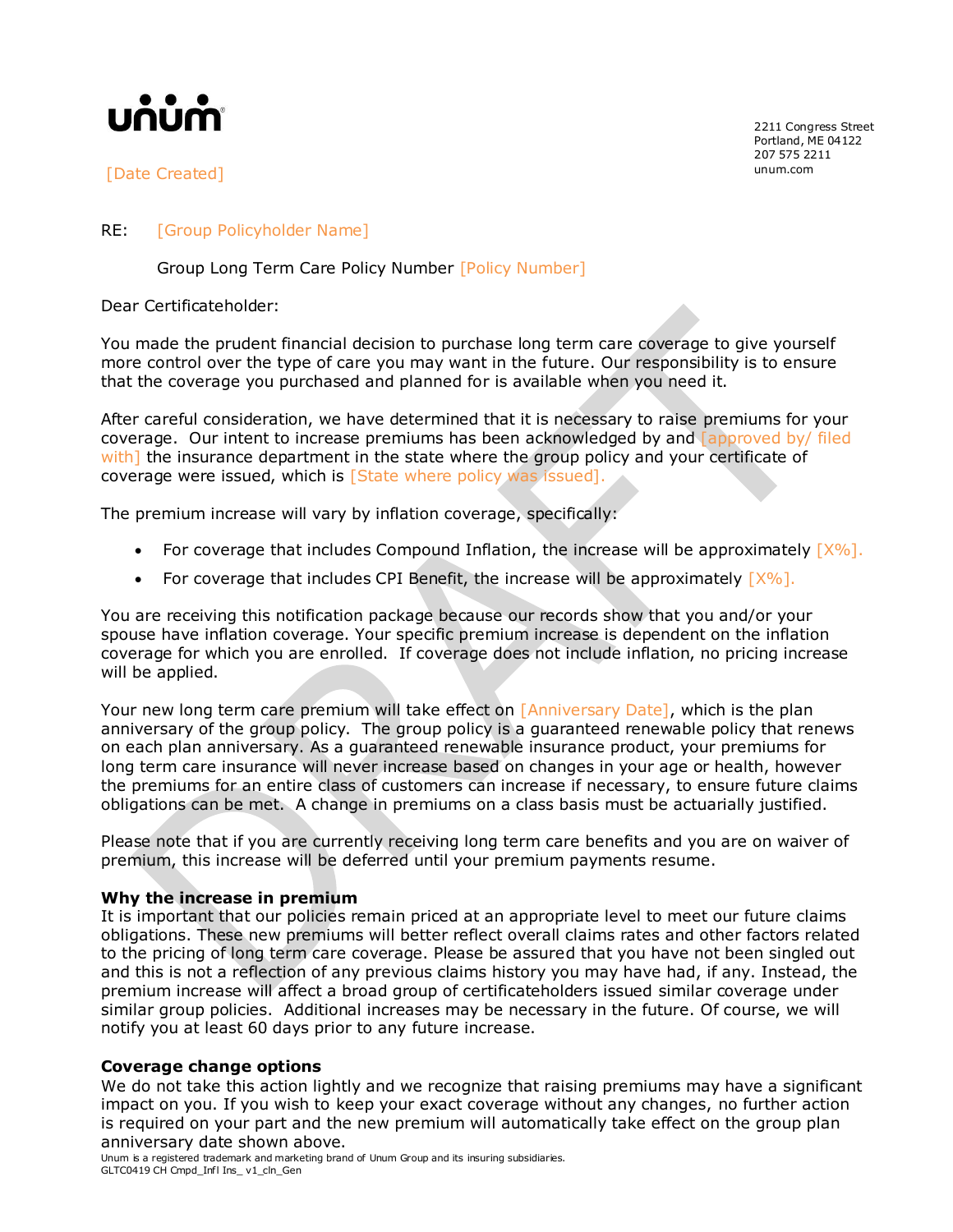You may also consider reducing your coverage to keep your premiums at, or close to, their current level. Coverage decrease options may include any one or combination of the options listed below, but will depend upon your specific coverage and the plan options available to you in the group long term care policy through which your coverage was issued:

- a. Decrease your benefit amount
- b. Decrease the duration of your benefits
- c. Decrease your plan choice (such as home care coverage or inflation)

Any reduction in coverage must be within the plan options offered in the group policy. The value associated with any decrease in coverage will depend on your specific coverage, the age that you purchased your coverage, and the plan options available to you in the group long term care policy through which your coverage was issued.

To review your plan change options and/or to obtain a long term care enrollment kit, please visit the website specially designed for this group policy:

## **[include info site link here in bold]**

This site provides an interactive cost calculator that may assist you in modeling out the coverage change options that may be available to you. To decrease your coverage, please complete a Request to Change Coverage form. Additional state-required forms may also need to be completed.

You can obtain the necessary forms by visiting the informational website created specifically for this group policy, or you can request a paper enrollment kit by contacting the Unum Customer Service Center at 1-800-227-4165.

## **Your current coverage**

To assist you in evaluating your coverage change options, we have enclosed a statement outlining your inforce coverage and your cost for this coverage before the increase in pricing.

## **Contingent Non-forfeiture Benefit**

If you pay the premiums due through the last day before the premium increase is scheduled to go into effect for you, and then stop paying premiums on or within 120 days after that date, then your coverage will automatically be converted to a Contingent Non-forfeiture benefit. This non-forfeiture benefit will result in an automatic reduction in your current lifetime maximum benefit, which would be equal to the greater of (i) one Facility Monthly Benefit payment or (ii) the total premium paid into the policy for your coverage (including any employer contributions, if applicable). *Important: This Contingent Non-forfeiture Benefit would not supersede any other non-forfeiture provision currently included in your policy that would be of equal or greater value to you.*

To obtain more information about your options and how they impact your coverage, we recommend that you call our Customer Service Center at 1-800-227-4165 and a service representative can assist you.

We have enclosed additional information about this pricing increase in the Frequently Asked Questions document. Please carefully review all enclosed materials.

Again, we value your business. Thank you for choosing Unum and for the trust you place in our company.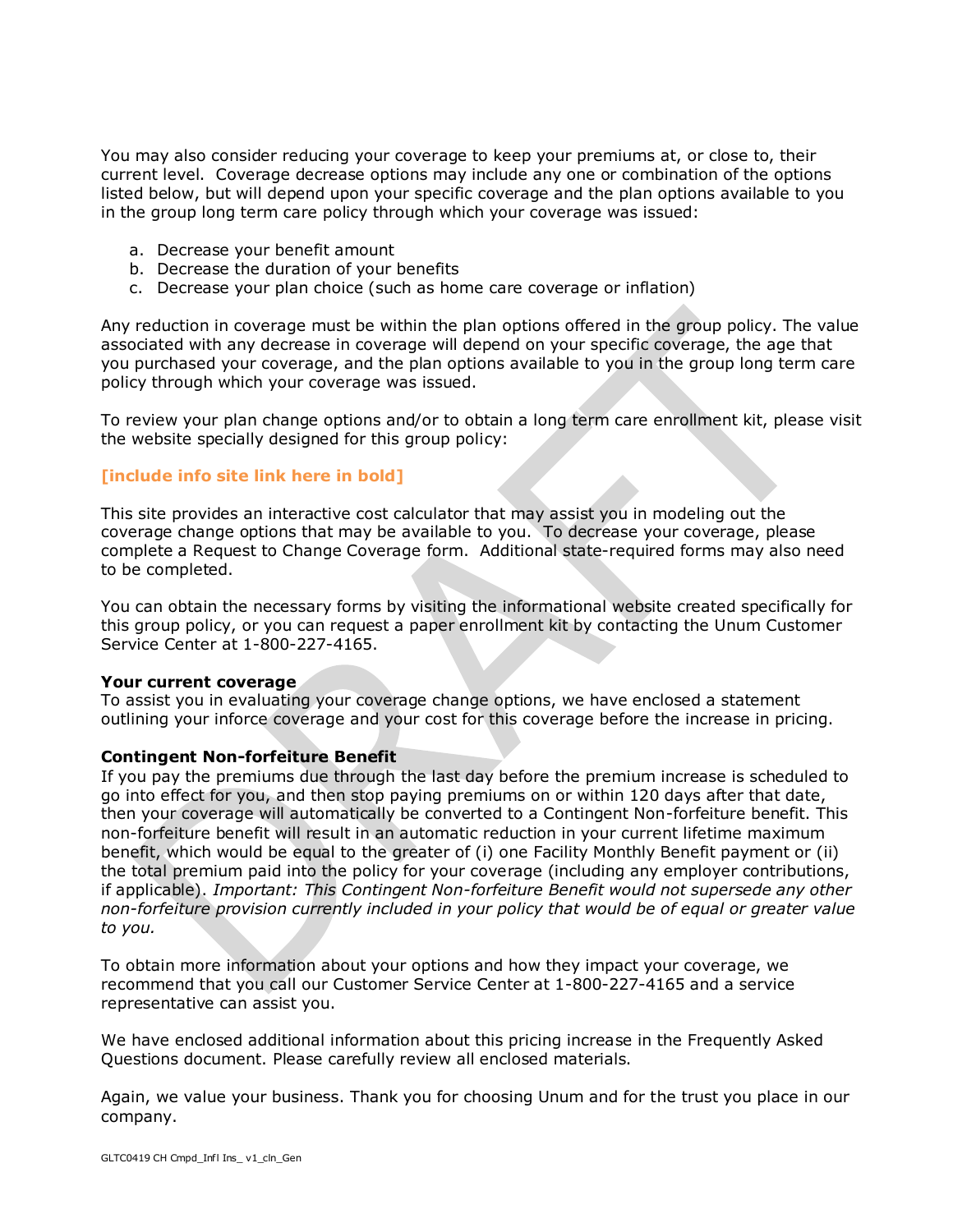Sincerely,

Unum Long Term Care Operations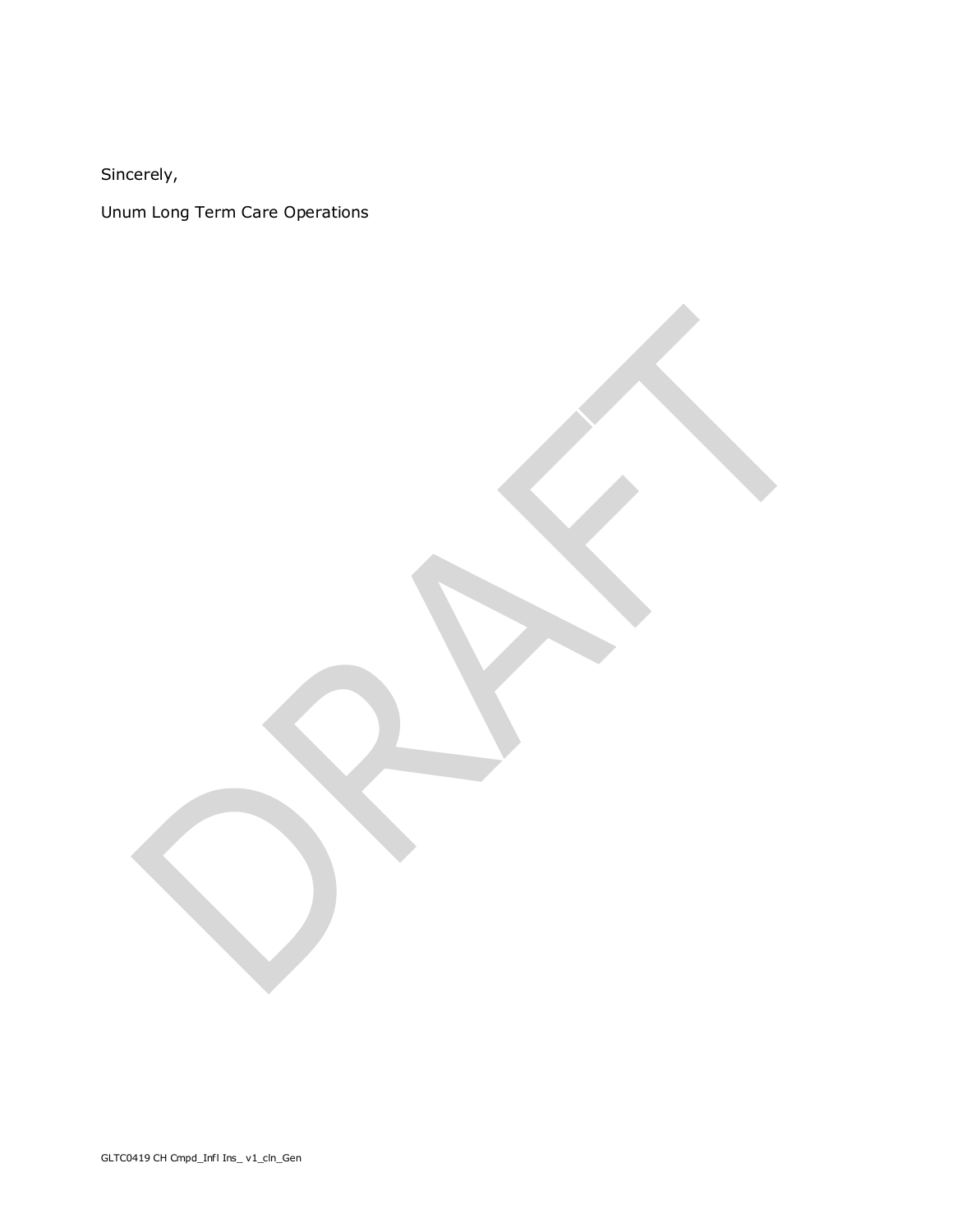

*.*

# **Group Long Term Care Frequently Asked Questions for Certificateholders (Insureds)**

## **Q. Why is Unum increasing premiums on these policies?**

A. The premium increases we are requesting are due to a number of factors that impact the pricing for long term care coverage, including persistency, mortality and morbidity. The LTC industry is still relatively young and claims experience trends are emerging differently than originally priced. As more customers recognize the value of LTC coverage, they are retaining this important insurance coverage at higher rates than anticipated, resulting in more claims as insureds age. This premium adjustment will result in your coverage's cost being more closely aligned with current products being sold in the market today.

## **Q. I thought my premiums were guaranteed never to increase. Am I being singled out for this rate increase because of my age or health?**

A. No. As a guaranteed renewable insurance product, your premiums for long term care insurance will never increase based on changes in your age or health, however, the premiums for an entire class of customers can increase if necessary to ensure future claims obligations can be met. A change in premiums on a class basis must be actuarially justified.

## **Q. When will my premiums increase?**

A. Premium for your inforce coverage will increase on the group policy's plan anniversary date. If your premium is paid through payroll deductions, your employer will be provided the increased amount to update your deductions. If you pay your premium directly to Unum, and the anniversary date is off cycle from your regular billing cycle, a bill will be sent to you for any prorated amounts from the time of the anniversary date through your next billing cycle.

## **Q. Why did I receive an off-cycle bill for additional premium due?**

A. An off-cycle bill (commonly referred to as an "interim bill") is sent to you when a change in your premium is applied in the middle of your billing cycle, but after you already received a bill for that billing cycle. The interim bill is for the additional amount due for that billing cycle and it is due upon receipt.

## **Q. When I compare the current cost to the new cost, the increase is not the exact percentage stated in the letter. Why?**

A. The actual increase percentage can and will vary based on the certificateholder's insurance age and current coverage amount. The percentage outlined in the letter is applied at the base rate level that supports all similar group long term care policies. Certain pricing adjustments are then applied to the base rates based on the demographics of the group policyholder. As a result of these adjustments and due to premium rate calculation rounding rules, the increase for the certificateholder's coverage may be higher or lower than the stated increase.

## **Q. As a direct billed participant, my premium payment is withdrawn directly from my bank account. Do I need to complete a new bank withdrawal request for Unum to withdraw the increased premium amount?**

A. No. The premium will continue to be automatically withdrawn from your account unless you advise us otherwise. The new premium amount will be withdrawn beginning with the billing period that includes your rate increase effective date.

## **Q. Will my premiums be increased again in the future?**

A. It is possible that future increases to your premium may be needed based on a number of developing factors, including overall claims experience.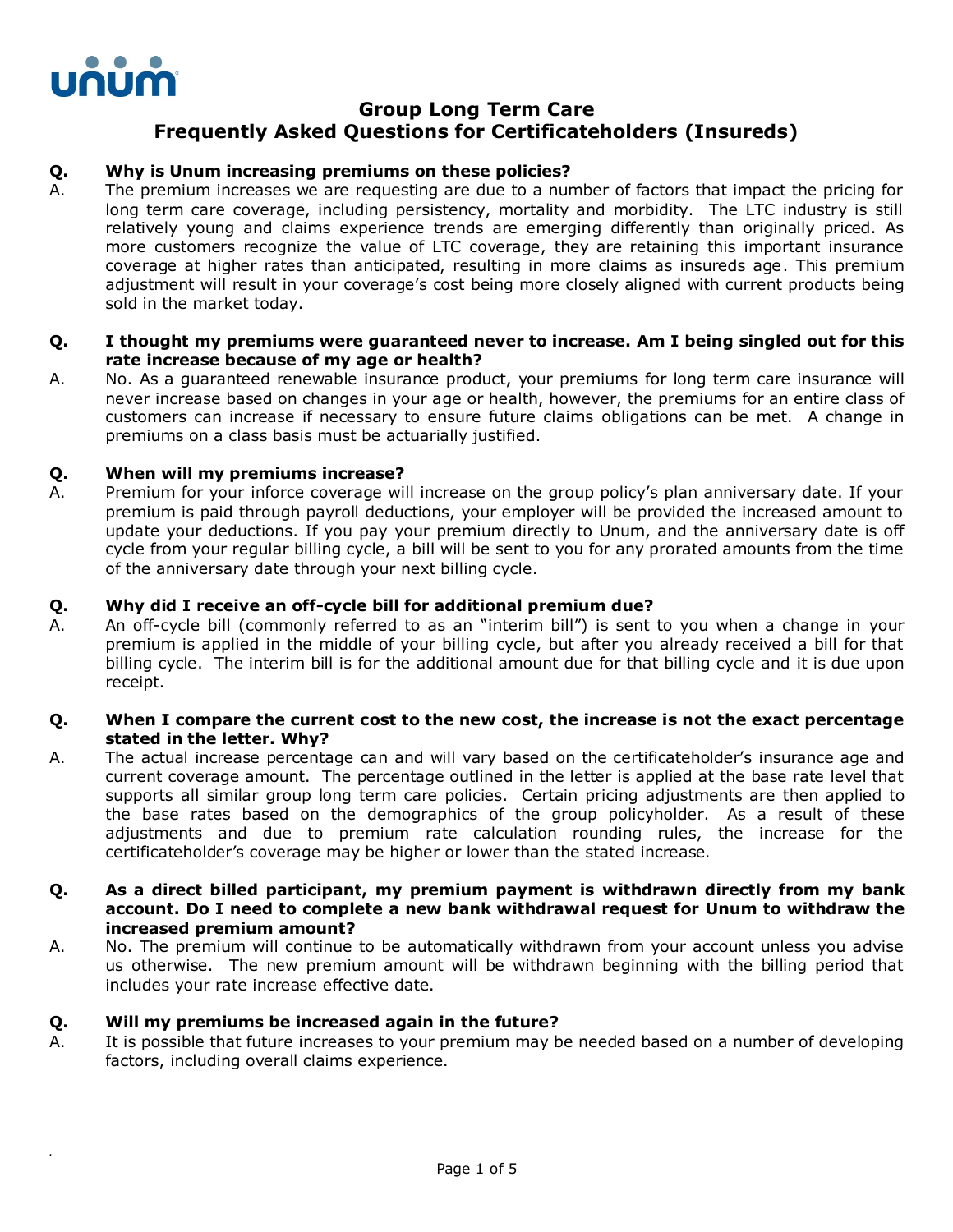## **Q. What are the options to reduce my cost?**

A. There are defined plan options that may be available to you under the group policy from which you obtained your current coverage. You can find these options by either visiting the informational website address provided in your premium increase notification letter or by contacting our Customer Service Center to obtain a paper enrollment kit. We recommend that you consult with a broker or other financial advisor prior to reducing your coverage. If you have additional questions, you can call our Customer Service Center at 1-800-227-4165.

## **Q. How do I change my coverage?**

- A. To decrease your coverage, please complete a *Request to Change Coverage* form. Additional staterequired forms may also need to be completed. You can obtain the necessary forms by visiting the informational website created for the group plan or you can request a paper enrollment kit by contacting the Unum Customer Service Center at 1-800-227-4165.
- **Q. How long do I have to make any coverage changes before the effective date of the increase?**
- A. Any requests to change coverage should be received 30 days in advance of the effective date of the increase.
- **Q. How long do I have to continue paying premium in order to be eligible for the Contingent Non-forfeiture Benefit?**
- A. You must pay premium for coverage up to the rate increase effective date in order to be eligible for the Contingent Non-forfeiture Benefit.

## **Q. How can I estimate my Contingent Non-forfeiture Benefit amount in the event that I cancel my coverage?**

A. If you discontinue paying premium for your coverage within the first 120 days following your rate increase effective date, then your coverage will automatically be placed in Contingent Non-forfeiture status. Contingent Non-forfeiture status means that your current Lifetime Maximum benefit will be reduced to the greater of the total premium paid into the policy for your coverage or one Facility monthly benefit amount. To estimate the total premium paid into the policy for your coverage, multiply your monthly premium by the number of months that your coverage was inforce and then compare this total premium amount to your current Facility monthly benefit (adjusted for inflation, if your coverage includes an automatic inflation provision). Your new reduced Lifetime Maximum benefit will be the greater of these two amounts. Note: If you changed your coverage at any point prior to the rate increase effective date and had a corresponding change in premium, then please contact our Customer Service Center at 1-800-227-4165 for assistance in determining the estimated total premium paid into the policy for your coverage.

## **Q. I am currently receiving Long Term Care benefits. Do I have to remit the new premium?**

A. The premium increase will not impact your current claim. Your policy will continue to provide you with benefits in accordance with the terms of the coverage you purchased. The policy provision that waives premium will continue to work the same way. If your premiums are currently being waived, the new premium will also be waived until such time as you are no longer eligible for waiver of premium, as stated in your certificate of coverage. You will have to pay the increased premium only after you return to a premium paying status.

## **Q. Whom should I contact at Unum if I have additional questions about this rate increase?**

A. If you have additional questions, please contact the Unum Customer Service Center at 1-800-227- 4165, Monday through Friday from 8 a.m. to 8 p.m. Eastern time.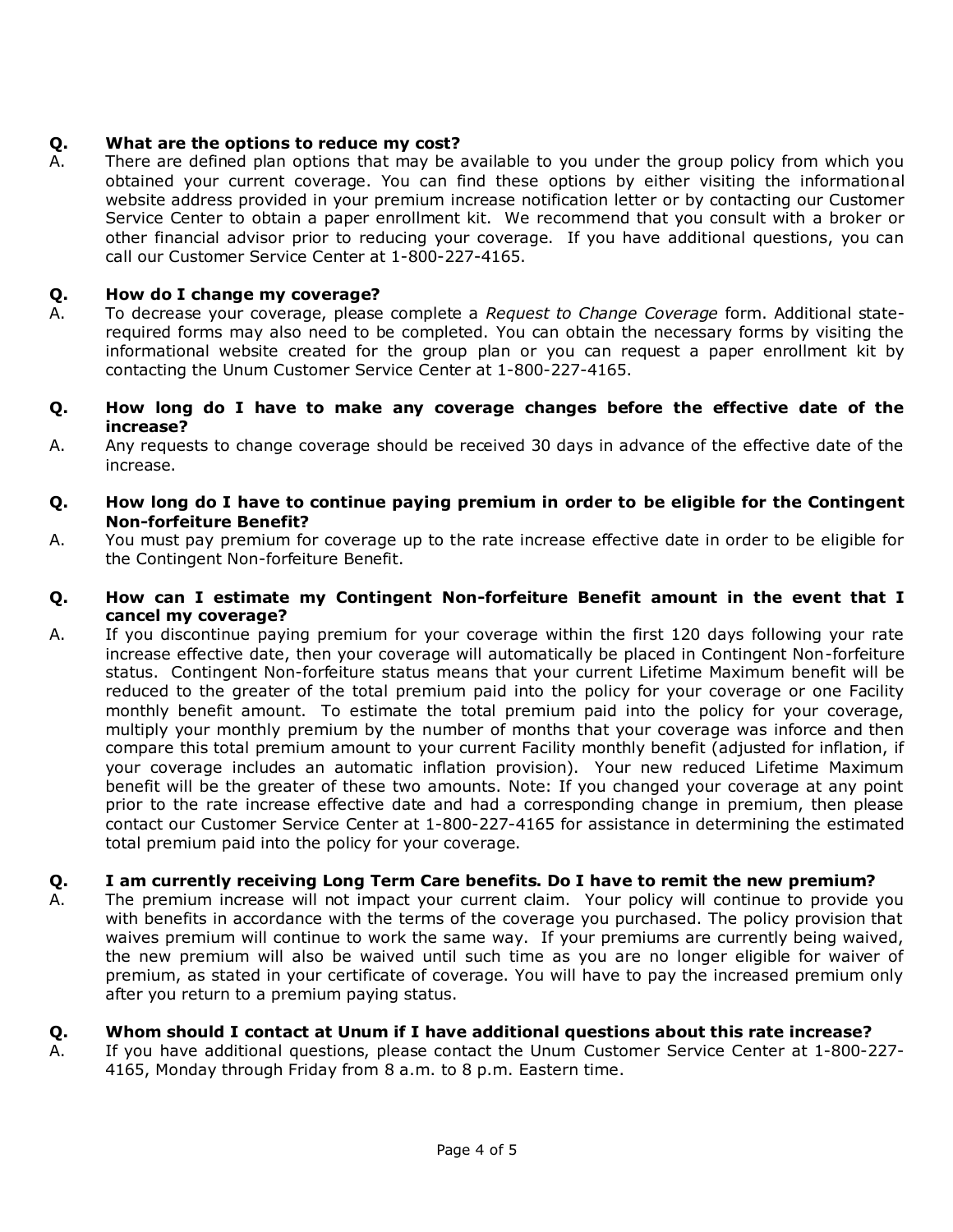

*.*

# **Group Long Term Care Frequently Asked Questions for Certificateholders (Insureds)**

## **Additional Information: Coverage Change Options**

Currently, your group long term care policy is experiencing a premium rate increase. If you wish to consider reducing your coverage to mitigate the effect of this rate increase, you can explore options available to you.

The coverage reduction options below are illustrative examples of options that may be available. However, the actual coverage reduction options available to you, as well as the premium changes associated with them, will depend on your specific coverage and the choices available in the group policy through which your coverage was issued. Any claim for benefits would be subject to Unum's standard claim review and approval procedures.

Below is some additional information you may find helpful to determine if reducing coverage may be the right decision for you. We recommend you consult with a family member or other trusted advisor about your personal long term care insurance needs before making changes to your current coverage.

## **Q. What if I reduce my monthly benefit amount?**

A. Your monthly benefit amount is payable while you are receiving qualifying long term care services in a qualified setting whose purpose is providing care and services to support your needs. If your monthly benefit amount is greater than the average cost of care in your area, you may wish to explore reducing your monthly benefit.

Your group policy may offer different monthly benefit amount choices in the plan design. For example, you may have originally elected a \$6,000 monthly benefit amount, and if the average cost of care in your area is significantly less, you may wish to explore choosing a lower monthly benefit amount offered with your group policy.

## **Q. What happens if I reduce the duration of my benefits?**

A. The benefit duration or period is what determines the length of time during which you receive monthly benefits if you qualify to receive benefits under your coverage. Monthly benefit duration multiplied by your monthly benefit amount equals your lifetime maximum benefit. Your lifetime maximum is the maximum benefit dollar amount Unum will pay over the life of your coverage. If you reduce your benefit duration, your lifetime maximum benefit amount will also be reduced. For example:

\$4,000 Monthly Benefit X 12 months X 6 yr Duration= \$288,000 Lifetime Maximum \$4,000 Monthly Benefit X 12 months X 3 yr Duration= \$144,000 Lifetime Maximum Reduction in Lifetime Maximum Benefit  $= $144,000$ 

In addition to considering changes to your monthly benefit amount, you might also consider choosing a reasonable benefit period from those available under the group plan which may make coverage more affordable. However, it is important to consider where you will receive care, from whom, and how long you believe you will need long term care.

Note: If you currently have lifetime or unlimited benefit duration and maintain that coverage at the time of claim, the total dollar amount that will be paid under your LTC policy would not be subject to a lifetime maximum benefit.

## **Q. If I have inflation protection, what happens to my inflated benefit amount if I remove inflation protection from my coverage?**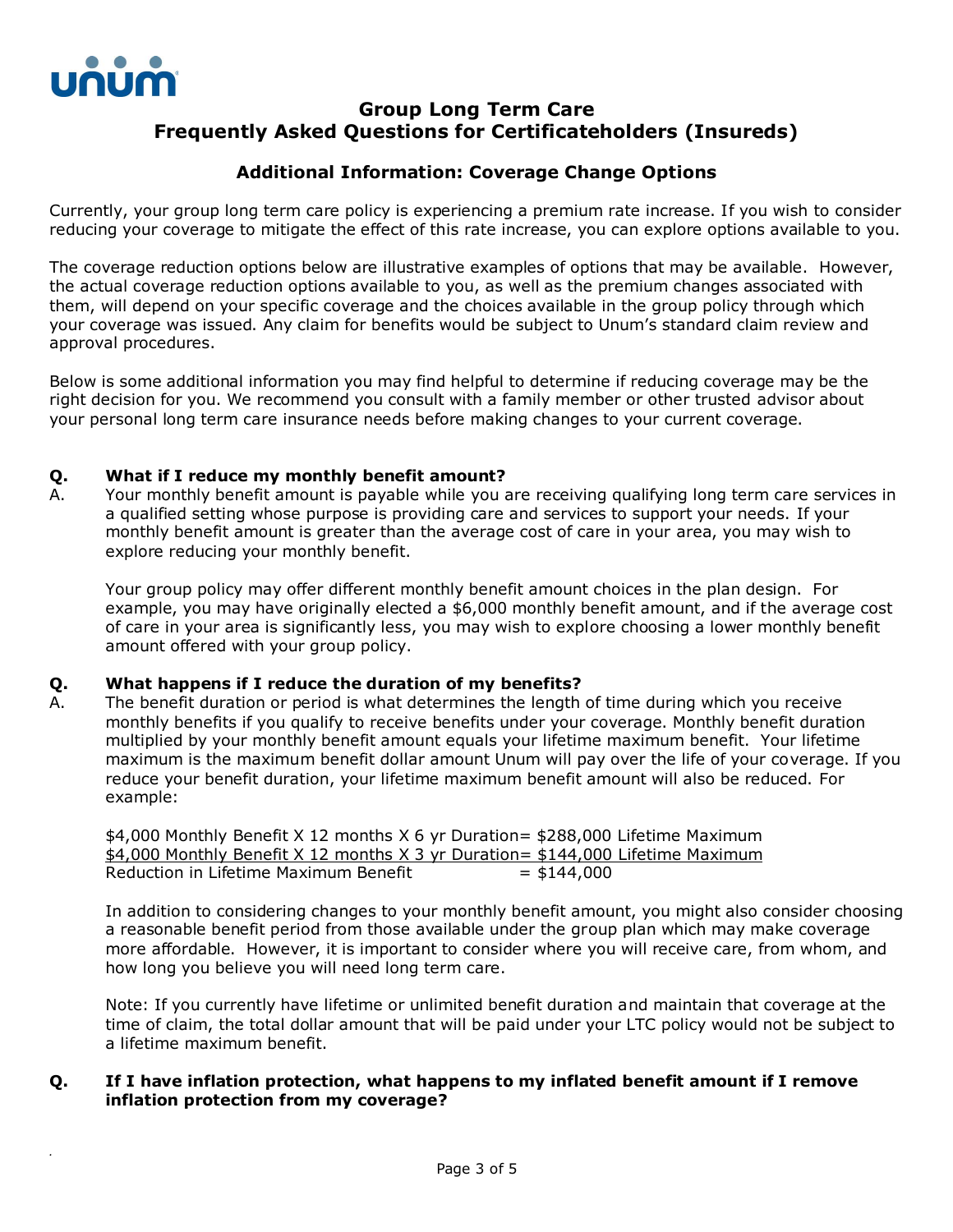A. Currently, your benefit amount is growing at an annual rate of  $5.0\%$ <sup>1</sup>, which is higher than what the actual rate of inflation has been for a number of years<sup>1</sup>. While your benefit amount will no longer grow at an annual rate of  $5.0\%$ <sup>1</sup>, be assured the previous inflation increases that have already been applied at  $5.0\%$ <sup>1</sup> will remain intact.

## **Q. What is my current inflated benefit amount?**

A. Your inflated benefit amount is calculated using your inflation coverage type and years of inforce coverage. If your coverage includes 5% compound inflation, your inflated benefit amount is calculated on your monthly benefit amount and the compounded interest that accumulates yearly. The sample illustration below provides an example of how a benefit amount may increase with compound inflation.



If your coverage includes 5% simple inflation, your inflated benefit is calculated on your monthly benefit amount and a fixed annual inflation rate. The illustration below provides an example of how a benefit amount may increase with simple inflation.



The above charts are provided for illustrative purposes only. The inflated benefit amounts are calculated with a 5% interest rate for inflation coverage.

<sup>1</sup>Average annual rate of change in annual Consumer Price Index from 1994-2018 was 2.2% - U.S. Department of Labor, Bureau of Labor Statistics. *For coverage with CPI inflation, the interest rate will reflect the average annual rate of change in the annual Consumer Price Index.*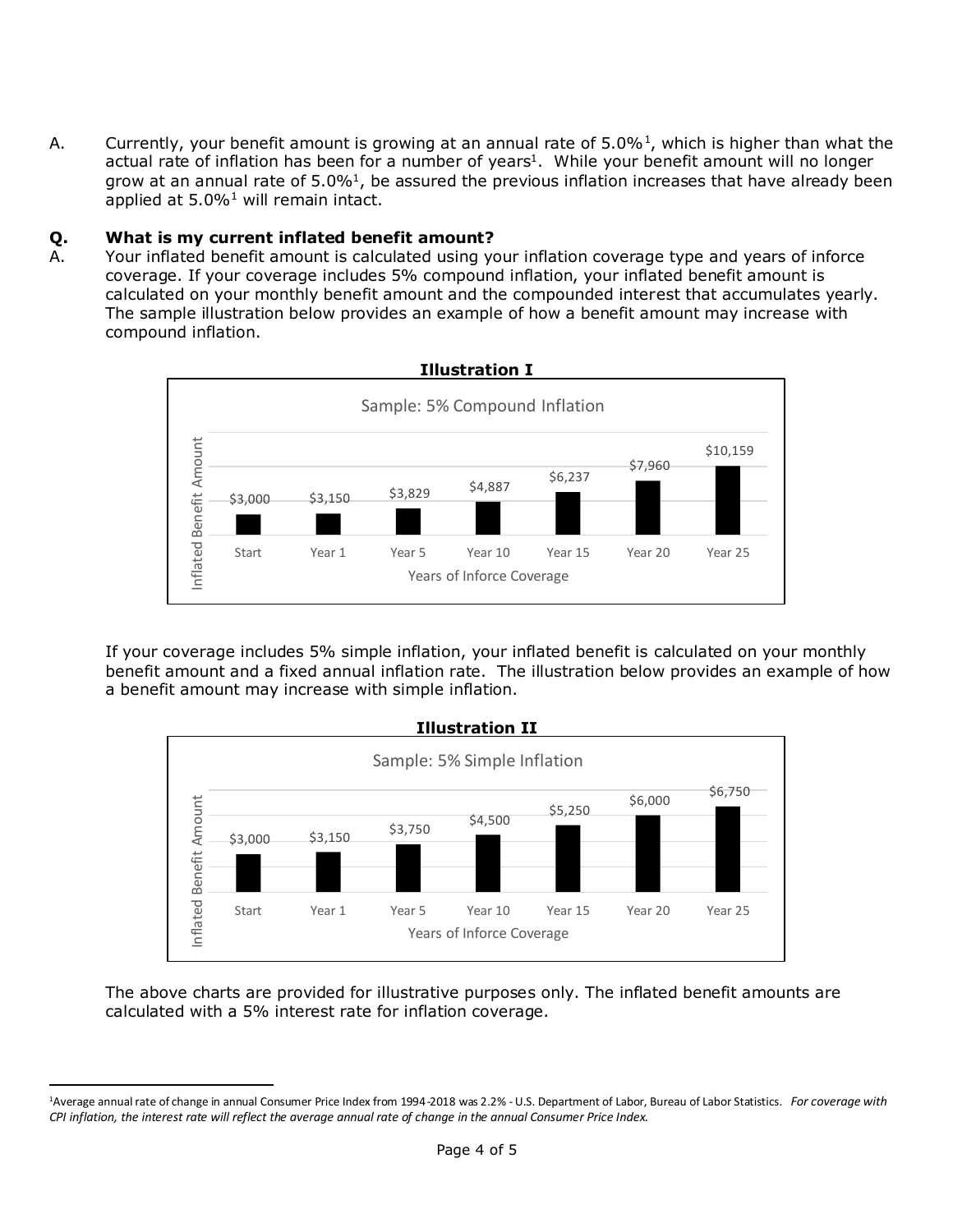

*.*

# **Group Long Term Care Frequently Asked Questions for Certificateholders (Insureds)**

For more information about your inflated benefit amount, please contact the Unum Customer Service Center at 1-800-227-4165 for assistance.

## **Q. How is my LTC coverage impacted if I change my plan choice from Total Home Care to Professional Home Care Services?**

A. Total Home Care covers all of the services available under Professional Home Care Services, *and* also extends coverage to include long term care services provided informally by family, friends or certain other non-skilled caregivers. If you anticipate receiving most or all of your long term care needs from family and friends, Total Home Care may be a good choice for you. However, if you prefer to receive care from professionals or have no expectation that family will be available to provide care, you may consider changing your coverage to Professional Home Care Services.

Note: *Total Home Care* may be included in your policy as *Total Choice Home Care. Professional Home Care Services* may be included in your policy as *Professional Home and Community Care Benefits.*

## **Q. How does my coverage compare to the average cost of Long Term Care in my area?**

A**.** For more information about the cost of long term care specific to your area, please see the following website: **<https://acl.gov/ltc/costs-and-who-pays/costs-of-care>**. Cost of care information provided on this website may be useful as you review your current Long Term Care Insurance coverage.

Note: The website providing cost of care information is an official U.S. government website maintained by the U.S. Department of Health and Human Services. The contents of the site are not maintained by Unum.

## **Q. How do I make changes to my coverage if I choose to?**

A. To make coverage changes, please complete a *Request to Change Coverage* form. You can obtain this form by visiting the informational website created for your group plan:

## **[include info site link here in bold]**

To obtain this form on the website, choose the link *Request to Change Coverage* located on the *Enrollment* page. The link will appear under the *Employee, Spouse or Family Enrollment* sections on the *Enrollment* page. Please print the *Request to Change Coverage* form and complete all applicable fields. Instructions on how to return your completed form to Unum are located directly on the form. You may also contact the Unum Customer Service Center at 1-800-227-4165 for assistance.